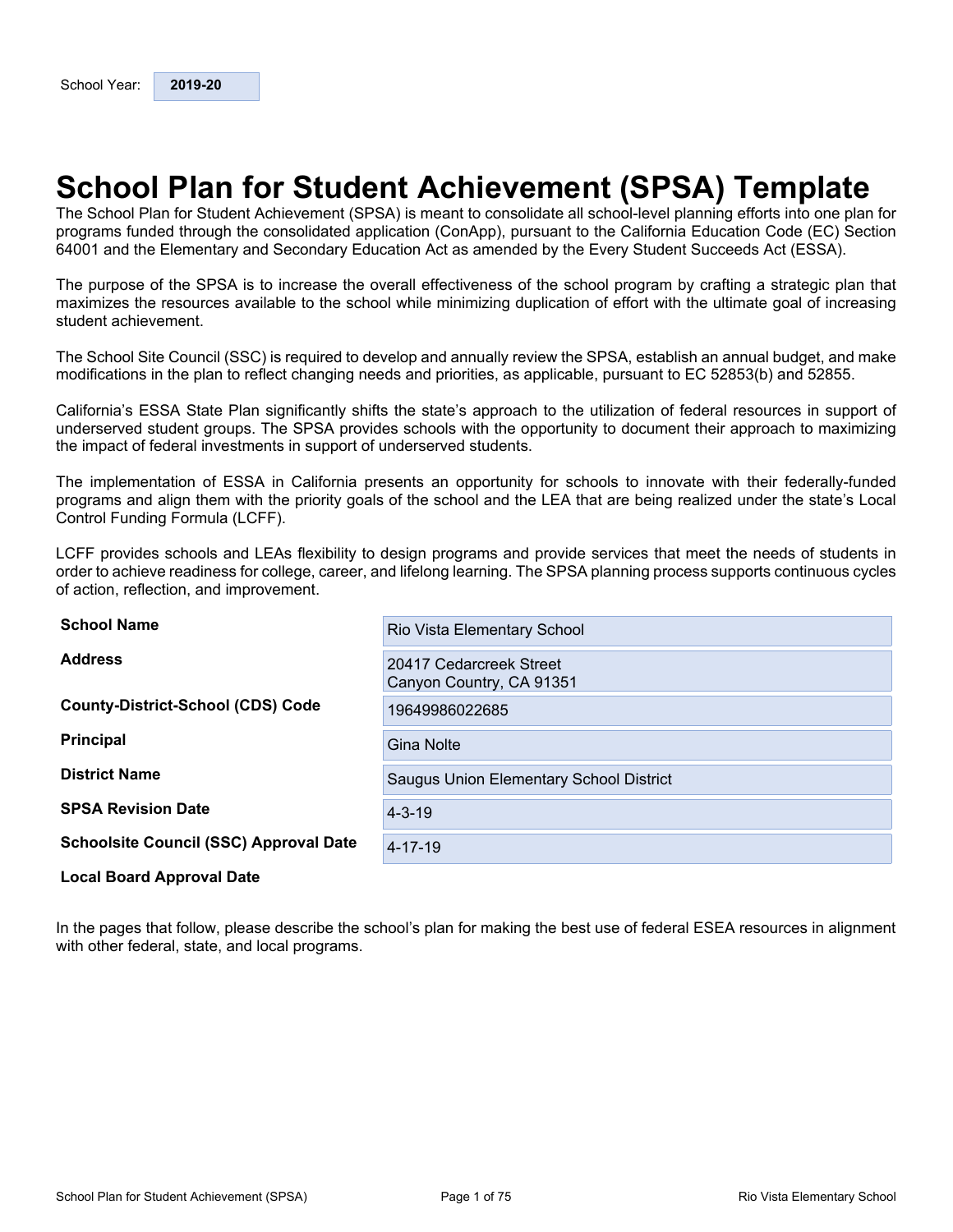# <span id="page-1-0"></span>**Table of Contents**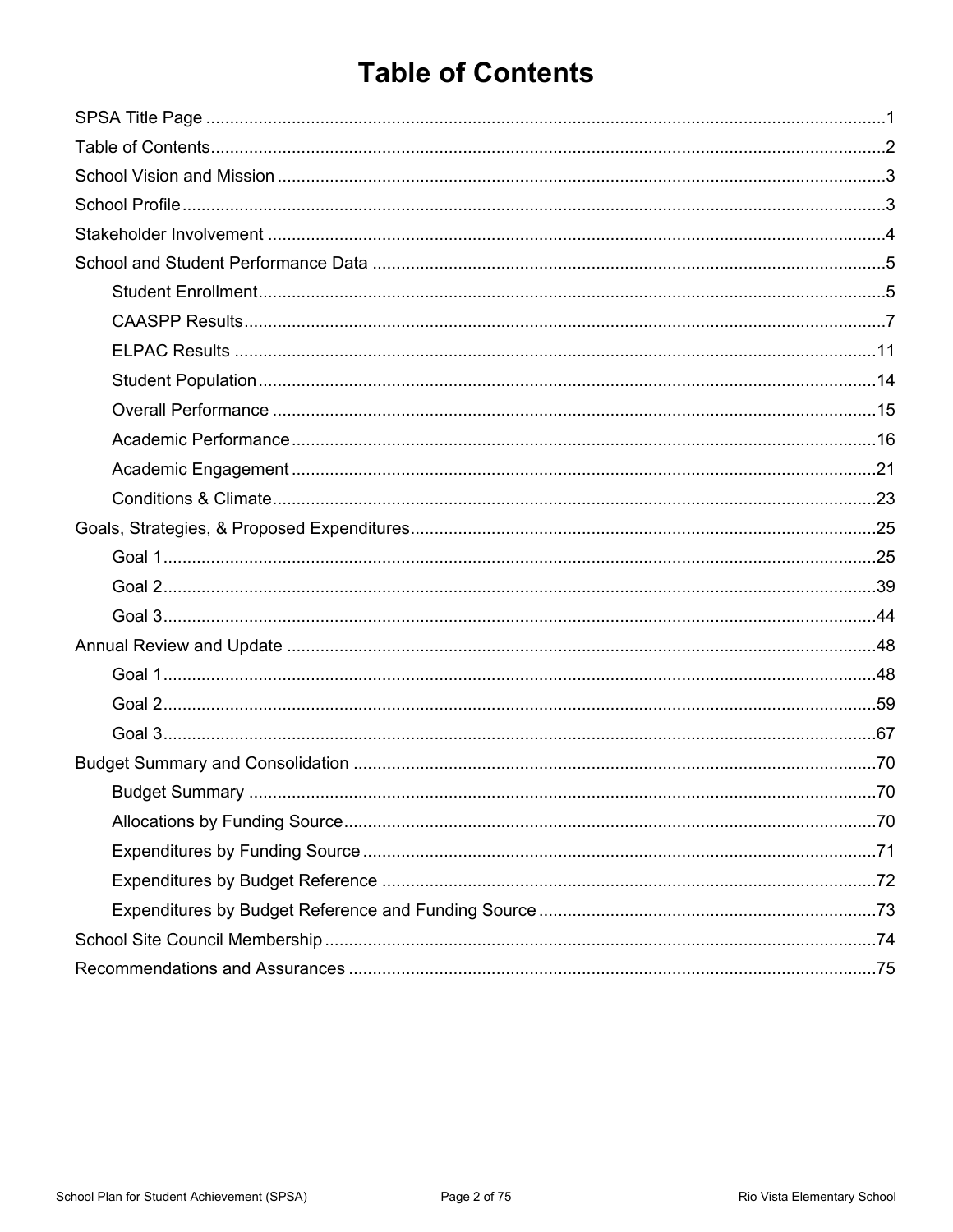# <span id="page-2-0"></span>**School Vision and Mission**

Rio Vista is dedicated to developing and nurturing the whole child in a safe and respectful learning environment. We provide a rigorous instructional program while encouraging each student to develop academic knowledge, inter-and intra- personal skills, and a positive attitude toward self and others.

As instructional leaders we set the benchmark for academic excellence by embracing change, creating a positive culture, and implementing current evidence based instructional practices. Through standards based, focused direct instruction, meaningful common assessments, and collaboration around data, we will ensure all students achieve the academic proficiency necessary to become productive members of society.

# <span id="page-2-1"></span>**School Profile**

Rio Vista Elementary School, home of the Rockets, is an active and vibrant campus, where a mission team of dedicated teachers, staff, parents, and community members work together to provide liftoff for each and every Rocket. Located in Canyon Country, the heart of the Santa Clarita Valley, Rio Vista exemplifies the rich, culturally diverse tradition and history of the area. The students and staff at Rio Vista come from many ethnic, cultural, and economic backgrounds. We celebrate this diversity each day, and take pride in our community, our work, and ourselves. This is why Rio Vista Rockets "soar above the rest!"

Student Enrollment by Grade Level (School Year 2018-19) This table displays the number of students enrolled in each grade level at the school. Grade Level Number of Students Kindergarten 56 Grade 1 76 Grade 2 79 Grade 3 83 Grade 4 65 Grade 5 104 Grade 6 92 Total Enrollment 555

School Demographic Characteristics These data are from either the California Longitudinal Pupil Achievement Data System (CALPADS).

| Ethnic/Racial* (CALPADS)            | Percent |
|-------------------------------------|---------|
| <b>Black or African American</b>    | 3.65%   |
| American Indian or Alaska Native    | 0.18%   |
| Asian                               | 1.64%   |
| Filipino                            | 4.38%   |
| Hispanic or Latino                  | 66.06%  |
| Native Hawaiian or Pacific Islander | O       |
| White (non-Hispanic)                | 21.53%  |
| Two or more races                   | 2.55%   |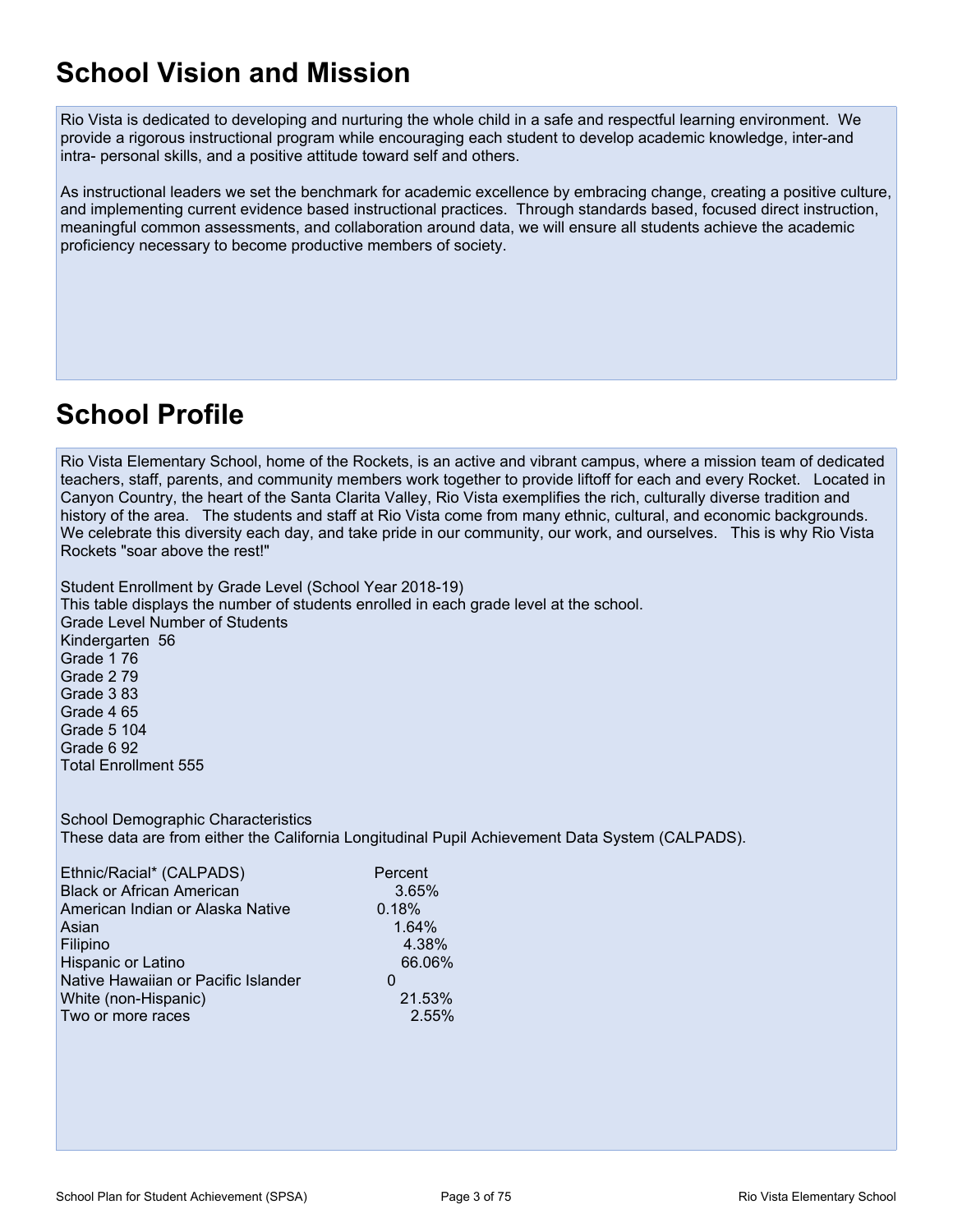# <span id="page-3-0"></span>**Stakeholder Involvement**

How, when, and with whom did the school consult as part of the planning process for this SPSA/Annual Review and Update?

### **Involvement Process for the SPSA and Annual Review and Update**

Conversations were held with Staff at least monthly about School Plan progress, concerns and continued needs. Teachers met in grade level groups to review goals and to offer new goals or strategies/activities. Grade level groups then shared data regarding progress made and next steps needed to continue growth and progress toward goals. School plan updates and progress were discussed and studied at Site Council meetings monthly. Parents and teachers held conversations about progress and concerns regularly at these meetings. The administrator shared the School Plan with parents at the first PTA meeting of the year and then reviewed data and progress with parents at subsequent meetings. Parents expressed their satisfaction with growth and progress and offered ideas for possible next steps. The school plan was discussed with parents at the initial Title I meetings held in September. Parents asked questions and offered ideas to consider for continuing growth for our students. Parents attending ELAC meetings had the opportunity to review the School Plan at each meeting and ask questions regarding growth and planned next steps as well as offer possible ideas for continued growth.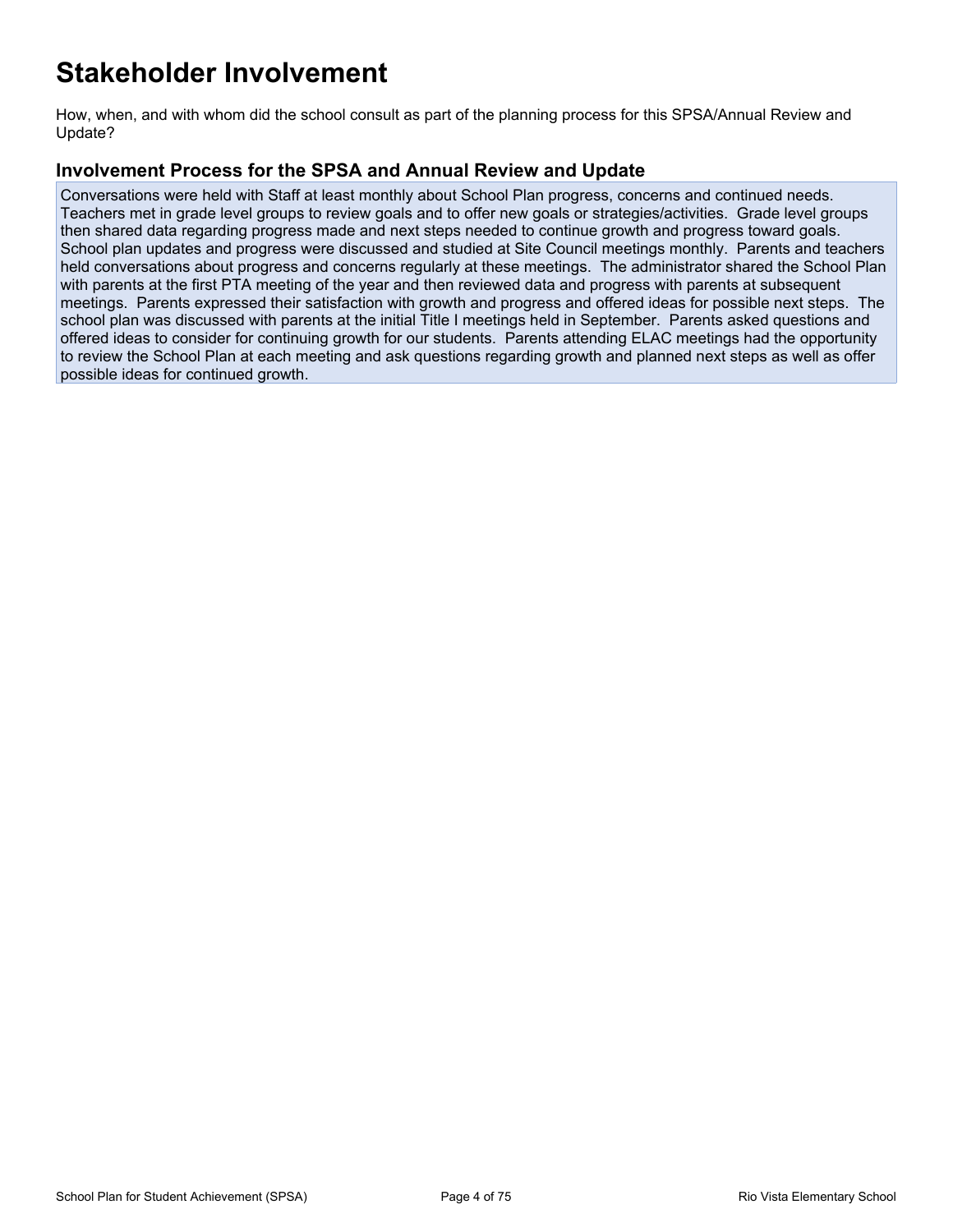<span id="page-4-0"></span>

|                             | <b>Student Enrollment by Subgroup</b> |                              |                         |                          |         |         |  |  |  |  |  |  |  |
|-----------------------------|---------------------------------------|------------------------------|-------------------------|--------------------------|---------|---------|--|--|--|--|--|--|--|
|                             |                                       | <b>Percent of Enrollment</b> |                         | <b>Number of Student</b> |         |         |  |  |  |  |  |  |  |
| <b>Student Group</b>        | 2015-16                               | 2016-17                      | 2017-18                 | 2015-16                  | 2016-17 | 2017-18 |  |  |  |  |  |  |  |
| American Indian             | 0.2%                                  | $\%$                         | $\%$                    |                          |         |         |  |  |  |  |  |  |  |
| <b>African American</b>     | 4.7%                                  | 4.4%                         | 4.07%                   | 29                       | 28      | 24      |  |  |  |  |  |  |  |
| Asian                       | 2.7%                                  | $1.7\%$                      | 1.53%                   | 17                       | 11      | 9       |  |  |  |  |  |  |  |
| <b>Filipino</b>             | 4.4%                                  | 4.1%                         | 4.24%                   | 27                       | 26      | 25      |  |  |  |  |  |  |  |
| Hispanic/Latino             | 64.4%                                 | 65.1%                        | 61.12%                  | 400                      | 413     | 360     |  |  |  |  |  |  |  |
| <b>Pacific Islander</b>     | $\%$                                  | $\%$                         | $\%$                    |                          |         |         |  |  |  |  |  |  |  |
| <b>White</b>                | 21.4%                                 | 22.6%                        | 26.49%                  | 133                      | 143     | 156     |  |  |  |  |  |  |  |
| <b>Multiple/No Response</b> | 2.3%                                  | $\%$                         | $\%$                    | 14                       |         |         |  |  |  |  |  |  |  |
|                             |                                       |                              | <b>Total Enrollment</b> | 621                      | 634     | 589     |  |  |  |  |  |  |  |

# <span id="page-4-1"></span>**Student Enrollment Enrollment By Student Group**

## **Student Enrollment Enrollment By Grade Level**

|                         | <b>Student Enrollment by Grade Level</b> |         |         |  |  |  |  |  |  |  |  |
|-------------------------|------------------------------------------|---------|---------|--|--|--|--|--|--|--|--|
|                         | <b>Number of Students</b>                |         |         |  |  |  |  |  |  |  |  |
| Grade                   | 2015-16                                  | 2016-17 | 2017-18 |  |  |  |  |  |  |  |  |
| Kindergarten            | 81                                       | 86      | 74      |  |  |  |  |  |  |  |  |
| Grade 1                 | 76                                       | 88      | 83      |  |  |  |  |  |  |  |  |
| Grade 2                 | 101                                      | 75      | 81      |  |  |  |  |  |  |  |  |
| Grade3                  | 92                                       | 102     | 73      |  |  |  |  |  |  |  |  |
| Grade 4                 | 88                                       | 84      | 97      |  |  |  |  |  |  |  |  |
| Grade 5                 | 100                                      | 95      | 85      |  |  |  |  |  |  |  |  |
| Grade 6                 | 83                                       | 104     | 96      |  |  |  |  |  |  |  |  |
| <b>Total Enrollment</b> | 621                                      | 634     | 589     |  |  |  |  |  |  |  |  |

### **Conclusions based on this data:**

**1.** Based on number of students enrolled, data for the following sub groups will be analyzed: Hispanic/Latino,White, African American and Filipino.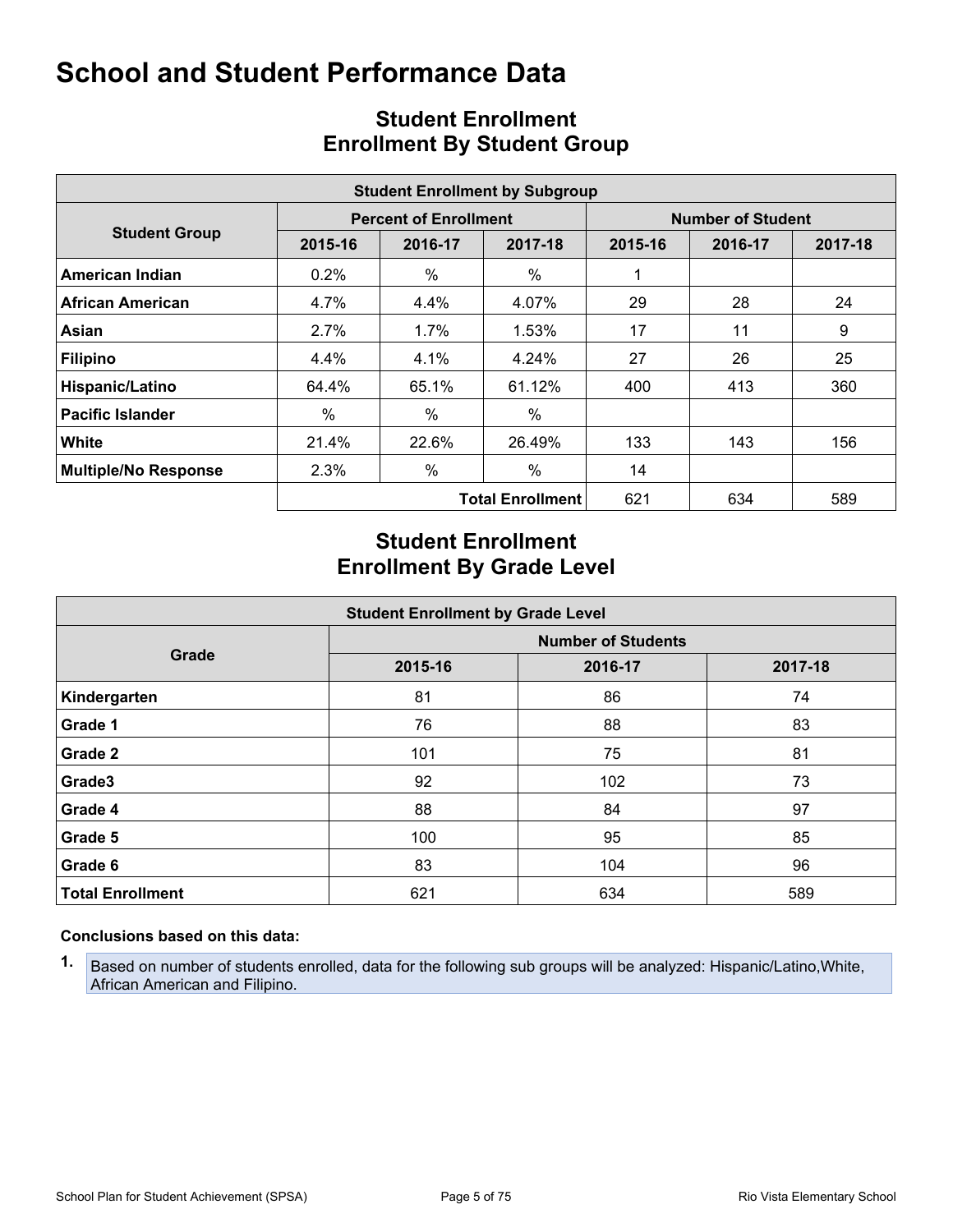## **Student Enrollment English Learner (EL) Enrollment**

| <b>English Learner (EL) Enrollment</b>        |         |                           |         |                            |         |         |  |  |  |  |
|-----------------------------------------------|---------|---------------------------|---------|----------------------------|---------|---------|--|--|--|--|
|                                               |         | <b>Number of Students</b> |         | <b>Percent of Students</b> |         |         |  |  |  |  |
| <b>Student Group</b>                          | 2015-16 | 2016-17                   | 2017-18 | 2015-16                    | 2016-17 | 2017-18 |  |  |  |  |
| <b>English Learners</b>                       | 220     | 223                       | 178     | 35.4%                      | 35.2%   | 30.2%   |  |  |  |  |
| <b>Fluent English Proficient</b>              | 58      | 54                        | 71      | 9.3%                       | 8.5%    | 12.1%   |  |  |  |  |
| <b>Reclassified Fluent English Proficient</b> | 32      | 29                        | 47      | 14.3%                      | 13.2%   | 21.1%   |  |  |  |  |

- **1.** We had fewer English Learners but we will continue to use Systematic ELD during designated times and use integrated supports with constructing meaning throughout the day.
- **2.** We had an increase in Fluent English Proficient students and will continue to support these students as needed using constructing meaning throughout the day.
- **3.** We had an increase in reclassified students this past year and will monitor these students as well as continue supporting students as needed using ELD strategies and constructing meaning.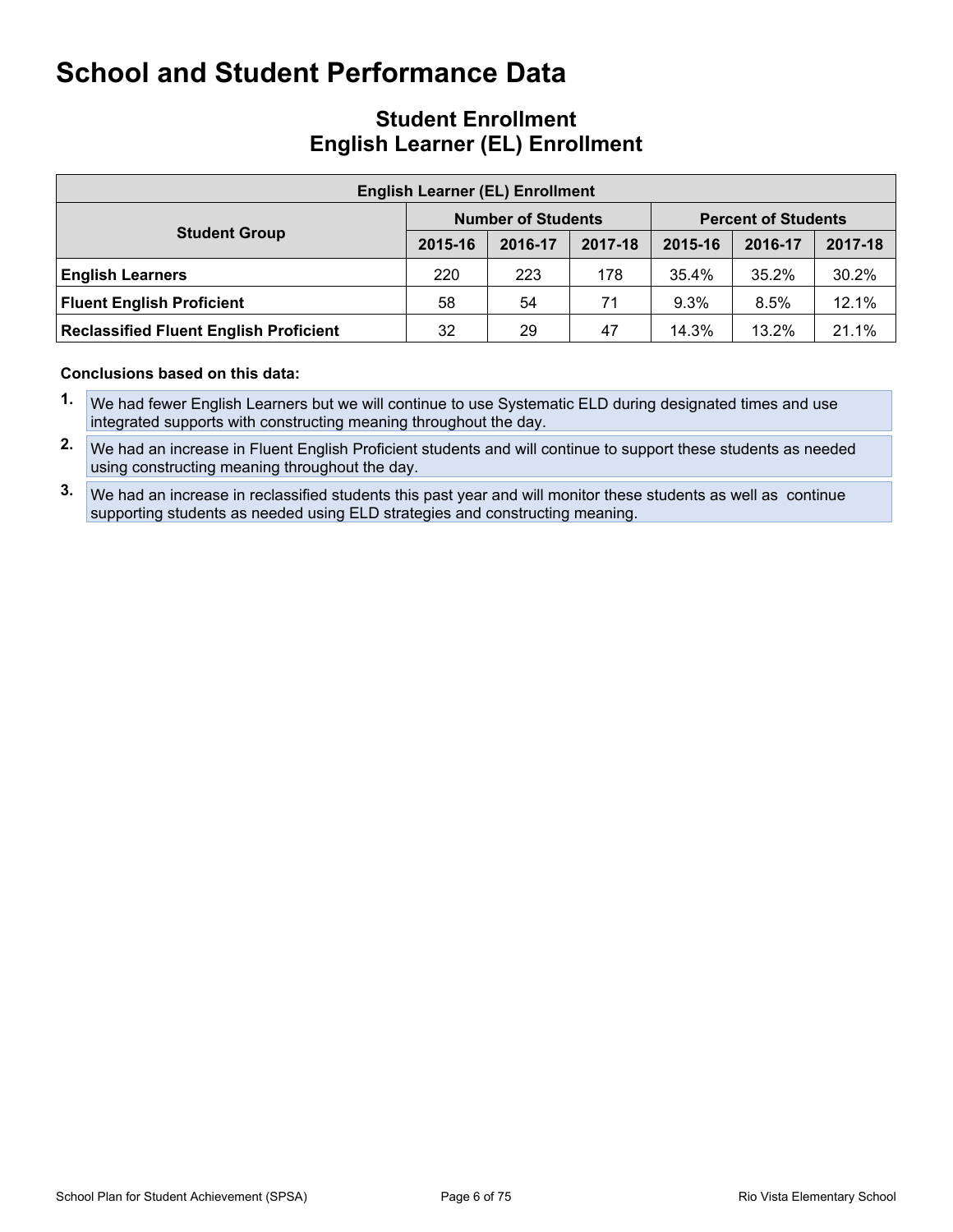# <span id="page-6-0"></span>**CAASPP Results English Language Arts/Literacy (All Students)**

|                   | <b>Overall Participation for All Students</b> |                        |           |                      |         |           |                                     |         |           |                      |       |           |  |
|-------------------|-----------------------------------------------|------------------------|-----------|----------------------|---------|-----------|-------------------------------------|---------|-----------|----------------------|-------|-----------|--|
| Grade             |                                               | # of Students Enrolled |           | # of Students Tested |         |           | # of Students with<br><b>Scores</b> |         |           | % of Students Tested |       |           |  |
| Level             | $15 - 16$                                     | $16-17$                | $17 - 18$ | $15 - 16$            | $16-17$ | $17 - 18$ | 15-16                               | $16-17$ | $17 - 18$ | $15 - 16$            | 16-17 | $17 - 18$ |  |
| Grade 3           | 91                                            | 100                    | 71        | 90                   | 100     | 71        | 90                                  | 100     | 71        | 98.9                 | 100   | 100       |  |
| Grade 4           | 92                                            | 84                     | 93        | 91                   | 84      | 93        | 91                                  | 84      | 93        | 98.9                 | 100   | 100       |  |
| Grade 5           | 101                                           | 97                     | 88        | 100                  | 96      | 88        | 100                                 | 96      | 88        | 99                   | 99    | 100       |  |
| Grade 6           | 83                                            | 108                    | 96        | 83                   | 107     | 95        | 83                                  | 107     | 95        | 100                  | 99.1  | 99        |  |
| <b>All Grades</b> | 367                                           | 389                    | 348       | 364                  | 387     | 347       | 364                                 | 387     | 347       | 99.2                 | 99.5  | 99.7      |  |

|                   | <b>Overall Achievement for All Students</b> |         |           |                               |         |                   |           |         |                                 |           |         |                              |           |         |           |
|-------------------|---------------------------------------------|---------|-----------|-------------------------------|---------|-------------------|-----------|---------|---------------------------------|-----------|---------|------------------------------|-----------|---------|-----------|
| Grade             | <b>Mean Scale Score</b>                     |         |           | % Standard<br><b>Exceeded</b> |         | % Standard<br>Met |           |         | % Standard<br><b>Nearly Met</b> |           |         | % Standard<br><b>Not Met</b> |           |         |           |
| Level             | $15 - 16$                                   | $16-17$ | $17 - 18$ | $15 - 16$                     | $16-17$ | $17 - 18$         | $15 - 16$ | $16-17$ | $17 - 18$                       | $15 - 16$ | $16-17$ | $17 - 18$                    | $15 - 16$ | $16-17$ | $ 17-18 $ |
| Grade 3           | 2402.                                       | 2391.   | 2419.     | 14                            | 10.00   | 25.35             | 19        | 13.00   | 21.13                           | 30        | 47.00   | 25.35                        | 37        | 30.00   | 28.17     |
| Grade 4           | 2459.                                       | 2462.   | 2470.     | 25                            | 17.86   | 17.20             | 20        | 28.57   | 26.88                           | 22        | 26.19   | 38.71                        | 33        | 27.38   | 17.20     |
| Grade 5           | 2487                                        | 2504.   | 2507      | 20                            | 18.75   | 17.05             | 22        | 33.33   | 43.18                           | 21        | 18.75   | 18.18                        | 37        | 29.17   | 21.59     |
| Grade 6           | 2559.                                       | 2532.   | 2540.     | 27                            | 18.69   | 17.89             | 34        | 35.51   | 40.00                           | 30        | 24.30   | 26.32                        | 10        | 21.50   | 15.79     |
| <b>All Grades</b> | N/A                                         | N/A     | N/A       | 21                            | 16.28   | 19.02             | 23        | 27.65   | 33.43                           | 26        | 29.20   | 27.38                        | 30        | 26.87   | 20.17     |

| Reading<br>Demonstrating understanding of literary and non-fictional texts |           |                  |           |           |                       |           |                  |         |           |  |  |
|----------------------------------------------------------------------------|-----------|------------------|-----------|-----------|-----------------------|-----------|------------------|---------|-----------|--|--|
|                                                                            |           | % Above Standard |           |           | % At or Near Standard |           | % Below Standard |         |           |  |  |
| <b>Grade Level</b>                                                         | $15 - 16$ | $16-17$          | $17 - 18$ | $15 - 16$ | $16-17$               | $17 - 18$ | $15 - 16$        | $16-17$ | $17 - 18$ |  |  |
| Grade 3                                                                    | 18        | 10.00            | 19.72     | 44        | 49.00                 | 45.07     | 38               | 41.00   | 35.21     |  |  |
| Grade 4                                                                    | 25        | 21.43            | 22.58     | 42        | 50.00                 | 62.37     | 33               | 28.57   | 15.05     |  |  |
| Grade 5                                                                    | 18        | 22.92            | 25.00     | 43        | 50.00                 | 52.27     | 38               | 27.08   | 22.73     |  |  |
| Grade 6                                                                    | 31        | 23.36            | 22.11     | 53        | 50.47                 | 48.42     | 16               | 26.17   | 29.47     |  |  |
| <b>All Grades</b>                                                          | 23        | 19.38            | 22.48     | 45        | 49.87                 | 52.45     | 32               | 30.75   | 25.07     |  |  |

| <b>Writing</b><br>Producing clear and purposeful writing |           |                  |           |           |                       |           |                  |         |           |  |  |
|----------------------------------------------------------|-----------|------------------|-----------|-----------|-----------------------|-----------|------------------|---------|-----------|--|--|
|                                                          |           | % Above Standard |           |           | % At or Near Standard |           | % Below Standard |         |           |  |  |
| <b>Grade Level</b>                                       | $15 - 16$ | $16-17$          | $17 - 18$ | $15 - 16$ | $16-17$               | $17 - 18$ | $15 - 16$        | $16-17$ | $17 - 18$ |  |  |
| Grade 3                                                  | 13        | 7.00             | 22.86     | 44        | 46.00                 | 41.43     | 42               | 47.00   | 35.71     |  |  |
| Grade 4                                                  | 21        | 20.48            | 21.51     | 43        | 46.99                 | 53.76     | 36               | 32.53   | 24.73     |  |  |
| Grade 5                                                  | 26        | 26.04            | 27.59     | 36        | 41.67                 | 48.28     | 37               | 32.29   | 24.14     |  |  |
| Grade 6                                                  | 31        | 21.50            | 27.37     | 54        | 49.53                 | 49.47     | 14               | 28.97   | 23.16     |  |  |
| <b>All Grades</b>                                        | 23        | 18.65            | 24.93     | 44        | 46.11                 | 48.70     | 33               | 35.23   | 26.38     |  |  |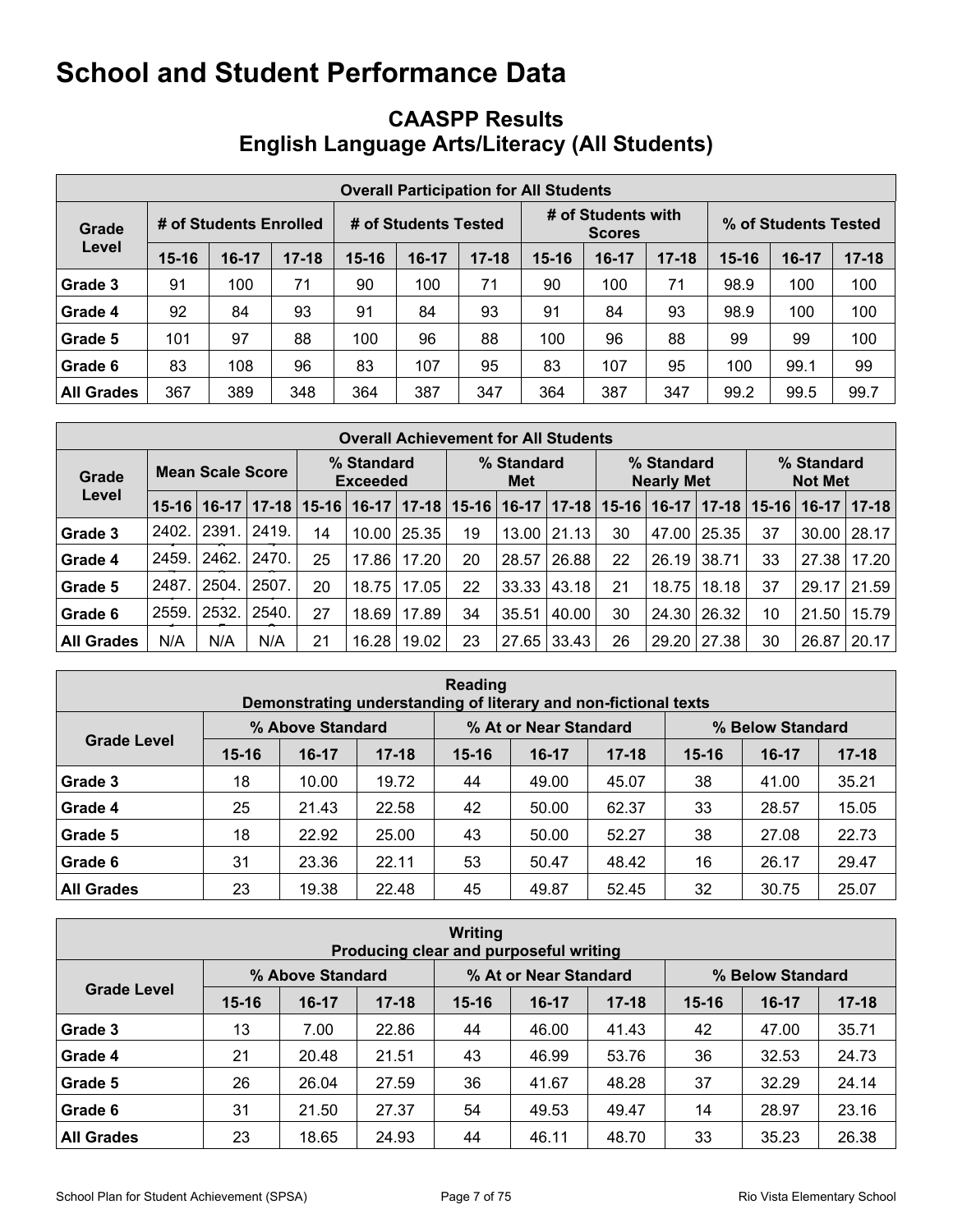|                    | Listening<br>Demonstrating effective communication skills |                  |           |           |                       |           |           |                  |           |  |  |  |
|--------------------|-----------------------------------------------------------|------------------|-----------|-----------|-----------------------|-----------|-----------|------------------|-----------|--|--|--|
|                    |                                                           | % Above Standard |           |           | % At or Near Standard |           |           | % Below Standard |           |  |  |  |
| <b>Grade Level</b> | $15 - 16$                                                 | $16-17$          | $17 - 18$ | $15 - 16$ | $16-17$               | $17 - 18$ | $15 - 16$ | $16-17$          | $17 - 18$ |  |  |  |
| Grade 3            | 10                                                        | 10.00            | 18.31     | 64        | 61.00                 | 61.97     | 26        | 29.00            | 19.72     |  |  |  |
| Grade 4            | 19                                                        | 17.86            | 15.05     | 59        | 63.10                 | 70.97     | 22        | 19.05            | 13.98     |  |  |  |
| Grade 5            | 13                                                        | 18.75            | 17.05     | 64        | 65.63                 | 68.18     | 23        | 15.63            | 14.77     |  |  |  |
| Grade 6            | 23                                                        | 14.95            | 16.84     | 71        | 71.96                 | 73.68     | 6         | 13.08            | 9.47      |  |  |  |
| <b>All Grades</b>  | 16                                                        | 15.25            | 16.71     | 64        | 65.63                 | 69.16     | 20        | 19.12            | 14.12     |  |  |  |

| Research/Inquiry<br>Investigating, analyzing, and presenting information |           |                  |           |           |                       |           |           |                  |           |  |  |
|--------------------------------------------------------------------------|-----------|------------------|-----------|-----------|-----------------------|-----------|-----------|------------------|-----------|--|--|
|                                                                          |           | % Above Standard |           |           | % At or Near Standard |           |           | % Below Standard |           |  |  |
| <b>Grade Level</b>                                                       | $15 - 16$ | $16-17$          | $17 - 18$ | $15 - 16$ | $16-17$               | $17 - 18$ | $15 - 16$ | $16 - 17$        | $17 - 18$ |  |  |
| Grade 3                                                                  | 16        | 8.00             | 29.58     | 58        | 60.00                 | 46.48     | 27        | 32.00            | 23.94     |  |  |
| Grade 4                                                                  | 27        | 21.43            | 23.66     | 51        | 64.29                 | 56.99     | 22        | 14.29            | 19.35     |  |  |
| Grade 5                                                                  | 26        | 30.21            | 32.95     | 58        | 48.96                 | 46.59     | 16        | 20.83            | 20.45     |  |  |
| Grade 6                                                                  | 39        | 25.23            | 35.79     | 55        | 57.01                 | 50.53     | 6         | 17.76            | 13.68     |  |  |
| <b>All Grades</b>                                                        | 27        | 21.19            | 30.55     | 55        | 57.36                 | 50.43     | 18        | 21.45            | 19.02     |  |  |

- **1.** We now have four years of data from this assessment. In reviewing overall achievement, the scores in all grades seem to have fluctuated a bit for our students achieving at or near and above standard in all areas. Overall we have increased in all areas of reading, writing, and research and inquiry.
- **2.** In reviewing the sub-category results of reading, writing, listening, and research/inquiry, the relative strength is with all tested grades in the area of research/inquiry and the relative weakest area is in Listening in grades 4 and 5. Teachers will provide opportunities for students to listen to texts without visual supports and then follow up with answering questions in class and on the computer.
- **3.** Continued, regular opportunities in the use of IABs, and other formative assessments are required for the students to demonstrate their understanding of what is being taught in the classrooms. Teachers will expose students to more of the IAB assessments to give students practice in taking tests on the computer and increase student use of tools available on the computer. Teachers will analyze data by grade level to key in to areas in need of improvement.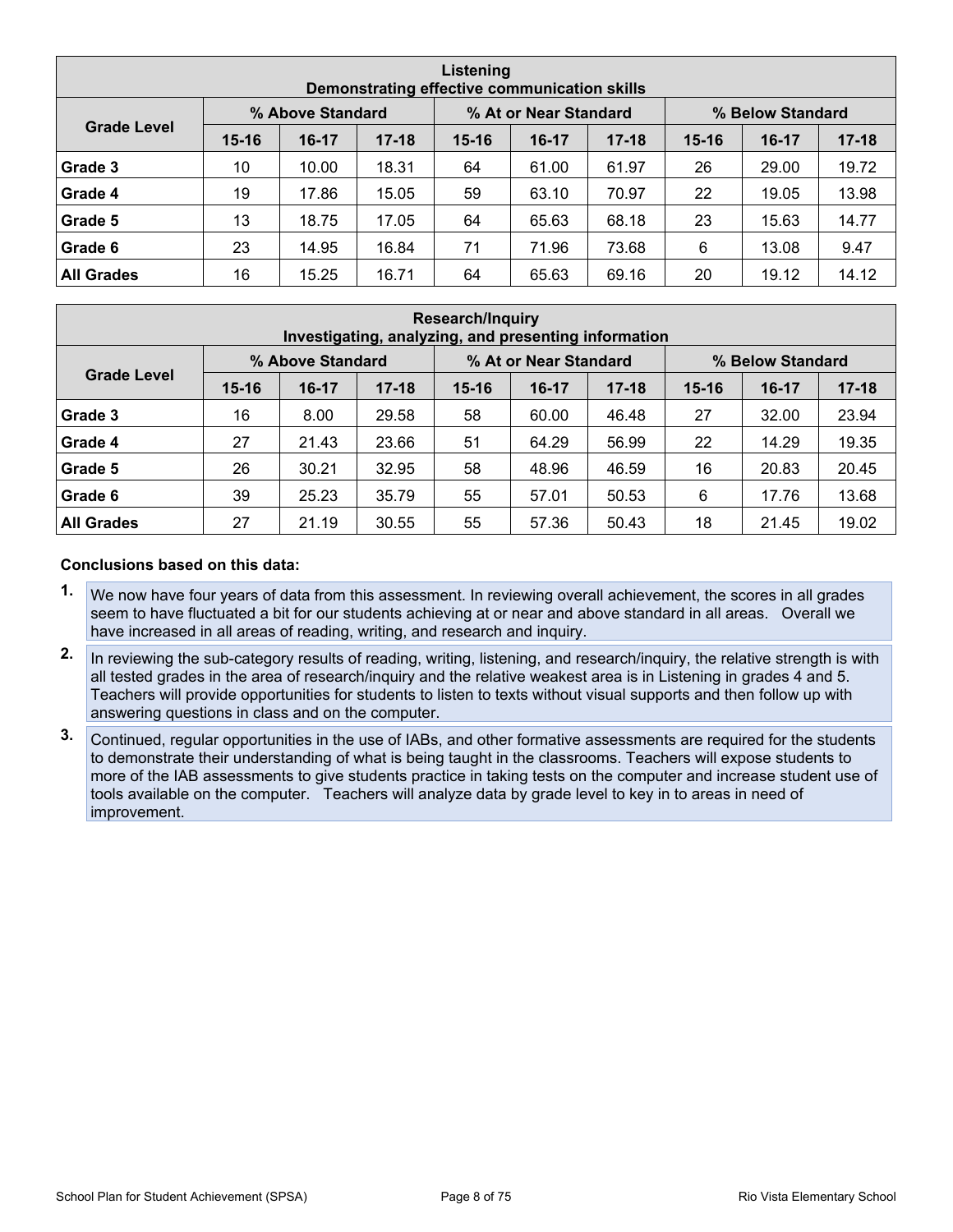# **CAASPP Results Mathematics (All Students)**

|                   | <b>Overall Participation for All Students</b> |                        |           |                      |         |           |           |                                     |           |                      |       |           |  |  |  |
|-------------------|-----------------------------------------------|------------------------|-----------|----------------------|---------|-----------|-----------|-------------------------------------|-----------|----------------------|-------|-----------|--|--|--|
| Grade             |                                               | # of Students Enrolled |           | # of Students Tested |         |           |           | # of Students with<br><b>Scores</b> |           | % of Students Tested |       |           |  |  |  |
| Level             | $15 - 16$                                     | $16-17$                | $17 - 18$ | $15 - 16$            | $16-17$ | $17 - 18$ | $15 - 16$ | $16-17$                             | $17 - 18$ | $15 - 16$            | 16-17 | $17 - 18$ |  |  |  |
| Grade 3           | 91                                            | 100                    | 71        | 91                   | 100     | 71        | 91        | 100                                 | 71        | 100                  | 100   | 100       |  |  |  |
| Grade 4           | 92                                            | 84                     | 93        | 91                   | 84      | 93        | 91        | 84                                  | 93        | 98.9                 | 100   | 100       |  |  |  |
| Grade 5           | 101                                           | 97                     | 88        | 101                  | 96      | 88        | 100       | 96                                  | 88        | 100                  | 99    | 100       |  |  |  |
| Grade 6           | 83                                            | 108                    | 96        | 82                   | 106     | 95        | 82        | 106                                 | 95        | 98.8                 | 98.1  | 99        |  |  |  |
| <b>All Grades</b> | 367                                           | 389                    | 348       | 365                  | 386     | 347       | 364       | 386                                 | 347       | 99.5                 | 99.2  | 99.7      |  |  |  |

|                   | <b>Overall Achievement for All Students</b> |         |           |                               |         |                   |           |                                 |         |           |                              |           |           |         |             |
|-------------------|---------------------------------------------|---------|-----------|-------------------------------|---------|-------------------|-----------|---------------------------------|---------|-----------|------------------------------|-----------|-----------|---------|-------------|
| Grade             | <b>Mean Scale Score</b>                     |         |           | % Standard<br><b>Exceeded</b> |         | % Standard<br>Met |           | % Standard<br><b>Nearly Met</b> |         |           | % Standard<br><b>Not Met</b> |           |           |         |             |
| Level             | $15 - 16$                                   | $16-17$ | $17 - 18$ | $15 - 16$                     | $16-17$ | $17 - 18$         | $15 - 16$ | $16-17$                         | $17-18$ | $15 - 16$ | $16-17$                      | $17 - 18$ | $15 - 16$ | $16-17$ | $ 17 - 18 $ |
| Grade 3           | 2415.                                       | 2414.   | 2417.     | 12                            | 6.00    | 16.90             | 23        | 32.00                           | 22.54   | 34        | 34.00                        | 29.58     | 31        | 28.00   | 30.99       |
| Grade 4           | 2455.                                       | 2474.   | 2461      | 10                            | 10.71   | 7.53              | 23        | 32.14                           | 27.96   | 41        | 38.10                        | 45.16     | 26        | 19.05   | 19.35       |
| Grade 5           | 2471                                        | 2487    | 2491.     | 8                             | 14.58   | 14.77             | 15        | 15.63                           | 17.05   | 30        | 34.38                        | 42.05     | 47        | 35.42   | 26.14       |
| Grade 6           | 2558.                                       | 2514.   | 2535.     | 23                            | 16.98   | 20.00             | 32        | 18.87                           | 22.11   | 32        | 33.02                        | 35.79     | 13        | 31.13   | 22.11       |
| <b>All Grades</b> | N/A                                         | N/A     | N/A       | 13                            | 12.18   | 14.70             | 23        | 24.35                           | 22.48   | 34        | 34.72                        | 38.62     | 30        | 28.76   | 24.21       |

|                                                               | <b>Concepts &amp; Procedures</b><br>Applying mathematical concepts and procedures |         |           |           |         |           |           |         |           |  |  |  |  |  |  |
|---------------------------------------------------------------|-----------------------------------------------------------------------------------|---------|-----------|-----------|---------|-----------|-----------|---------|-----------|--|--|--|--|--|--|
| % At or Near Standard<br>% Above Standard<br>% Below Standard |                                                                                   |         |           |           |         |           |           |         |           |  |  |  |  |  |  |
| <b>Grade Level</b>                                            | $15 - 16$                                                                         | $16-17$ | $17 - 18$ | $15 - 16$ | $16-17$ | $17 - 18$ | $15 - 16$ | $16-17$ | $17 - 18$ |  |  |  |  |  |  |
| Grade 3                                                       | 18                                                                                | 17.00   | 29.58     | 44        | 51.00   | 30.99     | 38        | 32.00   | 39.44     |  |  |  |  |  |  |
| Grade 4                                                       | 18                                                                                | 25.00   | 20.43     | 40        | 46.43   | 43.01     | 43        | 28.57   | 36.56     |  |  |  |  |  |  |
| Grade 5                                                       | 13                                                                                | 26.04   | 20.45     | 26        | 29.17   | 39.77     | 61        | 44.79   | 39.77     |  |  |  |  |  |  |
| Grade 6                                                       | 34                                                                                | 20.75   | 31.58     | 45        | 40.57   | 35.79     | 21        | 38.68   | 32.63     |  |  |  |  |  |  |
| <b>All Grades</b>                                             | 20                                                                                | 22.02   | 25.36     | 37.75     | 42      | 36.27     | 36.89     |         |           |  |  |  |  |  |  |

|                                                               | <b>Problem Solving &amp; Modeling/Data Analysis</b><br>Using appropriate tools and strategies to solve real world and mathematical problems |         |           |           |         |           |           |         |           |  |  |  |  |  |
|---------------------------------------------------------------|---------------------------------------------------------------------------------------------------------------------------------------------|---------|-----------|-----------|---------|-----------|-----------|---------|-----------|--|--|--|--|--|
| % At or Near Standard<br>% Above Standard<br>% Below Standard |                                                                                                                                             |         |           |           |         |           |           |         |           |  |  |  |  |  |
| <b>Grade Level</b>                                            | $15 - 16$                                                                                                                                   | $16-17$ | $17 - 18$ | $15 - 16$ | $16-17$ | $17 - 18$ | $15 - 16$ | $16-17$ | $17 - 18$ |  |  |  |  |  |
| Grade 3                                                       | 14                                                                                                                                          | 9.00    | 18.31     | 48        | 54.00   | 49.30     | 37        | 37.00   | 32.39     |  |  |  |  |  |
| Grade 4                                                       | 12                                                                                                                                          | 20.24   | 12.90     | 45        | 48.81   | 55.91     | 43        | 30.95   | 31.18     |  |  |  |  |  |
| Grade 5                                                       | 8                                                                                                                                           | 14.58   | 14.77     | 45        | 44.79   | 52.27     | 47        | 40.63   | 32.95     |  |  |  |  |  |
| Grade 6                                                       | 24                                                                                                                                          | 13.21   | 16.84     | 50        | 48.11   | 52.63     | 26        | 38.68   | 30.53     |  |  |  |  |  |
| <b>All Grades</b>                                             | 14                                                                                                                                          | 13.99   | 15.56     | 47        | 48.96   | 52.74     | 39        | 37.05   | 31.70     |  |  |  |  |  |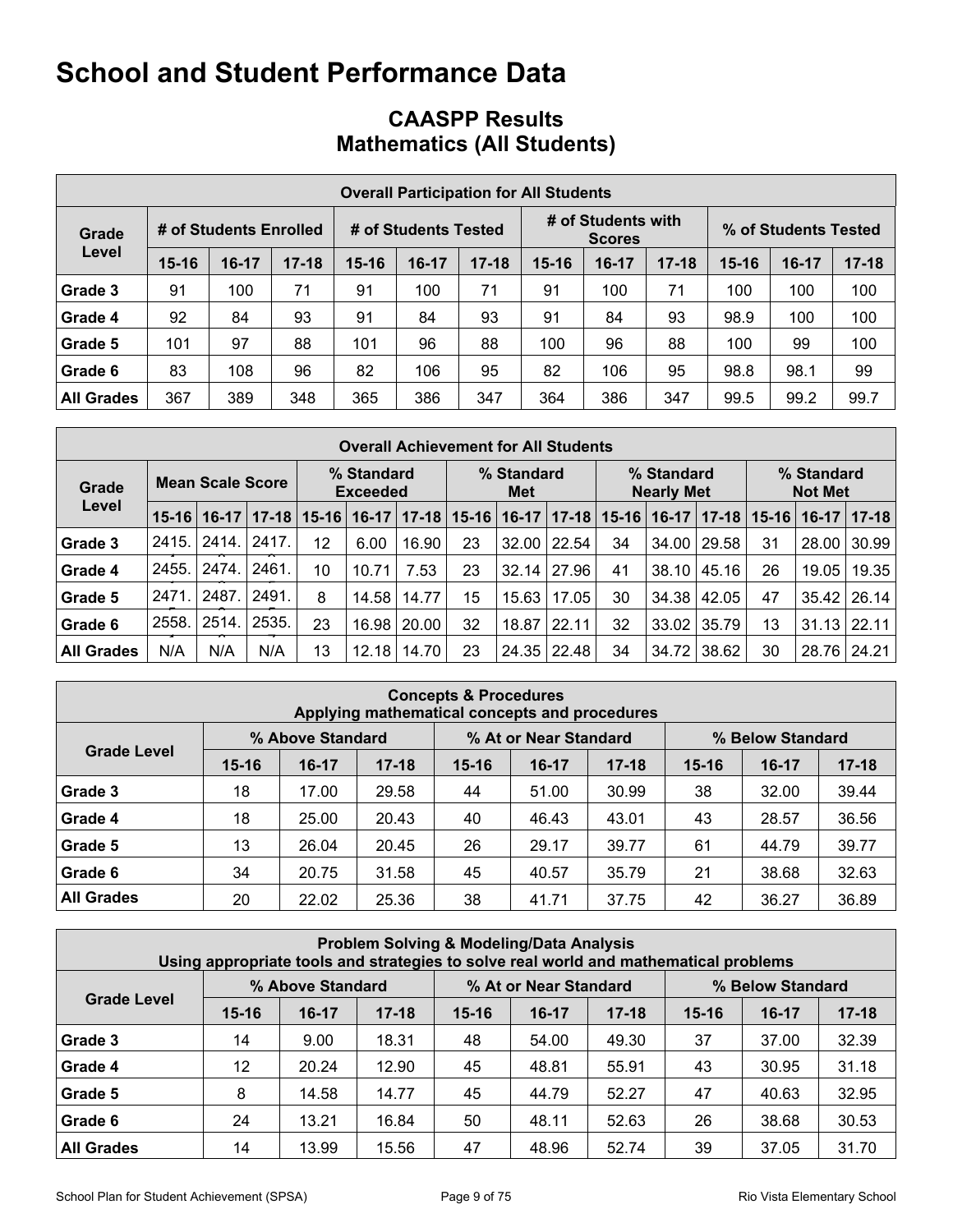|                                                               | <b>Communicating Reasoning</b><br>Demonstrating ability to support mathematical conclusions |         |           |           |         |           |           |         |           |  |  |  |  |  |
|---------------------------------------------------------------|---------------------------------------------------------------------------------------------|---------|-----------|-----------|---------|-----------|-----------|---------|-----------|--|--|--|--|--|
| % Above Standard<br>% At or Near Standard<br>% Below Standard |                                                                                             |         |           |           |         |           |           |         |           |  |  |  |  |  |
| <b>Grade Level</b>                                            | $15 - 16$                                                                                   | $16-17$ | $17 - 18$ | $15 - 16$ | $16-17$ | $17 - 18$ | $15 - 16$ | $16-17$ | $17 - 18$ |  |  |  |  |  |
| Grade 3                                                       | 20                                                                                          | 16.00   | 23.94     | 55        | 60.00   | 47.89     | 25        | 24.00   | 28.17     |  |  |  |  |  |
| Grade 4                                                       | 13                                                                                          | 20.24   | 13.98     | 58        | 55.95   | 53.76     | 29        | 23.81   | 32.26     |  |  |  |  |  |
| Grade 5                                                       | 8                                                                                           | 12.50   | 10.23     | 47        | 44.79   | 55.68     | 45        | 42.71   | 34.09     |  |  |  |  |  |
| Grade 6                                                       | 24                                                                                          | 16.98   | 18.95     | 57        | 43.40   | 48.42     | 18        | 39.62   | 32.63     |  |  |  |  |  |
| <b>All Grades</b>                                             | 16                                                                                          | 16.32   | 16.43     | 54        | 50.78   | 51.59     | 30        | 32.90   | 31.99     |  |  |  |  |  |

- **1.** This is our fourth year with the CAASPP test. In reviewing overall achievement, third, fifth and sixth grades made progress. Data show fourth grade lost ground. Teachers will analyze scores in all areas to determine next steps for student growth.
- **2.** In reviewing the sub-category results of concepts and procedures, problem solving and modeling/data analysis, and communicating reasoning, third and sixth grades have made steady progress. Fifth grade will focus on concepts and procedures for their students to make gains in this area.
- **3.** All tested grade levels will progress monitor through the use of IABs and other formative assessments to allow students to demonstrate their understanding of what is being taught in the classrooms in all areas of math. Based on progress monitoring scores,teachers will collaborate next steps to determine whether to reteach or to move forward with rigorous content instruction and practice. Of the two core areas tested, it appears that these results, indicate ELA/Literacy is an area of relative strength over math. However, we continue to make strides to closing the gap.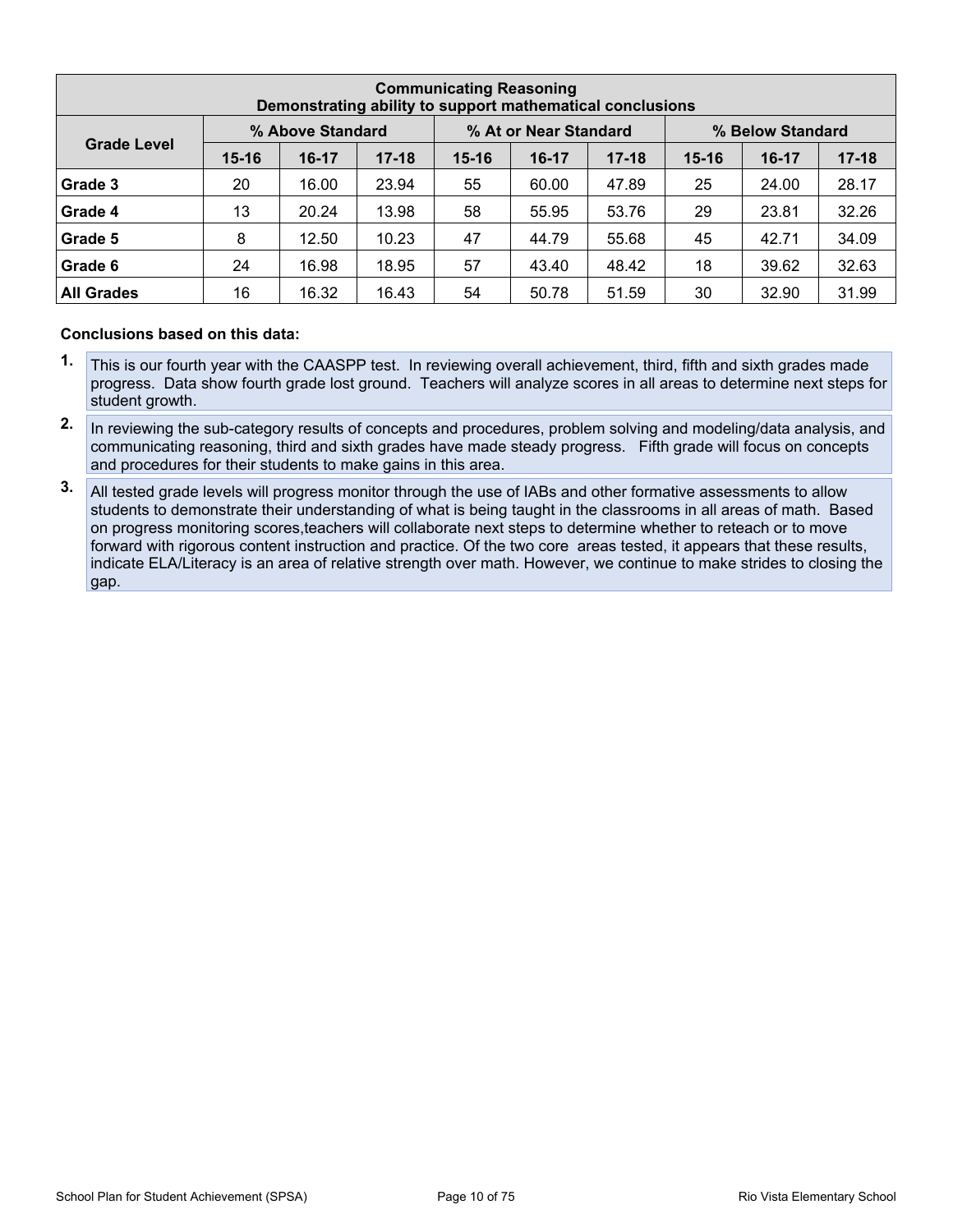# <span id="page-10-0"></span>**ELPAC Results**

| 2017-18 Summative Assessment Data<br>Number of Students and Mean Scale Scores for All Students |                |                      |                         |                                     |  |  |  |  |  |  |  |
|------------------------------------------------------------------------------------------------|----------------|----------------------|-------------------------|-------------------------------------|--|--|--|--|--|--|--|
| Grade<br>Level                                                                                 | <b>Overall</b> | <b>Oral Language</b> | <b>Written Language</b> | Number of<br><b>Students Tested</b> |  |  |  |  |  |  |  |
| <b>Grade K</b>                                                                                 | 1446.0         | 1451.0               | 1434.1                  | 25                                  |  |  |  |  |  |  |  |
| Grade 1                                                                                        | 1473.8         | 1458.8               | 1488.2                  | 32                                  |  |  |  |  |  |  |  |
| Grade 2                                                                                        | 1515.2         | 1518.2               | 1511.8                  | 35                                  |  |  |  |  |  |  |  |
| Grade 3                                                                                        | 1514.8         | 1509.0               | 1520.0                  | 20                                  |  |  |  |  |  |  |  |
| Grade 4                                                                                        | 1520.7         | 1509.4               | 1531.4                  | 28                                  |  |  |  |  |  |  |  |
| Grade 5                                                                                        | 1539.8         | 1535.4               | 1543.7                  | 23                                  |  |  |  |  |  |  |  |
| Grade 6                                                                                        | 1543.5         | 1536.9               | 1549.8                  | 17                                  |  |  |  |  |  |  |  |
| <b>All Grades</b>                                                                              |                |                      |                         | 180                                 |  |  |  |  |  |  |  |

|                   | <b>Overall Language</b><br>Number and Percentage of Students at Each Performance Level for All Students |               |         |         |         |                    |         |               |                        |  |  |  |  |  |  |
|-------------------|---------------------------------------------------------------------------------------------------------|---------------|---------|---------|---------|--------------------|---------|---------------|------------------------|--|--|--|--|--|--|
| Grade             |                                                                                                         | Level 4       |         | Level 3 |         | Level <sub>2</sub> |         | Level 1       | <b>Total Number of</b> |  |  |  |  |  |  |
| Level             | #                                                                                                       | $\frac{9}{6}$ | #       | $\%$    | #       | $\frac{9}{6}$      | #       | $\frac{9}{6}$ | <b>Students</b>        |  |  |  |  |  |  |
| <b>Grade K</b>    | 12                                                                                                      | 48.00         | $\star$ | $\star$ | $\star$ | $\star$            |         |               | 25                     |  |  |  |  |  |  |
| Grade 1           | 14                                                                                                      | 43.75         | $\star$ | $\star$ | $\star$ | $\star$            | $\star$ | $\star$       | 32                     |  |  |  |  |  |  |
| Grade 2           | 25                                                                                                      | 71.43         | $\star$ | $\star$ | $\star$ | $\star$            | $\star$ | $\star$       | 35                     |  |  |  |  |  |  |
| Grade 3           | $\star$                                                                                                 | $\star$       | $\star$ | $\star$ | $\star$ | $\star$            | $\star$ | $\star$       | 20                     |  |  |  |  |  |  |
| Grade 4           | $\star$                                                                                                 | $\star$       | 17      | 60.71   | $\star$ | $\star$            |         |               | 28                     |  |  |  |  |  |  |
| Grade 5           | 12                                                                                                      | 52.17         | $\star$ | $\star$ |         |                    | $\star$ | $\star$       | 23                     |  |  |  |  |  |  |
| Grade 6           | $\star$                                                                                                 | $\star$       | $\star$ | $\star$ |         |                    | $\star$ | $\star$       | 17                     |  |  |  |  |  |  |
| <b>All Grades</b> | 84                                                                                                      | 46.67         | 67      | 37.22   | 17      | 9.44               | 12      | 6.67          | 180                    |  |  |  |  |  |  |

| <b>Oral Language</b><br>Number and Percentage of Students at Each Performance Level for All Students |                 |               |         |               |         |               |         |         |                        |  |  |  |  |
|------------------------------------------------------------------------------------------------------|-----------------|---------------|---------|---------------|---------|---------------|---------|---------|------------------------|--|--|--|--|
| Grade                                                                                                | Level 4         |               | Level 3 |               |         | Level 2       |         | Level 1 | <b>Total Number of</b> |  |  |  |  |
| Level                                                                                                | #               | $\frac{0}{0}$ | #       | $\frac{0}{0}$ | #       | $\frac{9}{6}$ | #       | %       | <b>Students</b>        |  |  |  |  |
| <b>Grade K</b>                                                                                       | 15              | 60.00         | $\star$ | $\star$       | $\star$ | $\star$       |         |         | 25                     |  |  |  |  |
| Grade 1                                                                                              | 15              | 46.88         | $\star$ | $\star$       | $\star$ | $\star$       | $\star$ | $\star$ | 32                     |  |  |  |  |
| Grade 2                                                                                              | 25              | 71.43         | $\star$ | $\star$       |         |               | $\star$ | $\star$ | 35                     |  |  |  |  |
| Grade 3                                                                                              | $\star$         | $\star$       | $\star$ | $\star$       | $\star$ | $\star$       | $\star$ | $\star$ | 20                     |  |  |  |  |
| Grade 4                                                                                              | $\star$         | $\star$       | 16      | 57.14         | $\star$ | $\star$       |         |         | 28                     |  |  |  |  |
| Grade 5                                                                                              | 17              | 73.91         | $\star$ | $\star$       |         |               | $\star$ | $\star$ | 23                     |  |  |  |  |
| Grade 6                                                                                              | 12 <sup>2</sup> | 70.59         | $\star$ | $\star$       | $\star$ | $\star$       |         |         | 17                     |  |  |  |  |
| <b>All Grades</b>                                                                                    | 103             | 57.22         | 51      | 28.33         | 18      | 10.00         | $\star$ | $\star$ | 180                    |  |  |  |  |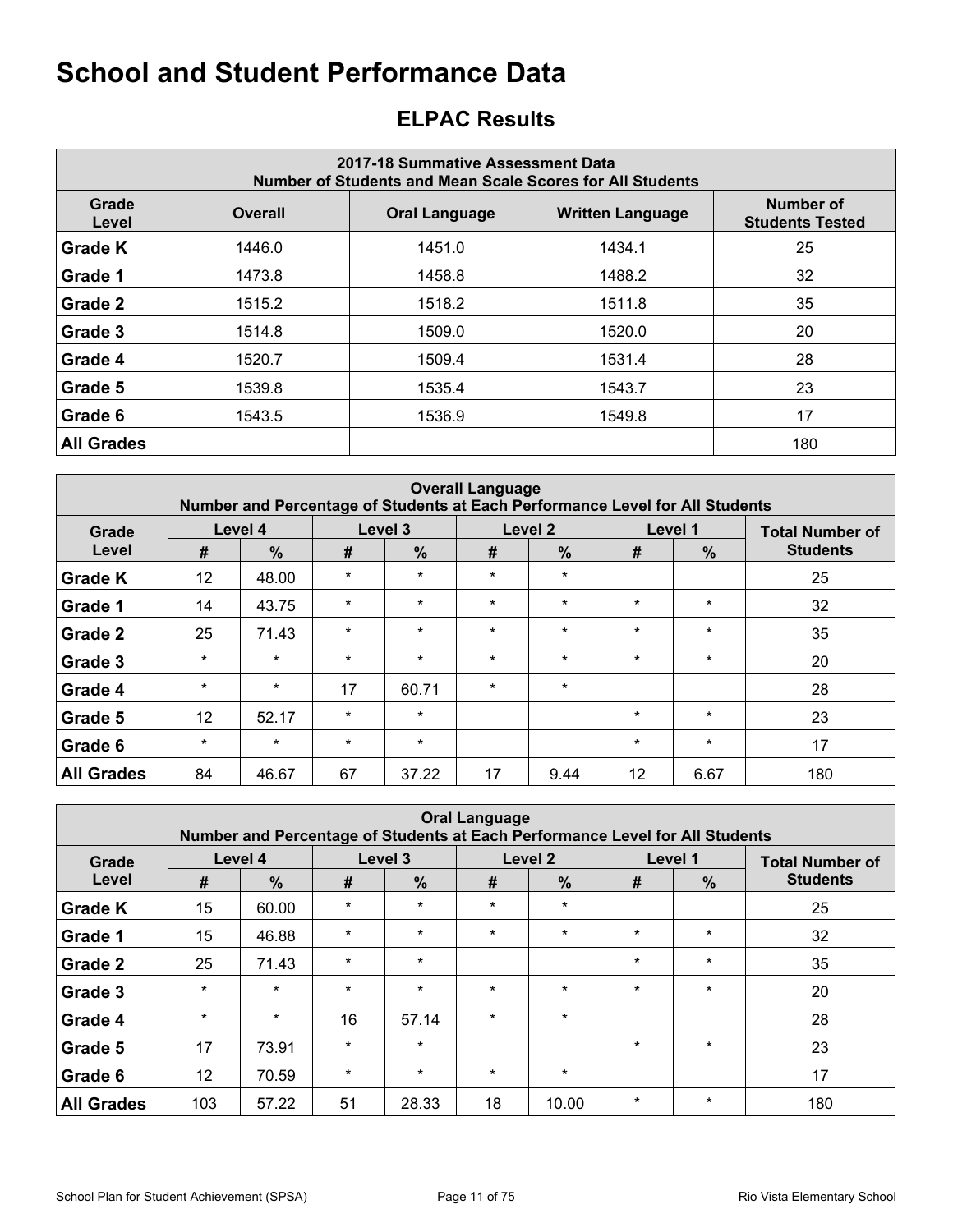| <b>Written Language</b><br>Number and Percentage of Students at Each Performance Level for All Students |         |               |         |               |         |               |         |               |                        |  |  |  |  |  |
|---------------------------------------------------------------------------------------------------------|---------|---------------|---------|---------------|---------|---------------|---------|---------------|------------------------|--|--|--|--|--|
| Grade                                                                                                   | Level 4 |               | Level 3 |               |         | Level 2       |         | Level 1       | <b>Total Number of</b> |  |  |  |  |  |
| Level                                                                                                   | #       | $\frac{0}{0}$ | #       | $\frac{9}{6}$ | #       | $\frac{0}{0}$ | #       | $\frac{9}{6}$ | <b>Students</b>        |  |  |  |  |  |
| <b>Grade K</b>                                                                                          | $\star$ | $\star$       | $\star$ | $\star$       | $\star$ | $\star$       | $\star$ | $\star$       | 25                     |  |  |  |  |  |
| Grade 1                                                                                                 | 13      | 40.63         | $\star$ | $\star$       | $\star$ | $\star$       | $\star$ | $\star$       | 32                     |  |  |  |  |  |
| Grade 2                                                                                                 | 22      | 62.86         | $\star$ | $\star$       | $\star$ | $\star$       | $\star$ | $\star$       | 35                     |  |  |  |  |  |
| Grade 3                                                                                                 | $\star$ | $\star$       | $\star$ | $\star$       | $\star$ | $\star$       | $\star$ | $\ast$        | 20                     |  |  |  |  |  |
| Grade 4                                                                                                 | $\star$ | $\star$       | 13      | 46.43         | $\star$ | $\star$       | $\star$ | $\star$       | 28                     |  |  |  |  |  |
| Grade 5                                                                                                 | $\star$ | $\star$       | 13      | 56.52         | $\star$ | $\star$       | $\star$ | $\star$       | 23                     |  |  |  |  |  |
| Grade 6                                                                                                 | $\star$ | $\star$       | 11      | 64.71         | $\star$ | $\star$       | $\star$ | $\star$       | 17                     |  |  |  |  |  |
| <b>All Grades</b>                                                                                       | 63      | 35.00         | 69      | 38.33         | 28      | 15.56         | 20      | 11.11         | 180                    |  |  |  |  |  |

| <b>Listening Domain</b><br>Number and Percentage of Students by Domain Performance Level for All Students |         |                       |         |                     |         |                  |                                           |  |  |  |  |  |  |
|-----------------------------------------------------------------------------------------------------------|---------|-----------------------|---------|---------------------|---------|------------------|-------------------------------------------|--|--|--|--|--|--|
| Grade<br>Level                                                                                            |         | <b>Well Developed</b> |         | Somewhat/Moderately |         | <b>Beginning</b> | <b>Total Number of</b><br><b>Students</b> |  |  |  |  |  |  |
| <b>Grade K</b>                                                                                            | 20      | 80.00                 | $\star$ | $\star$             | $\star$ | $\star$          | 25                                        |  |  |  |  |  |  |
| Grade 1                                                                                                   | 21      | 65.63                 | $\star$ | $\star$             | $\star$ | $\star$          | 32                                        |  |  |  |  |  |  |
| Grade 2                                                                                                   | 29      | 82.86                 | $\star$ | $\star$             |         |                  | 35                                        |  |  |  |  |  |  |
| Grade 3                                                                                                   | $\star$ | $\star$               | $\star$ | $\star$             | $\star$ | $\star$          | 20                                        |  |  |  |  |  |  |
| Grade 4                                                                                                   | 11      | 39.29                 | 17      | 60.71               |         |                  | 28                                        |  |  |  |  |  |  |
| Grade 5                                                                                                   | 15      | 65.22                 | $\star$ | $\star$             | $\star$ | $\star$          | 23                                        |  |  |  |  |  |  |
| Grade 6                                                                                                   | $\star$ | $\star$               | $\star$ | $\star$             | $\star$ | $\star$          | 17                                        |  |  |  |  |  |  |
| <b>All Grades</b>                                                                                         | 113     | 62.78                 | 58      | 32.22               | $\star$ | $\star$          | 180                                       |  |  |  |  |  |  |

| <b>Speaking Domain</b><br>Number and Percentage of Students by Domain Performance Level for All Students |     |                       |         |                     |         |                  |                                           |  |  |  |  |  |  |
|----------------------------------------------------------------------------------------------------------|-----|-----------------------|---------|---------------------|---------|------------------|-------------------------------------------|--|--|--|--|--|--|
| Grade<br>Level                                                                                           |     | <b>Well Developed</b> |         | Somewhat/Moderately |         | <b>Beginning</b> | <b>Total Number of</b><br><b>Students</b> |  |  |  |  |  |  |
| <b>Grade K</b>                                                                                           | 11  | 44.00                 | 12      | 48.00               | $\star$ | $\star$          | 25                                        |  |  |  |  |  |  |
| Grade 1                                                                                                  | 13  | 40.63                 | 11      | 34.38               | $\star$ | $\star$          | 32                                        |  |  |  |  |  |  |
| Grade 2                                                                                                  | 25  | 71.43                 | $\star$ | $\star$             | $\star$ | $\star$          | 35                                        |  |  |  |  |  |  |
| Grade 3                                                                                                  | 12  | 60.00                 | $\star$ | $\star$             | $\star$ | $\star$          | 20                                        |  |  |  |  |  |  |
| Grade 4                                                                                                  | 14  | 50.00                 | 14      | 50.00               |         |                  | 28                                        |  |  |  |  |  |  |
| Grade 5                                                                                                  | 21  | 91.30                 | $\star$ | $\star$             | $\star$ | $\star$          | 23                                        |  |  |  |  |  |  |
| Grade 6                                                                                                  | 13  | 76.47                 | $\star$ | $\star$             |         |                  | 17                                        |  |  |  |  |  |  |
| <b>All Grades</b>                                                                                        | 109 | 60.56                 | 54      | 30.00               | 17      | 9.44             | 180                                       |  |  |  |  |  |  |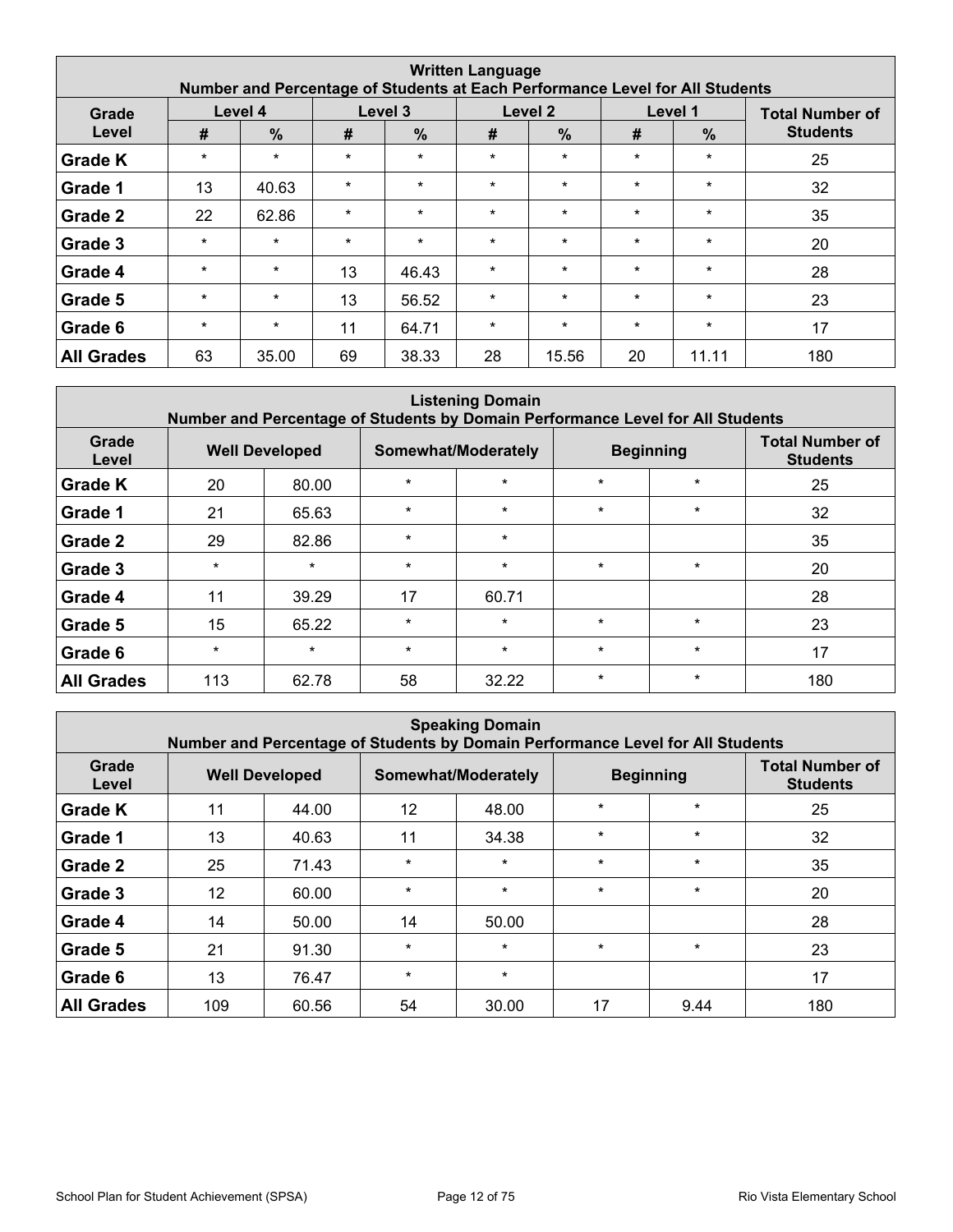| <b>Reading Domain</b><br>Number and Percentage of Students by Domain Performance Level for All Students |         |                       |                 |                     |         |                  |                                           |  |  |  |  |  |  |
|---------------------------------------------------------------------------------------------------------|---------|-----------------------|-----------------|---------------------|---------|------------------|-------------------------------------------|--|--|--|--|--|--|
| Grade<br>Level                                                                                          |         | <b>Well Developed</b> |                 | Somewhat/Moderately |         | <b>Beginning</b> | <b>Total Number of</b><br><b>Students</b> |  |  |  |  |  |  |
| <b>Grade K</b>                                                                                          | $\star$ | $\star$               | 17              | 68.00               | $\star$ | $\star$          | 25                                        |  |  |  |  |  |  |
| Grade 1                                                                                                 | 17      | 53.13                 | $\star$         | $\star$             | $\star$ | $\star$          | 32                                        |  |  |  |  |  |  |
| Grade 2                                                                                                 | 23      | 65.71                 | $\star$         | $\star$             | $\star$ | $\star$          | 35                                        |  |  |  |  |  |  |
| Grade 3                                                                                                 | $\star$ | $\star$               | 12 <sup>°</sup> | 60.00               | $\star$ | $\star$          | 20                                        |  |  |  |  |  |  |
| Grade 4                                                                                                 | $\star$ | $\star$               | 18              | 64.29               | $\star$ | $\star$          | 28                                        |  |  |  |  |  |  |
| Grade 5                                                                                                 | $\star$ | $\star$               | 16              | 69.57               | $\star$ | $\star$          | 23                                        |  |  |  |  |  |  |
| Grade 6                                                                                                 | $\star$ | $\star$               | $\star$         | $\star$             | $\star$ | $\star$          | 17                                        |  |  |  |  |  |  |
| <b>All Grades</b>                                                                                       | 63      | 35.00                 | 89              | 49.44               | 28      | 15.56            | 180                                       |  |  |  |  |  |  |

| <b>Writing Domain</b><br>Number and Percentage of Students by Domain Performance Level for All Students |         |                       |         |                     |         |                  |                                           |
|---------------------------------------------------------------------------------------------------------|---------|-----------------------|---------|---------------------|---------|------------------|-------------------------------------------|
| Grade<br>Level                                                                                          |         | <b>Well Developed</b> |         | Somewhat/Moderately |         | <b>Beginning</b> | <b>Total Number of</b><br><b>Students</b> |
| <b>Grade K</b>                                                                                          | 13      | 52.00                 | 11      | 44.00               | $\star$ | $\star$          | 25                                        |
| Grade 1                                                                                                 | 11      | 34.38                 | 18      | 56.25               | $\star$ | $\star$          | 32                                        |
| Grade 2                                                                                                 | 18      | 51.43                 | 15      | 42.86               | $\star$ | $\star$          | 35                                        |
| Grade 3                                                                                                 | $\star$ | $\star$               | $\star$ | $\star$             | $\star$ | $\star$          | 20                                        |
| Grade 4                                                                                                 | $\star$ | $\star$               | 18      | 64.29               |         |                  | 28                                        |
| Grade 5                                                                                                 | 17      | 73.91                 | $\star$ | $\star$             | $\star$ | $\star$          | 23                                        |
| Grade 6                                                                                                 | $\star$ | $\star$               | $\star$ | $\star$             | $\star$ | $\star$          | 17                                        |
| <b>All Grades</b>                                                                                       | 82      | 45.56                 | 87      | 48.33               | 11      | 6.11             | 180                                       |

- **1.** Most students demonstrate language competency at the somewhat/moderately developed and well developed levels.
- **2.** Designated instruction at the appropriate levels will continue for our language learners for 30 minutes daily and integrated instruction will continue throughout the day in all content areas.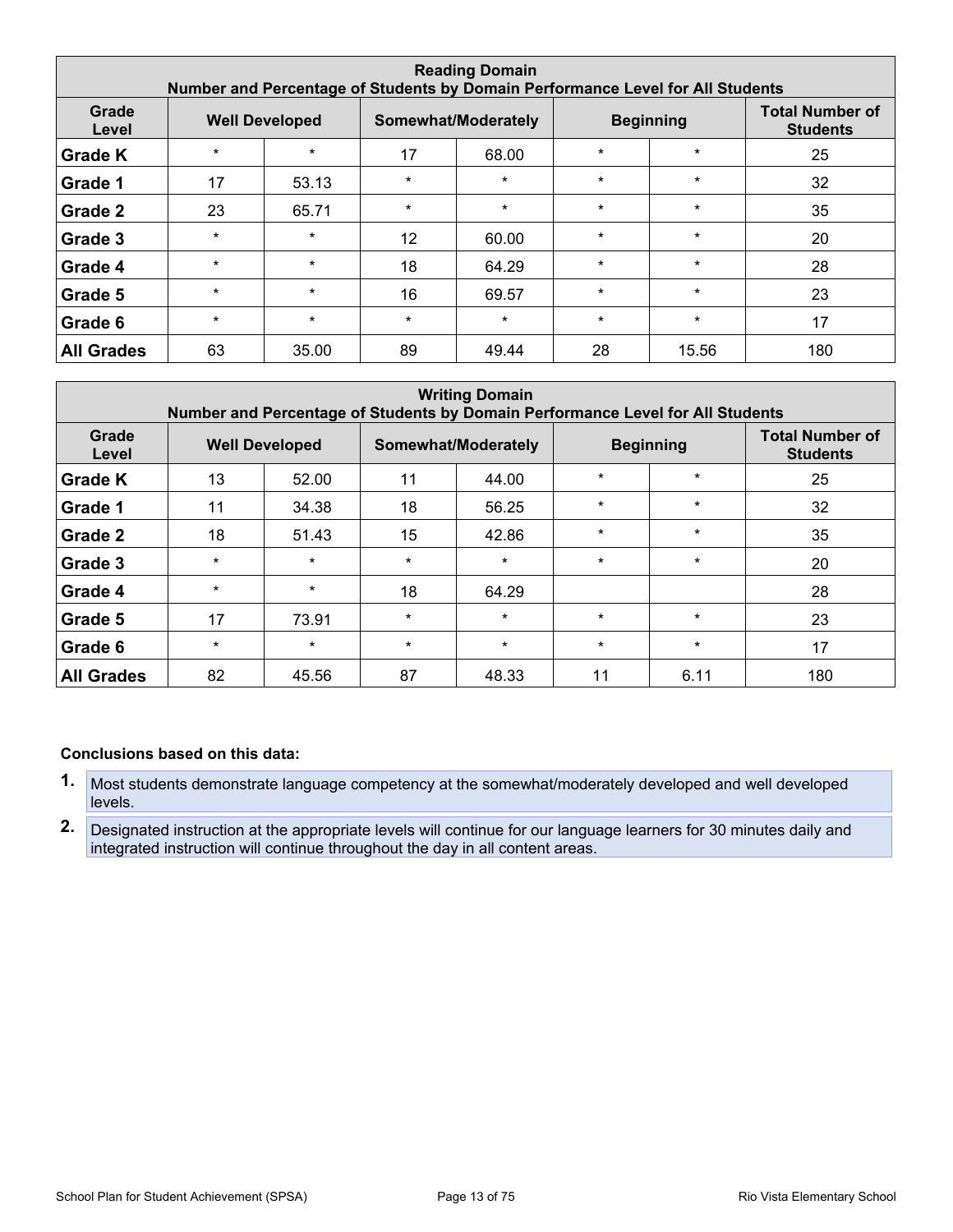# <span id="page-13-0"></span>**Student Population**

This section provides information about the school's student population.

| 2017-18 Student Population                        |                                                                                                                                                                     |                                                                                                                                                                                                    |                                                                                          |  |  |  |
|---------------------------------------------------|---------------------------------------------------------------------------------------------------------------------------------------------------------------------|----------------------------------------------------------------------------------------------------------------------------------------------------------------------------------------------------|------------------------------------------------------------------------------------------|--|--|--|
| <b>Total</b><br><b>Enrollment</b>                 | Socioeconomically<br><b>Disadvantaged</b>                                                                                                                           | <b>English</b><br><b>Learners</b>                                                                                                                                                                  | <b>Foster</b><br>Youth                                                                   |  |  |  |
| 589                                               | 66.4%                                                                                                                                                               | 30.2%                                                                                                                                                                                              | 0.5%                                                                                     |  |  |  |
| This is the total number of<br>students enrolled. | This is the percent of students<br>who are eligible for free or<br>reduced priced meals; or have<br>parents/quardians who did not<br>receive a high school diploma. | This is the percent of students<br>who are learning to communicate<br>effectively in English, typically<br>requiring instruction in both the<br>English Language and in their<br>academic courses. | This is the percent of students<br>whose well-being is the<br>responsibility of a court. |  |  |  |

| 2017-18 Enrollment for All Students/Student Group |              |            |  |  |  |
|---------------------------------------------------|--------------|------------|--|--|--|
| <b>Student Group</b>                              | <b>Total</b> | Percentage |  |  |  |
| <b>English Learners</b>                           | 178          | 30.2%      |  |  |  |
| <b>Foster Youth</b>                               | 3            | 0.5%       |  |  |  |
| <b>Homeless</b>                                   |              | $1.2\%$    |  |  |  |
| <b>Socioeconomically Disadvantaged</b>            | 391          | 66.4%      |  |  |  |
| <b>Students with Disabilities</b>                 | 40           | 6.8%       |  |  |  |

| <b>Enrollment by Race/Ethnicity</b>                |     |       |  |  |  |  |  |
|----------------------------------------------------|-----|-------|--|--|--|--|--|
| <b>Student Group</b><br><b>Total</b><br>Percentage |     |       |  |  |  |  |  |
| <b>African American</b>                            | 24  | 4.1%  |  |  |  |  |  |
| Asian                                              | 9   | 1.5%  |  |  |  |  |  |
| <b>Filipino</b>                                    | 25  | 4.2%  |  |  |  |  |  |
| Hispanic                                           | 360 | 61.1% |  |  |  |  |  |
| <b>Two or More Races</b>                           | 15  | 2.5%  |  |  |  |  |  |
| <b>White</b>                                       | 156 | 26.5% |  |  |  |  |  |

### **Conclusions based on this data:**

**1.** Based on this data, Rio Vista is a small school with over 60% socioeconomically disadvantaged. students.

**2.** Rio Vista has over 60% Hispanic students . This is our highest student ethnic sub group.

**3.** According to this data, Rio Vista has 30% English Learners which is a decrease from previous years.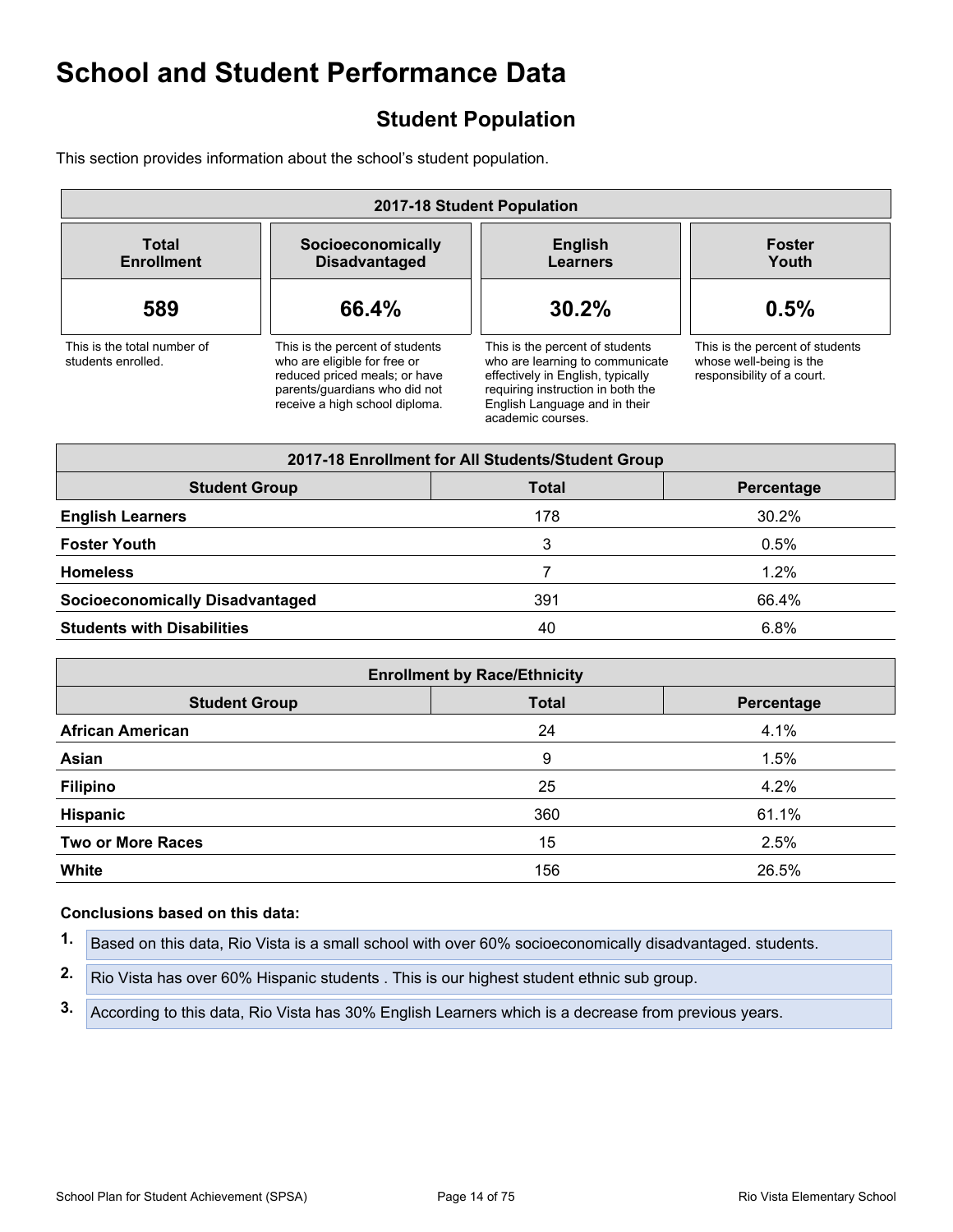## <span id="page-14-0"></span>**Overall Performance**



- **1.** Continued improvement is needed in language arts and math in three of four student groups.
- **2.** All students will continue to have access to standards based instruction and evidence based intervention programs that the SBE has approved that meet standards.
- **3.** Continue to monitor and increase daily attendance. Continue to hold monthly SART meeting with guardians to help them understand the importance of increasing attendance and to determine if there are areas that the school can assist with regarding attendance. We continue to need to reduce chronic unexcused absences and tardies for many students.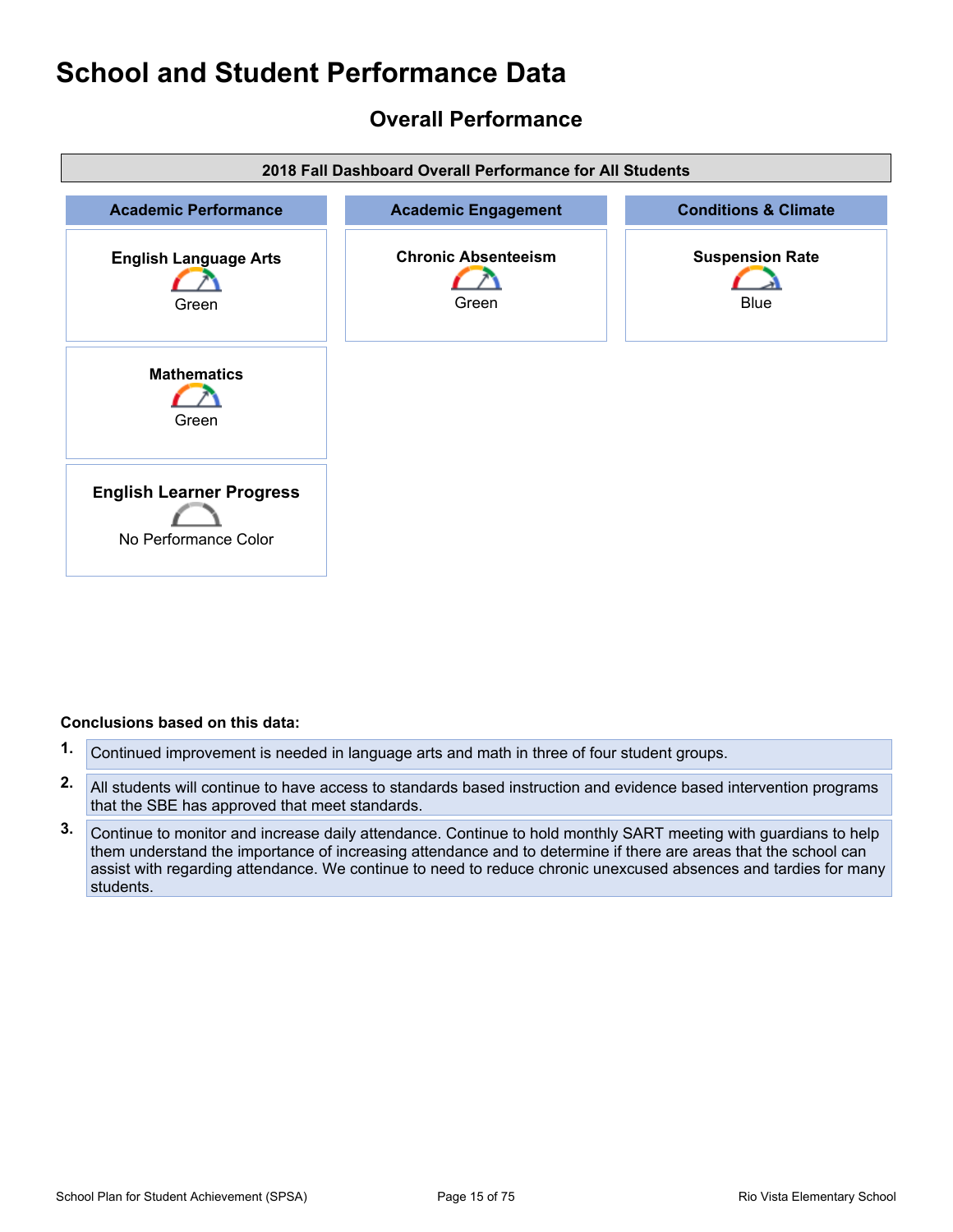# <span id="page-15-0"></span>**Academic Performance English Language Arts**

The performance levels are color-coded and range from lowest-to-highest performance in the following order:



This section provides number of student groups in each color.

| 2018 Fall Dashboard English Language Arts Equity Report       |  |  |  |  |  |
|---------------------------------------------------------------|--|--|--|--|--|
| <b>Green</b><br>Yellow<br><b>Blue</b><br><b>Orange</b><br>Red |  |  |  |  |  |
|                                                               |  |  |  |  |  |

This section provides a view of Student Assessment Results and other aspects of this school's performance, specifically how well students are meeting grade-level standards on the English Language Arts assessment. This measure is based on student performance on the Smarter Balanced Summative Assessment, which is taken annually by students in grades 3–8 and grade 11.

| 2018 Fall Dashboard English Language Arts Performance for All Students/Student Group |                                        |                                     |  |  |  |
|--------------------------------------------------------------------------------------|----------------------------------------|-------------------------------------|--|--|--|
| <b>All Students</b>                                                                  | <b>English Learners</b>                | <b>Foster Youth</b>                 |  |  |  |
| Green                                                                                | Yellow                                 | No Performance Color                |  |  |  |
| 2.6 points above standard                                                            | 8.3 points below standard              | Less than 11 Students - Data Not    |  |  |  |
| Increased 14.3 points                                                                | Increased 22.6 points                  | Displayed for Privacy<br>1 students |  |  |  |
| 334 students                                                                         | 144 students                           |                                     |  |  |  |
|                                                                                      |                                        |                                     |  |  |  |
| <b>Homeless</b>                                                                      | <b>Socioeconomically Disadvantaged</b> | <b>Students with Disabilities</b>   |  |  |  |
| No Performance Color                                                                 | Yellow                                 | No Performance Color                |  |  |  |
| Less than 11 Students - Data Not                                                     | 6 points below standard                | 71.8 points below standard          |  |  |  |
| Displayed for Privacy<br>2 students                                                  | Increased 19.1 points                  | Increased 25.4 points               |  |  |  |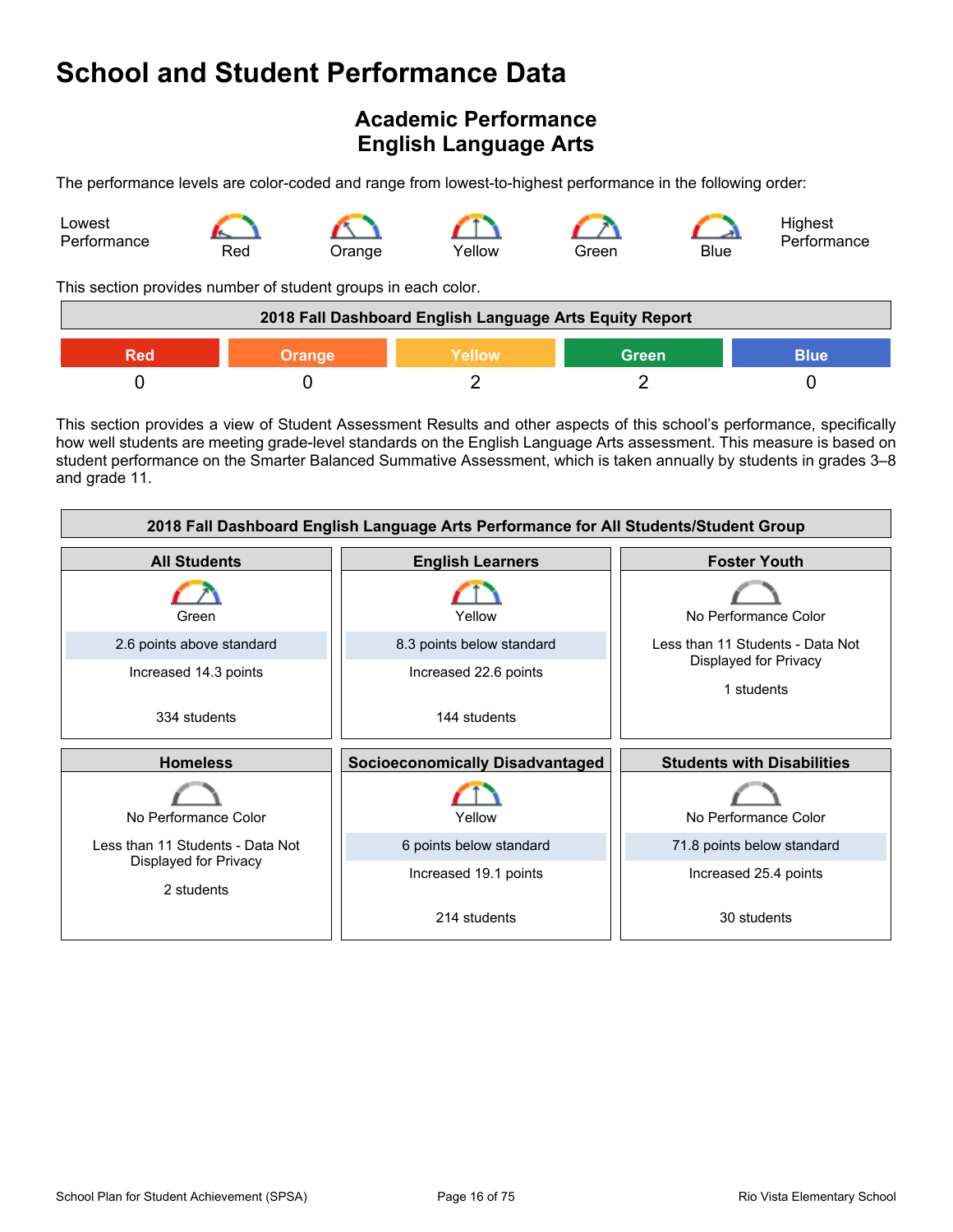

This section provides a view of Student Assessment Results and other aspects of this school's performance, specifically how well students are meeting grade-level standards on the English Language Arts assessment. This measure is based on student performance on the Smarter Balanced Summative Assessment, which is taken annually by students in grades 3–8 and grade 11.

| 2018 Fall Dashboard English Language Arts Data Comparisons for English Learners |                                      |                           |  |  |  |  |
|---------------------------------------------------------------------------------|--------------------------------------|---------------------------|--|--|--|--|
| <b>Current English Learner</b>                                                  | <b>Reclassified English Learners</b> | <b>English Only</b>       |  |  |  |  |
| 39.9 points below standard                                                      | 36 points above standard             | 8.2 points above standard |  |  |  |  |
| Increased 30.6 points                                                           | Increased 22.1 points                | Increased 9.6 points      |  |  |  |  |
| 84 students                                                                     | 60 students                          | 180 students              |  |  |  |  |

- **1.** White, Hispanic, English Learners and Socioeconomically Disadvantaged students continue to require supports and strategies that will allow them to improve in the area of language arts.
- **2.** Discussions with teachers and consultants will occur on a regular and ongoing basis to ensure that these strategies and supports are taught, practiced and implemented in the classroom.
- **3.** Continue to provide RtI for students in the area of ELA in the classroom and after-school if the opportunity presents to do so. Also re-instruct and practice strategies and supports in Summer School for ELA and ELD.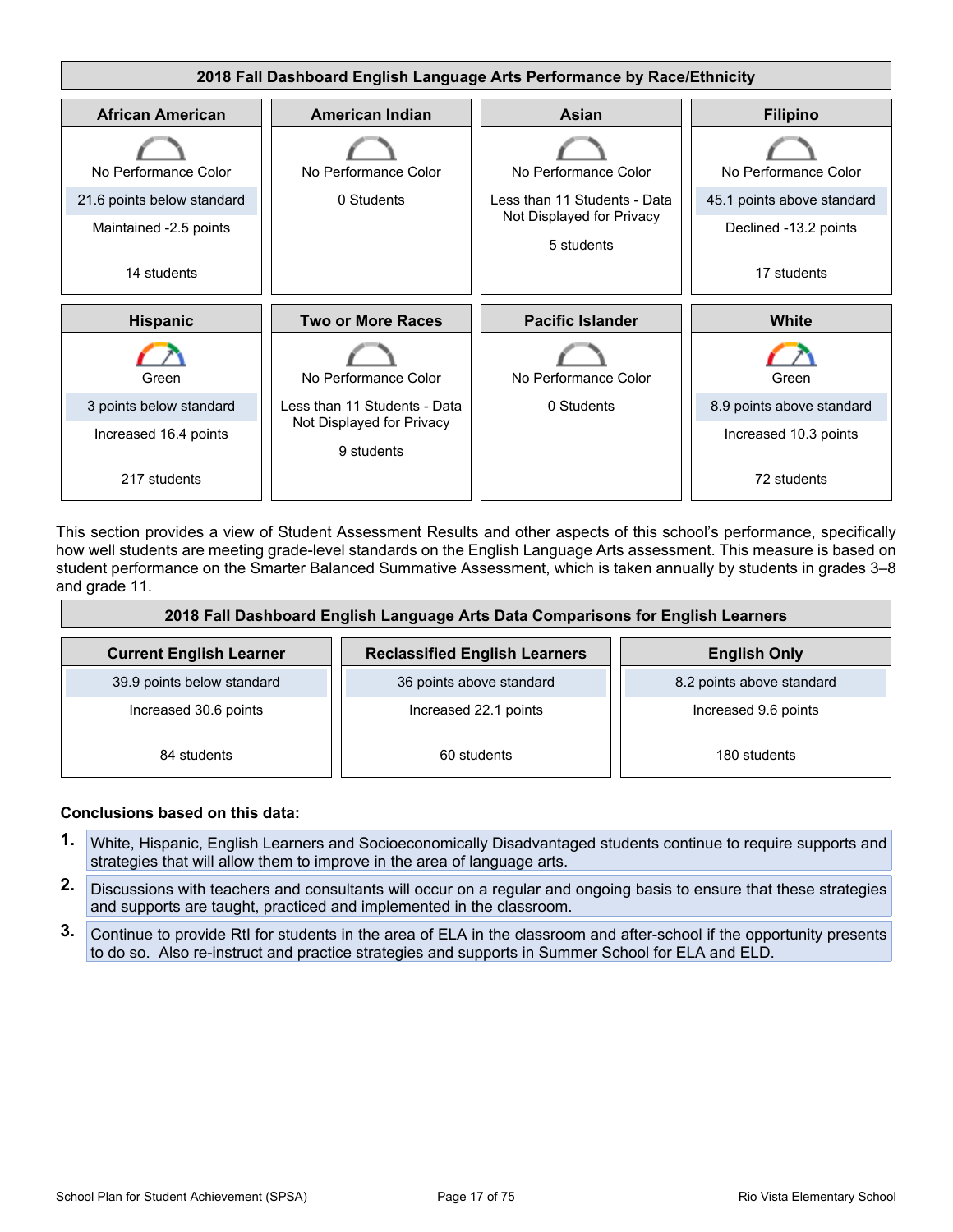## **Academic Performance Mathematics**

The performance levels are color-coded and range from lowest-to-highest performance in the following order:



This section provides number of student groups in each color.

| 2018 Fall Dashboard Mathematics Equity Report          |  |  |  |  |  |
|--------------------------------------------------------|--|--|--|--|--|
| <b>Green</b><br><b>Blue</b><br>Yellow<br>Orange<br>Red |  |  |  |  |  |
|                                                        |  |  |  |  |  |

This section provides a view of Student Assessment Results and other aspects of this school's performance, specifically how well students are meeting grade-level standards on the Mathematics assessment. This measure is based on student performance on the Smarter Balanced Summative Assessment, which is taken annually by students in grades 3–8 and grade 11.

| 2018 Fall Dashboard Mathematics Performance for All Students/Student Group |                                        |                                   |  |  |  |
|----------------------------------------------------------------------------|----------------------------------------|-----------------------------------|--|--|--|
| <b>All Students</b>                                                        | <b>English Learners</b>                | <b>Foster Youth</b>               |  |  |  |
| Green                                                                      | Yellow                                 | No Performance Color              |  |  |  |
| 22.9 points below standard                                                 | 27.5 points below standard             | Less than 11 Students - Data Not  |  |  |  |
| Increased 5.8 points                                                       | Increased                              | Displayed for Privacy             |  |  |  |
| 334 students                                                               | $15A$ nointe<br>144 students           | 1 students                        |  |  |  |
| <b>Homeless</b>                                                            | <b>Socioeconomically Disadvantaged</b> | <b>Students with Disabilities</b> |  |  |  |
| No Performance Color                                                       | Yellow                                 | No Performance Color              |  |  |  |
| Less than 11 Students - Data Not                                           | 32.3 points below standard             | 112.1 points below standard       |  |  |  |
| Displayed for Privacy<br>2 students                                        | Increased 8 points                     | Declined -25.4 points             |  |  |  |
|                                                                            | 214 students                           | 30 students                       |  |  |  |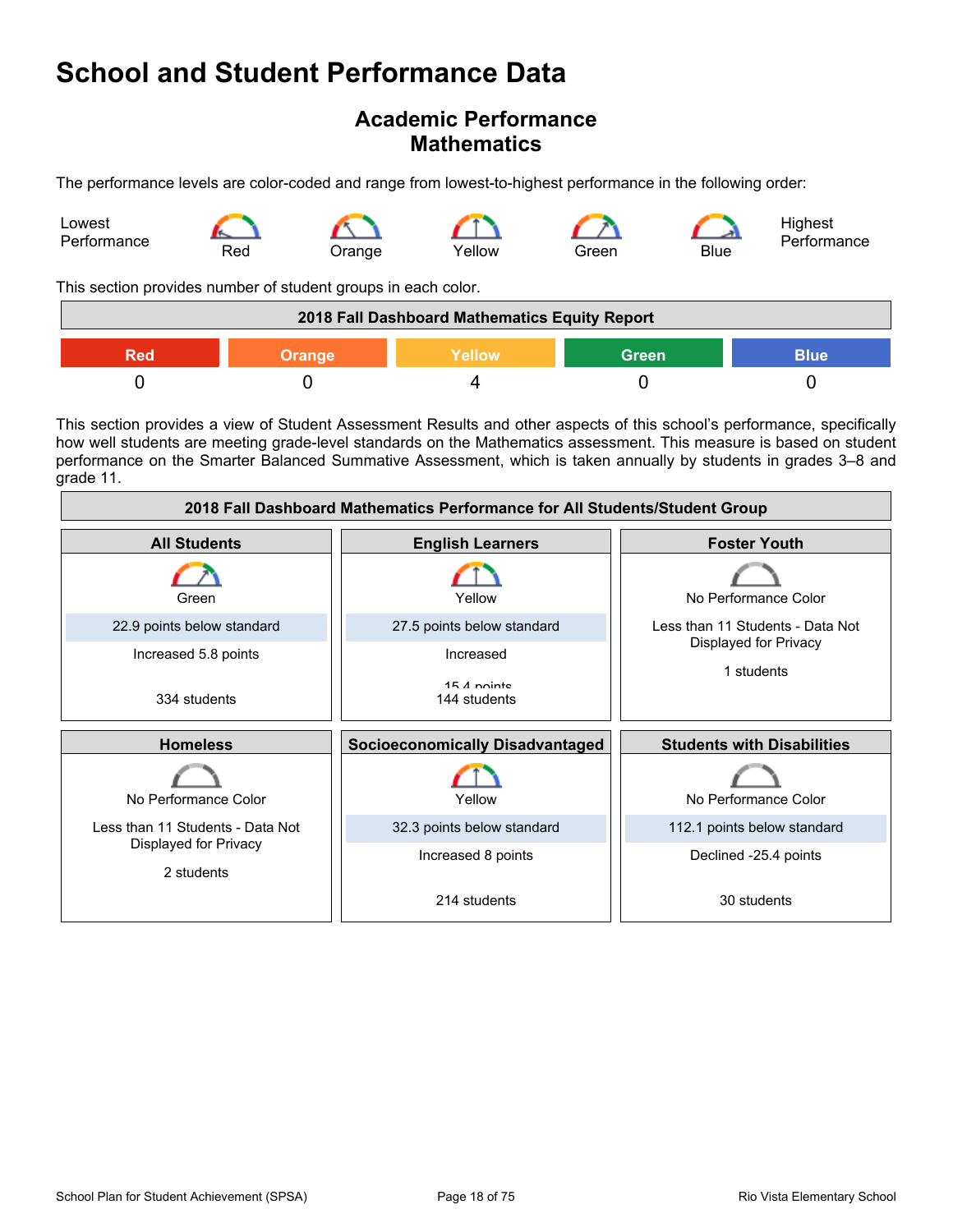

This section provides a view of Student Assessment Results and other aspects of this school's performance, specifically how well students are meeting grade-level standards on the Mathematics assessment. This measure is based on student performance on the Smarter Balanced Summative Assessment, which is taken annually by students in grades 3–8 and grade 11.

| 2018 Fall Dashboard Mathematics Data Comparisons for English Learners |                                      |                            |  |  |  |  |
|-----------------------------------------------------------------------|--------------------------------------|----------------------------|--|--|--|--|
| <b>Current English Learner</b>                                        | <b>Reclassified English Learners</b> | <b>English Only</b>        |  |  |  |  |
| 55.2 points below standard                                            | 11.3 points above standard           | 21.4 points below standard |  |  |  |  |
| Increased 13.9 points                                                 | Increased                            | Maintained -2 points       |  |  |  |  |
| 84 students                                                           | 24 Q nointe<br>60 students           | 180 students               |  |  |  |  |

- **1.** White, Hispanic, English Learners and Socioeconomically Disadvantaged students continue to require supports and strategies that will allow them to improve in the area of math.
- **2.** Discussions with teachers and consultants will occur on a regular and ongoing basis to ensure that these strategies and supports are taught, practiced and implemented in the classroom.
- **3.** Continue to provide RtI for students in the area of math in the classroom and after-school as opportunities become available. Continue to provide re-instruction and practice of math strategies and supports in Summer School.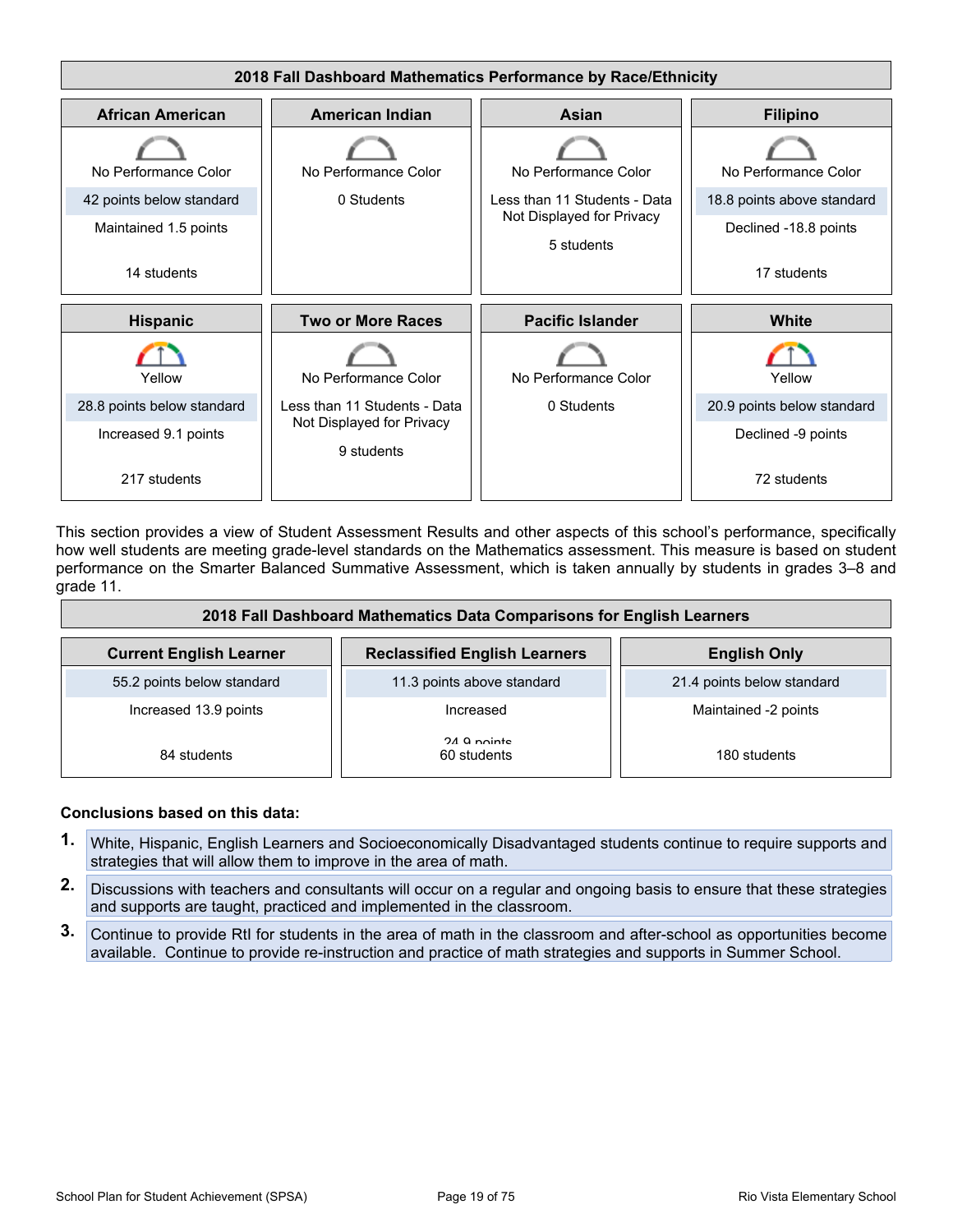## **Academic Performance English Learner Progress**

This section provides a view of the percent of students performing at each level on the new English Language Proficiency Assessments for California (ELPAC) assessment. With the transition ELPAC, the 2018 Dashboard is unable to report a performance level (color) for this measure.

| 2018 Fall Dashboard English Language Proficiency Assessments for California Results |                                                                                                                                                                                   |       |      |      |  |  |
|-------------------------------------------------------------------------------------|-----------------------------------------------------------------------------------------------------------------------------------------------------------------------------------|-------|------|------|--|--|
| <b>Number of</b><br><b>Students</b>                                                 | Level 1<br>Level 3<br>Level 4<br>Level 2<br>Well<br><b>Beginning</b><br><b>Moderately</b><br>Somewhat<br><b>Stage</b><br><b>Developed</b><br><b>Developed</b><br><b>Developed</b> |       |      |      |  |  |
| 180                                                                                 | 46.7%                                                                                                                                                                             | 37.2% | 9.4% | 6.7% |  |  |

- **1.** EL students continue to need supports to demonstrate growth in the areas of ELA and Math. Continue to use daily designated and integrated ELD time in all areas. Continue use of the kits and units in the Systematic English Language Development program and the strategies and supports that are part of the Constructing Meaning program.
- **2.** Rio Vista's highest Language Proficiency group is level 4. Through daily designated ELD time, and constructing meaning through out the day, we will push to reclassify the students who are ready in this level.
- **3.** We will continue to support all levels and progress monitor using ADEPT to move students to the next level.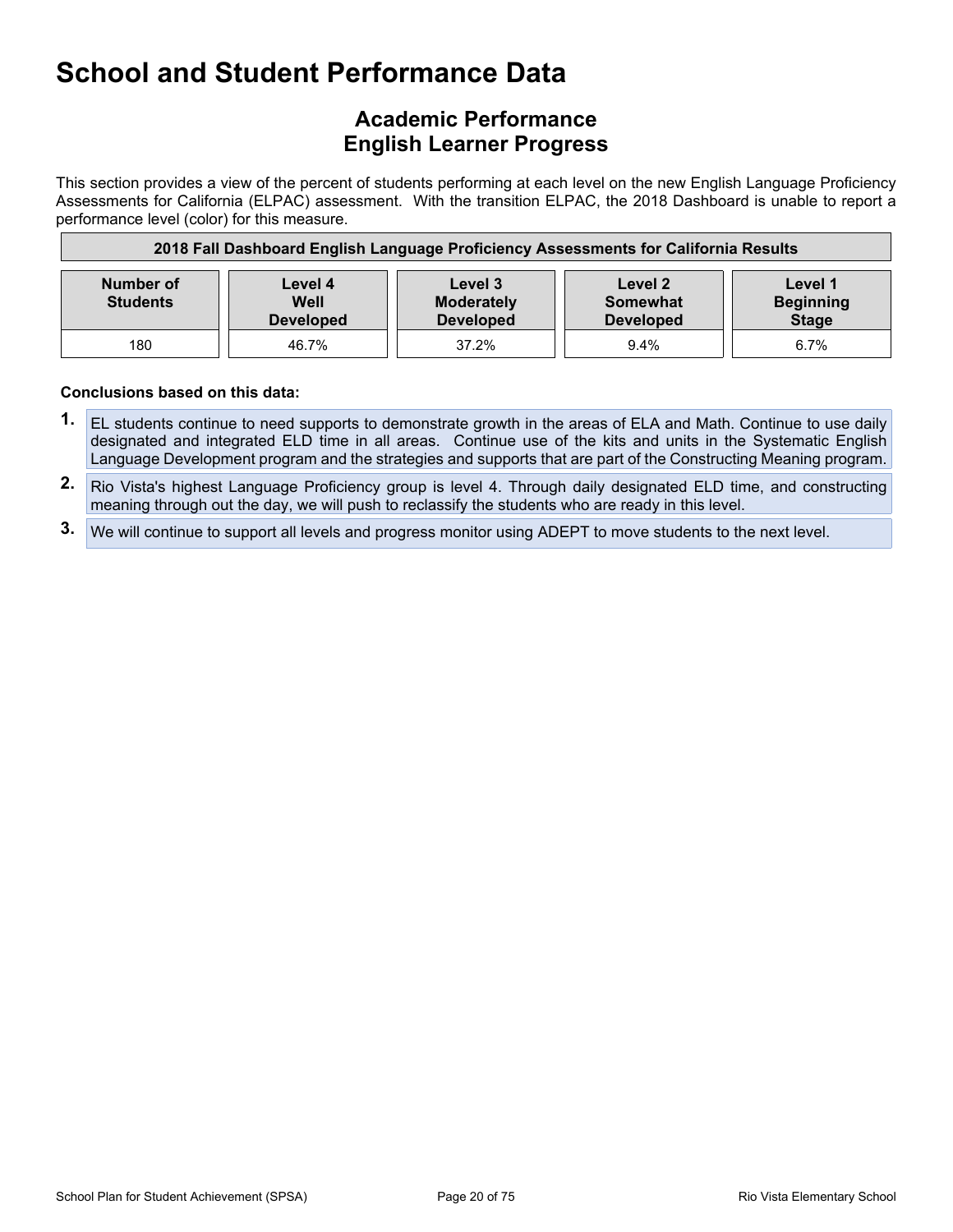## <span id="page-20-0"></span>**Academic Engagement Chronic Absenteeism**

The performance levels are color-coded and range from lowest-to-highest performance in the following order:



This section provides number of student groups in each color.

| 2018 Fall Dashboard Chronic Absenteeism Equity Report |  |  |  |  |  |
|-------------------------------------------------------|--|--|--|--|--|
| Green<br><b>Blue</b><br><b>Yellow</b><br>Orange       |  |  |  |  |  |
|                                                       |  |  |  |  |  |

This section provides information about the percentage of students in kindergarten through grade 8 who are absent 10 percent or more of the instructional days they were enrolled.

| 2018 Fall Dashboard Chronic Absenteeism for All Students/Student Group |                                        |                                     |
|------------------------------------------------------------------------|----------------------------------------|-------------------------------------|
| <b>All Students</b>                                                    | <b>English Learners</b>                | <b>Foster Youth</b>                 |
| Green                                                                  | Orange                                 | No Performance Color                |
| 8.1% chronically absent                                                | 5.3% chronically absent                | Less than 11 Students - Data Not    |
| Declined 0.7%                                                          | Increased 0.5%                         | Displayed for Privacy<br>6 students |
| 618 students                                                           | 187 students                           |                                     |
| <b>Homeless</b>                                                        | <b>Socioeconomically Disadvantaged</b> | <b>Students with Disabilities</b>   |
| No Performance Color                                                   | Green                                  | Yellow                              |
| Less than 11 Students - Data Not                                       | 8.3% chronically absent                | 8.9% chronically absent             |
| Displayed for Privacy<br>10 students                                   | Declined 1.5%                          | Maintained 0.2%                     |
|                                                                        | 408 students                           | 45 students                         |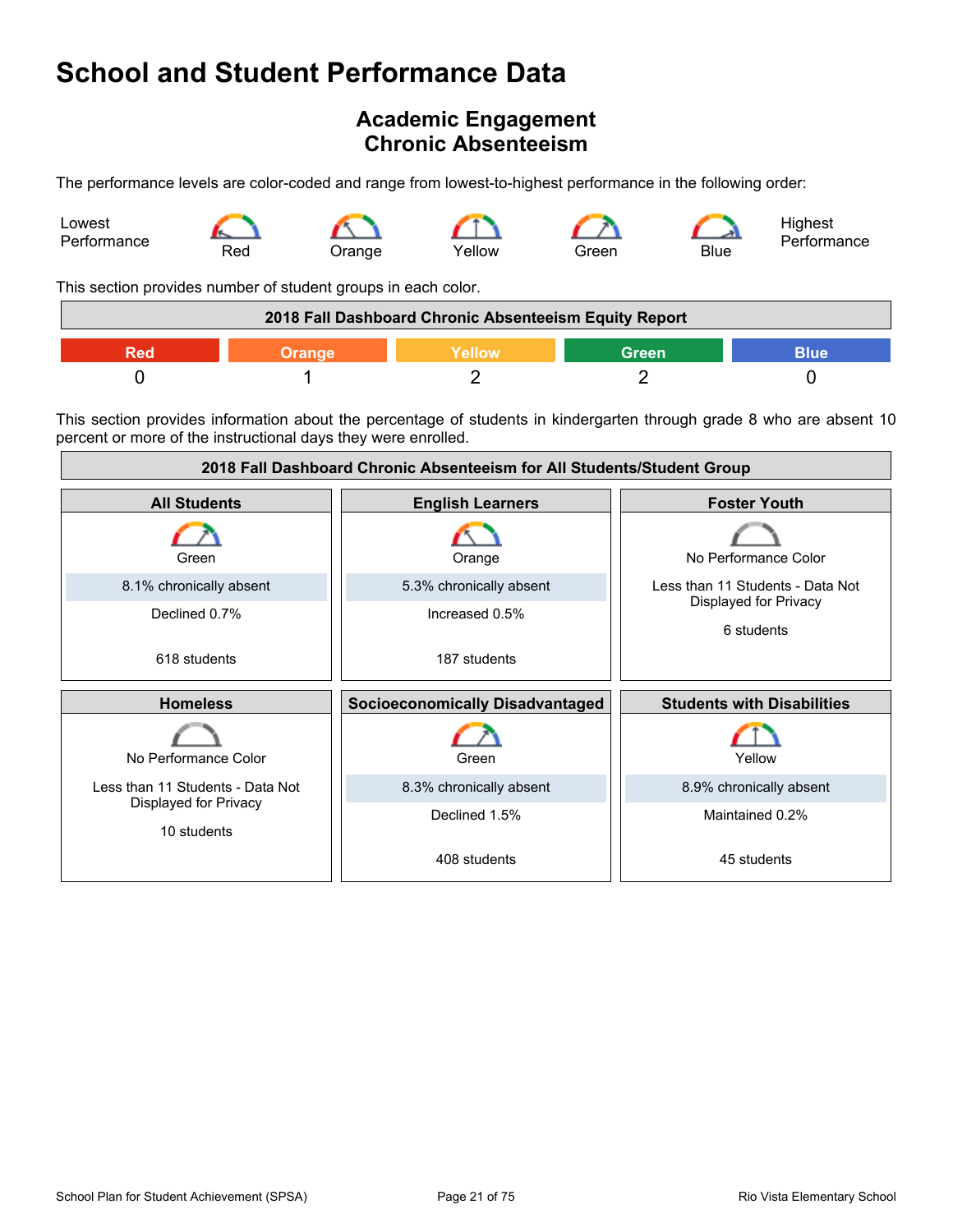

- **1.** Rio Vista has a high absentee rate. Meetings are held monthly with parents to discuss roadblocks to getting their students to school on time and to school every day. Contracts are signed. Some improvement is being made by some families.
- **2.** Families continue to be encouraged to make appointments on non school days or in the afternoons of school days so that the minimum of classroom instruction is missed.
- **3.** Students with excellent attendance are recognized at our final Spirit Assembly each year.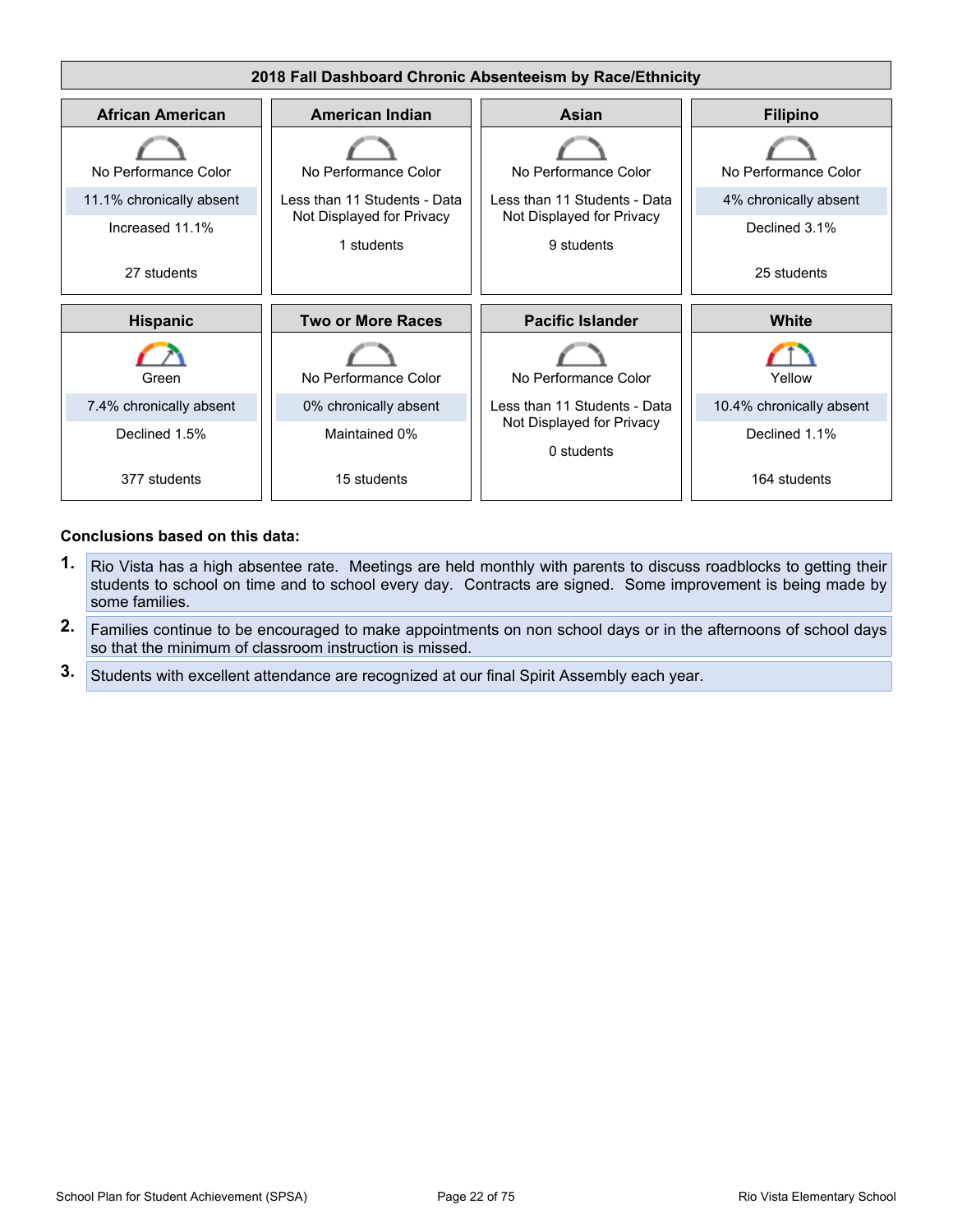## <span id="page-22-0"></span>**Conditions & Climate Suspension Rate**

The performance levels are color-coded and range from lowest-to-highest performance in the following order:



This section provides number of student groups in each color.

| 2018 Fall Dashboard Suspension Rate Equity Report |               |         |              |             |
|---------------------------------------------------|---------------|---------|--------------|-------------|
| Red                                               | <b>Orange</b> | Yellow' | <b>Green</b> | <b>Blue</b> |
|                                                   |               |         |              |             |

This section provides information about the percentage of students in kindergarten through grade 12 who have been suspended at least once in a given school year. Students who are suspended multiple times are only counted once.

| 2018 Fall Dashboard Suspension Rate for All Students/Student Group |                                        |                                                |
|--------------------------------------------------------------------|----------------------------------------|------------------------------------------------|
| <b>All Students</b>                                                | <b>English Learners</b>                | <b>Foster Youth</b>                            |
| Blue                                                               | Blue                                   | No Performance Color                           |
| 0.2% suspended at least once                                       | 0% suspended at least once             | Less than 11 Students - Data Not<br>7 students |
| Maintained 0%                                                      | Declined -0.4%                         |                                                |
| 632 students                                                       | 190 students                           |                                                |
|                                                                    |                                        |                                                |
| <b>Homeless</b>                                                    | <b>Socioeconomically Disadvantaged</b> | <b>Students with Disabilities</b>              |
| No Performance Color                                               | Blue                                   | Orange                                         |
| Less than 11 Students - Data Not<br>10 students                    | 0% suspended at least once             | 2.2% suspended at least once                   |
|                                                                    | Maintained -0.2%                       | Increased 0.5%                                 |
|                                                                    | 412 students                           | 45 students                                    |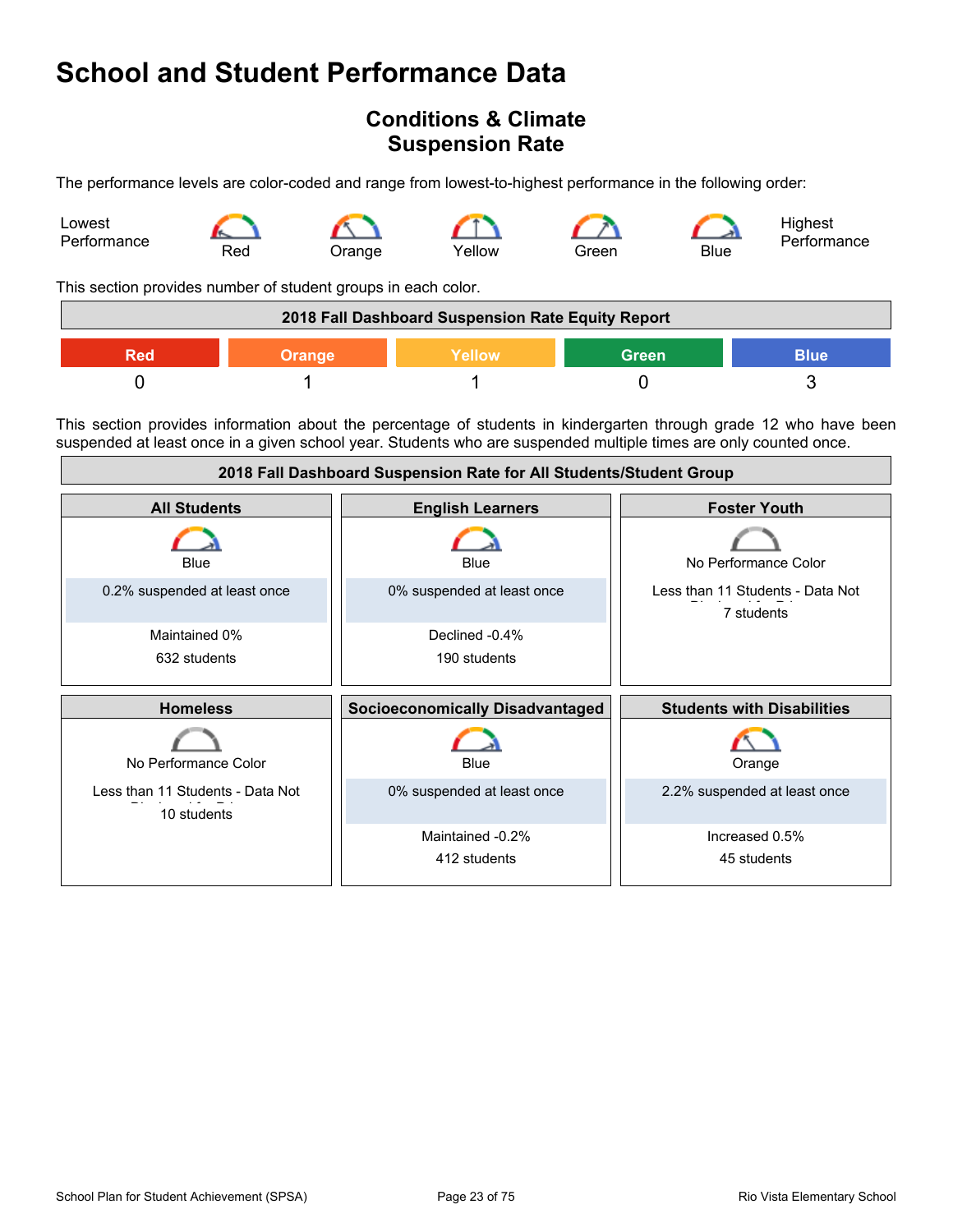

This section provides a view of the percentage of students who were suspended.

| 2018 Fall Dashboard Suspension Rate by Year |                              |                              |
|---------------------------------------------|------------------------------|------------------------------|
| 2016                                        | 2017                         | 2018                         |
| 0.1% suspended at least once                | 0.1% suspended at least once | 0.2% suspended at least once |

- **1.** Continue to provide a positive discipline program for students. Currently we are in the Tier I phase of implementation of PBIS. In 2018-2019 we will begin Tier II of our use of PBIS. We will continue to provide positive models for our students who may have continued needs for behavior supports.
- **2.** Using our PBIS behavior program, students will be aware of expectations in all the different areas of the school, remind each other of the expectations and will be positive role models for each other.
- **3.** We will integrate our Pawsitively-social & emotional curriculum with our PBIS behavior program to continue behavioral supports for all students.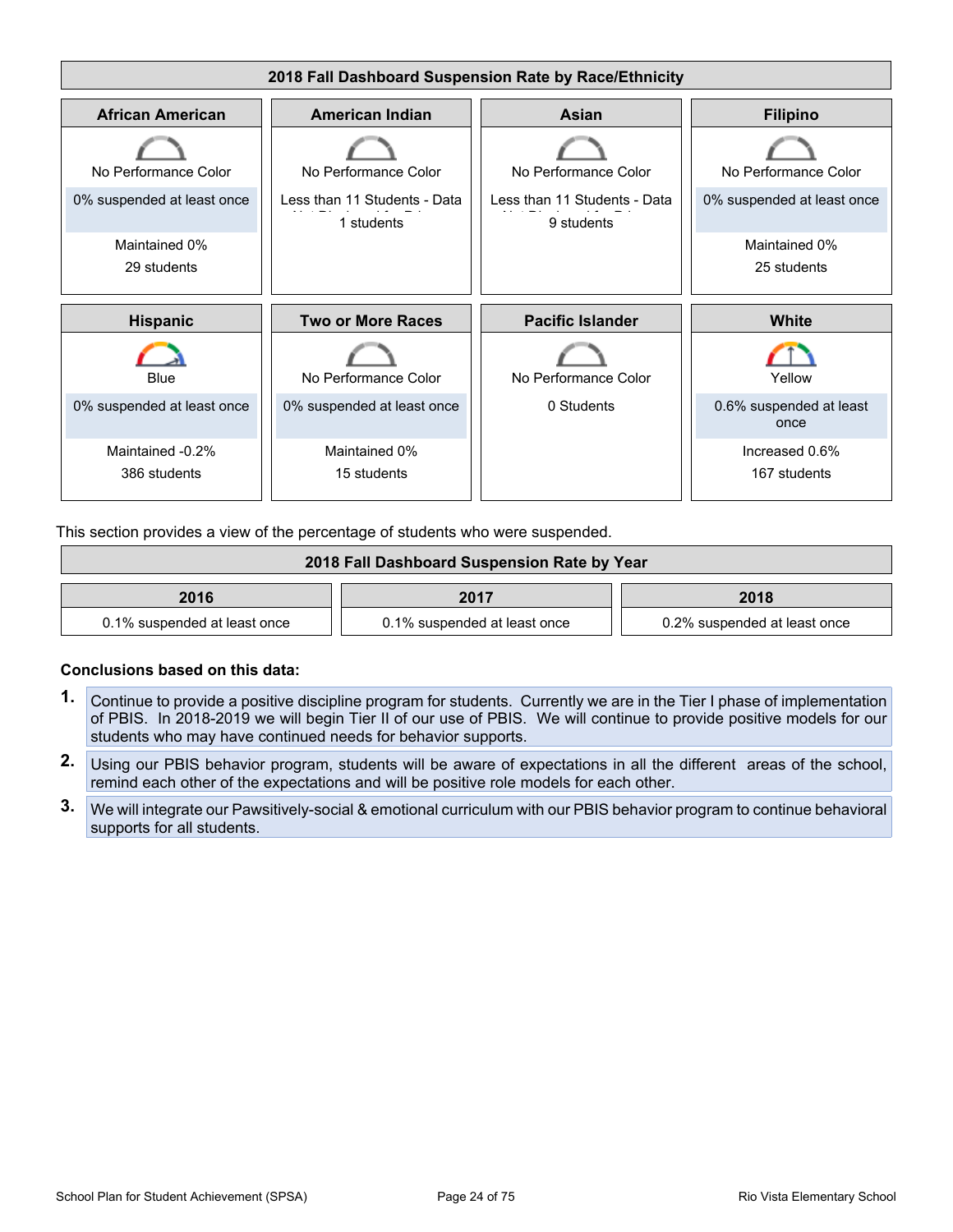# <span id="page-24-0"></span>**Goals, Strategies, & Proposed Expenditures**

# <span id="page-24-1"></span>**Goal 1**

## **Subject**

Student Achievement

# **Goal Statement**

1. Increase student achievement in English Language Arts for students K-6, using California Standards and district adopted materials based on common assessments, formative assessments, summative assessments (Illuminate data), district benchmarks, progress monitoring, IABs, CAASPP scores and data by 3 points overall

2. Increase student achievement in Math for students K-6, using California Standards and district adopted materials based on common assessments, formative assessments, summative assessments (Illuminate data), district benchmarks, progress monitoring, IABs, CAASPP scores and data by 3 points overall

3. Increase student achievement in Science for 5th grade students using California Standards and district adopted materials based on common assessments, formative assessments, summative assessments (Illuminate data), district benchmarks, progress monitoring, IABs, CAST scores and data by 5% overall

4. Increase percentage of 5th grade students meeting five or six criteria on the Physical Fitness Test 5%.

5. Increase English language proficiency by one ELPAC level for ELL students K-6. Reclassify 10% of our English Learners.

6. Increase access for all students K-6 in the Visual and Performing Arts through District TOSAs, Kennedy Arts trained teachers, Dancing to the NGSS trained teachers and Visual and Performing Arts assemblies and workshops presented by partners at the College of the Canyons Performing Arts Center.

7. Increase student regular and consistent use of technology K- 6 according to grade level standards through District TOSAs, technology trained teachers (Illuminate, Infinite Campus, McGraw-Hill online, Study Sync online), Keyboarding without Tears.

8. Increase Social Studies performance for all students K-6 based on the California Standards and district adopted materials and report card data/grades.

9. Continue daily differentiated instruction for students with IEPs to meet their IEP goals.

10. Continue the use of depth and complexity icons, content imperatives and designated GATE supports for students identified as GATE to meet their individual needs.

## **LCAP Goal**

Increase student achievement

## **Basis for this Goal**

Our school increased between 5-30 points in ELA and Math in all sub groups therefore our school will continue to advance overall student performance/achievement.

# **Expected Annual Measurable Outcomes**

| <b>Metric/Indicator</b>             | <b>Baseline</b>                    | <b>Expected Outcome</b>                                  |
|-------------------------------------|------------------------------------|----------------------------------------------------------|
| Smarter Balanced/CAASPP             | 17-18 $CAASPP = 2.6$ points above  | 18-19 CAASPP to reflect a minimum                        |
| Assessment - ELA - 3rd - 6th grades | standard - an increase of 14.3     | 3 point increase                                         |
| Smarter Balanced/CAASPP             | 17-18 CAASPP = $22.9$ points below | 18-19 CASSPP to reflect a minimum                        |
| Assessment Math 3rd -6th grades     | standard - an increase of 5.8      | 3 point increase                                         |
| CAST Science - 5th grade            | 17-18 no CAST data reported        | 18-19 CAST to reflect scores at or<br>above standard met |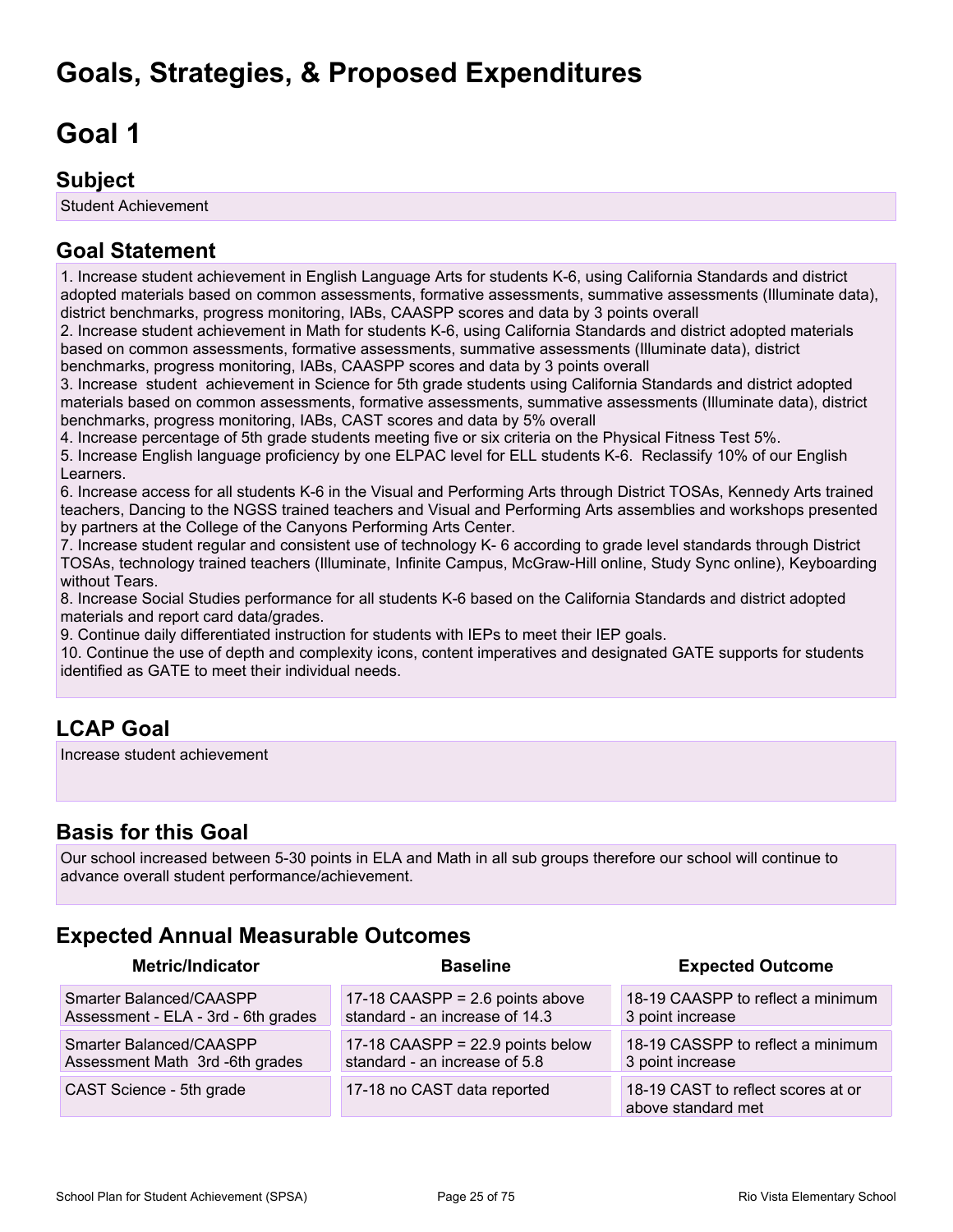| <b>Metric/Indicator</b>                  | <b>Baseline</b>                                                                                                                                                 | <b>Expected Outcome</b>                                                                                              |
|------------------------------------------|-----------------------------------------------------------------------------------------------------------------------------------------------------------------|----------------------------------------------------------------------------------------------------------------------|
| Physical Fitness Test - 5th grade        | 17-18 53% of students achieved 5 of<br>6 or 6 of 6 areas of the HFZ                                                                                             | 18-19 60% more students will<br>achieve 5 of 6 or 6 of 6 areas of the<br>HFZ (actual 61.3%)                          |
| IAB data - 3rd - 6th grades              | 17-18 students completed a<br>minimum of two IABs                                                                                                               | 18-19 four IABs were completed by<br>each student                                                                    |
| Common Assessment Data - ELA -<br>$K-6$  | at or near grade level expectations                                                                                                                             | meeting or exceeding grade level<br>expectations                                                                     |
| Common Assessment Data - Math -<br>$K-6$ | at or near grade level expectations                                                                                                                             | meeting or exceeding grade level<br>expectations                                                                     |
| Benchmark Data - ELA - K-2               | 17-18 students completed three<br>benchmark assessments indicating<br>growth over the course of the year                                                        | 18-19 students completed three<br>benchmark assessments indicating<br>growth over the course of the year             |
| Benchmark Data - Math - K-2              | 17-18 students completed three<br>benchmark assessments indicating<br>growth over the course of the year                                                        | 18-19 students completed three<br>benchmark assessments indicating<br>growth over the course of the year             |
| <b>ADEPT Data</b>                        | baseline scores at the start of the<br>year                                                                                                                     | increase scores by at least one level<br>each year                                                                   |
| <b>ELPAC</b> data                        | 17-18 ELPAC data indicate students<br>baseline levels of achievement on<br>assessment as this is the first year of<br>use there are no released prior<br>scores | 18-19 more students move up a level<br>and/or meet reclassification<br>requirements                                  |
| School Site Council Parent Survey        | 17-18 - 176 parents completed the<br>survey and indicated satisfaction with<br>Rio Vista programs for students                                                  | 18-19 increase parent survey<br>completion of the survey and<br>satisfaction with Rio Vista programs<br>for students |

## **Planned Strategies/Activities**

## **Strategy/Activity 1**

Increase Achievement in English Language Arts:

Collaborate with grade level colleagues to write and analyze Common Assessments using illuminate, create layered activities, and practice performance tasks for ELA using IAB's.

Purchase supplemental materials/programs to support instruction that are aligned with California Standards-ie... Time for Kids (information texts), Moby Max

Schedule Instructional Assistants (6) to provide classroom reading intervention support

All K-6 teachers will assess and analyze data at the beginning of the school year to set a baseline for instructional program

Continue to implement incentive program to encourage academic achievement in Reading - Recognition at Spirit Assemblies.

Identify students needing intervention and/or enrichment opportunities (grade level assessments, common assessments, informal assessments)

Identify students to receive intervention class support based on eligibility criteria (RtI, Summer School)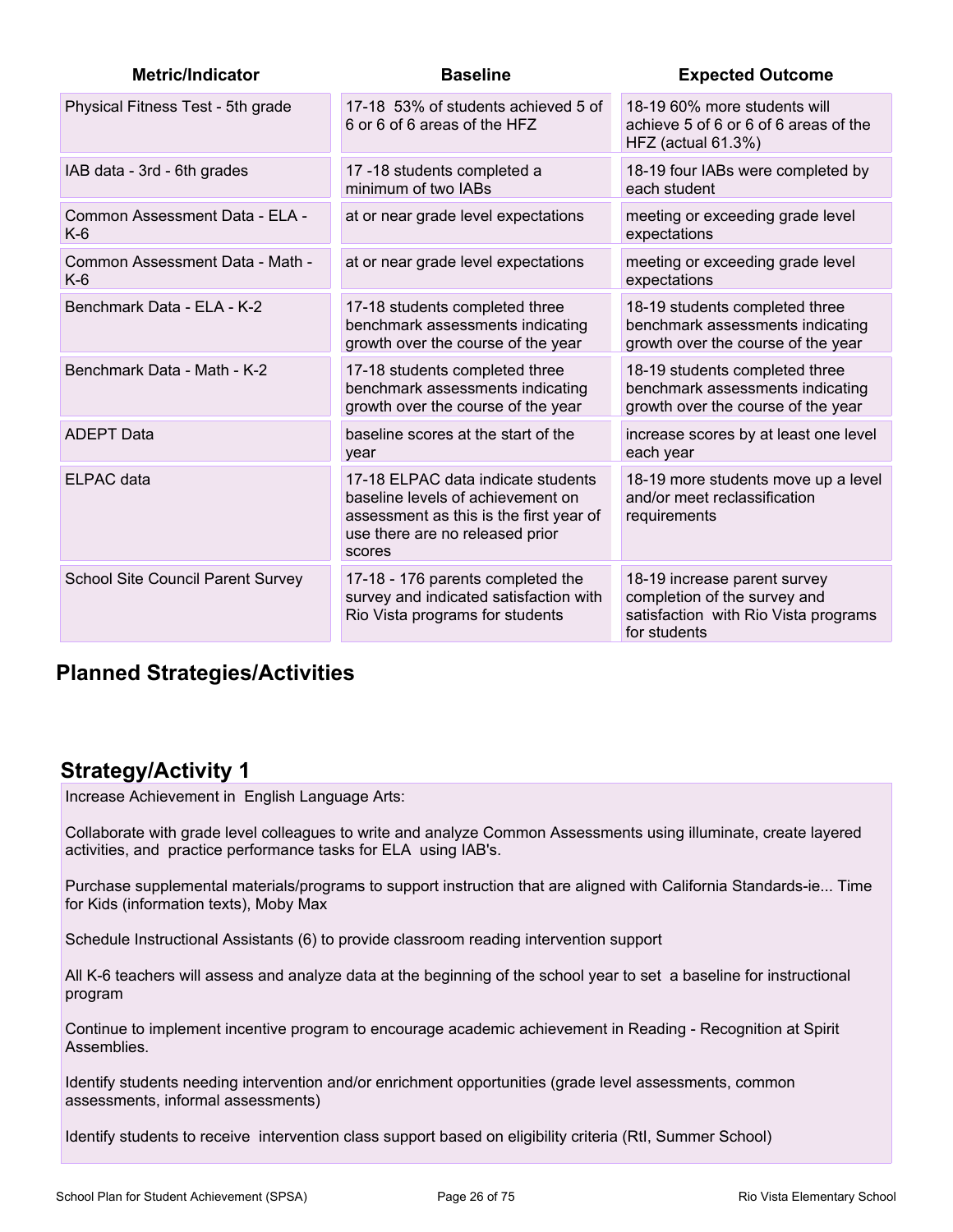Provide summer school opportunities for students achieving below grade level (hire and train staff and purchase materials)

All K-6 teachers will align their instruction to the ELA - California Standards.

Collaborate with grade level and cross school colleagues (release time and additional planning time) prior to and throughout the school year.

Participate in Learning Walks and Instructional Rounds.

Develop California Standards aligned lessons, design and develop strategies and supports for specific feedback and growth mindset in the classroom

Implement incentive program to encourage academic achievement. (Awards Assemblies, 6th grade Laurels Night)

Field trips/assemblies

Align staff development to support implementation of California Standards.

### **Students to be Served by this Strategy/Activity**

All Students

### **Timeline**

All students K-6

### **Person(s) Responsible**

Teachers, Administrator

| Amount                  | 3700                                                      |
|-------------------------|-----------------------------------------------------------|
| <b>Source</b>           | Title I Part A: Allocation                                |
| <b>Budget Reference</b> | 1000-1999: Certificated Personnel Salaries                |
| <b>Description</b>      | Substitute time for grade level collaboration             |
| Amount                  | 3500                                                      |
| <b>Source</b>           | Title I Part A: Allocation                                |
| <b>Budget Reference</b> | 4000-4999: Books And Supplies                             |
| <b>Description</b>      | evidence based supplemental materials for ELA instruction |
| Amount                  | 2000                                                      |
| <b>Source</b>           | LCFF - Supplemental                                       |
| <b>Budget Reference</b> | 4000-4999: Books And Supplies                             |
| <b>Description</b>      | Technology purchase - Moby Max                            |
| Amount                  | 3000                                                      |
| <b>Source</b>           | LCFF - Supplemental                                       |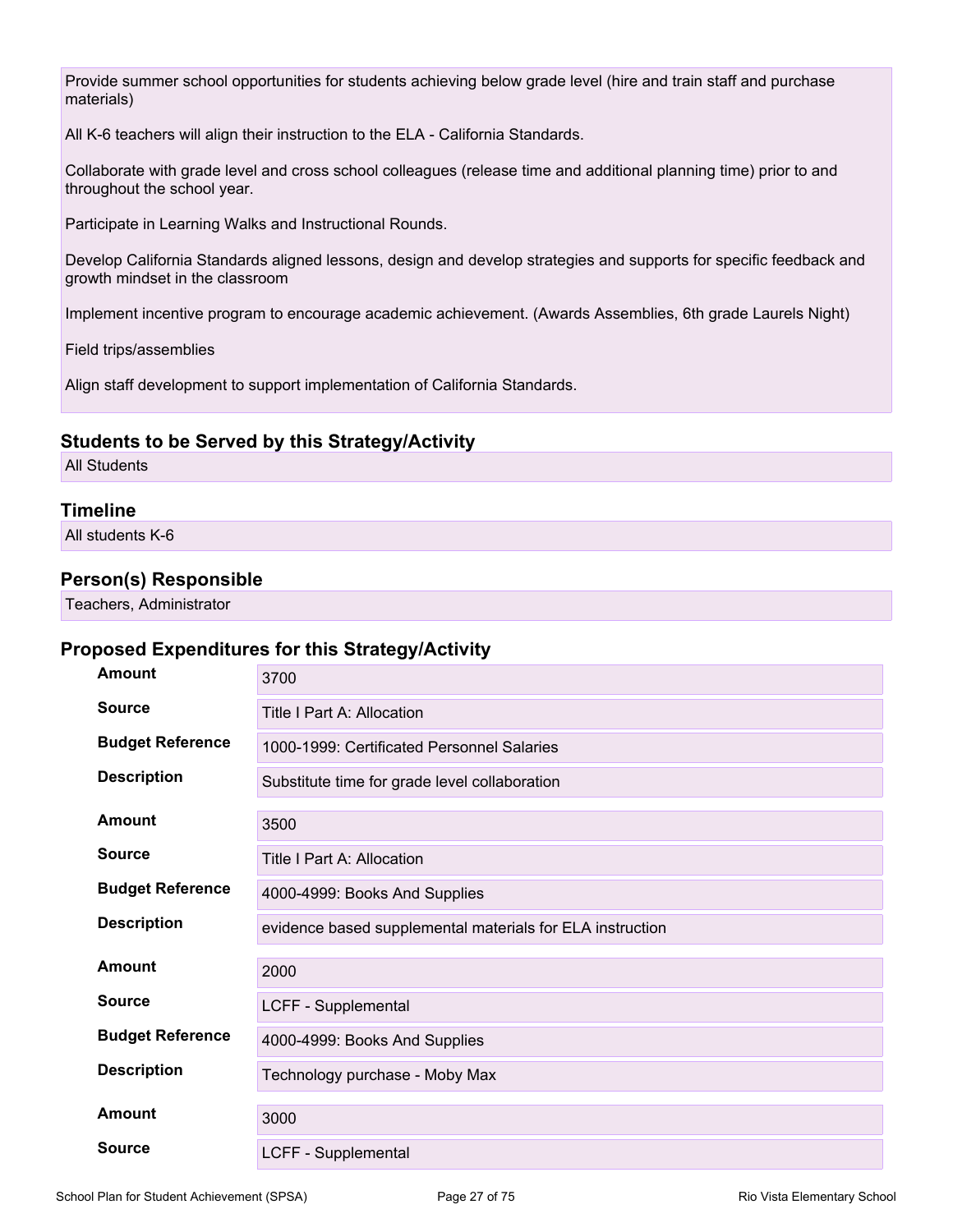| <b>Budget Reference</b> | 4000-4999: Books And Supplies                                                                                                                             |
|-------------------------|-----------------------------------------------------------------------------------------------------------------------------------------------------------|
| <b>Description</b>      | Supplemental programs purchase -ieTime for Kids, Starfall                                                                                                 |
| <b>Amount</b>           | 53000                                                                                                                                                     |
| <b>Source</b>           | Title I Part A: Allocation                                                                                                                                |
| <b>Budget Reference</b> | 2000-2999: Classified Personnel Salaries                                                                                                                  |
| <b>Description</b>      | Instructional Assistant salaries for school day student intervention                                                                                      |
| Amount                  | 5000                                                                                                                                                      |
| <b>Source</b>           | Title I Part A: Allocation                                                                                                                                |
| <b>Budget Reference</b> | 5800: Professional/Consulting Services And Operating Expenditures                                                                                         |
| <b>Description</b>      | Consultant contract for PD for admin and teachers                                                                                                         |
| <b>Source</b>           | Title I Part A: Allocation                                                                                                                                |
| <b>Budget Reference</b> | 1000-1999: Certificated Personnel Salaries                                                                                                                |
| <b>Description</b>      | Summer School - Staff and professional development (Admin intern, teachers and<br>instructional assistants \$\$ held in District budget for summer school |
| Amount                  | 3700                                                                                                                                                      |
| <b>Source</b>           | Title I Part A: Allocation                                                                                                                                |
| <b>Budget Reference</b> | 1000-1999: Certificated Personnel Salaries                                                                                                                |
| <b>Description</b>      | Substitute release time and extra duty extra pay for K-6 teachers to collaborate on<br>common core lessons and alignment for Math and ELA                 |
| Amount                  | 5100                                                                                                                                                      |
| <b>Source</b>           | LCFF - Supplemental                                                                                                                                       |
| <b>Budget Reference</b> | 1000-1999: Certificated Personnel Salaries                                                                                                                |
| <b>Description</b>      | Substitute release time for Student Success Team Meetings, learning walks/instructional<br>rounds                                                         |
| <b>Amount</b>           | 3000                                                                                                                                                      |
| <b>Source</b>           | Title I Part A: Allocation                                                                                                                                |
| <b>Budget Reference</b> | 4000-4999: Books And Supplies                                                                                                                             |
| <b>Description</b>      | Summer school materials                                                                                                                                   |

Increase Math Achievement:

Collaborate with grade level colleagues to write and analyze Common Assessments using illuminate,create layered activities, and practice performance tasks for Math using IAB's.

Grade levels will analyze past CAASPP score, collaborate and plan how to improve in each sub group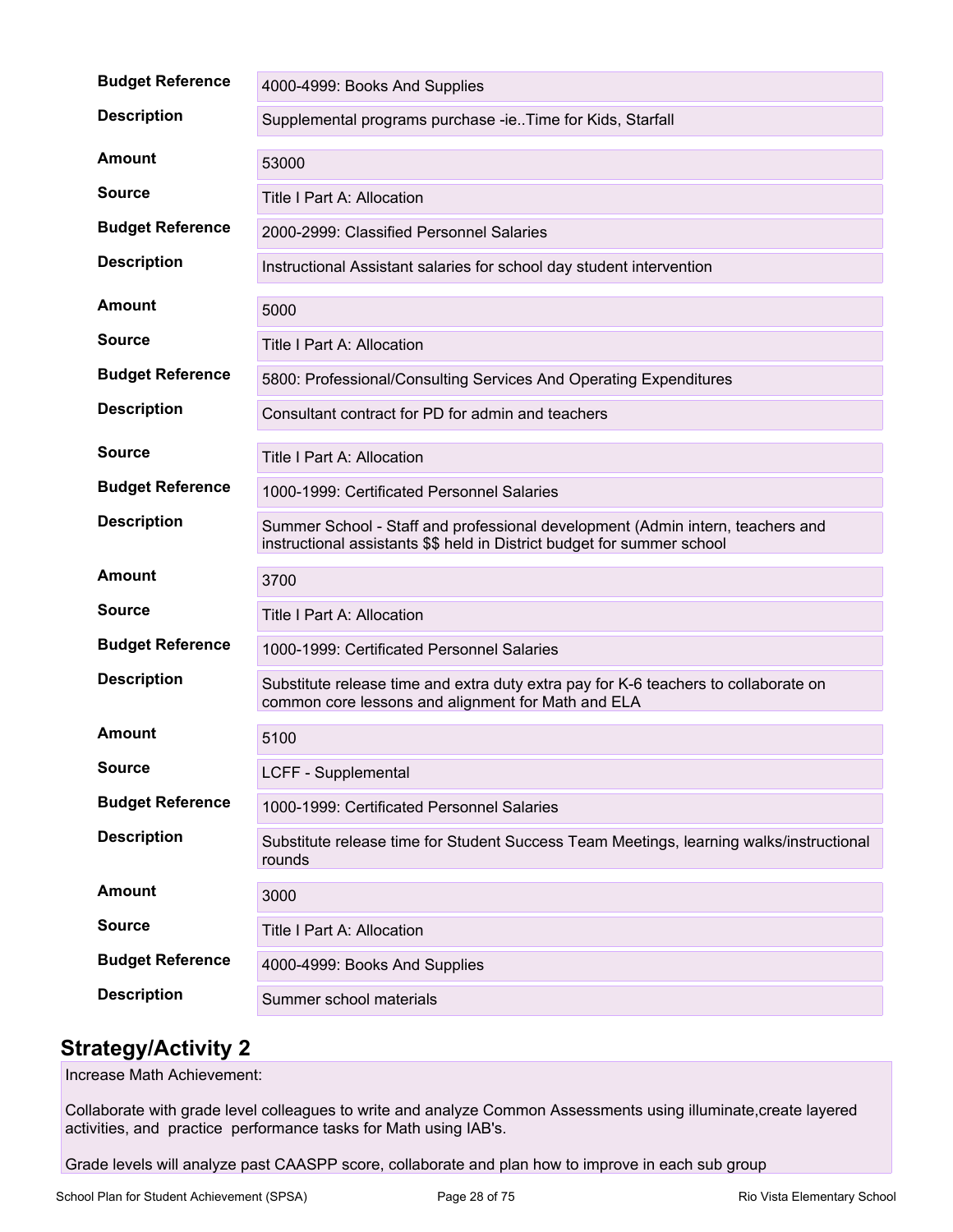All K-6 teachers will analyze data at the beginning of the year to establish their instructional program.

Contract consultants to work with teachers to plan and observe lessons, increase rigor and increase meaningful questioning and feedback for students aligned with California Standards in the area of Math

Purchase supplemental materials/technology to monitor and support student learning and achievement (ex..Moby Max)

Professional development for administrator and teachers to align growth mindset and PLCs/Impact teams with goals for increasing student achievement (especially in the area of Math)

Identify students needing intervention and/or enrichment opportunities (grade level assessments, common assessments, informal assessments) for RtI, Summer School

Provide summer school opportunities for students achieving below grade level (hire and train staff and purchase materials)

All K-6 teachers will align their instruction to the Math - California Standards.

Collaborate with grade level and cross school colleagues (release time and additional planning time) prior to and throughout the school year.

Participate in Learning Walks and Instructional Rounds.

Develop California Standards aligned lessons, design and develop strategies and supports for specific feedback and growth mindset in the classroom

Implement incentive program to encourage academic achievement. (Awards Assemblies, 6th grade Laurels Night)

Field trips/assemblies

Align staff development to support implementation of California Standards.

### **Students to be Served by this Strategy/Activity**

All Students

### **Timeline**

2019-2020 School Year

### **Person(s) Responsible**

Teachers and administer

| Amount                  | 3000                                                                                              |
|-------------------------|---------------------------------------------------------------------------------------------------|
| <b>Source</b>           | LCFF - Supplemental                                                                               |
| <b>Budget Reference</b> | 1000-1999: Certificated Personnel Salaries                                                        |
| <b>Description</b>      | Collaboration for data analysis, Professional Development, learning walks/instructional<br>rounds |
| Amount                  | 3000                                                                                              |
| <b>Source</b>           | LCFF - Supplemental                                                                               |
| <b>Budget Reference</b> | 1000-1999: Certificated Personnel Salaries                                                        |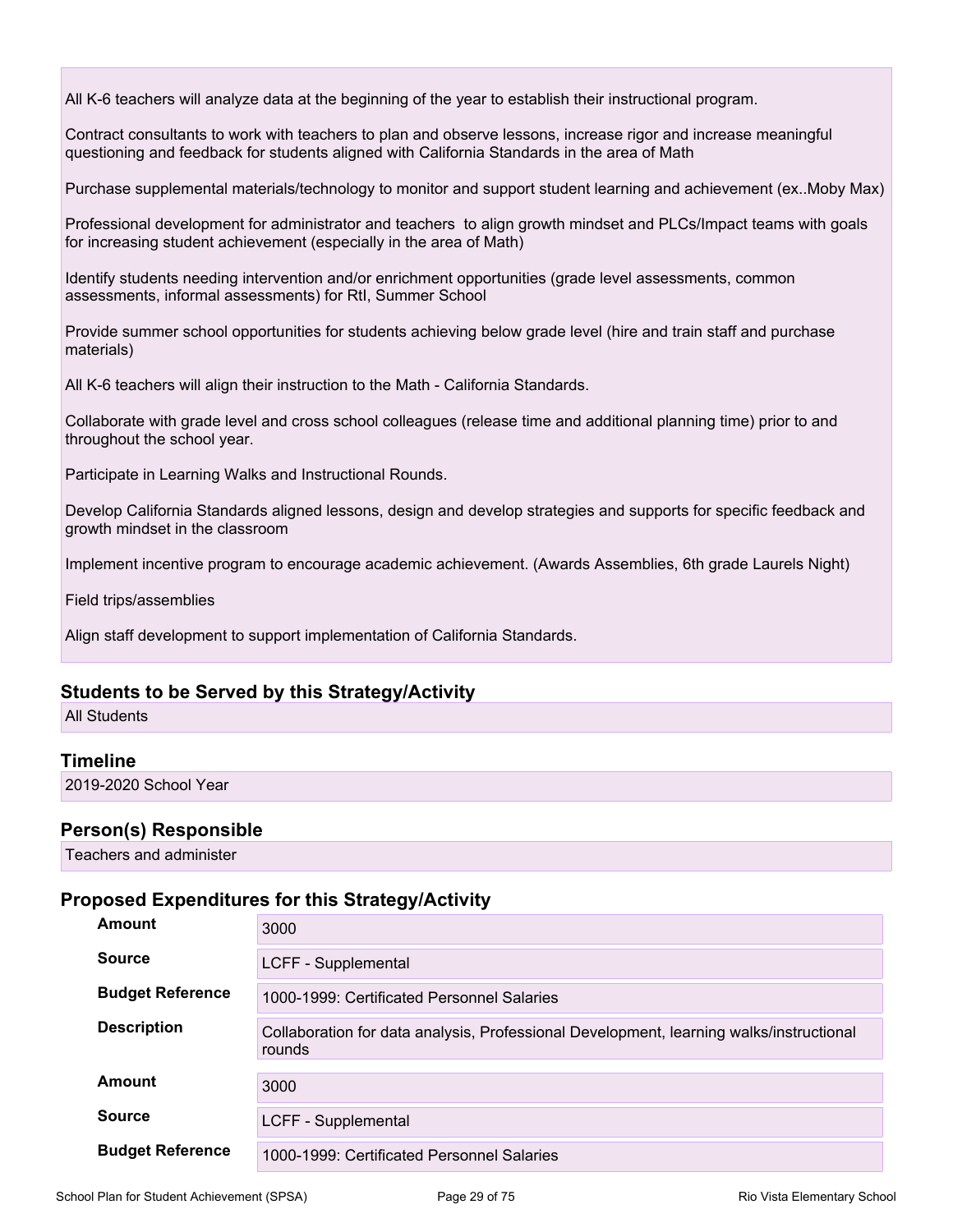| <b>Description</b>      | Substitutes and hourly extra for planning lessons                 |
|-------------------------|-------------------------------------------------------------------|
| Amount                  | 3500                                                              |
| <b>Source</b>           | LCFF - Supplemental                                               |
| <b>Budget Reference</b> | 4000-4999: Books And Supplies                                     |
| <b>Description</b>      | Materials and supplies                                            |
| Amount                  | 2500                                                              |
| <b>Source</b>           | LCFF - Supplemental                                               |
| <b>Budget Reference</b> | 5800: Professional/Consulting Services And Operating Expenditures |
| <b>Description</b>      | Math Professional Development                                     |

Increase engagement and achievement in Science:

All K-5 teachers will teach science according to NGSS standards in appropriate themes and blocks to ensure student success for the grade 5 CAST science test.

All grade 6 teachers will teach appropriate NGSS standards to ensure student success for the grade 8 CAST science test.

Provide time for grade level collaboration to develop lessons and analyze science assessments

Purchase supplemental materials and technology to monitor and support student learning and achievement (hardware and software) and materials for hands-on science experiments (Mystery Science).

Some Field Trips/Assemblies align with science standards (5th grade Science Museum trip, Kindergarten Underwood Farm trip, grade 6 - Camp Cimi).

Provide planning time to align and integrate curriculum with Next Generation Science Standards.

Align staff development to support implementation of Next Generation Science Standards. Allow for teachers to attend NGSS professional development

Teachers present to staff at Staff Meetings and CIP days

Collaborate with grade level and cross school colleagues (release time and additional planning time) prior to and throughout the school year.

Field trips/assemblies

Align staff development to support implementation of California Standards.

### **Students to be Served by this Strategy/Activity**

All Students

### **Timeline**

2019-2020 school year

### **Person(s) Responsible**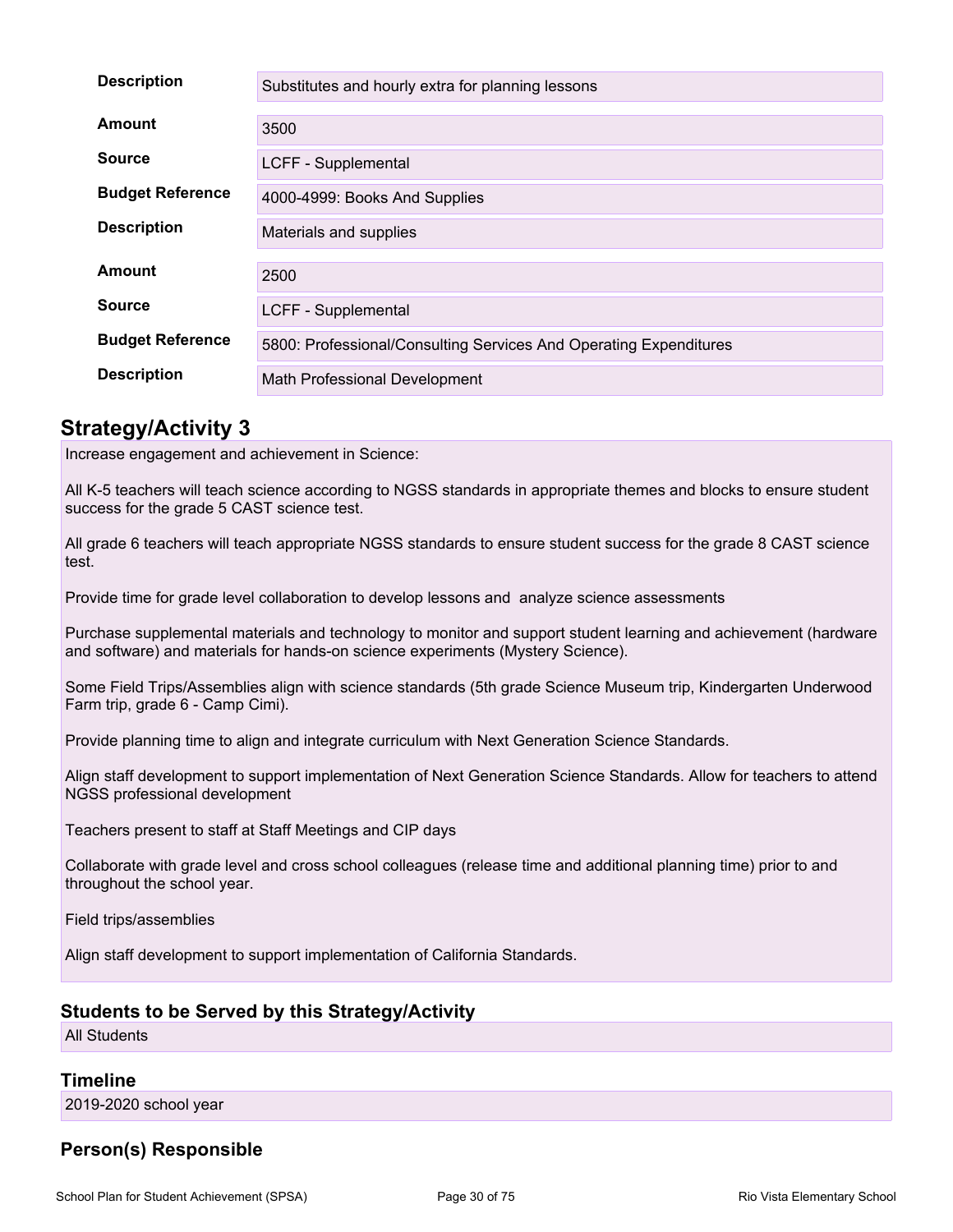| <b>Amount</b>           | 2000                                                              |
|-------------------------|-------------------------------------------------------------------|
| <b>Source</b>           | LCFF - Supplemental                                               |
| <b>Budget Reference</b> | 1000-1999: Certificated Personnel Salaries                        |
| <b>Description</b>      | Substitutes and extra hourly for collaboration and planning       |
| <b>Amount</b>           | 3602                                                              |
| <b>Source</b>           | Title I Part A: Allocation                                        |
| <b>Budget Reference</b> | 4000-4999: Books And Supplies                                     |
| <b>Description</b>      | Materials and supplies                                            |
| <b>Amount</b>           | 2000                                                              |
| <b>Source</b>           | LCFF - Supplemental                                               |
| <b>Budget Reference</b> | 4000-4999: Books And Supplies                                     |
| <b>Description</b>      | Purchase Mystery Science and STEM scopes                          |
| <b>Amount</b>           | 2000                                                              |
| <b>Source</b>           | LCFF - Supplemental                                               |
| <b>Budget Reference</b> | 1000-1999: Certificated Personnel Salaries                        |
| <b>Description</b>      | Substitutes and extra hourly                                      |
| <b>Amount</b>           | 3000                                                              |
| <b>Source</b>           | LCFF - Supplemental                                               |
| <b>Budget Reference</b> | 1000-1999: Certificated Personnel Salaries                        |
| <b>Description</b>      | Substitutes to cover for NGSS PD opportunities                    |
| <b>Amount</b>           | 2500                                                              |
| <b>Source</b>           | Title I Part A: Allocation                                        |
| <b>Budget Reference</b> | 5800: Professional/Consulting Services And Operating Expenditures |
| <b>Description</b>      | Consultant for NGSS PD opportunities                              |
| <b>Amount</b>           | 3500                                                              |
| <b>Source</b>           | LCFF - Supplemental                                               |
| <b>Budget Reference</b> | 4000-4999: Books And Supplies                                     |
| <b>Description</b>      | Materials and supplies                                            |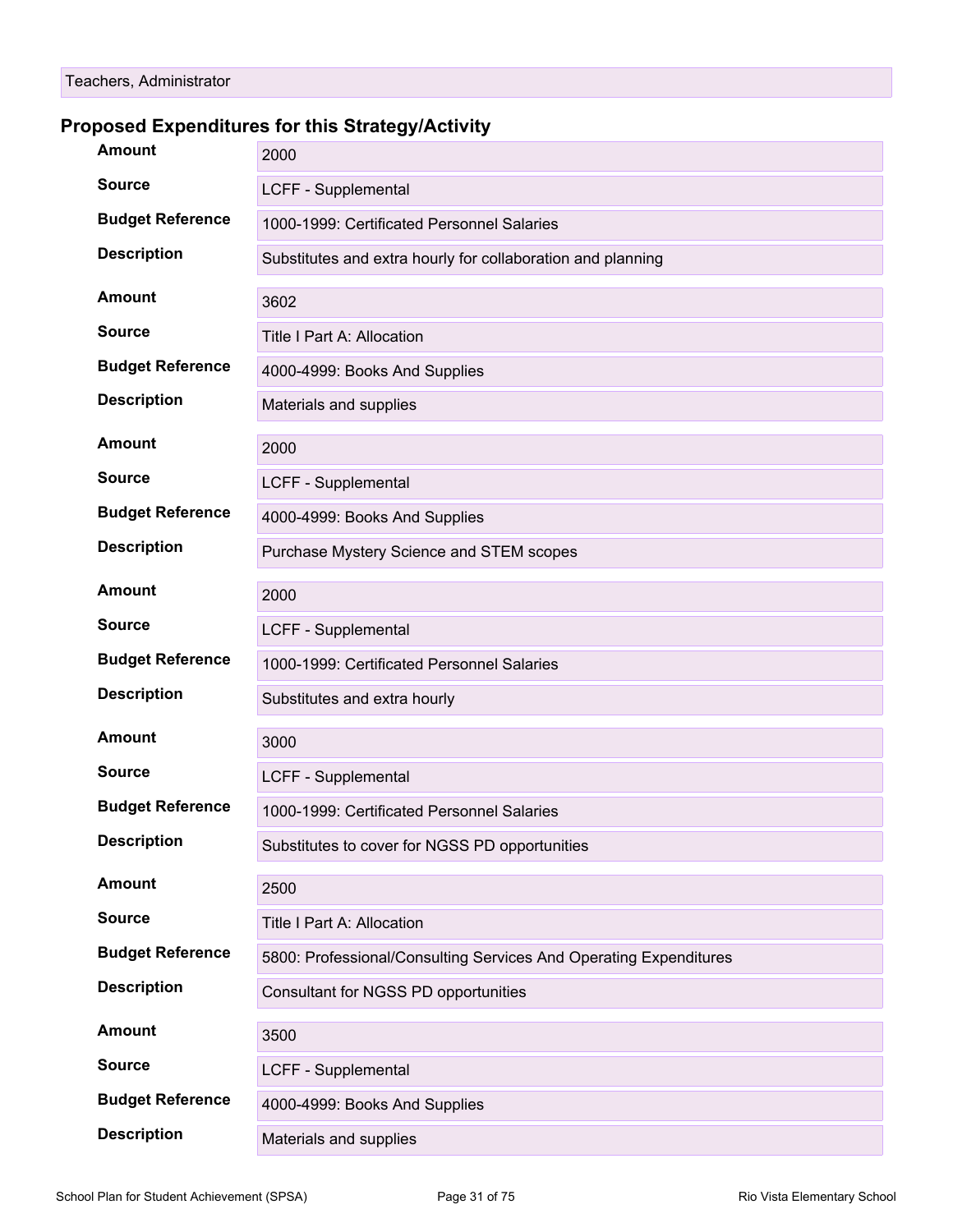Physical Education:

All K-6 teachers will provide 200 minutes of PE every 10 school days for all students.

PE representative/TOSA and teachers will inventory PE equipment at the beginning of each year.

Provide planning time to create benchmarks with PE TOSA as needed

Purchase materials as needed to replace damaged materials

Provide time for teachers to create PE activity units with PE TOSA as needed

Grade 5 teachers will work to prepare students for and conduct mandatory grade 5 Physical Fitness test for all grade 5 students.

Grade 5 teachers and administrator will review test data and evaluate the program each fall to revamp as needed the PE program to align with students' needs for success.

District and administrator will provide opportunities for professional development as needed for teachers K-6.

Collaborate with PTA to begin implementation of Rio Vista on the Run to prepare for PFT.

Provide planning time to create lessons as needed.

Implement incentive program to promote physical fitness.

### **Students to be Served by this Strategy/Activity**

All Students

### **Timeline**

2019-2020

### **Person(s) Responsible**

Teachers, administrator

| <b>Amount</b>           | 2700                                                                      |
|-------------------------|---------------------------------------------------------------------------|
| <b>Source</b>           | LCFF - Supplemental                                                       |
| <b>Budget Reference</b> | 1000-1999: Certificated Personnel Salaries                                |
| <b>Description</b>      | Substitutes and hourly extra duty for collaboration, planning and testing |
| <b>Amount</b>           | 1500                                                                      |
| <b>Source</b>           | LCFF - Supplemental                                                       |
| <b>Budget Reference</b> | 4000-4999: Books And Supplies                                             |
| <b>Description</b>      | Materials and supplies                                                    |
| <b>Amount</b>           | 500                                                                       |
| <b>Source</b>           | LCFF - Supplemental                                                       |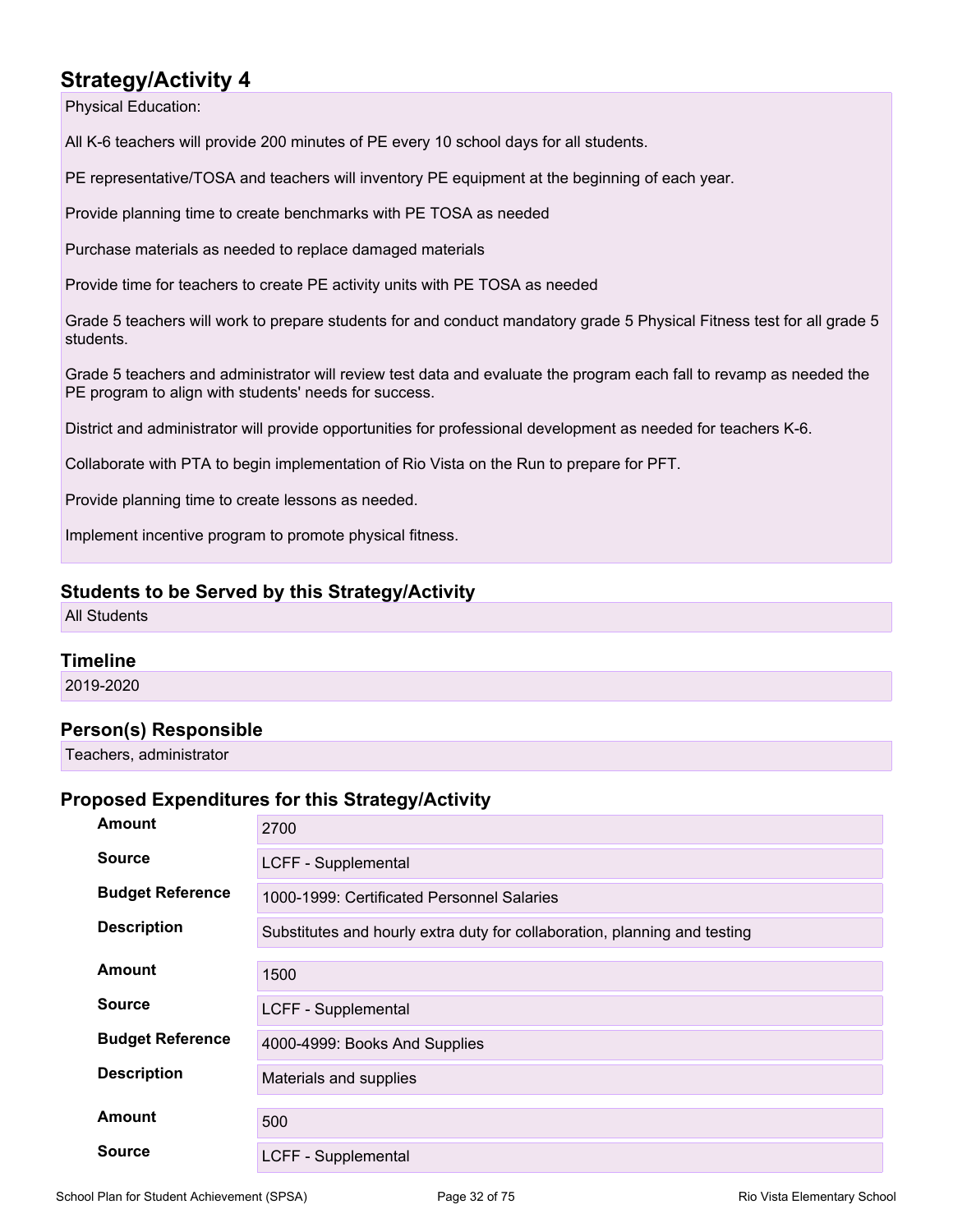| <b>Budget Reference</b> | 4000-4999: Books And Supplies                              |
|-------------------------|------------------------------------------------------------|
| <b>Description</b>      | Incentives                                                 |
| Amount                  |                                                            |
|                         | 600                                                        |
| Source                  | LCFF - Supplemental                                        |
| <b>Budget Reference</b> | 1000-1999: Certificated Personnel Salaries                 |
| <b>Description</b>      | Substitutes to cover for unit planning PFT prep and review |

Increase English Learners Language Proficiency:

Implement Systematic English Language Development (SELD) program for at lease 30 minutes per day (designated time)

Collaborate with grade level and cross grade level colleagues to plan SELD lessons and analyze assessments. Prior to and throughout the school year.

Schedule instructional assistants and intervention specialist to support English Language Development and **Newcomers** 

Schedule substitute/release time for teachers to administer ELPAC testing

Provide ELD students the opportunity to attend ELD summer school.

Participate in Instructional Rounds to support the implementation of ELD.

Release time to plan Systematic ELD lessons, and bridging academic vocabulary (SBUS) to core curriculum.

Work with consultant(s) ELD Coaches(s) and TOSA and align staff development to support implementation of Systematic ELD and Constructing Meaning. (Discussion cards and posters)

Purchase materials to support English Language Development (SYSELD kits, units and discussion cards/posters).

### **Students to be Served by this Strategy/Activity**

English Language Learners

### **Timeline**

2019-2020 School Year

### **Person(s) Responsible**

Administrator, Teachers

| Amount                  | 1000                                                        |
|-------------------------|-------------------------------------------------------------|
| <b>Source</b>           | LCFF - Supplemental                                         |
| <b>Budget Reference</b> | 1000-1999: Certificated Personnel Salaries                  |
| <b>Description</b>      | Substitutes and hourly extra for planning and collaboration |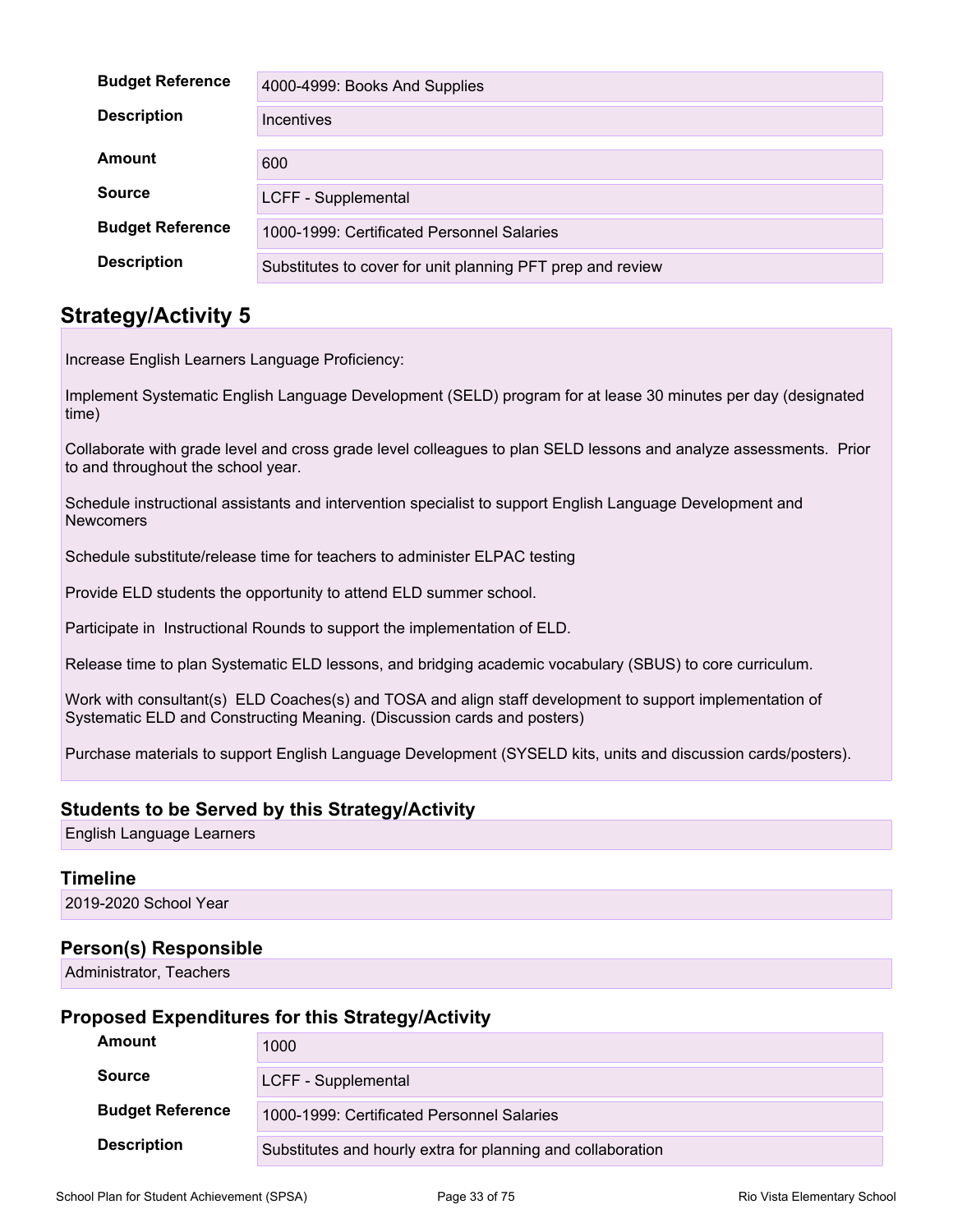| Amount                  | 3000                                       |
|-------------------------|--------------------------------------------|
| <b>Source</b>           | LCFF - Supplemental                        |
| <b>Budget Reference</b> | 1000-1999: Certificated Personnel Salaries |
| <b>Description</b>      | Subs for testing ELPAC and ADEPT           |

Visual and Performing Arts:

Collaborate with the Performing Arts Center (PAC) liaison and PTA representatives to establish specific grade level music and dance activities for students.

Teachers will create layered activities and incorporate the VAPA standards wherever possible, as part of their instruction.

Administrator will purchase materials that support the implementation of VAPA standards.

Administrator and PTA liaison will schedule assemblies that support the VAPA standards integration.

Work with the Music Center to provide artist in resident program for volunteer teachers

Materials for Music Center program

Teachers have the opportunity to apply for the Kennedy Arts Center program for arts integration within their instruction.

Teachers will continue to be trained in music through NGSS and incorporate these strategies into the classroom

Students will have opportunities to participate in the PTA Reflections contest and the District -sponsored Festival of the Arts program.

Field Trips/Assemblies

Provide a choral program for 4-6 graders

### **Students to be Served by this Strategy/Activity**

All Students

### **Timeline**

2019-2020 school year

### **Person(s) Responsible**

Administrator, Teachers

| <b>Amount</b>           | 600                                        |
|-------------------------|--------------------------------------------|
| <b>Source</b>           | Title I Part A: Allocation                 |
| <b>Budget Reference</b> | 1000-1999: Certificated Personnel Salaries |
| <b>Description</b>      | subs for planning lessons                  |
| Amount                  | 3000                                       |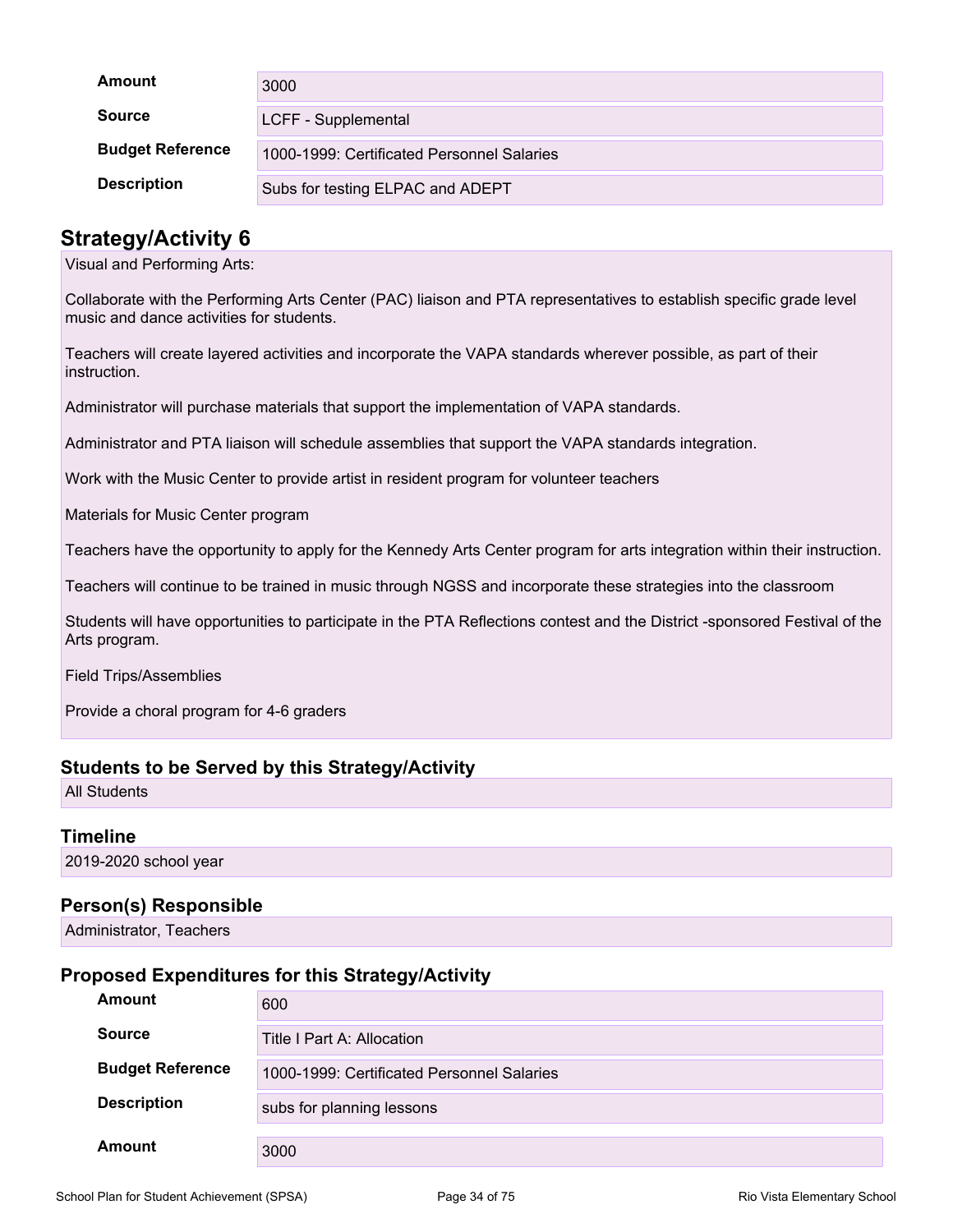| <b>Source</b>           | Title I Part A: Allocation                                             |
|-------------------------|------------------------------------------------------------------------|
| <b>Budget Reference</b> | 1000-1999: Certificated Personnel Salaries                             |
| <b>Description</b>      | subs for Dancing to the NGSS, Kennedy Arts, Music Center opportunities |
| Amount                  | 1000                                                                   |
| <b>Source</b>           | Title I Part A: Allocation                                             |
| <b>Budget Reference</b> | 4000-4999: Books And Supplies                                          |
| <b>Description</b>      | materials, recorders, instruments                                      |
| <b>Amount</b>           | 8000                                                                   |
| <b>Source</b>           | Title I Part A: Allocation                                             |
| <b>Budget Reference</b> | 5800: Professional/Consulting Services And Operating Expenditures      |
| <b>Description</b>      | PAC contract for VAPA workshops lessons from artists in residence      |

Technology:

Teachers will instruct and allow students to practice typing skills appropriate to their respective grade level in the computer labs, the classroom, and at home.

Teachers will provide opportunities for students to participate in the AR program within the library and in the classroom.

Library Media Specialist for Family Library Hour - Wednesday afternoons each week for AR tests with students and parents

Library Media Specialist and administrator will monitor student progress with acquisition of typing skills and AR progress.

Keyboarding without Tears and AR will be used by all students as appropriate.

Administrator and leadership team will establish both the computer and library schedules for access for all K-6 students at the beginning of the year.

Professional Development will be offered as the need arises

### **Students to be Served by this Strategy/Activity**

All Students

### **Timeline**

2019-2020

### **Person(s) Responsible**

Administrator, Teachers, Library Specialist

### **Proposed Expenditures for this Strategy/Activity**

**Amount** 869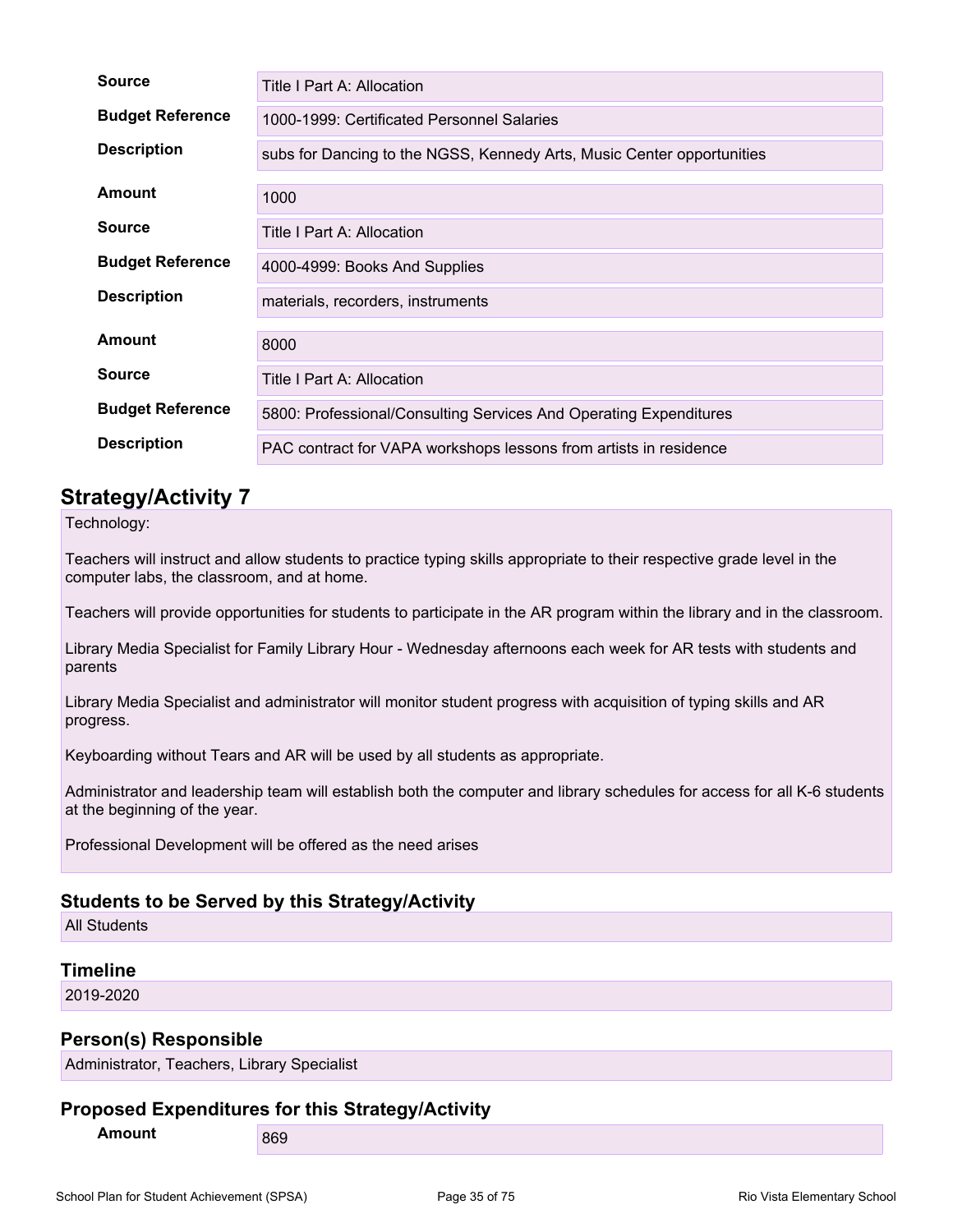| <b>Source</b>           | LCFF - Supplemental                                                           |
|-------------------------|-------------------------------------------------------------------------------|
| <b>Budget Reference</b> | 4000-4999: Books And Supplies                                                 |
| <b>Description</b>      | Materials and supplies                                                        |
| <b>Amount</b>           | 3000                                                                          |
| <b>Source</b>           | LCFF - Supplemental                                                           |
| <b>Budget Reference</b> | 2000-2999: Classified Personnel Salaries                                      |
| <b>Description</b>      | subs for professional development                                             |
| Amount                  | 665                                                                           |
| <b>Source</b>           | Title I Part A: Allocation                                                    |
| <b>Budget Reference</b> | 2000-2999: Classified Personnel Salaries                                      |
| <b>Description</b>      | Library Media Specialist extra time for assessments and reports               |
| Amount                  | 335                                                                           |
| <b>Source</b>           | Title I Part A: Parent Involvement                                            |
| <b>Budget Reference</b> | 2000-2999: Classified Personnel Salaries                                      |
| <b>Description</b>      | Library Media Specialist time for assisting parents with research and reports |

Social Studies:

Teachers will provide instruction to students according to the appropriate CA Social Studies standards.

Administrator will provide funds for materials that support the Social Studies standards.(Social Studies Weekly)

Field trips/Assemblies

### **Students to be Served by this Strategy/Activity**

All Students

### **Timeline**

2019-2020 School Year

### **Person(s) Responsible**

Teachers, Administrator

| Amount                  | 2000                          |
|-------------------------|-------------------------------|
| Source                  | LCFF - Supplemental           |
| <b>Budget Reference</b> | 4000-4999: Books And Supplies |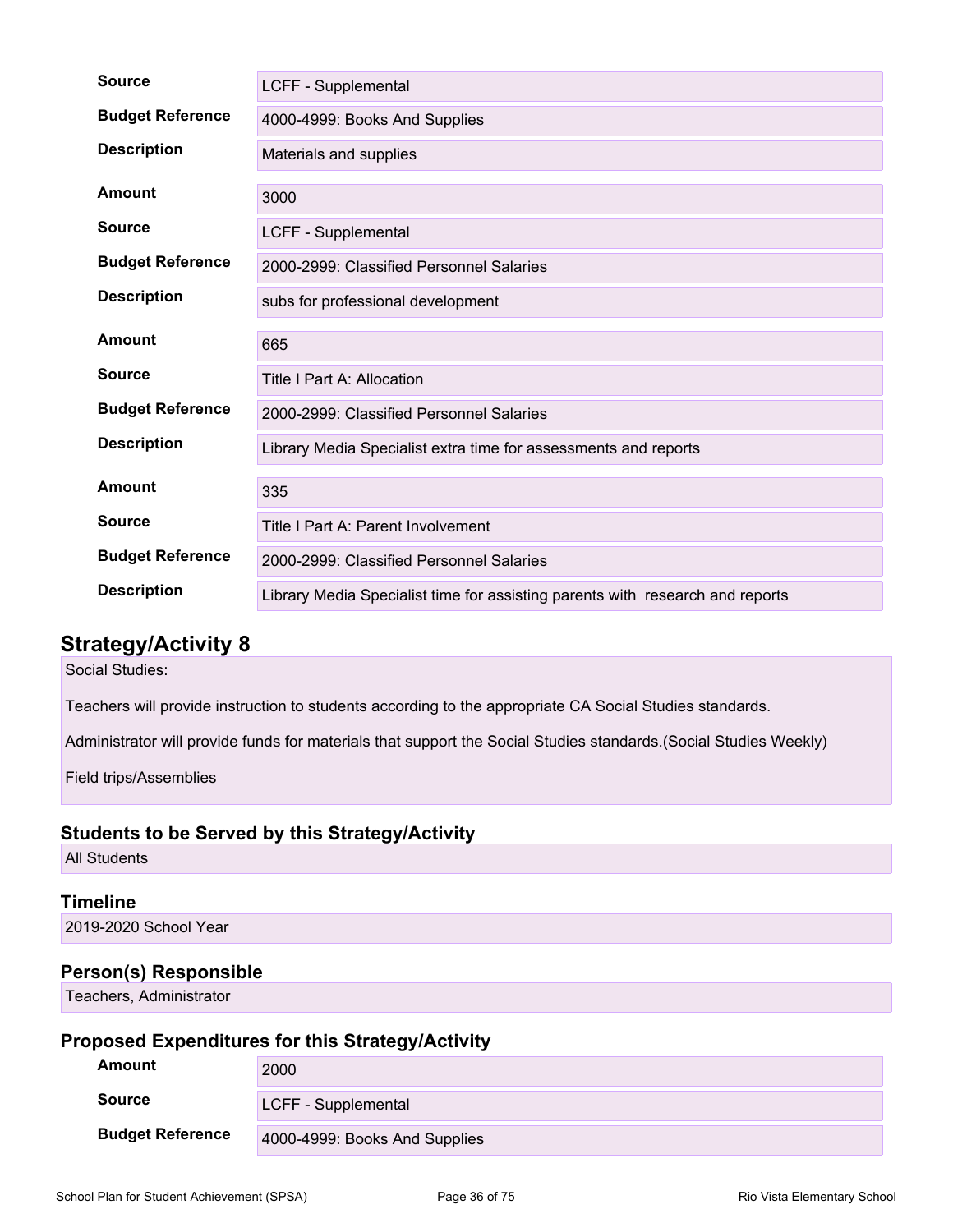**Description** Supplemental materials - Social Studies Weekly etc..

### **Strategy/Activity 9**

SSTs:

SSTs will be held to determine individual student needs up to and including 504 plans and recommendation for assessment for SpEd support (Speech, RSP, OT, APE)

Special Education:

SpEd teachers and administrator will meet at the beginning of each year and ongoing to schedule IEPs and discuss meeting the needs of our students with IEPs.

Sp Ed teachers will review student IEP goals with assigned classroom teachers.

SpEd and classroom teachers will collaborate on schedules to work with students with IEPs.

Administrator will purchase materials that support the needs of students with IEPs.

#### **Students to be Served by this Strategy/Activity**

K-6 students as needed

#### **Timeline**

2019-2020 School Year

#### **Person(s) Responsible**

Teachers, Administrator

#### **Proposed Expenditures for this Strategy/Activity**

| <b>Amount</b>           | 2000                                          |
|-------------------------|-----------------------------------------------|
| <b>Source</b>           | LCFF - Supplemental                           |
| <b>Budget Reference</b> | 1000-1999: Certificated Personnel Salaries    |
| <b>Description</b>      | subs for SSTs                                 |
| Amount                  | 300                                           |
| <b>Source</b>           | LCFF - Supplemental                           |
| <b>Budget Reference</b> | 1000-1999: Certificated Personnel Salaries    |
| <b>Description</b>      | subs for IEP collaboration day                |
| Amount                  | 1000                                          |
| <b>Source</b>           | LCFF - Supplemental                           |
| <b>Budget Reference</b> | 4000-4999: Books And Supplies                 |
| <b>Description</b>      | materials for SSTs and IEPs for student needs |

## **Strategy/Activity 10**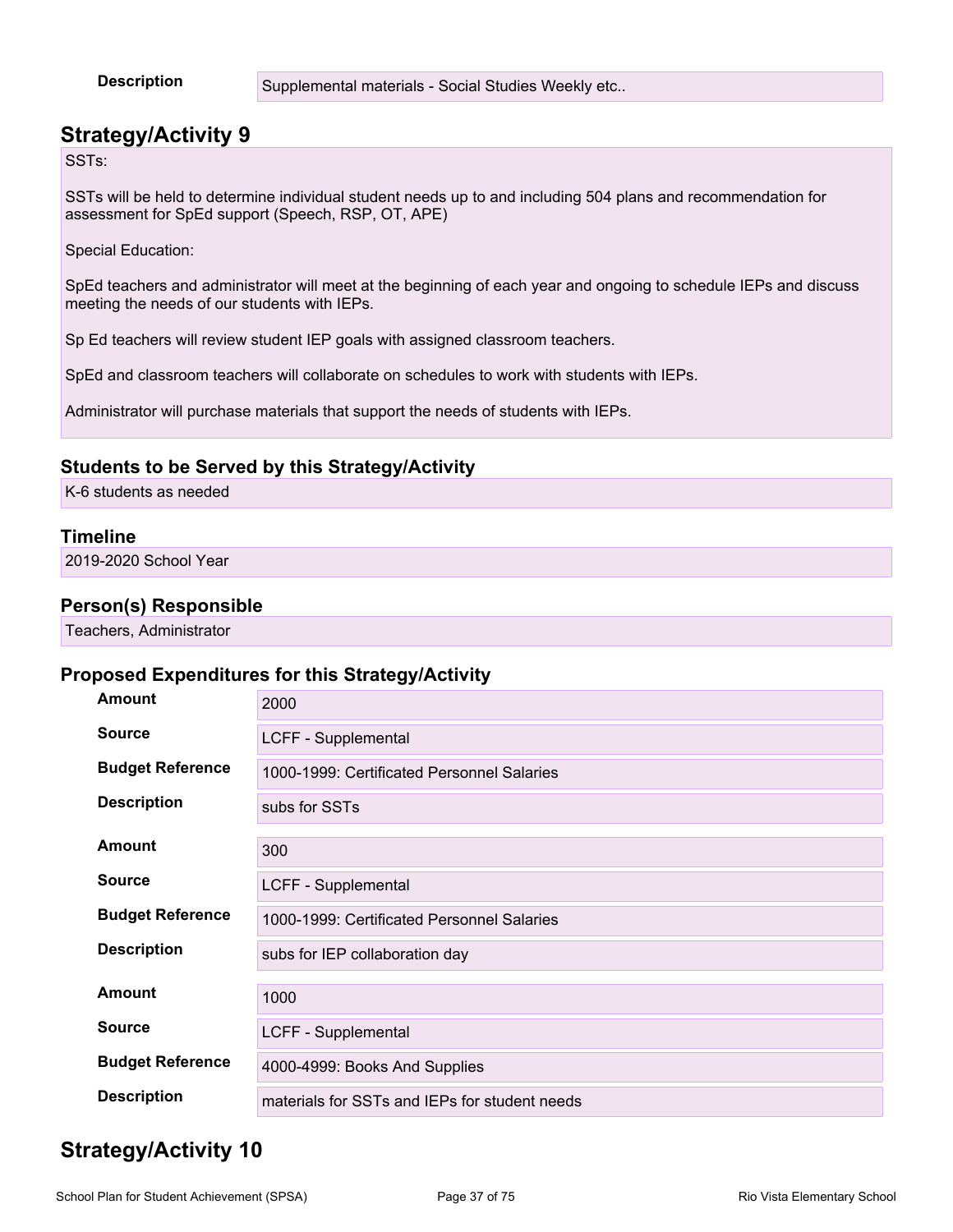#### GATE

All grade 3-6 teachers will use the GATE Depth and Complexity and Content Imperative icons to differentiate instruction.

All students in grade 3 will be evaluated for GATE qualification in the spring of 2019

Administrator will purchase materials as necessary to support students identified as GATE.

#### **Students to be Served by this Strategy/Activity**

Students grades 3-6

#### **Timeline**

2019-2020 School year

#### **Person(s) Responsible**

Administrator, teachers

#### **Proposed Expenditures for this Strategy/Activity**

| Amount                  | 300                                                      |  |  |  |
|-------------------------|----------------------------------------------------------|--|--|--|
| <b>Source</b>           | LCFF - Supplemental                                      |  |  |  |
| <b>Budget Reference</b> | 1000-1999: Certificated Personnel Salaries               |  |  |  |
| <b>Description</b>      | sub for testing and parent meeting                       |  |  |  |
| Amount                  | 700                                                      |  |  |  |
| <b>Source</b>           | LCFF - Supplemental                                      |  |  |  |
| <b>Budget Reference</b> | 4000-4999: Books And Supplies                            |  |  |  |
| <b>Description</b>      | GATE support materials (Icons, Content Imperatives, etc) |  |  |  |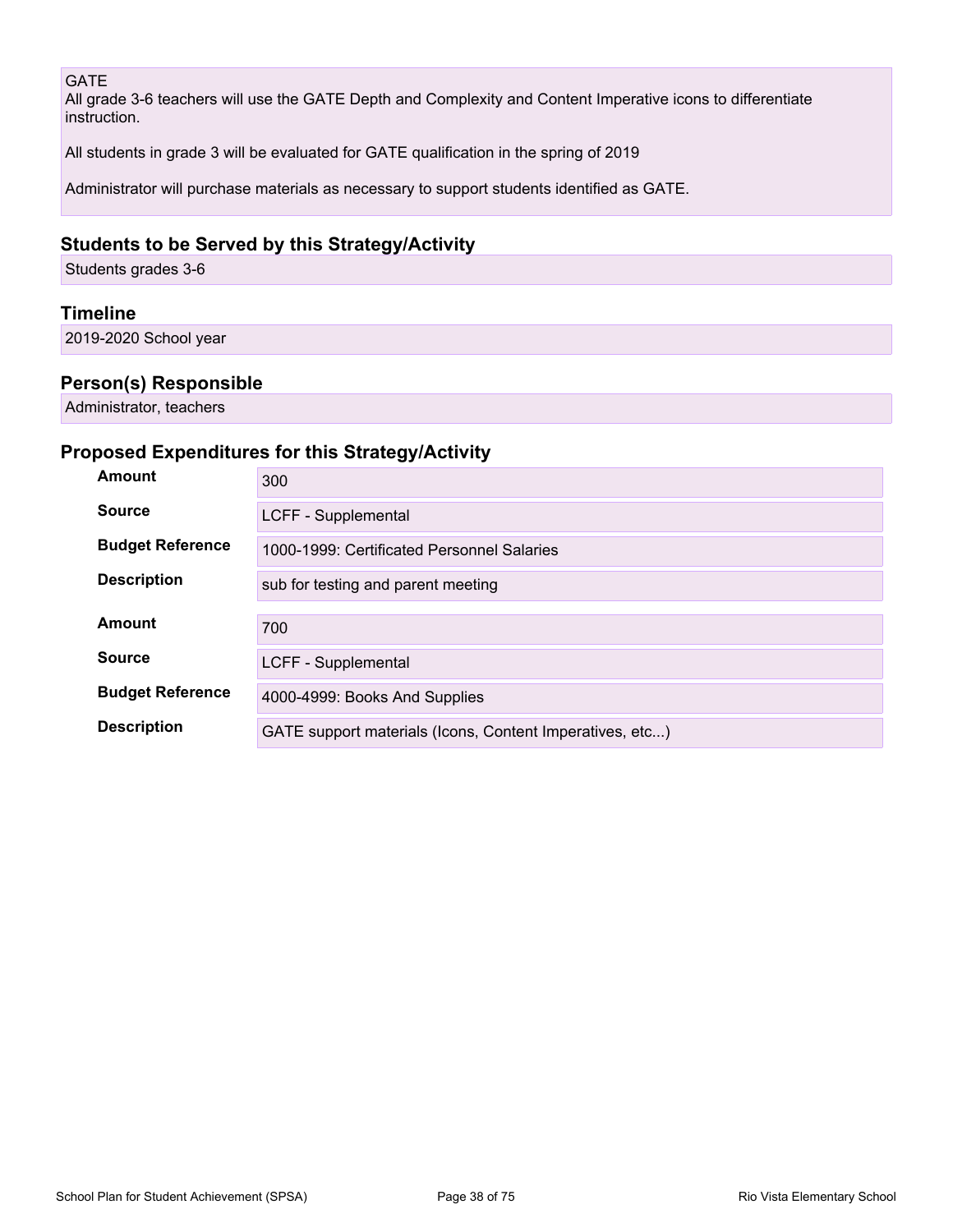## **Goals, Strategies, & Proposed Expenditures**

# **Goal 2**

#### **Subject**

Increase Student and Parent Engagement

#### **Goal Statement**

Increase student attendance Decrease student truancy rate Increase meaningful communication with parents and all stakeholders Continue to seek parent input in decision making Promote greater participation from parents of students in EL, Special Education and other under-represented groups

### **LCAP Goal**

Increase meaningful and purposeful student and parent engagement. Parent Involvement/Engagement Pupil Engagement Student Attendance

### **Basis for this Goal**

Student attendance data School Site Council Survey data Attendance records from parent meetings (Title I, ELAC, Site Council, GATE, PTA, VIP Day, Conferences) Volunteer sign-in sheets Electronic accounting of emails, website, etc... PBIS / SWIS data regarding student interaction and discipline Attendance from sign in sheets from Parent Academy Nights (Safety and Technology in 2018-2019)

## **Expected Annual Measurable Outcomes**

| <b>Metric/Indicator</b>            | <b>Baseline</b>                                           | <b>Expected Outcome</b>                                       |
|------------------------------------|-----------------------------------------------------------|---------------------------------------------------------------|
| Site Council Survey data           | Currently we have 176 Site Council<br>Survey submissions  | Increase Site Council Survey return<br>rate by 5%             |
| Increase Student attendance data   | Currently 8.1% of students are<br>chronically absent      | Reduce the percentage of chronically<br>absent students by 2% |
| Increase Parent meeting attendance | Look at current attendance and<br>establish as a baseline | Increase parent attendance and<br>participation by 5%         |

### **Planned Strategies/Activities**

### **Strategy/Activity 1**

Student Engagement:

Students will complete a survey about their connectedness and sense of safety at school.

Teachers will cooperate across the grade levels to create Buddy Activities for their respective students.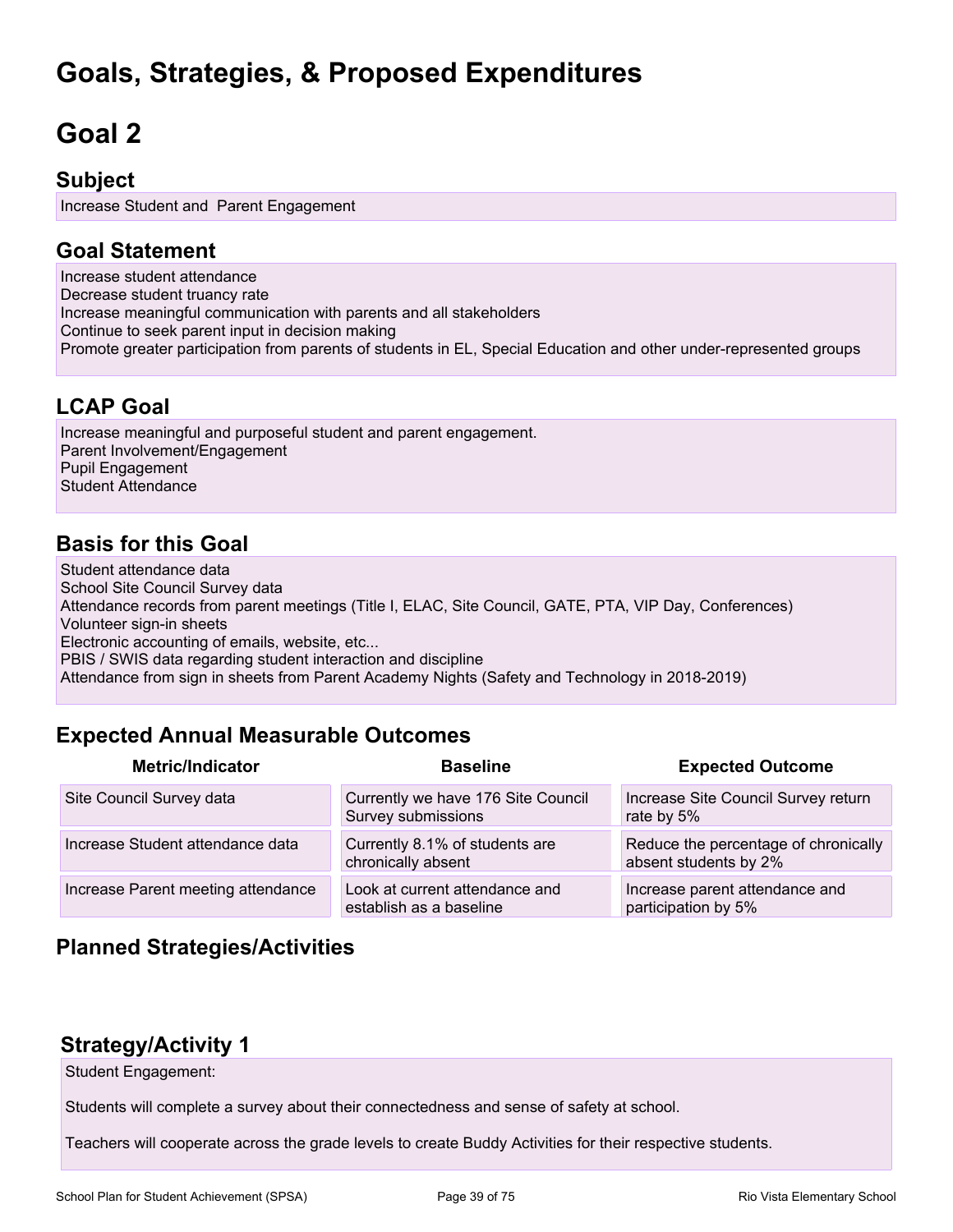Students in grades 3-6 will follow the democratic election process through participation in Student Leadership classroom representative elections.

Students and staff will participate in spirit assemblies to foster a sense of community and connectedness.

Students and staff will participate in National Kindness Week to promote kindness for others. (January)

Students and staff will participate in International Day of Happiness to promote a positive school environment and celebrate all that is good in our lives. (March 20th)

Students and staff will participate in Red Nose Day to eliminate child poverty by conducting a Canned Food Drive for our local Food Pantry (May)

Students who are caught in the act of demonstrating the Traits of Character will have their names added to a bulletin board outside the principal's office for recognition.

Continue to work with the community Read with Me program to have volunteers work with our needy readers

Continue to work with our neighborhood churches to support our school needs as far as supplies and family fun activities

Continue to elicit donations from community businesses to support our programs at school (Stunts Unlimited, Walt Disney Animation provide incentives)

Continue to work with local teacher prep programs (COC, CSUN and ULV and others) to support our students in need of increased intervention support (RtI)

Encourage participation in Rio Vista on the Run (proposed running club at lunch) to promote wellness. Would like to start in 2019 if we can find a few parent volunteers to help monitor student participation at lunches. (11:45-1:15 one day a week)

#### **Students to be Served by this Strategy/Activity**

All students, families and staff as appropriate

#### **Timeline**

2019-2020 School Year

#### **Person(s) Responsible**

Administrator, Teachers, students

Parents and community as appropriate for each strategyactivity

#### **Proposed Expenditures for this Strategy/Activity**

| <b>Amount</b>           | 500                           |
|-------------------------|-------------------------------|
| <b>Source</b>           | LCFF - Supplemental           |
| <b>Budget Reference</b> | 4000-4999: Books And Supplies |
| <b>Description</b>      | Awards and Incentives         |

#### **Strategy/Activity 2**

Parent Engagement: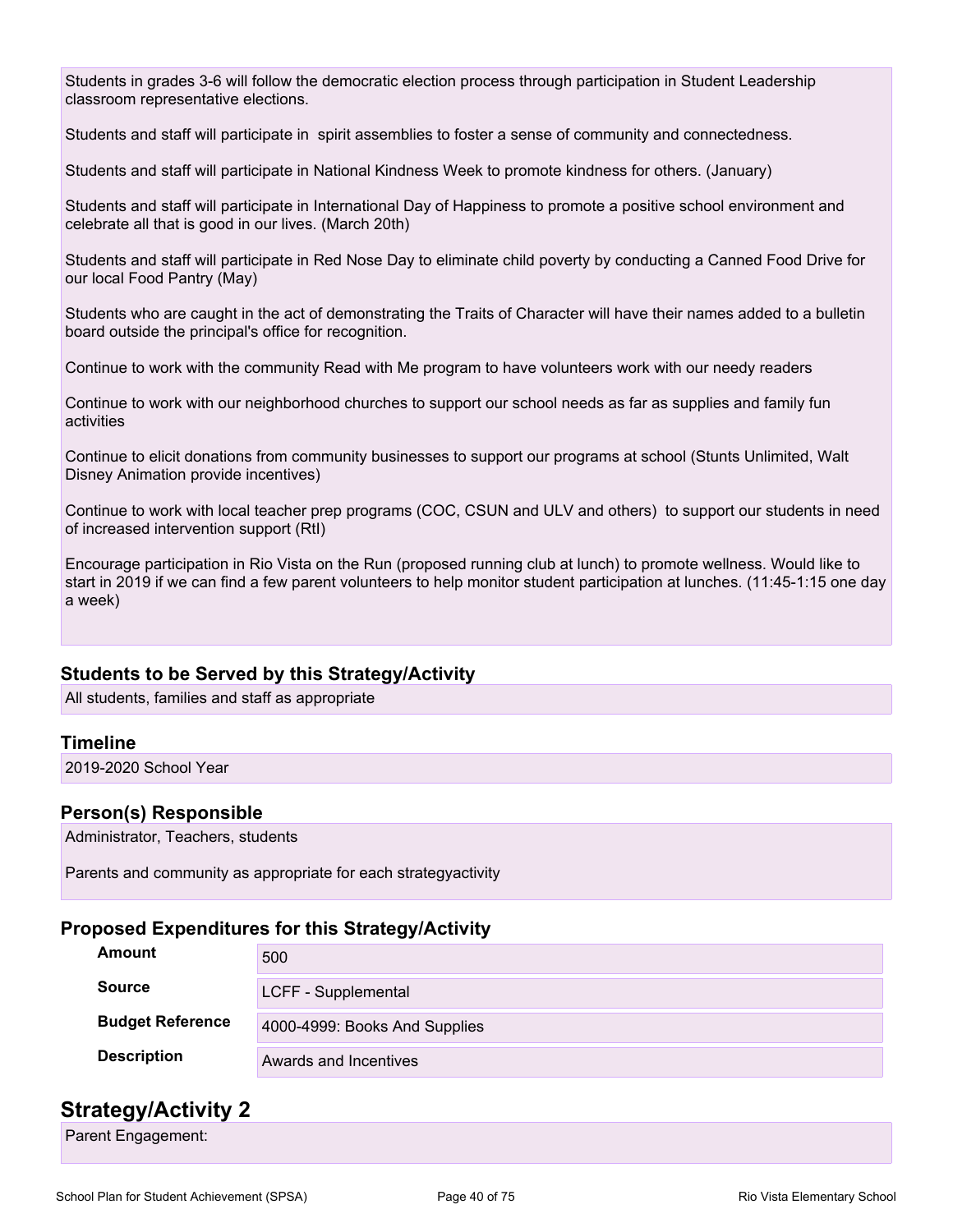Parents will receive newsletters and important information weekly. (Electronic and paper copies as needed)

Rio Vista Site Council will survey families for input and satisfaction with the school and school programs.

Provide incentives for survey return (free dress day, extra recess, etc...)

Administrator will provide interpretation and/or translation at meetings as needed for parents. (Title I, ELAC, conferences, SART, Site Council, GATE, family academies, parent workshops/classes)

Administrator and leadership team with the input of PTA will create a calendar of events including PTA events for parents and staff.

Administrator and teachers will schedule outreach events for all stakeholders (VIP/Grandparent Day, Volunteer Tea, Career Day, Eco Day, etc...)

Teachers will utilize websites Remind, Class Dojo, newsletters, email, family academy nights and conferences to keep parents informed as to student achievement, progress and behavior.

Provide translation for home-school communication.

Schedule and conduct parent meetings (Title I, ELAC, GATE, School Site Council, PTA, etc..)

Solicit input regarding the School Plan for Student Achievement (SPSA) and school programs at parent meetings (Title I, ELAC, GATE, School Site Council, PTA, etc..) through revising current SPSA and discussions of data.

Provide childcare for meetings (as necessary)

Provide supervision for students while parents are attending family academy nights

Provide parent education classes (Family Literacy, parent academy nights, parent workshops/classes, etc...)

Utilize school office computers available to help parents complete online registration, get information and complete forms

Provide instructional resources for parent/families (open library times and family library hour).

#### **Students to be Served by this Strategy/Activity**

All students

#### **Timeline**

2019-2020 school year

#### **Person(s) Responsible**

Administrator, Teachers, parents

District translators, campus supervisors, Library Media Specialist as appropriate to Strategy/Activity

#### **Proposed Expenditures for this Strategy/Activity**

| Amount                  | 2000                                                              |
|-------------------------|-------------------------------------------------------------------|
| <b>Source</b>           | Title I Part A: Allocation                                        |
| <b>Budget Reference</b> | 5800: Professional/Consulting Services And Operating Expenditures |
| <b>Description</b>      | program for parent education                                      |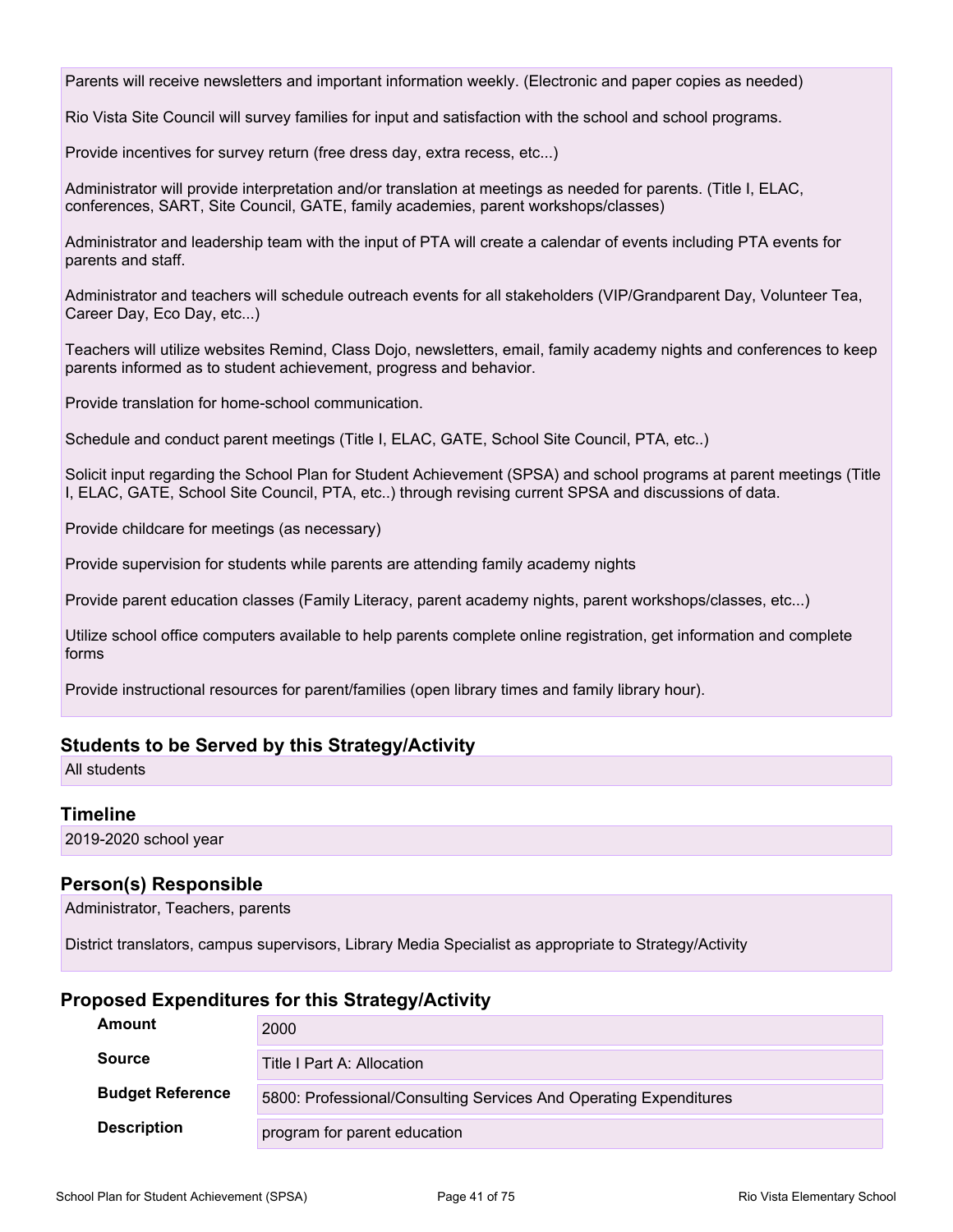| Amount                  | 2000                                                                                                                |  |  |
|-------------------------|---------------------------------------------------------------------------------------------------------------------|--|--|
| <b>Source</b>           | Title I Part A: Parent Involvement                                                                                  |  |  |
| <b>Budget Reference</b> | 2000-2999: Classified Personnel Salaries                                                                            |  |  |
| <b>Description</b>      | Library Media Specialist - assist parents with books and technology on early release<br>Wednesdays in the library   |  |  |
| <b>Amount</b>           | 500                                                                                                                 |  |  |
| <b>Source</b>           | Title I Part A: Allocation                                                                                          |  |  |
| <b>Budget Reference</b> | 2000-2999: Classified Personnel Salaries                                                                            |  |  |
| <b>Description</b>      | Campus supervisors for child care, supervision                                                                      |  |  |
| Amount                  | 1500                                                                                                                |  |  |
| <b>Source</b>           | Title I Part A: Allocation                                                                                          |  |  |
| <b>Budget Reference</b> | 2000-2999: Classified Personnel Salaries                                                                            |  |  |
| <b>Description</b>      | Office assistant extra hours to provide technical assistance for parents with registration<br>and surveys as needed |  |  |

### **Strategy/Activity 3**

Student Attendance:

Daily attendance will be recorded in the Student Information System (SIS) program.

Decrease chronic absenteeism from 8.1% to 6.1%.

Administrator will work with the school office manager to prepare letters, send letters and schedule appointments for parent meeting for students with excessive tardies and/or unexcused absences.

Administrator will hold monthly SART and DART meetings with parents as needed (oral interpretation provided as needed).

Administrator will attend SARB meetings with parents of truant students as needed.

Administrator and staff representative will investigate an attendance incentive program.

Administrator will purchase materials to increase student attendance as needed.

Excellent attendance recognition at promotion ceremony for grade 6 students. (K-5 students are recognized at a megaawards assembly at the end of the year)

Provide Tuesday notice reminders about attendance.

Provide parent education on the importance of attendance at parent meetings (Title I, ELAC, Site Council, PTA, GATE, etc..)

#### **Students to be Served by this Strategy/Activity**

All K-6 students with attendance concerns

#### **Timeline**

2019-2020 school year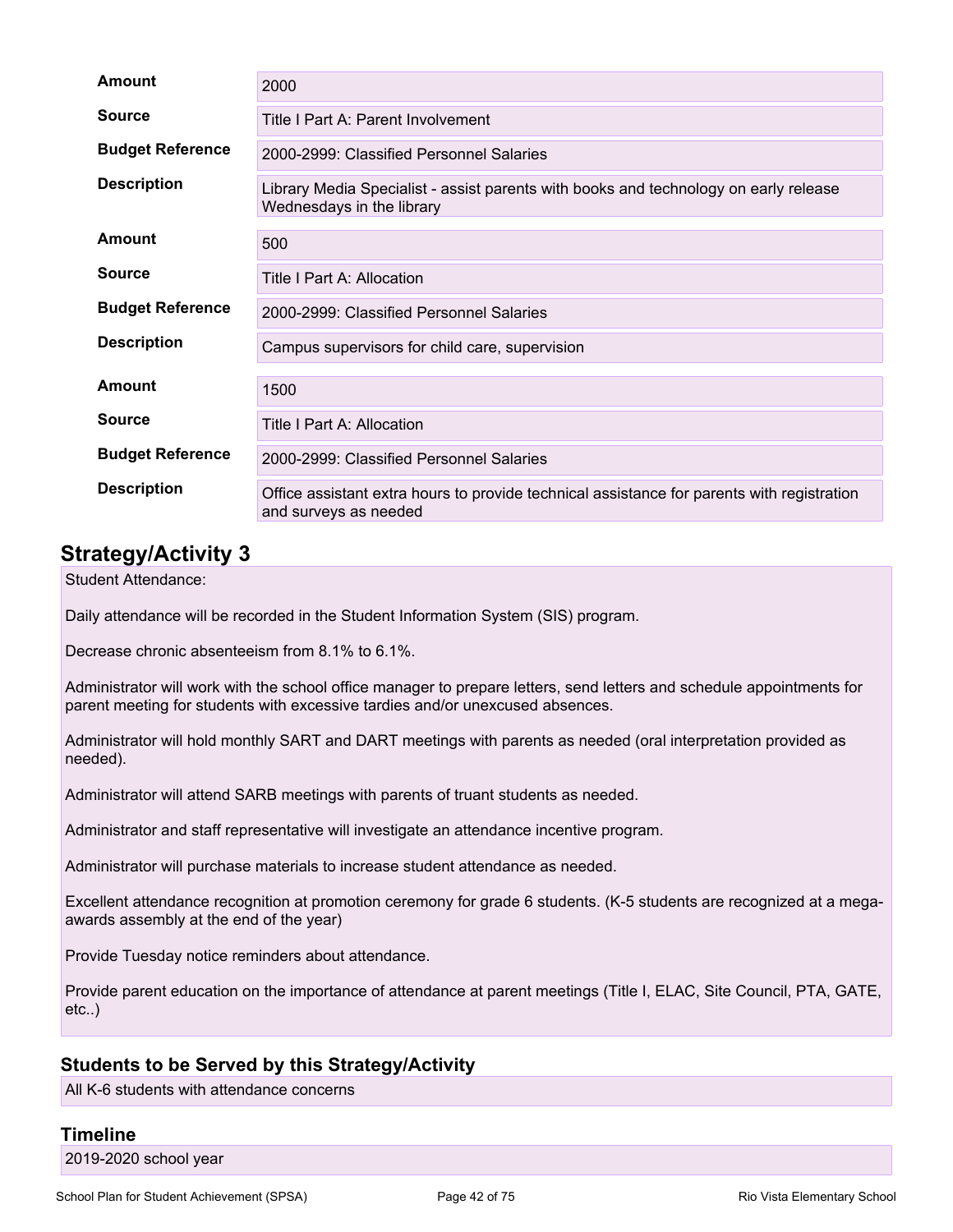#### **Person(s) Responsible**

Administrator, Office staff, parents

#### **Proposed Expenditures for this Strategy/Activity**

| <b>Amount</b>           | 500                                                                                                            |
|-------------------------|----------------------------------------------------------------------------------------------------------------|
| <b>Source</b>           | LCFF - Supplemental                                                                                            |
| <b>Budget Reference</b> | 4000-4999: Books And Supplies                                                                                  |
| <b>Description</b>      | Awards and incentives                                                                                          |
| <b>Amount</b>           | 500                                                                                                            |
| <b>Source</b>           | LCFF - Supplemental                                                                                            |
| <b>Budget Reference</b> | 4000-4999: Books And Supplies                                                                                  |
| <b>Description</b>      | Certificates at the end of the year                                                                            |
| <b>Amount</b>           | 500                                                                                                            |
| <b>Source</b>           | Title I Part A: Allocation                                                                                     |
| <b>Budget Reference</b> | 2000-2999: Classified Personnel Salaries                                                                       |
| <b>Description</b>      | Office Assistant extra hours to provide oral interpretation for parent participation at<br>attendance meetings |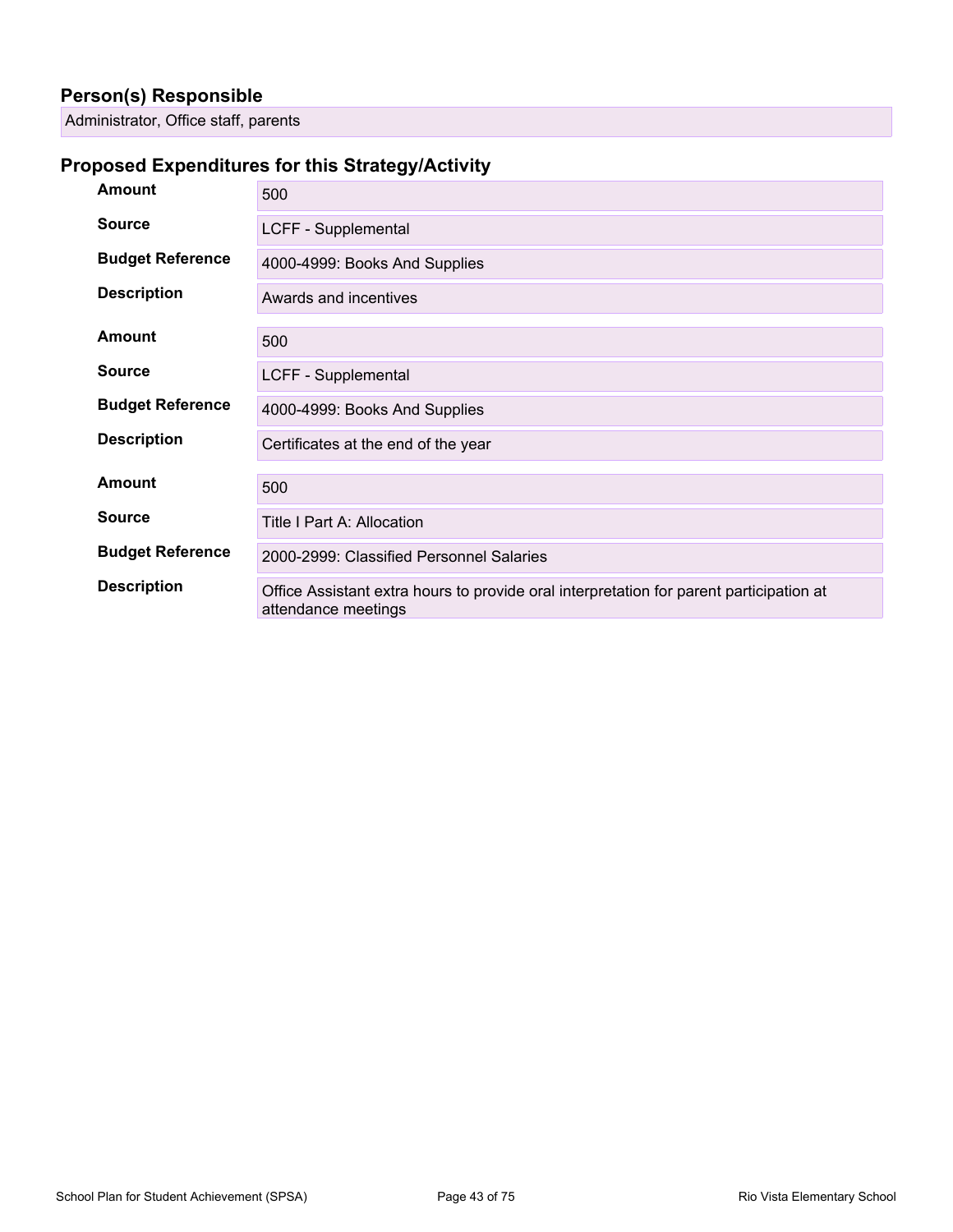## **Goals, Strategies, & Proposed Expenditures**

# **Goal 3**

#### **Subject**

School Climate

### **Goal Statement**

Increase students' sense of safety. Implement programs to encourage sense of safety for students, parents and staff. Maintain a suspension rate below 1% Provide counseling for students in need M-F. Currently we have a counselor 5days a week (2 days = District LCAP funded and  $3$  days = Title I funded)

### **LCAP Goal**

Maintain a safe and clean school learning environment.

#### **Basis for this Goal**

Data from student surveys Data from teacher/staff surveys PBIS / SWIS data regarding student interaction and discipline School Site Council Survey data Discussions with parents and input solicited at parent meetings (Title I, ELAC, Site Council, GATE, PTA, etc..) Suspension data PBIS staff and student data, SWIS data School counselor data

## **Expected Annual Measurable Outcomes**

| <b>Metric/Indicator</b>                                                                       | <b>Baseline</b>                                                                                                              | <b>Expected Outcome</b>                                                                                        |
|-----------------------------------------------------------------------------------------------|------------------------------------------------------------------------------------------------------------------------------|----------------------------------------------------------------------------------------------------------------|
| <b>District Student Safety Survey</b>                                                         | District/Site Survey 95% of students<br>feel safe at school                                                                  | Increase students reporting feeling<br>safe at school to 98% on the<br>District/Site Survey                    |
| Site Council Survey Data                                                                      | 176 responses were received for the<br>Site Council Survey in 2018                                                           | Increase the Site Council Survey<br>return rate by 5%                                                          |
| PBIS/SWIS data                                                                                | Use the current number of<br>students/incidents with SWIS data as<br>the baseline                                            | Reduce the number of<br>students/incidents by 2% using SWIS<br>data                                            |
| Teacher, staff and student safety<br>drills                                                   | Safety drills - fire, disaster and<br>lockdown held monthly                                                                  | Reduce the tine needed to respond to<br>monthly drills through practice and<br>refinement of procedures.       |
| Suspension data                                                                               | Suspension data from the Dashboard<br>indicates 0.2% students suspended<br>at least once indicating a 0%<br>suspension rate. | Maintain a 0% suspension rate.                                                                                 |
| School counselor reports for numbers<br>of students served and number of<br>sessions attended | Counselor data regarding students<br>served and sessions attended                                                            | Use Counselor data to inform small<br>group needs iesocial skills,<br>emotional needs, family concerns,<br>etc |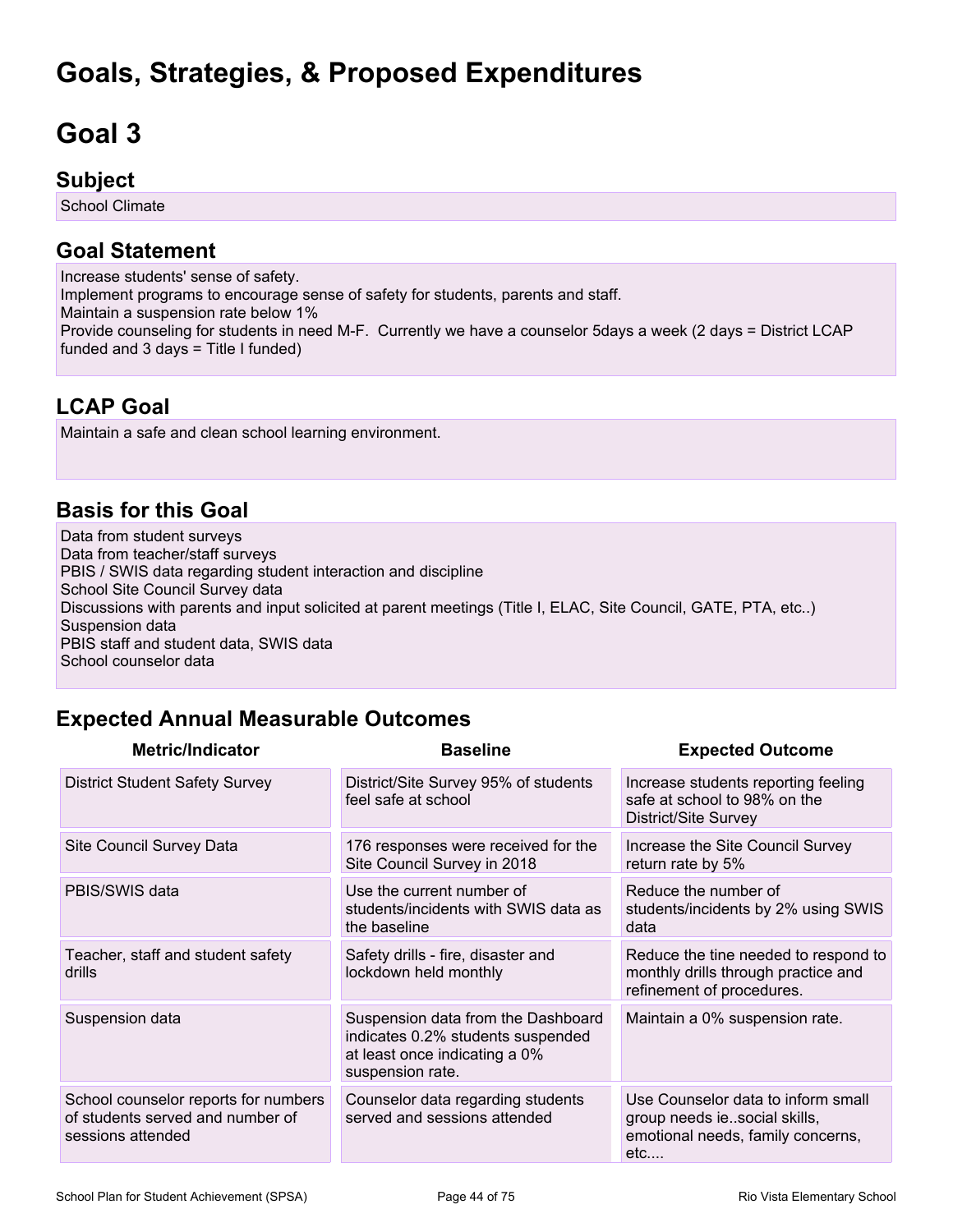### **Planned Strategies/Activities**

#### **Strategy/Activity 1**

Conduct Site Council survey of parents in spring regarding parent satisfaction of school programs and safety.

Conduct student survey in fall and spring (PBIS and District) regarding safety at school.

Teachers will instruct students in conflict resolution strategies using the Character Counts Caring School program materials and class meetings.

Conduct District staff survey in spring (Safety).

Teachers K-6 will complete one Social Emotional Learning lesson each week using the PAWSitively SEL curriculum (standards based)

Continue to use our school-wide character/ self-esteem program (We Are statements and School Pledge) at Spirit Assemblies.

Provide Spirit Assemblies monthly that promote character building, PBIS and anti-bullying messages.

Provide counseling services to support school engagement, student safety and student achievement.

Monthly safety drills practiced: fire, disaster, lockdown to reinforce student understanding of what to do and how to be safe at school.

The student-led Peace Patrol will train and provide peer counselors to assist the campus supervisors as mediators for conflict resolution, using Peace Patrol materials.

Fifth and 6th grade students will have the opportunity to act as Playground Activity Leaders (PALs) for the 1st-4th grade students at recess with basketball and handball. They will instruct and help to enforce the school rules for these games. They will assist the campus supervisors on the K yard with general school expectations for behavior on the playground.

PBIS complete roll-out of Tier I with the addition of classroom implementation began in 2018-2019 school year. Tier II will also begin implementation in 2018-19. Tier III implementation is expected in 2019-20.

PBIS tickets given by Campus Supervisors at lunch for students/classes behaving appropriately in lines, at tables and on the playground.

Students earning a ticket for purposeful acts of kindness and for following PBIS expectations will have the opportunity to have their name drawn in a weekly opportunity (Wednesday Winners) for a prize from the principal (donations from Disney and others).

All staff and students will demonstrate an understanding of the PBIS expectations at our site. All staff will support the expectations in their classrooms and around the campus.

Students who are caught in the act of demonstrating the Traits of Character will have their names added to a bulletin board outside the principal's office for recognition.

#### **Students to be Served by this Strategy/Activity**

All students K-6 as applicable

#### **Timeline**

2019-2020 School year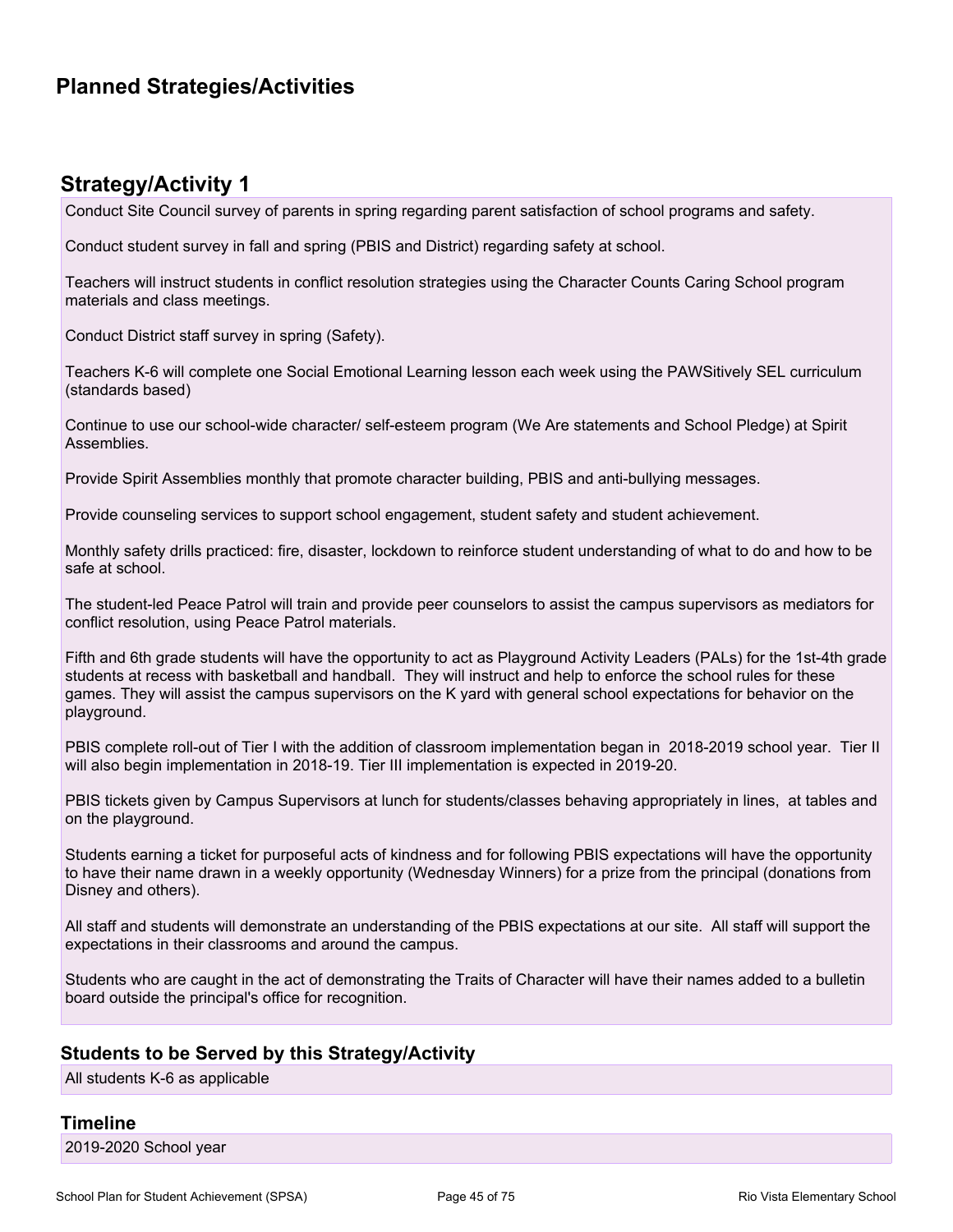#### **Person(s) Responsible**

Administrator and Teachers School Counselor Campus Supervisors

#### **Proposed Expenditures for this Strategy/Activity**

| <b>Amount</b>           | 58000                                                                                                                                     |
|-------------------------|-------------------------------------------------------------------------------------------------------------------------------------------|
| <b>Source</b>           | <b>Title I Part A: Allocation</b>                                                                                                         |
| <b>Budget Reference</b> | 1000-1999: Certificated Personnel Salaries                                                                                                |
| <b>Description</b>      | School based Counseling - 3 days from Title I funds and two days from District LCAP<br>funding                                            |
| <b>Amount</b>           | 500                                                                                                                                       |
| <b>Source</b>           | LCFF - Supplemental                                                                                                                       |
| <b>Budget Reference</b> | 4000-4999: Books And Supplies                                                                                                             |
| <b>Description</b>      | <b>Books and Materials</b>                                                                                                                |
| Amount                  | 1000                                                                                                                                      |
| <b>Source</b>           | Title I Part A: Allocation                                                                                                                |
| <b>Budget Reference</b> | 2000-2999: Classified Personnel Salaries                                                                                                  |
| <b>Description</b>      | additional ongoing training for Campus Supervisors and Instructional Assistants to better<br>enable them to work with students using PBIS |
| Amount                  | 200                                                                                                                                       |
| <b>Source</b>           | LCFF - Supplemental                                                                                                                       |
| <b>Budget Reference</b> | 4000-4999: Books And Supplies                                                                                                             |
| <b>Description</b>      | Awards and Incentives                                                                                                                     |
| <b>Amount</b>           | 500                                                                                                                                       |
| <b>Source</b>           | LCFF - Supplemental                                                                                                                       |
| <b>Budget Reference</b> | 4000-4999: Books And Supplies                                                                                                             |
| <b>Description</b>      | Banners for PBIS schoolwide expectations for lunch area, playground and common areas<br>(MPR, Library, etc)                               |
| <b>Amount</b>           | 200                                                                                                                                       |
| <b>Source</b>           | LCFF - Supplemental                                                                                                                       |
| <b>Budget Reference</b> | 4000-4999: Books And Supplies                                                                                                             |
| <b>Description</b>      | Caring School Community/ Character Counts, SEL awards                                                                                     |
| <b>Amount</b>           | 200                                                                                                                                       |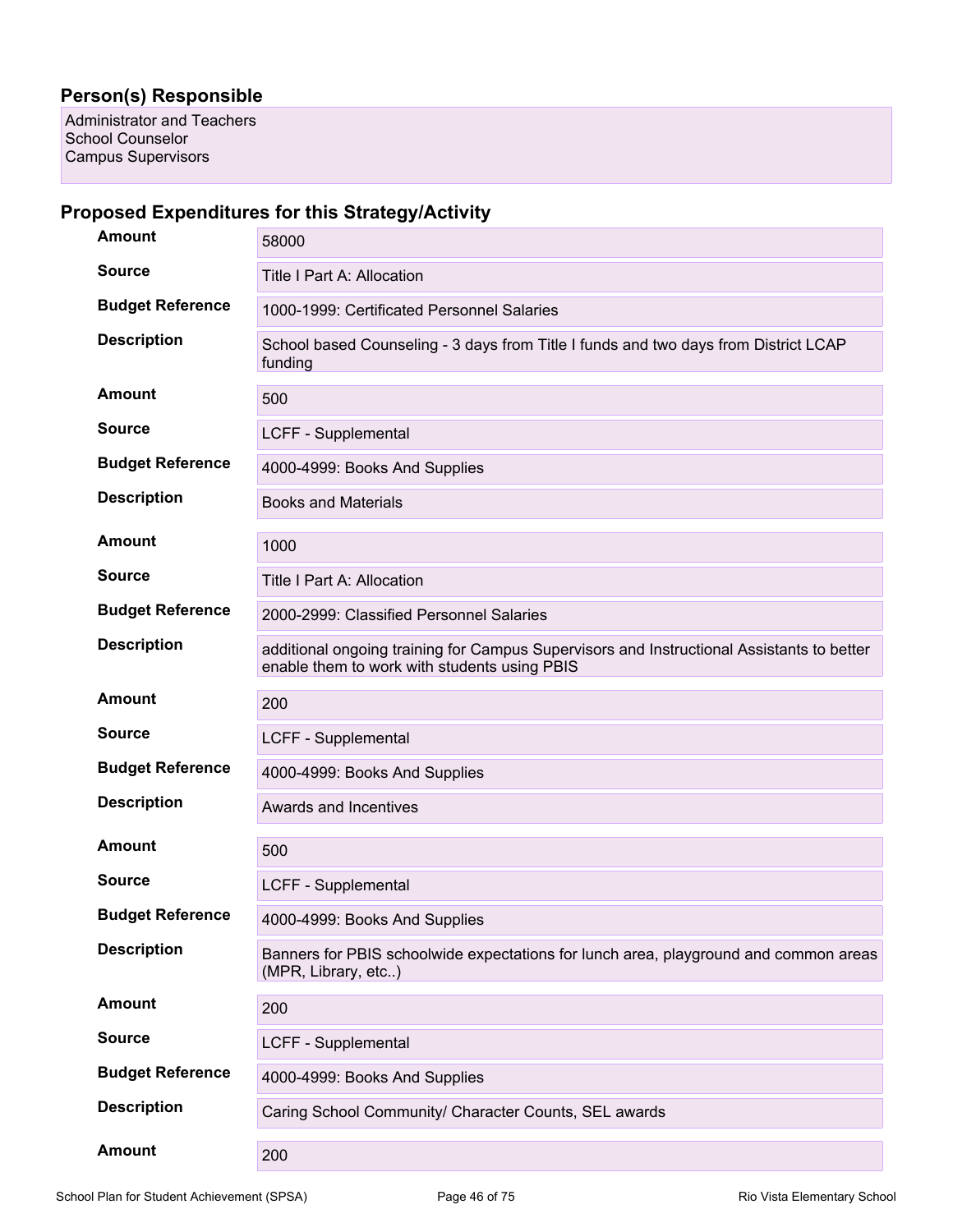| <b>Source</b>           | LCFF - Supplemental                                           |  |  |  |
|-------------------------|---------------------------------------------------------------|--|--|--|
| <b>Budget Reference</b> | 4000-4999: Books And Supplies                                 |  |  |  |
| <b>Description</b>      | Running incentives, certificates                              |  |  |  |
| Amount                  | 7000                                                          |  |  |  |
| <b>Source</b>           | Title I Part A: Allocation                                    |  |  |  |
| <b>Budget Reference</b> | 4000-4999: Books And Supplies                                 |  |  |  |
| <b>Description</b>      | Pawsitively SEL student workbooks and teacher digital lessons |  |  |  |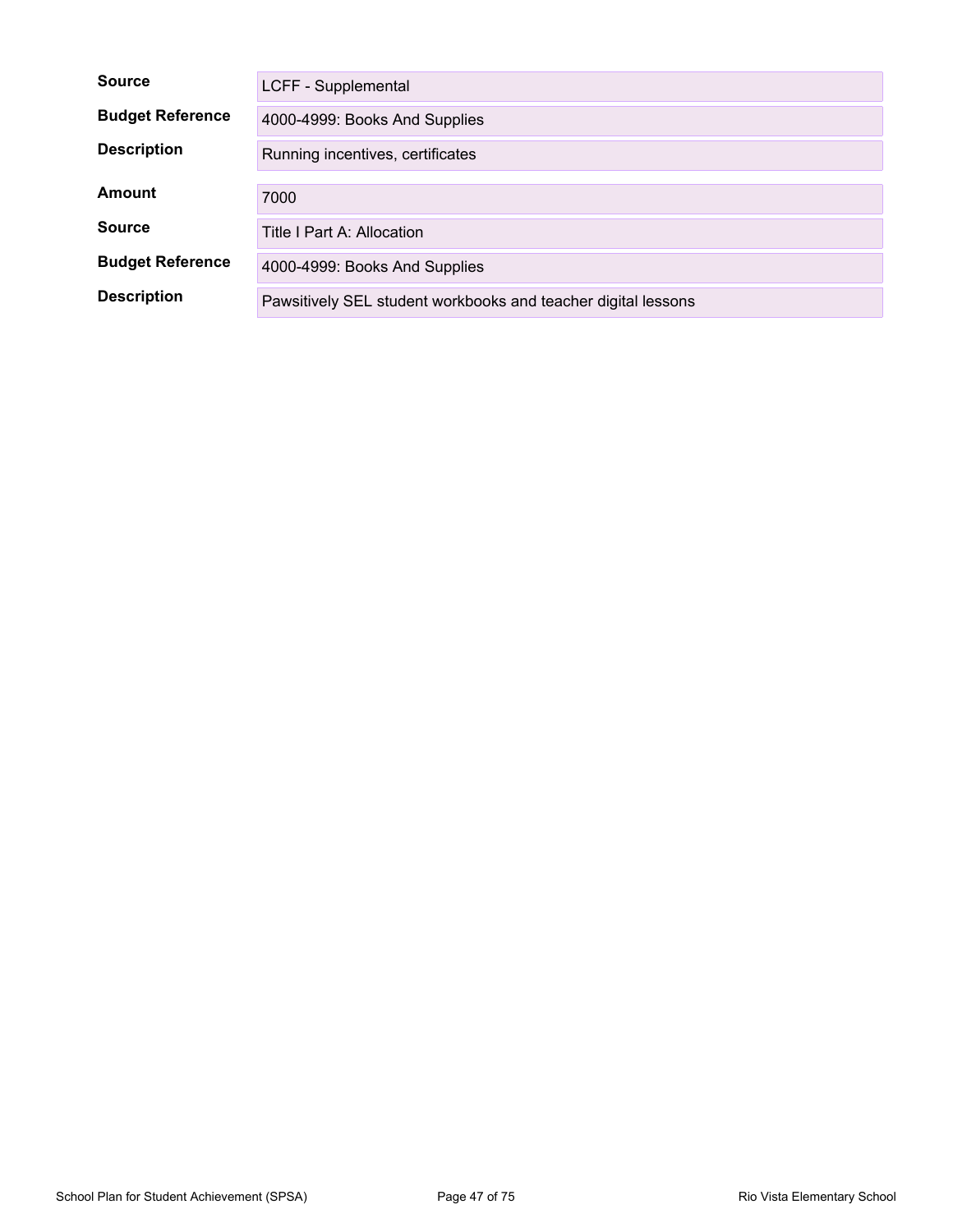## **Annual Review and Update**

## **SPSA Year Reviewed: 2018-19**

## **Goal 1**

Increase Student Achievement: Increase student achievement in English Language Arts and Math for all students K-6, using California Standards and materials as reported by CAASPP. Increase percentage of 5th grade students scoring at Met or Exceeded Standards on Science CAST by 5% using California Standards and materials. Increase percentage of 5th grade students meeting five or six criteria on the Physical Fitness Test from 53% to 60%. Increase English language proficiency by one ELPAC level for ELL students K-6. Reclassify 18% of our English Learners. Provide instruction for all students K-6 in the Visual and Performing Arts standards. Increase student access and use of technology K- 6 according to their grade level standards. Provide instruction in Social Studies based on the California State Standards for all students K-6.

Provide differentiated instruction for students with IEPs or designated GATE students to meet their individual needs.

| <b>Metric/Indicator</b>                                                                                              | <b>Expected Outcomes</b>                                                                               | <b>Actual Outcomes</b>                                                                                                                                                               |
|----------------------------------------------------------------------------------------------------------------------|--------------------------------------------------------------------------------------------------------|--------------------------------------------------------------------------------------------------------------------------------------------------------------------------------------|
| <b>CAASPP ELA</b>                                                                                                    | Overall ELA scores increase on<br><b>CAASPP</b> assessment                                             | Overall ELA scores increased by 14.3<br>points to 2.6 points above standard                                                                                                          |
| <b>CAASPP Math</b>                                                                                                   | Overall Math scores increase on<br><b>CAASPP</b> assessment                                            | Overall Math scores increased by 5.8<br>points to 22.9 points below standard                                                                                                         |
| CAST Science assessment - 5th<br>grade                                                                               | Overall CAST scores to reflect<br>students achieving at or exceeding<br>standard for a baselline score | Scores not reported this year by CDE                                                                                                                                                 |
| <b>ELPAC</b> assessment for ELs                                                                                      | EL students will achieve at one level<br>above their last according to the<br><b>ELPAC</b> assessment  | EL progress reflectd by ELPAC<br>results - 46.7% Level 4 well<br>developed, 37.2% Level 3 moderately<br>developed, 9.4% Level 2 somewhat<br>developed and Level 1 beginning<br>stage |
| PFT 5th grade assessment                                                                                             | Students will achieve 5 of 6 or 6 of 6<br>areas in the Healthy Fitness Zone -<br>from 53% to 60%       | 61.3% of students achieved 5 of 6 or<br>6 of 6 areas in the HFZ                                                                                                                      |
| Keyboarding with Tears use                                                                                           | All students will use Keyboarding<br>without Tears according to their<br>grade level standards         | Most students are using Keyboarding<br>without Tears to demonstrate a use<br>of keyboarding skills                                                                                   |
| <b>VAPA</b>                                                                                                          | Continue student exposure and<br>participation in VAPA activities and<br>workshops                     | Students at each grade level<br>participated in a VAPA<br>workshop/activity by grade level (ie.<br>drumming, dancing, singing)                                                       |
| SpEd identified to receive services                                                                                  | Students will close the gap or meet<br>their established IEP goals                                     | Students continue to work toward<br>meeting and achieving their<br>established goals                                                                                                 |
| GATE - NNAT assessment for all 3rd<br>graders and any 4th-6th student who<br>meet the requirements for<br>assessment | Participation in completing the NNAT<br>assessment will help to identify GATE<br>students              | Four students did meet eligibility for<br>the GATE program as a result of their<br>NNAT scores along with District<br>eligibility requirements                                       |

#### **Annual Measurable Outcomes**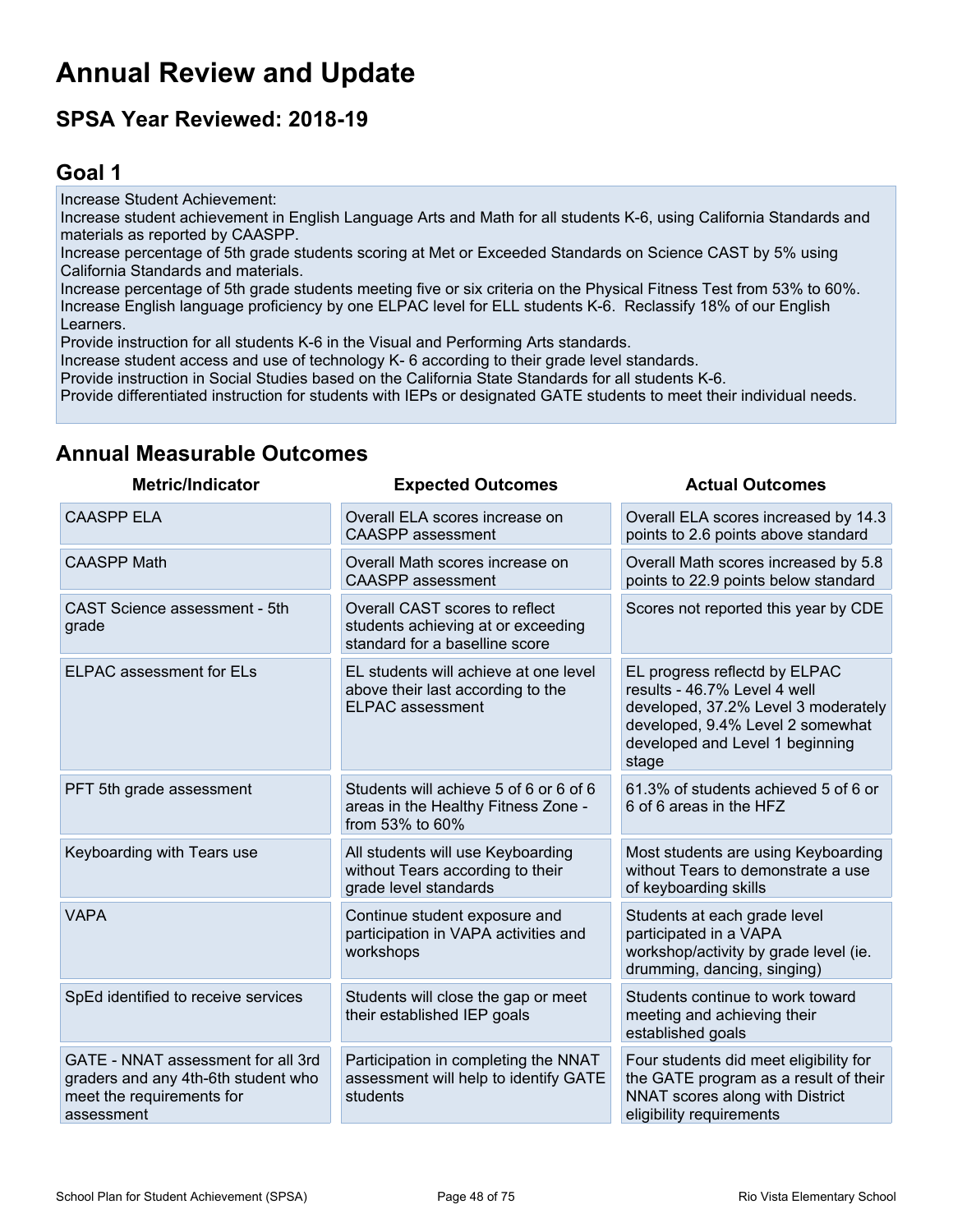## **Strategies/Activities for Goal 1**

| <b>Planned</b><br><b>Actions/Services</b>                                                                                                                                                                       | <b>Actual</b><br><b>Actions/Services</b> | <b>Proposed</b><br><b>Expenditures</b>                                                                                                                                                      | <b>Estimated Actual</b><br><b>Expenditures</b>                                                                                                                                             |
|-----------------------------------------------------------------------------------------------------------------------------------------------------------------------------------------------------------------|------------------------------------------|---------------------------------------------------------------------------------------------------------------------------------------------------------------------------------------------|--------------------------------------------------------------------------------------------------------------------------------------------------------------------------------------------|
| English Language Arts<br>(ELA) and Math:<br>Collaborate with grade<br>level colleagues to write<br>and analyze Common                                                                                           | see planned<br>actions/services          | Substitute time for grade<br>level collaboration (1 full<br>day for 22 teachers)<br>1000-1999: Certificated<br><b>Personnel Salaries Title</b><br>I Part A: Allocation 4000                 | subs for grade level<br>collaboration with<br>consultant Title I Part A:<br>Allocation 3300                                                                                                |
| Assessments, layered<br>activities, and<br>performance tasks for<br><b>ELA and Math</b><br>Contract consultants to<br>work with teachers to plan<br>and observe lessons,                                        |                                          | Consultants contract for<br>14 full days with<br>teachers 5800:<br>Professional/Consulting<br><b>Services And Operating</b><br><b>Expenditures Title I Part</b><br>A: Allocation 15000      | Consultants contract for<br>7 days with teachers<br>1000-1999: Certificated<br><b>Personnel Salaries Title</b><br>I Part A: Allocation 7500                                                |
| increase rigor and<br>increase meaningful<br>questioning and feedback<br>for students aligned with<br>CCCS in the area of Math                                                                                  |                                          | Technology purchase -<br>adapters and Moby Max<br>5000-5999: Services<br><b>And Other Operating</b><br><b>Expenditures LCFF -</b><br>Supplemental 1290                                      | Moby Max purchase and<br>adapters 4000-4999:<br><b>Books And Supplies</b><br><b>LCFF - Supplemental</b><br>1200                                                                            |
| Purchase supplemental<br>technology to monitor and<br>support student learning<br>and achievement<br>Purchase supplemental<br>materials to support<br>instruction (Time for Kids -<br>informational texts) Moby |                                          | Supplemental programs<br>purchase -ieTime for<br>Kids, Starfall, Mystery<br>Science, Social Studies<br>Weekly 4000-4999:<br><b>Books And Supplies</b><br><b>LCFF - Supplemental</b><br>7148 | supplemental program<br>purchases - Time for<br>Kids, Starfall, Mystery<br>Science, Social Studies<br>Weekly 4000-4999:<br><b>Books And Supplies</b><br><b>LCFF - Supplemental</b><br>7000 |
| <b>Max</b><br>Professional development<br>for administrator and<br>teachers to align growth<br>mindset and PLCs/Impact<br>teams with goals for<br>increasing student                                            |                                          | <b>Instructional Assistant</b><br>salaries for school day<br>student intervention<br>2000-2999: Classified<br><b>Personnel Salaries Title</b><br>I Part A: Allocation<br>60000              | <b>Instructional Assistant</b><br>salaries for student<br>intervention 2000-2999:<br><b>Classified Personnel</b><br>Salaries Title I Part A:<br>Allocation 46610                           |
| achievement (especially<br>in the area of Math)<br>Purchase supplemental<br>intervention<br>materials/programs that<br>are aligned to CCCS                                                                      |                                          | Consultant contract for 6<br>PDs for admin and<br>teachers 5800:<br>Professional/Consulting<br><b>Services And Operating</b><br><b>Expenditures Title I Part</b><br>A: Allocation 6000      | Consultant for PD for<br>staff - 4 delivered 5800:<br>Professional/Consulting<br><b>Services And Operating</b><br><b>Expenditures Title I Part</b><br>A: Allocation 4000                   |
| Identify students needing<br>intervention and/or<br>enrichment opportunities<br>(grade level assessments,<br>common assessments,<br>informal assessments)                                                       |                                          | Summer School - Staff,<br>materials and<br>professional<br>development (Admin<br>intern, teachers and<br>instructional assistants-\$                                                        | Summer School - funds<br>held by District in<br>separate account                                                                                                                           |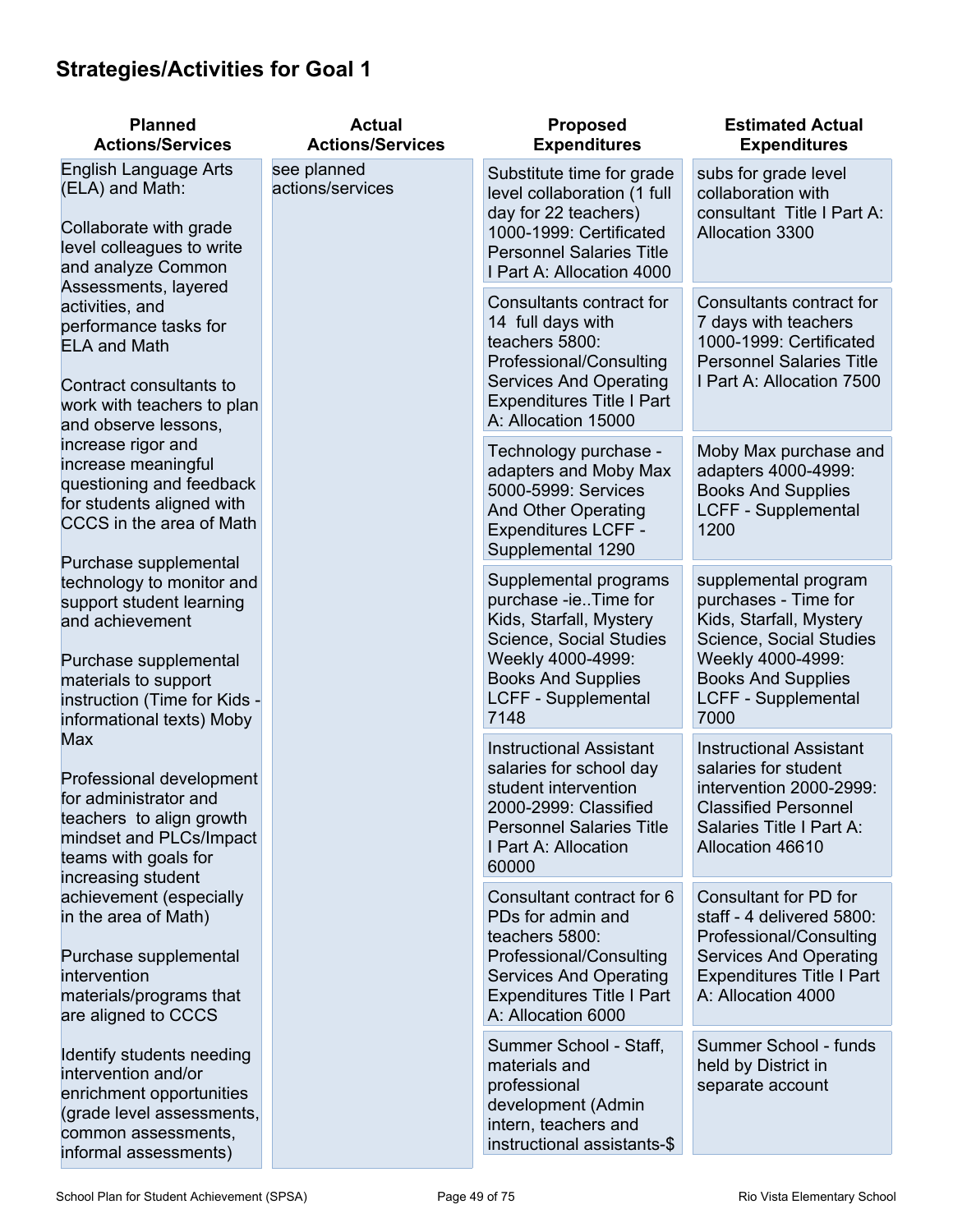| <b>Planned</b><br><b>Actions/Services</b>                                                       | <b>Actual</b><br><b>Actions/Services</b> | <b>Proposed</b><br><b>Expenditures</b>                                                                                    | <b>Estimated Actual</b><br><b>Expenditures</b>                                                               |
|-------------------------------------------------------------------------------------------------|------------------------------------------|---------------------------------------------------------------------------------------------------------------------------|--------------------------------------------------------------------------------------------------------------|
| Identify students to<br>receive intervention class                                              |                                          | in separate summer<br>school budget                                                                                       |                                                                                                              |
| support based on<br>eligibility criteria (Rtl,<br>Summer School)                                |                                          | Substitute release time<br>and extra duty extra pay<br>for K-6 teachers to<br>collaborate on common                       | sub time for release time<br>for Math planning by<br>grade level 1000-1999:<br><b>Certificated Personnel</b> |
| Schedule Instructional<br>Assistants (6) to provide<br>classroom intervention<br>support Rtl    |                                          | core lessons and<br>alignment for Math and<br>ELA 1000-1999:<br><b>Certificated Personnel</b><br>Salaries Title I Part A: | Salaries Title I Part A:<br><b>Allocation 3000</b>                                                           |
| Provide summer school<br>opportunities for students                                             |                                          | Allocation 5000<br>Substitute release time                                                                                | Sub release time for                                                                                         |
| achieving below grade<br>level:<br>*hire staff                                                  |                                          | for Student Success<br>Team Meetings 1000-                                                                                | SST meetings 1000-<br>1999: Certificated                                                                     |
| *train staff<br>*purchase materials                                                             |                                          | 1999: Certificated<br><b>Personnel Salaries</b><br><b>LCFF - Supplemental</b><br>4000                                     | <b>Personnel Salaries</b><br><b>LCFF - Supplemental</b><br>3000                                              |
| All K-6 teachers will<br>analyze data at the                                                    |                                          | Subs for learning walks<br>and instructional rounds                                                                       | subs for learning<br>walks/instructional                                                                     |
| beginning of the year<br>assessments to establish<br>their instructional<br>program.            |                                          | 1000-1999: Certificated<br><b>Personnel Salaries</b><br><b>LCFF - Supplemental</b><br>4000                                | rounds 1000-1999:<br><b>Certificated Personnel</b><br>Salaries LCFF -                                        |
| All K-6 teachers will align<br>their instruction to the<br>ELA and Math CCCS.                   |                                          |                                                                                                                           | Supplemental 2100                                                                                            |
| The administrator and<br>leadership team will<br>establish both the                             |                                          |                                                                                                                           |                                                                                                              |
| computer and library<br>schedules for access for                                                |                                          |                                                                                                                           |                                                                                                              |
| all K-6 students at the<br>beginning of the year.                                               |                                          |                                                                                                                           |                                                                                                              |
| Develop California<br>Standards aligned                                                         |                                          |                                                                                                                           |                                                                                                              |
| lessons, design and<br>develop strategies and<br>supports for specific                          |                                          |                                                                                                                           |                                                                                                              |
| feedback and growth<br>mindset in the classroom                                                 |                                          |                                                                                                                           |                                                                                                              |
| Continue to implement<br>incentive program to<br>encourage academic<br>achievement in Reading - |                                          |                                                                                                                           |                                                                                                              |
| <b>Recognition at Awards</b><br>Assemblies.                                                     |                                          |                                                                                                                           |                                                                                                              |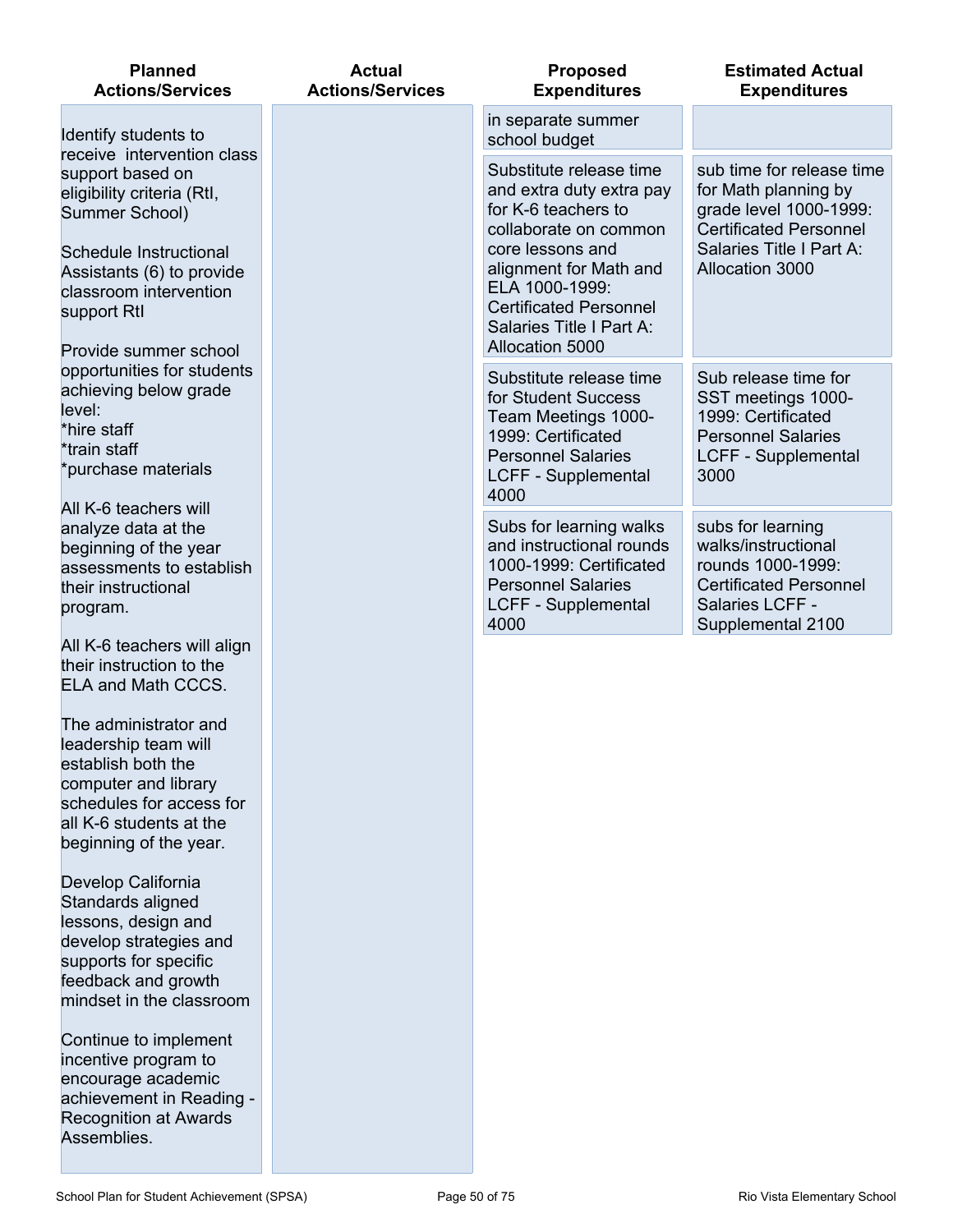| <b>Planned</b><br><b>Actions/Services</b>                                                                                                                       | <b>Actual</b><br><b>Actions/Services</b> | <b>Proposed</b><br><b>Expenditures</b>                                                                                                 | <b>Estimated Actual</b><br><b>Expenditures</b>                                                                  |
|-----------------------------------------------------------------------------------------------------------------------------------------------------------------|------------------------------------------|----------------------------------------------------------------------------------------------------------------------------------------|-----------------------------------------------------------------------------------------------------------------|
| Collaborate with grade<br>level and cross school<br>colleagues (release time<br>and additional planning<br>time) prior to and<br>throughout the school<br>year. |                                          |                                                                                                                                        |                                                                                                                 |
| Participate in Learning<br>Walks and Instructional<br>Rounds.                                                                                                   |                                          |                                                                                                                                        |                                                                                                                 |
| Implement incentive<br>program to encourage<br>academic achievement.<br>(Awards Assemblies, 6th<br>grade Laurels Night)                                         |                                          |                                                                                                                                        |                                                                                                                 |
| Align staff development to<br>support implementation of<br>CCCS.                                                                                                |                                          |                                                                                                                                        |                                                                                                                 |
| <b>Provide Arts Enrichment</b><br>to support implementation<br>of CCCS. Provide a<br>choral program for 4-6<br>graders                                          |                                          |                                                                                                                                        |                                                                                                                 |
| Field trips/assemblies                                                                                                                                          |                                          |                                                                                                                                        |                                                                                                                 |
| English Language<br>Development (ELD):<br><b>Implement Systematic</b>                                                                                           | see planned<br>actions/services          | Teachers will use<br>Systematic ELD Kits and<br>Units, Discussion Cards<br>0                                                           | Systematic ELD Kits and<br>Units, Discussion cards<br>used by teachers 0                                        |
| English Language<br>Development (SELD)<br>program for at lease 30<br>minutes per day<br>(designated time)<br>Collaborate with grade                             |                                          | Substitutes and hourly<br>extra<br>for planning lessons<br>1000-1999: Certificated<br><b>Personnel Salaries</b><br>LCFF - Supplemental | Substitutes for planning<br>1000-1999: Certificated<br><b>Personnel Salaries</b><br>LCFF - Supplemental<br>1000 |
| level and cross grade<br>level colleagues to plan                                                                                                               |                                          | 4000<br>Materials and supplies                                                                                                         | Materials and supplies                                                                                          |
| <b>SELD lessons and</b><br>analyze assessments.<br>Prior to and throughout<br>the school year.                                                                  |                                          | 4000-4999: Books And<br>Supplies LCFF -<br>Supplemental 1000                                                                           | 4000-4999: Books And<br>Supplies LCFF -<br>Supplemental 0                                                       |
| Schedule instructional<br>assistants and<br>intervention specialist to                                                                                          |                                          | Substitutes and hourly<br>extra for testing ADEPT<br>and ELPAC 1000-1999:<br><b>Certificated Personnel</b>                             | <b>Substitutes for ADEPT</b><br>and ELPAC testing<br>coverage 1000-1999:<br><b>Certificated Personnel</b>       |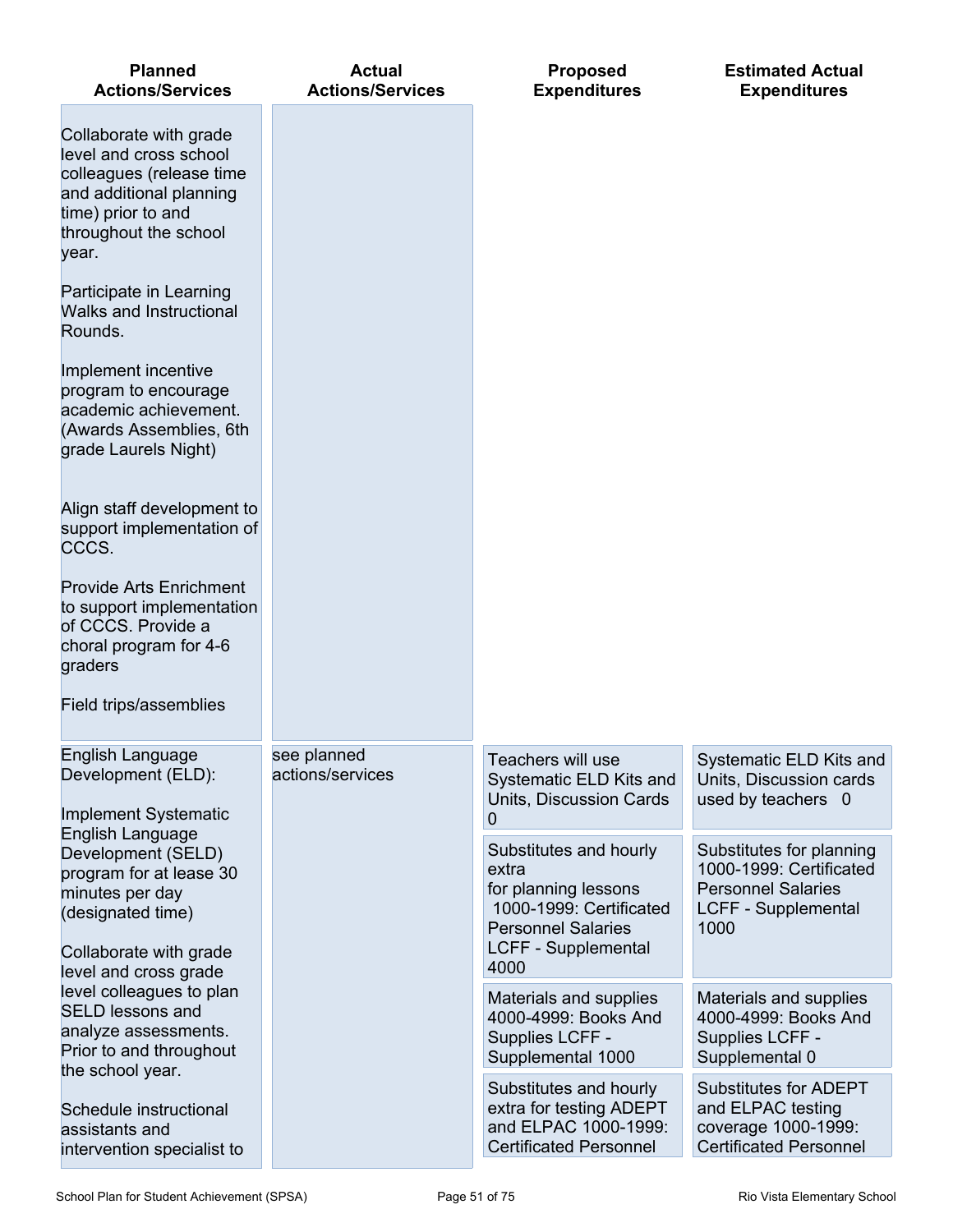| <b>Planned</b><br><b>Actions/Services</b>                                                                                                                                                                              | <b>Actual</b><br><b>Actions/Services</b> | <b>Proposed</b><br><b>Expenditures</b>                                                                                    | <b>Estimated Actual</b><br><b>Expenditures</b>                                                                                          |
|------------------------------------------------------------------------------------------------------------------------------------------------------------------------------------------------------------------------|------------------------------------------|---------------------------------------------------------------------------------------------------------------------------|-----------------------------------------------------------------------------------------------------------------------------------------|
| support English Language<br>Development and<br><b>Newcomers</b>                                                                                                                                                        |                                          | Salaries LCFF -<br>Supplemental 10000                                                                                     | Salaries LCFF -<br>Supplemental 6600                                                                                                    |
| <b>Schedule</b><br>substitute/release time for<br>teachers to administer<br><b>ADEPT</b> testing                                                                                                                       |                                          |                                                                                                                           |                                                                                                                                         |
| <b>Schedule</b><br>substitute/release time for<br>teachers to administer<br><b>ELPAC</b> testing                                                                                                                       |                                          |                                                                                                                           |                                                                                                                                         |
| Provide ELD students the<br>opportunity to attend ELD<br>summer school.                                                                                                                                                |                                          |                                                                                                                           |                                                                                                                                         |
| Participate in Learning<br><b>Walks and Instructional</b><br>Rounds to support the<br>implementation of ELD.                                                                                                           |                                          |                                                                                                                           |                                                                                                                                         |
| Release time to plan<br>Systematic ELD lessons,<br>and bridging academic<br>vocabulary (SBUS) to<br>core curriculum.                                                                                                   |                                          |                                                                                                                           |                                                                                                                                         |
| Work with consultant(s)<br>ELD Coaches(s) and<br><b>TOSA and align staff</b><br>development to support<br>implementation of<br>Systematic ELD and<br><b>Constructing Meaning.</b><br>(Discussion cards and<br>posters) |                                          |                                                                                                                           |                                                                                                                                         |
| Purchase materials to<br>support English Language<br>Development.                                                                                                                                                      |                                          |                                                                                                                           |                                                                                                                                         |
| Science:<br>All K-5 teachers will teach<br>science according to<br>NGSS standards in<br>appropriate themes and                                                                                                         | see planned<br>actions/services          | Substitutes and extra<br>hourly 1000-1999:<br><b>Certificated Personnel</b><br>Salaries Site Formula<br><b>Funds 4000</b> | <b>Substitutes for NGSS</b><br>meeting/planning 1000-<br>1999: Certificated<br><b>Personnel Salaries</b><br>LCFF - Supplemental<br>1500 |
| blocks to ensure student<br>success for the grade 5<br><b>CAST</b> science test.                                                                                                                                       |                                          | Materials and supplies<br>4000-4999: Books And                                                                            | STEM scopes for 6th<br>grade 4000-4999: Books                                                                                           |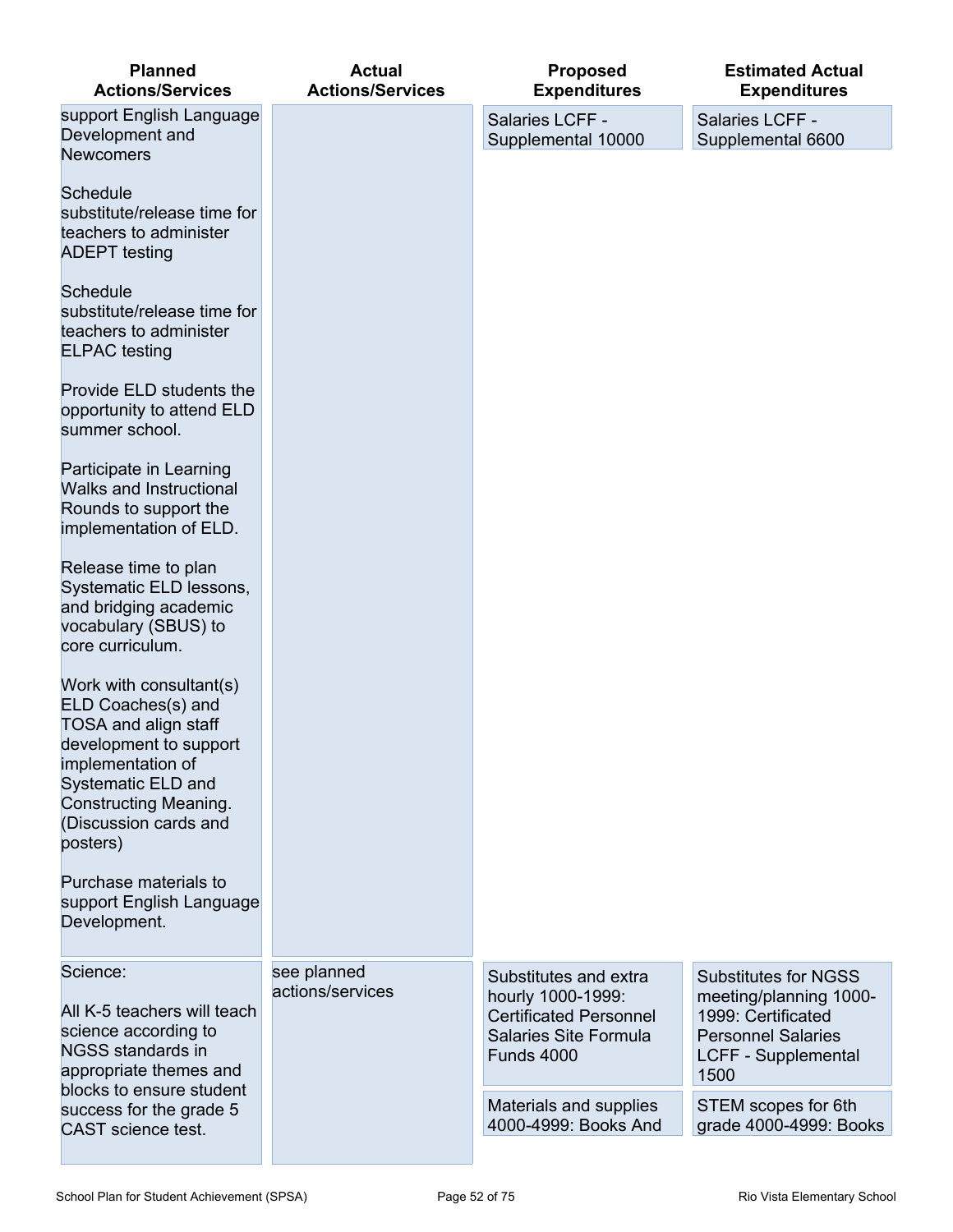| <b>Planned</b><br><b>Actions/Services</b>                                                                                                                                | <b>Actual</b><br><b>Actions/Services</b> | <b>Proposed</b><br><b>Expenditures</b>                                                                                                      | <b>Estimated Actual</b><br><b>Expenditures</b>                                                                          |
|--------------------------------------------------------------------------------------------------------------------------------------------------------------------------|------------------------------------------|---------------------------------------------------------------------------------------------------------------------------------------------|-------------------------------------------------------------------------------------------------------------------------|
| All grade 6 teachers will<br>teach appropriate NGSS                                                                                                                      |                                          | Supplies Site Formula<br><b>Funds 5000</b>                                                                                                  | And Supplies Title I Part<br>A: Allocation 1000                                                                         |
| standards to ensure<br>student success for the<br>grade 8 CAST science<br>test.<br>Provide time for grade                                                                |                                          |                                                                                                                                             | <b>Purchase Mystery</b><br>Science 4000-4999:<br><b>Books And Supplies</b><br><b>Title I Part A: Allocation</b><br>1000 |
| level collaboration to<br>develop lessons and<br>analyze science<br>assessments                                                                                          |                                          | Substitutes and extra<br>hourly 1000-1999:<br><b>Certificated Personnel</b><br>Salaries Title I Part A:<br>Allocation 4000                  | Subs and extra hourly<br>1000-1999: Certificated<br><b>Personnel Salaries Title</b><br>I Part A: Allocation 0           |
| Purchase supplemental<br>materials and technology<br>to monitor and support<br>student learning and<br>achievement (hardware<br>and software) and                        |                                          | Substitutes to cover for<br><b>NGSS PD opportunities</b><br>1000-1999: Certificated<br><b>Personnel Salaries Site</b><br>Formula Funds 4000 | Subs for NGSS PD<br>attendance 1000-1999:<br><b>Certificated Personnel</b><br>Salaries LCFF -<br>Supplemental 1000      |
| materials for hands-on<br>science experiments.<br><b>Some Field</b>                                                                                                      |                                          | Materials and supplies<br>for NGSS experiments<br>4000-4999: Books And<br>Supplies Site Formula<br><b>Funds 3500</b>                        | Materials and supplies<br>for NGSS experiments<br>4000-4999: Books And<br>Supplies LCFF -<br>Supplemental 1250          |
| Trips/Assemblies align<br>with science standards<br>(5th grade Science<br>Museum trip,<br>Kindergarten Underwood<br>Farm trip, grade 6 - Camp<br>Cimi).                  |                                          |                                                                                                                                             |                                                                                                                         |
| Provide planning time to<br>align and integrate<br>curriculum with Next<br><b>Generation Science</b><br>Standards.                                                       |                                          |                                                                                                                                             |                                                                                                                         |
| Align staff development to<br>support implementation of<br><b>Next Generation Science</b><br>Standards. Allow for<br>teachers to attend NGSS<br>professional development |                                          |                                                                                                                                             |                                                                                                                         |
| Teachers present to staff<br>at Staff Meetings and CIP<br>days.                                                                                                          |                                          |                                                                                                                                             |                                                                                                                         |
| <b>Physical Education:</b>                                                                                                                                               | see planned<br>actions/services          | Substitutes and hourly<br>extra duty 1000-1999:                                                                                             | Substitutes to plan<br>lessons 1000-1999:                                                                               |
| All K-6 teachers will<br>provide 200 minutes of                                                                                                                          |                                          | <b>Certificated Personnel</b>                                                                                                               | <b>Certificated Personnel</b>                                                                                           |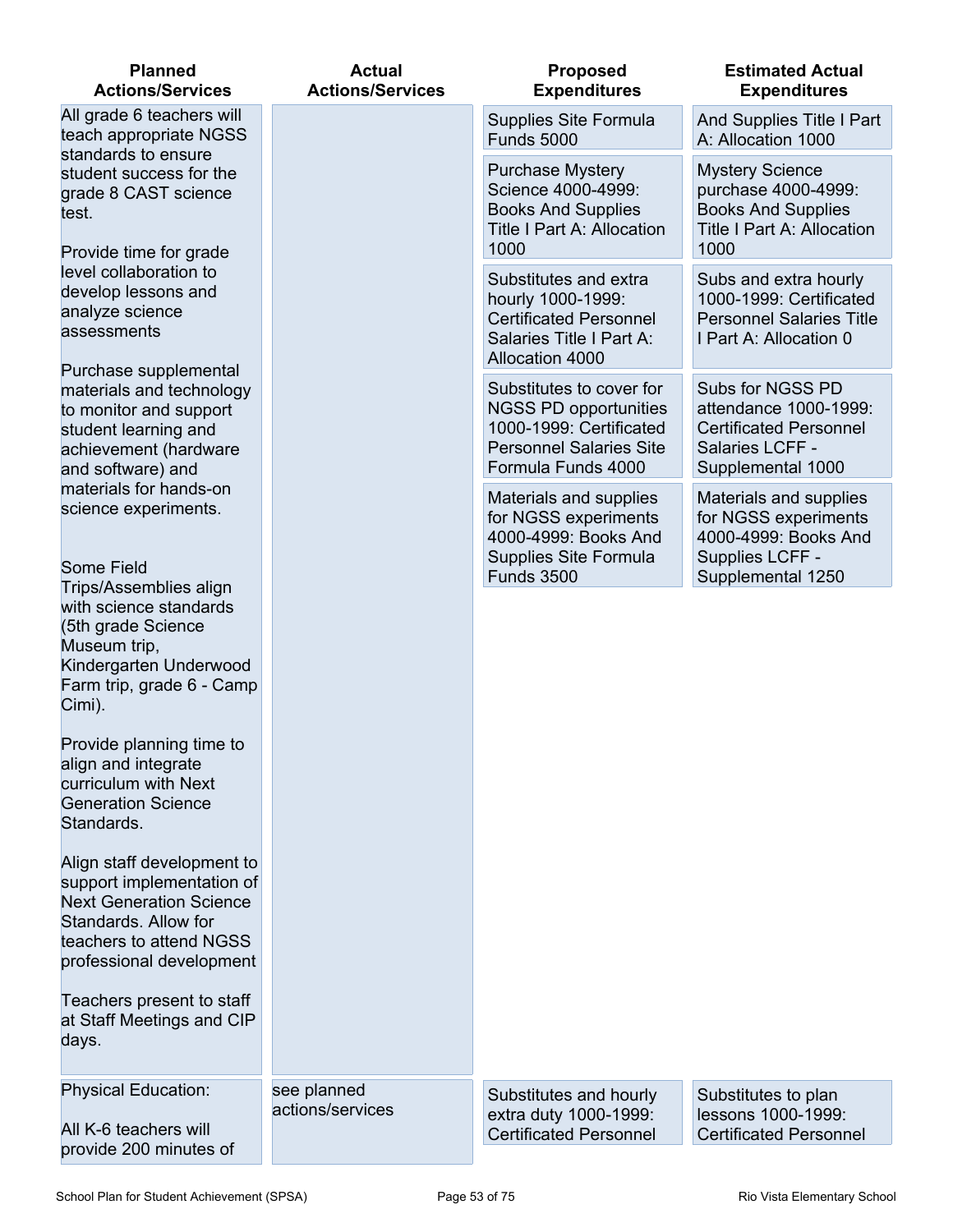| <b>Planned</b><br><b>Actions/Services</b>                                                                                                                                                      | <b>Actual</b><br><b>Actions/Services</b> | <b>Proposed</b><br><b>Expenditures</b>                                                               | <b>Estimated Actual</b><br><b>Expenditures</b>                                                                          |
|------------------------------------------------------------------------------------------------------------------------------------------------------------------------------------------------|------------------------------------------|------------------------------------------------------------------------------------------------------|-------------------------------------------------------------------------------------------------------------------------|
| PE every 10 school days<br>for all students.                                                                                                                                                   |                                          | Salaries Site Formula<br><b>Funds 1000</b>                                                           | Salaries LCFF -<br>Supplemental 0                                                                                       |
| PEP representative or<br><b>TOSA and teachers will</b><br>inventory PE equipment<br>at the beginning of each<br>year.                                                                          |                                          | Materials and supplies<br>4000-4999: Books And<br>Supplies Site Formula<br>Funds 500                 | Materials and supplies -<br>speaker 4000-4999:<br><b>Books And Supplies</b><br><b>Title I Part A: Allocation</b><br>100 |
| Provide planning time to<br>create benchmarks with                                                                                                                                             |                                          | Incentives 4000-4999:<br><b>Books And Supplies Site</b><br>Formula Funds 1000                        | Incentives 4000-4999:<br><b>Books And Supplies</b><br>LCFF - Supplemental 0                                             |
| PE TOSA as needed                                                                                                                                                                              |                                          | Substitutes to cover for<br>unit planning PFT prep                                                   | Substitutes to cover PFT<br>prep and review 1000-                                                                       |
| Purchase materials as<br>needed to replace<br>damaged materials                                                                                                                                |                                          | and review 1000-1999:<br><b>Certificated Personnel</b><br>Salaries Site Formula<br><b>Funds 2000</b> | 1999: Certificated<br><b>Personnel Salaries</b><br><b>LCFF - Supplemental</b><br>600                                    |
| Provide time for teachers<br>to create PE activity units<br>with PE TOSA as needed                                                                                                             |                                          |                                                                                                      |                                                                                                                         |
| Grade 5 teachers will<br>work to prepare students<br>for and conduct<br>mandatory grade 5<br><b>Physical Fitness test for</b><br>all grade 5 students.                                         |                                          |                                                                                                      |                                                                                                                         |
| Grade 5 teachers and<br>administrator will review<br>test data and evaluate the<br>program each fall to<br>revamp as needed the PE<br>program to align with<br>students' needs for<br>success. |                                          |                                                                                                      |                                                                                                                         |
| District and administrator<br>will provide opportunities<br>for professional<br>development as needed<br>for teachers K-6.                                                                     |                                          |                                                                                                      |                                                                                                                         |
| Collaborate with PTA to<br>begin implementation of<br>Rio Vista on the Run to<br>prepare for PFT.                                                                                              |                                          |                                                                                                      |                                                                                                                         |
| Provide planning time to<br>create lessons as needed.                                                                                                                                          |                                          |                                                                                                      |                                                                                                                         |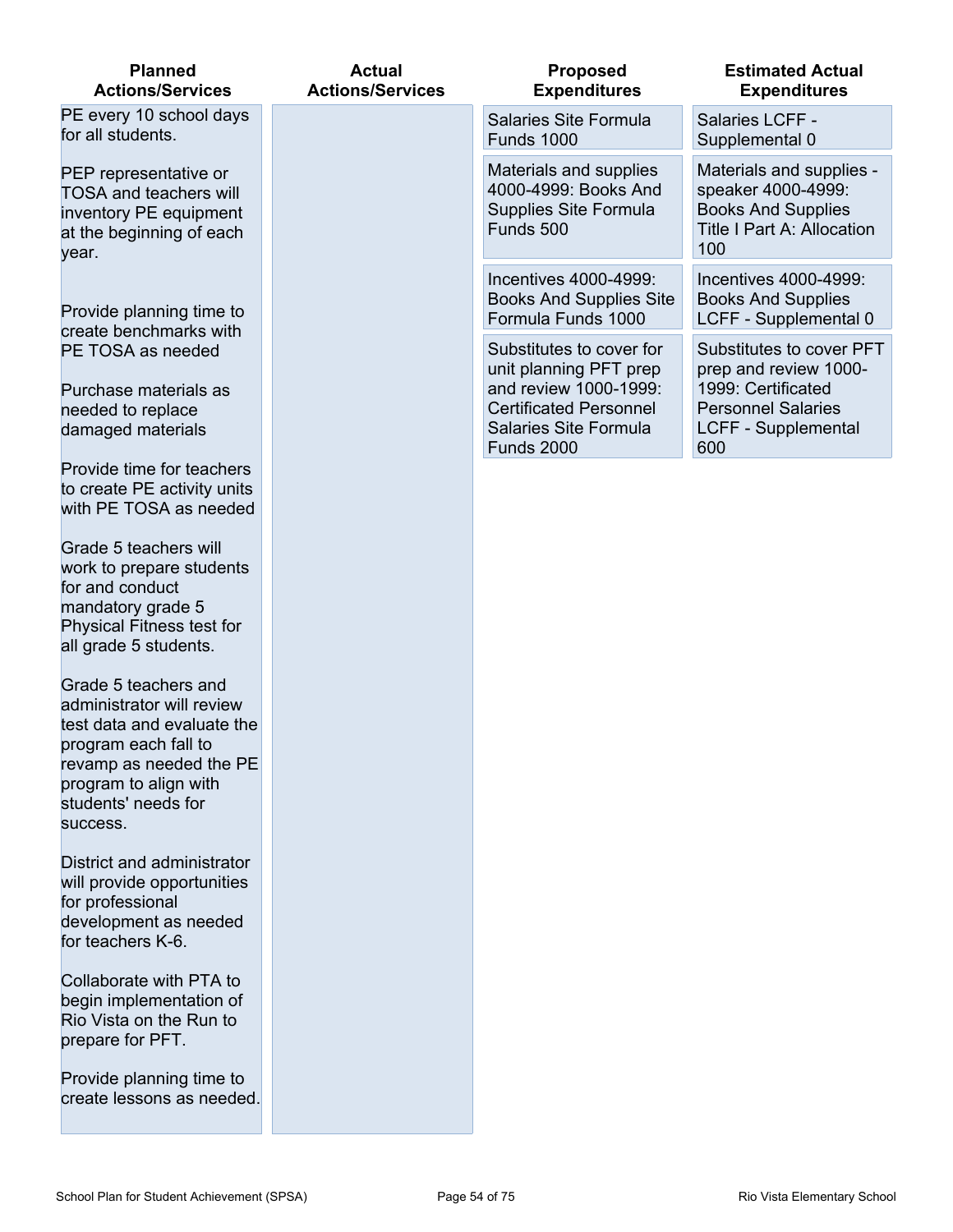| <b>Planned</b><br><b>Actions/Services</b>                                                                                                                                                | <b>Actual</b><br><b>Actions/Services</b> | <b>Proposed</b><br><b>Expenditures</b>                                                                                                                                                   | <b>Estimated Actual</b><br><b>Expenditures</b>                                                                                                                                   |
|------------------------------------------------------------------------------------------------------------------------------------------------------------------------------------------|------------------------------------------|------------------------------------------------------------------------------------------------------------------------------------------------------------------------------------------|----------------------------------------------------------------------------------------------------------------------------------------------------------------------------------|
| Implement incentive<br>program to promote<br>physical fitness.<br><b>Provide Arts Enrichment</b><br>to support physical<br>fitness. (Dance this year<br>for 4th - 6th grade<br>students) |                                          |                                                                                                                                                                                          |                                                                                                                                                                                  |
| <b>Visual and Performing</b><br>Arts:<br>Collaborate with the<br>Performing Arts Center                                                                                                  | see planned<br>actions/services          | Substitutes and hourly<br>extra 1000-1999:<br><b>Certificated Personnel</b><br>Salaries Site Formula<br><b>Funds 1000</b>                                                                | <b>Substitutes for Music</b><br>Center workshops 1000-<br>1999: Certificated<br><b>Personnel Salaries Title</b><br>I Part A: Allocation 1500                                     |
| (PAC) liaison and PTA<br>representatives to<br>establish specific grade<br>level music and dance<br>activities for students.<br><b>Teachers will create</b><br>layered activities and    |                                          | PAC contract for VAPA<br>experiences 5000-5999:<br><b>Services And Other</b><br><b>Operating Expenditures</b><br><b>Title I Part A: Basic</b><br>Grants Low-Income and<br>Neglected 7500 | PAC contract for VAPA<br>workshops and<br>assemblies 5800:<br>Professional/Consulting<br><b>Services And Operating</b><br><b>Expenditures Title I Part</b><br>A: Allocation 7500 |
| incorporate the VAPA<br>standards wherever<br>possible, as part of their<br>instruction.<br>Administrator will                                                                           |                                          | <b>Materials for Music</b><br>Center PD 4000-4999:<br><b>Books And Supplies</b><br><b>Title I Part A: Basic</b><br>Grants Low-Income and<br>Neglected 1000                               | <b>Materials for Music</b><br>Center - PD 4000-4999:<br><b>Books And Supplies</b><br><b>Title I Part A: Allocation</b><br>0                                                      |
| purchase materials that<br>support the VAPA<br>standards.                                                                                                                                |                                          | PTA portion of contract<br>for VAPA experiences<br>6500                                                                                                                                  | PTA portion of contract<br>for VAPA workshops<br>and assemblies 0                                                                                                                |
| <b>Administrator and PTA</b><br>liaison will schedule<br>assemblies that support<br>the VAPA standards<br>integration.                                                                   |                                          | Incentives and awards<br>for program participation<br>4000-4999: Books And<br>Supplies Site Formula<br>Funds 500                                                                         | Incentives/awards for<br>program participation<br>4000-4999: Books And<br>Supplies Title I Part A:<br>Allocation 300                                                             |
| Work with the Music<br>Center to provide artist in<br>resident program for<br>volunteer teachers                                                                                         |                                          |                                                                                                                                                                                          |                                                                                                                                                                                  |
| <b>Materials for Music Center</b><br>program                                                                                                                                             |                                          |                                                                                                                                                                                          |                                                                                                                                                                                  |
| Teachers have the<br>opportunity to apply for<br>the Kennedy Arts Center<br>program for arts                                                                                             |                                          |                                                                                                                                                                                          |                                                                                                                                                                                  |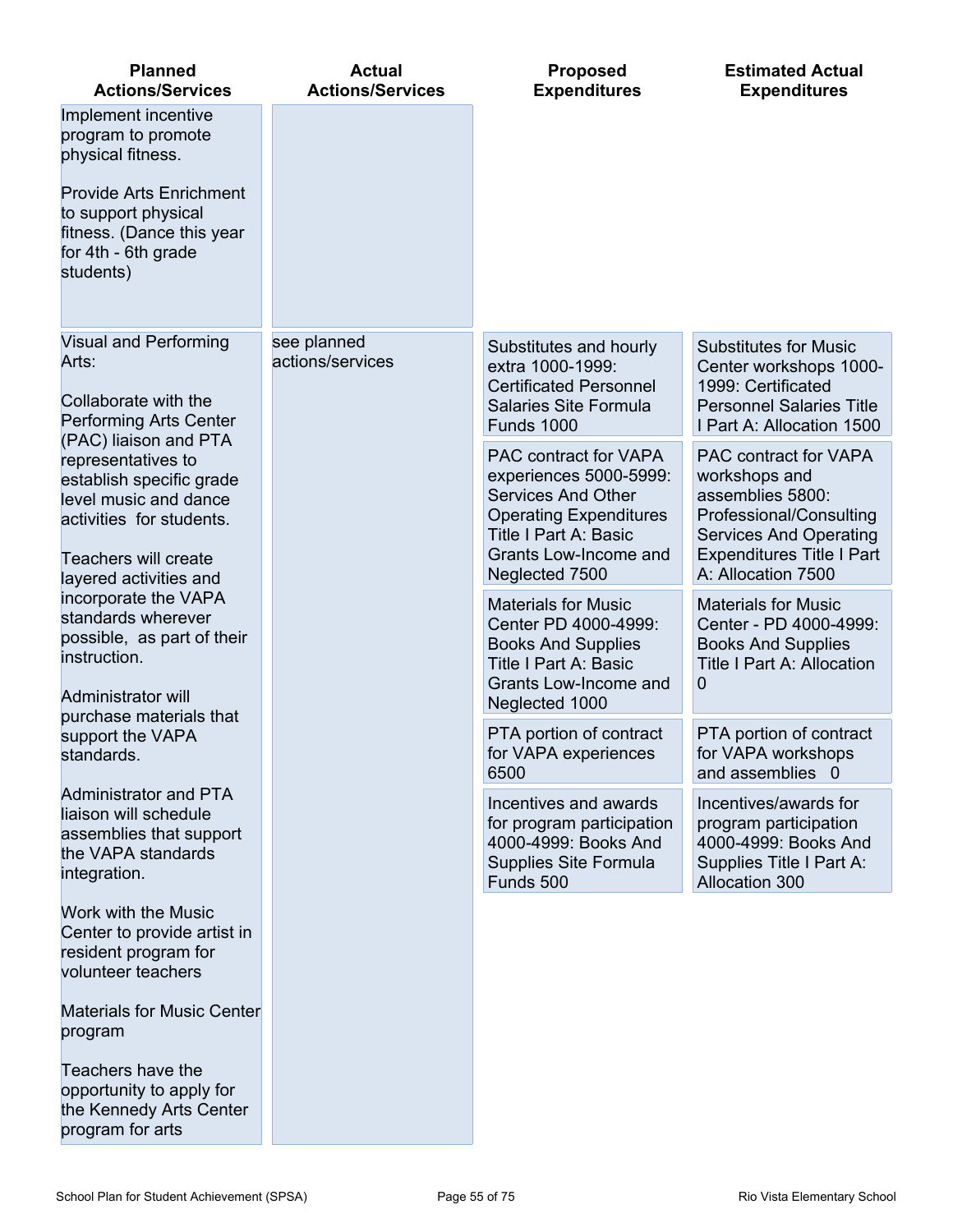| <b>Planned</b><br><b>Actions/Services</b>                                                                                                                                                                                                                                                                                                                                                                                                                                                                                   | <b>Actual</b><br><b>Actions/Services</b> | <b>Proposed</b><br><b>Expenditures</b>                                                                                                                                               | <b>Estimated Actual</b><br><b>Expenditures</b>                                                                                                          |
|-----------------------------------------------------------------------------------------------------------------------------------------------------------------------------------------------------------------------------------------------------------------------------------------------------------------------------------------------------------------------------------------------------------------------------------------------------------------------------------------------------------------------------|------------------------------------------|--------------------------------------------------------------------------------------------------------------------------------------------------------------------------------------|---------------------------------------------------------------------------------------------------------------------------------------------------------|
| integration within their<br>instruction.<br>Students will have<br>opportunities to<br>participate in the PTA<br>Reflections contest and<br>the District -sponsored<br><b>Festival of the Arts</b><br>program.<br><b>Field Trips/Assemblies</b>                                                                                                                                                                                                                                                                              |                                          |                                                                                                                                                                                      |                                                                                                                                                         |
| Technology:<br>Teachers will instruct and<br>allow students to practice<br>typing skills appropriate to<br>their respective grade<br>level in the computer labs,<br>the classroom, and at                                                                                                                                                                                                                                                                                                                                   | see planned<br>actions/services          | <b>Library Media Specialist</b><br>for Family Library Hour<br>2000-2999: Classified<br><b>Personnel Salaries Title</b><br>I Part A: Basic Grants<br>Low-Income and<br>Neglected 3000 | Library Media<br><b>Specialists for Library</b><br>Family Hour 2000-2999:<br><b>Classified Personnel</b><br>Salaries Title I Part A:<br>Allocation 2000 |
| home.<br>Teachers will provide<br>opportunities for students<br>to participate in the AR<br>program within the library<br>and in the classroom.<br><b>Library Media Specialist</b><br>for Family Library Hour -<br>Wednesday afternoons<br>each week for AR tests<br>with students and parents<br>The Library Media<br>Specialist will inform the<br>administrator of student<br>progress with acquisition<br>of typing skills and AR<br>progress.<br>Typing Club and AR will<br>be used by all students as<br>appropriate. |                                          |                                                                                                                                                                                      |                                                                                                                                                         |
| <b>Social Studies:</b><br>Teachers will provide<br>instruction to students<br>according to the<br>appropriate CA Social<br>Studies standards.                                                                                                                                                                                                                                                                                                                                                                               | see planned<br>actions/services          | Materials and supplies<br>4000-4999: Books And<br>Supplies Site Formula<br><b>Funds 1000</b>                                                                                         | <b>Purchased Social</b><br>Studies Weekly for K-6th<br>students 4000-4999:<br><b>Books And Supplies</b><br><b>LCFF - Supplemental</b><br>1000           |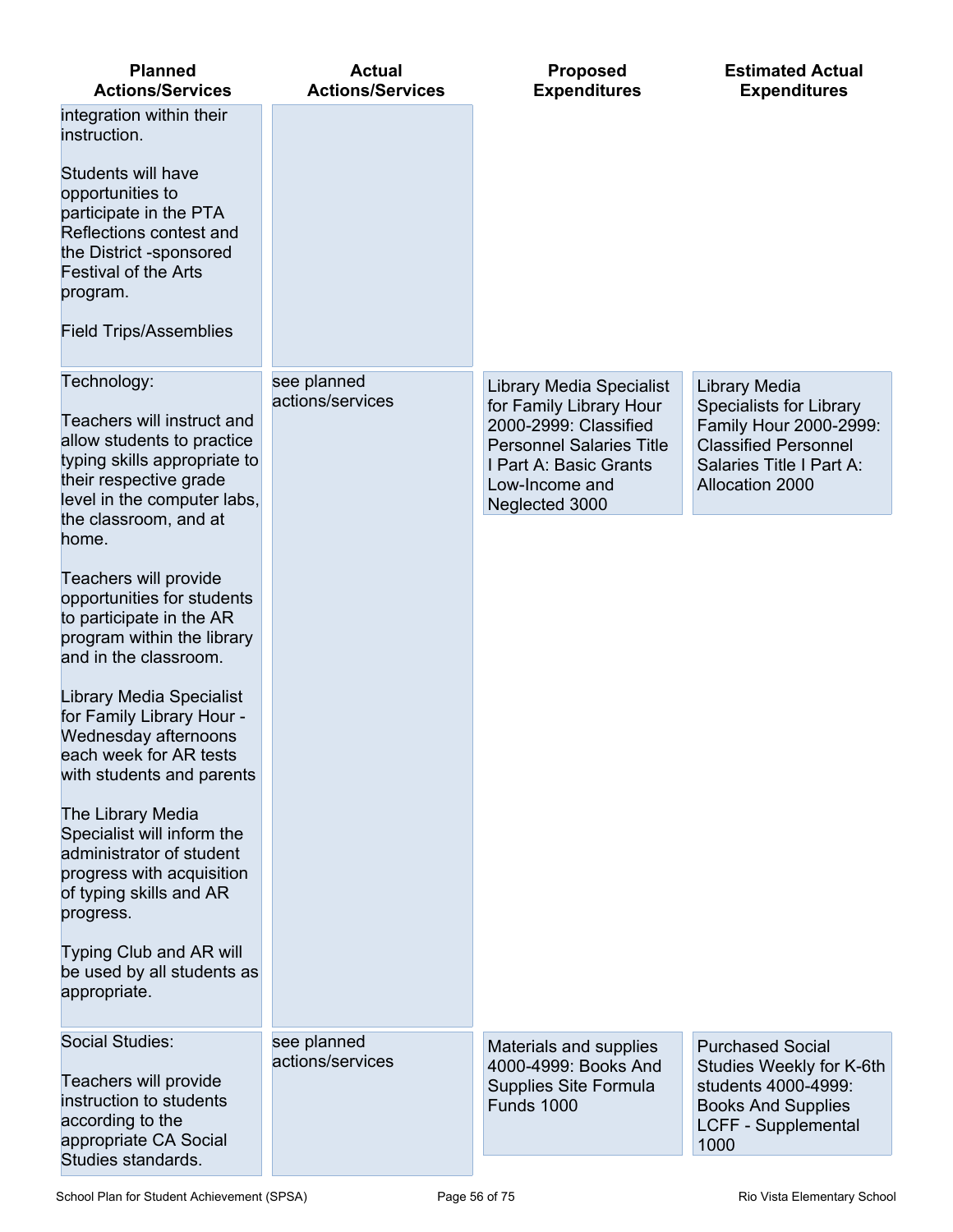| <b>Planned</b><br><b>Actions/Services</b>                                                                                                                                                                       | <b>Actual</b><br><b>Actions/Services</b> | <b>Proposed</b><br><b>Expenditures</b>                                                                                          | <b>Estimated Actual</b><br><b>Expenditures</b>                                                         |
|-----------------------------------------------------------------------------------------------------------------------------------------------------------------------------------------------------------------|------------------------------------------|---------------------------------------------------------------------------------------------------------------------------------|--------------------------------------------------------------------------------------------------------|
| Administrator will provide<br>funds for materials that<br>support the Social Studies<br>standards. (Social Studies<br>Weekly)                                                                                   |                                          |                                                                                                                                 |                                                                                                        |
| <b>Field trips/Assemblies</b>                                                                                                                                                                                   |                                          |                                                                                                                                 |                                                                                                        |
| Differentiated Instruction<br>for students with IEPs<br>and/or GATE<br>identification:<br>GATE:                                                                                                                 | see planned actions<br>services          | Substitutes and hourly<br>extra<br><b>GATE testing and SSTs</b><br>1000-1999: Certificated<br><b>Personnel Salaries</b><br>1173 | <b>Substitute for GATE</b><br>testing 1000-1999:<br><b>Certificated Personnel</b><br>Salaries 150      |
| All grade 3-6 teachers will<br>use the GATE Depth and                                                                                                                                                           |                                          | Materials and supplies<br>4000-4999: Books And<br>Supplies Site Formula<br>Funds 500                                            | Materials and supplies<br>4000-4999: Books And<br>Supplies 0                                           |
| <b>Complexity and Content</b><br>Imperative icons to<br>differentiate instruction.                                                                                                                              |                                          | Substitutes for SpEd<br>BOY meeting day 1000-<br>1999: Certificated<br><b>Personnel Salaries Site</b>                           | Substitutes for SpEd<br>BOY meeting day 1000-<br>1999: Certificated<br><b>Personnel Salaries Title</b> |
| All students in grade 3 will<br>be evaluated for GATE<br>qualification in the spring<br>of 2019                                                                                                                 |                                          | Formula Funds 400                                                                                                               | I Part A: Allocation 300                                                                               |
| <b>Administrator will</b><br>purchase materials as<br>necessary to support<br>students identified as<br>GATE.                                                                                                   |                                          |                                                                                                                                 |                                                                                                        |
| SST <sub>s:</sub><br><b>SSTswill be held to</b><br>determine individual<br>student needs up to and<br>including 504 plans and<br>recommendation for<br>assessment for SpEd<br>support (Speech, RSP,<br>OT, APE) |                                          |                                                                                                                                 |                                                                                                        |
| <b>Special Education:</b>                                                                                                                                                                                       |                                          |                                                                                                                                 |                                                                                                        |
| SpEd teachers and<br>administrator will meet at<br>the beginning of each<br>year and ongoing to<br>schedule IEPs and<br>discuss meeting the                                                                     |                                          |                                                                                                                                 |                                                                                                        |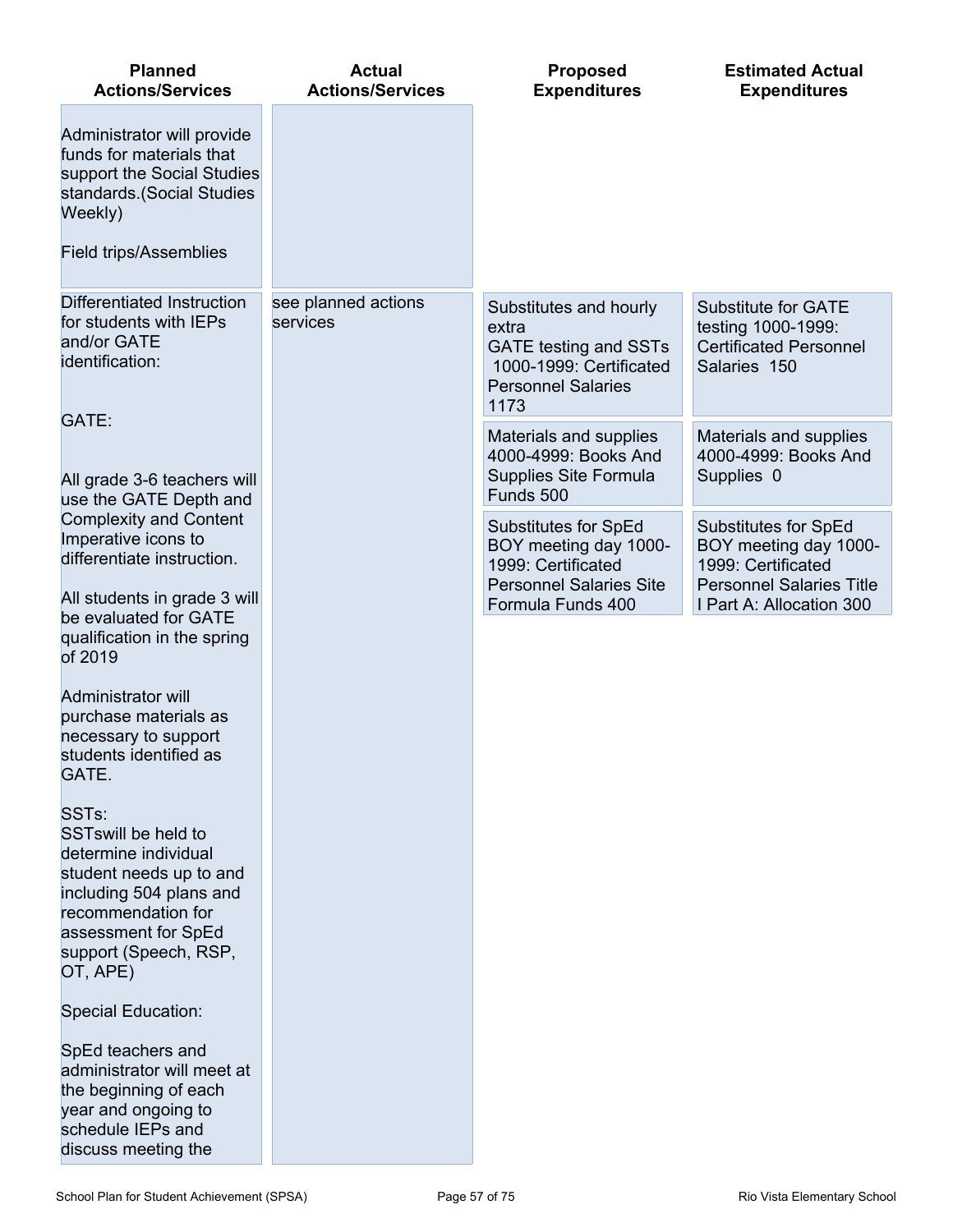| <b>Planned</b><br><b>Actions/Services</b>                                                           | <b>Actual</b><br><b>Actions/Services</b> | <b>Proposed</b><br><b>Expenditures</b> | <b>Estimated Actual</b><br><b>Expenditures</b> |
|-----------------------------------------------------------------------------------------------------|------------------------------------------|----------------------------------------|------------------------------------------------|
| needs of our students with<br>IEPs.                                                                 |                                          |                                        |                                                |
| Sp Ed teachers will review<br>student IEP goals with<br>assigned classroom<br>teachers.             |                                          |                                        |                                                |
| SpEd and classroom<br>teachers will collaborate<br>on schedules to work with<br>students with IEPs. |                                          |                                        |                                                |
| Administrator will<br>purchase materials that<br>support the needs of<br>students with IEPs.        |                                          |                                        |                                                |
| $\mathbf{A}$ is a linear finite                                                                     |                                          |                                        |                                                |

**Analysis**

Describe the overall implementation of the strategies/activities to achieve the articulated goal.

Teachers and administrator worked together to plan and implement lessons for students in the areas of ELA, Math, Science and ELD. PE and VAPA were supported on a regular basis by the District TOSAs. Tech TOSAs made presentations to staff regarding new programs and their use. All teachers participated in Learning Walks this year by grade level. NGSS science PD was delivered at three staff meetings with followup at three CIP meetings. SST meetings to provide discussion and next steps for students with academic/behavioral concerns were held monthly. GATE testing was completed and four more students were identified this year. IEPs were discussed by classroom teachers and SpEd teachers to coordinate efforts to support students according to their individual needs. Instructional aides provided support in the classroom with individual students and students in small groups in the area of reading fluency. Supplemental materials were purchased for ELA, Math, Science and Social Studies to add to the district adopted materials for resources for teachers and students

Describe the overall effectiveness of the strategies/activities to achieve the articulated goal as measured by the school.

ELA CAASPP scores increased 14.3 points Math CAASPP scores increased by 5.8 points overall and continues to be an area of focus as we are 22.9 points below standard. PE scores in the HFZ for 5of 6 and 6 of 6 increased by 8.3 %.

Explain any material differences between the Proposed Expenditures and Estimated Actual Expenditures.

The consultant hired to provide professional development for teachers two days each by grade level was only able to deliver one day to each grade level as she was involved in the Paradise wild fire and unable to fulfill her contract. Additional aide time was provided this year to assist teachers as they worked with students in the area of reading fluency.

Describe any changes that will be made to this goal, the annual outcomes, metrics, or strategies/activities to achieve this goal as a result of this analysis. Identify where those changes can be found in the SPSA.

More time will be dedicated to work with math rigor and common assessments in the coming year. PE minutes will continue to be monitored with the focus on more stamina and flexibility in PE activities so more students will be able to meet 5 or 6 of the HFZ goals.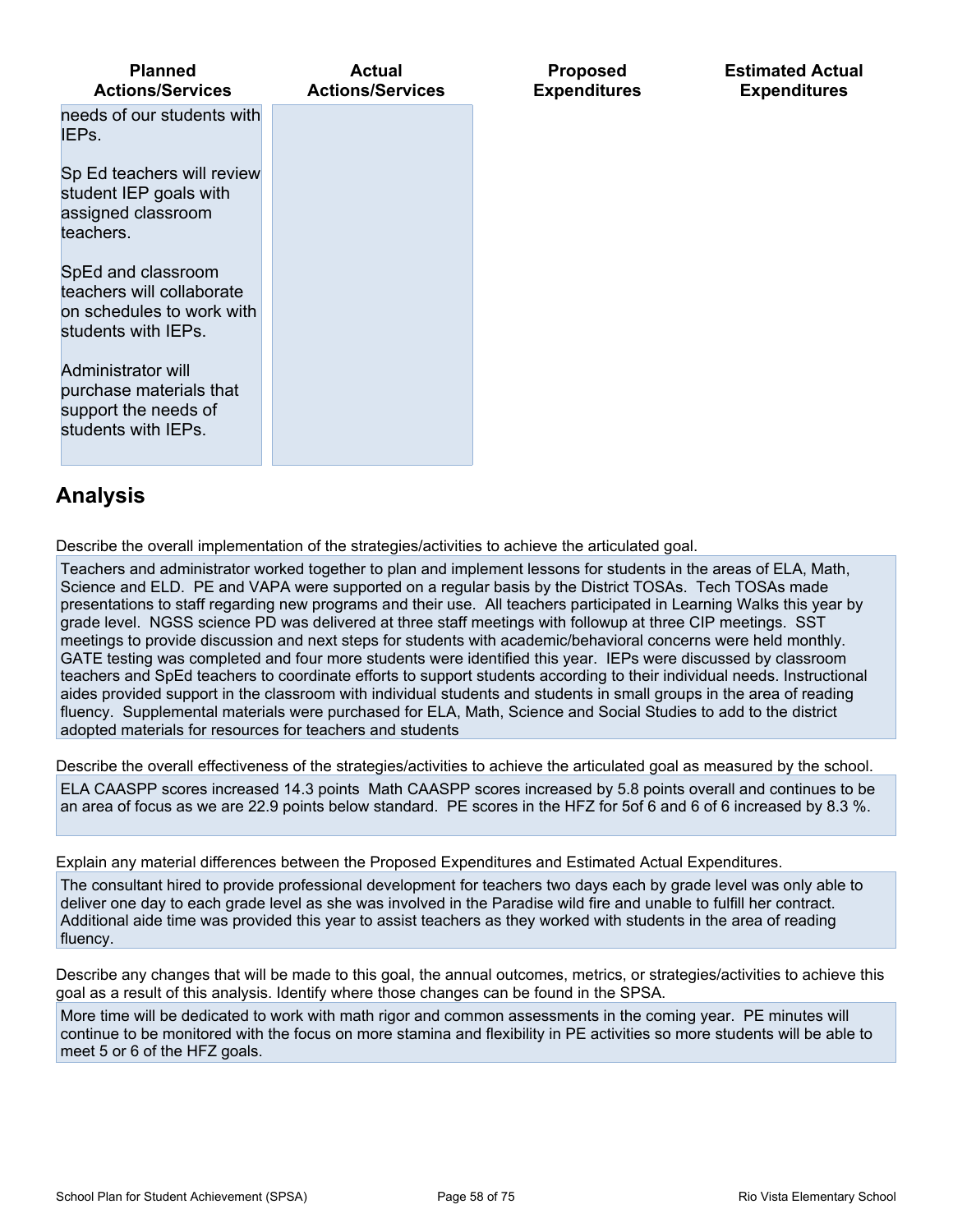## **Annual Review and Update**

## **SPSA Year Reviewed: 2018-19**

## **Goal 2**

Parent/Student Engagement: Increase student attendance Decrease student truancy rate Increase meaningful communication with parents and all stakeholders Continue to seek parent input in decision making Promote greater participation from parents of students in EL, Special Education and other under-represented groups

## **Annual Measurable Outcomes**

| <b>Metric/Indicator</b>                                                                                                                | <b>Expected Outcomes</b>                                                                        | <b>Actual Outcomes</b>                                                                                                                                                       |
|----------------------------------------------------------------------------------------------------------------------------------------|-------------------------------------------------------------------------------------------------|------------------------------------------------------------------------------------------------------------------------------------------------------------------------------|
| Phone calls home and meetings with<br>parents to determine how we can<br>help with getting students to school<br>on time and every day | The number of calls and meetings<br>would be reduced therefore the<br>absences would be reduced | The number of calls and meetings<br>has increased but the percentage of<br>chronic student absentees has<br>reduced.                                                         |
| Dashboard report of number of<br>chronically truant (tardy and absent)<br>students                                                     | Data show we were at almost 9%<br>chronic absenteeism                                           | The dashboard report indicates that<br>we are at 8.1% chronically absent<br>with an improvement of 0.7% overall                                                              |
| Sign in sheets from parent meetings<br>(ELAC, Title I, PTA, Special Days,<br>Site Council)                                             | An increase in parent attendance at<br>meetings and special events                              | Attendance at meetings was<br>consistent with the last year. Parent<br>attendance at special meetings (VIP<br>day, Parent Academies) was<br>increased.                       |
| School plan discussions on every<br>agenda for all meetings with parents                                                               | Increase parent awareness and<br>knowledge of the school plan and<br>student performance        | Discussions on agendas led to more<br>parents asking questions about our<br>plan and student progress deepening<br>their understanding of student<br>performance and success |

## **Strategies/Activities for Goal 2**

| <b>Planned</b><br><b>Actions/Services</b>                                                                                                                                                                   | Actual<br><b>Actions/Services</b>                                                     | <b>Proposed</b><br><b>Expenditures</b>                                                                                                                                         | <b>Estimated Actual</b><br><b>Expenditures</b>                                                                    |
|-------------------------------------------------------------------------------------------------------------------------------------------------------------------------------------------------------------|---------------------------------------------------------------------------------------|--------------------------------------------------------------------------------------------------------------------------------------------------------------------------------|-------------------------------------------------------------------------------------------------------------------|
| <b>Student Engagement:</b><br>Students will complete a<br>survey about their                                                                                                                                | Awards and Incentives<br>4000-4999: Books And<br>Supplies LCFF -<br>Supplemental 1000 | Awards and Incentives<br>4000-4999: Books And<br>Supplies LCFF -<br>Supplemental 350                                                                                           |                                                                                                                   |
| connectedness and sense<br>of safety at school.<br>Teachers will instruct<br>students in conflict<br>resolution strategies,<br>using the Character<br><b>Counts Caring Schools</b><br>program materials and |                                                                                       | <b>Banners for PBIS</b><br>schoolwide expectations<br>for lunch area,<br>playground, MPR and<br>library 4000-4999:<br><b>Books And Supplies</b><br>LCFF - Supplemental<br>1500 | <b>Banners for PBIS</b><br>schoolwide expectations<br>4000-4999: Books And<br>Supplies LCFF -<br>Supplemental 500 |
| class meetings.                                                                                                                                                                                             |                                                                                       | Pawsitively SEL student<br>workbooks and teacher                                                                                                                               | <b>SEL</b> curriculum<br>purchased - Pawsitively                                                                  |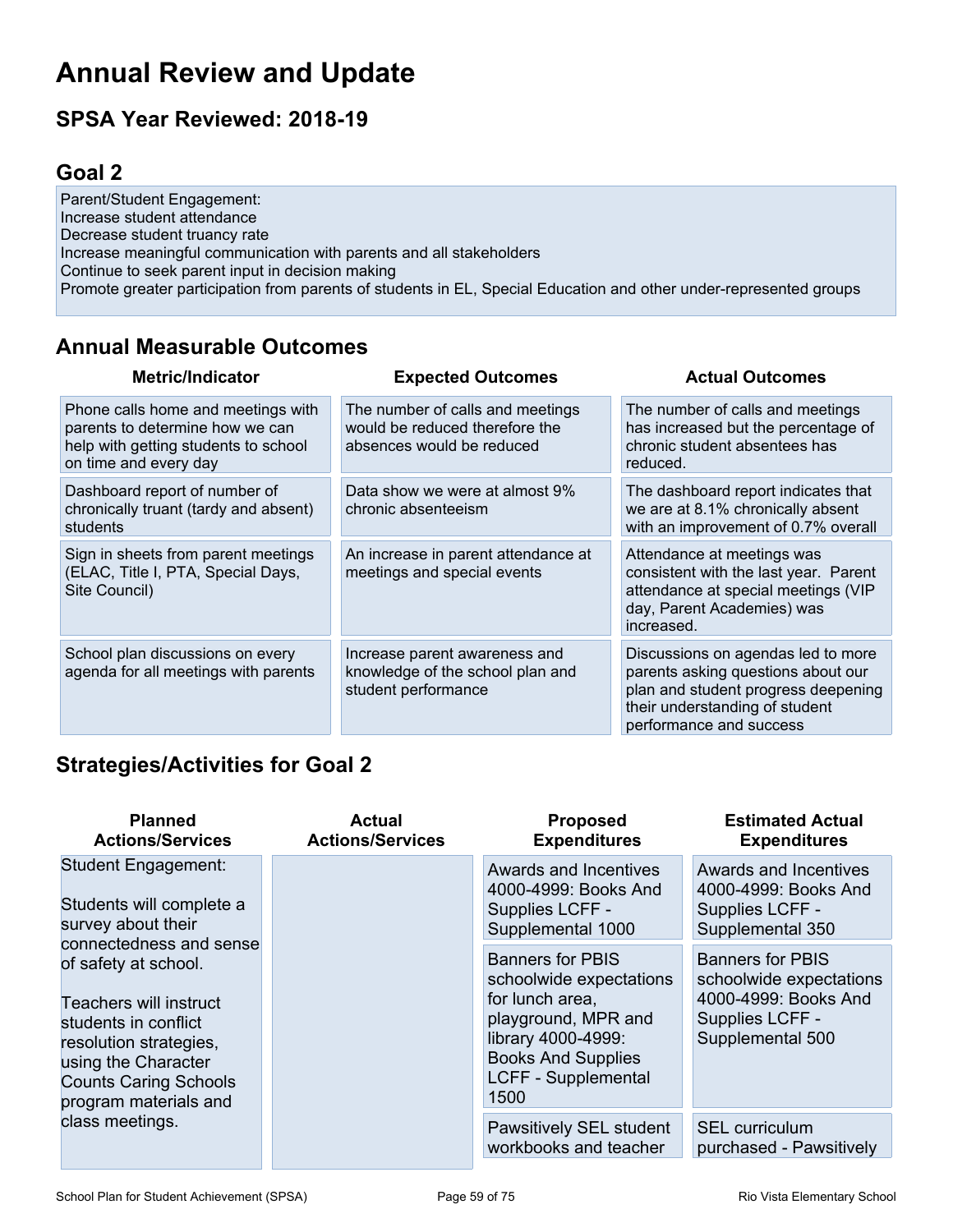| <b>Planned</b><br><b>Actions/Services</b>                                                                                                                                                                                                                              | <b>Actual</b><br><b>Actions/Services</b> | <b>Proposed</b><br><b>Expenditures</b>                                                                                           | <b>Estimated Actual</b><br><b>Expenditures</b>                          |
|------------------------------------------------------------------------------------------------------------------------------------------------------------------------------------------------------------------------------------------------------------------------|------------------------------------------|----------------------------------------------------------------------------------------------------------------------------------|-------------------------------------------------------------------------|
| Teachers K-6 will<br>complete one Social<br><b>Emotional Learning</b><br>lesson each week using<br>the PAWSitively SEL<br>curriculum (standards<br>based).                                                                                                             |                                          | digital lessons 4000-<br>4999: Books And<br>Supplies Title I Part A:<br><b>Basic Grants Low-</b><br>Income and Neglected<br>7000 | SEL 4000-4999: Books<br>And Supplies Title I Part<br>A: Allocation 7000 |
| Teachers will cooperate<br>across the grade levels to<br>create Buddy Activities for<br>their respective students.                                                                                                                                                     |                                          |                                                                                                                                  |                                                                         |
| The student-led Peace<br>Patrol will train and<br>provide peer counselors<br>to assist the campus<br>supervisors as mediators<br>for conflict resolution,<br>using Peace Patrol<br>materials.                                                                          |                                          |                                                                                                                                  |                                                                         |
| Fifth and sixth grade<br>students will have the<br>opportunity to act as<br><b>Playground Activity</b><br>Leaders (PALs) for the K-<br>4 students at recess with<br>basketball and handball.<br>They will instruct and<br>enforce the school rules<br>for these games. |                                          |                                                                                                                                  |                                                                         |
| Students in grades 3-6<br>will follow the democratic<br>election process through<br>participation in Student<br>Leadership classroom<br>representative elections.                                                                                                      |                                          |                                                                                                                                  |                                                                         |
| Students and staff will<br>participate in spirit<br>assemblies to foster a<br>sense of community and<br>connectedness.                                                                                                                                                 |                                          |                                                                                                                                  |                                                                         |
| Students and staff will<br>participate in National<br>Kindness Week to<br>promote kindness for<br>others. (January)                                                                                                                                                    |                                          |                                                                                                                                  |                                                                         |
| Students and staff will<br>participate in International                                                                                                                                                                                                                |                                          |                                                                                                                                  |                                                                         |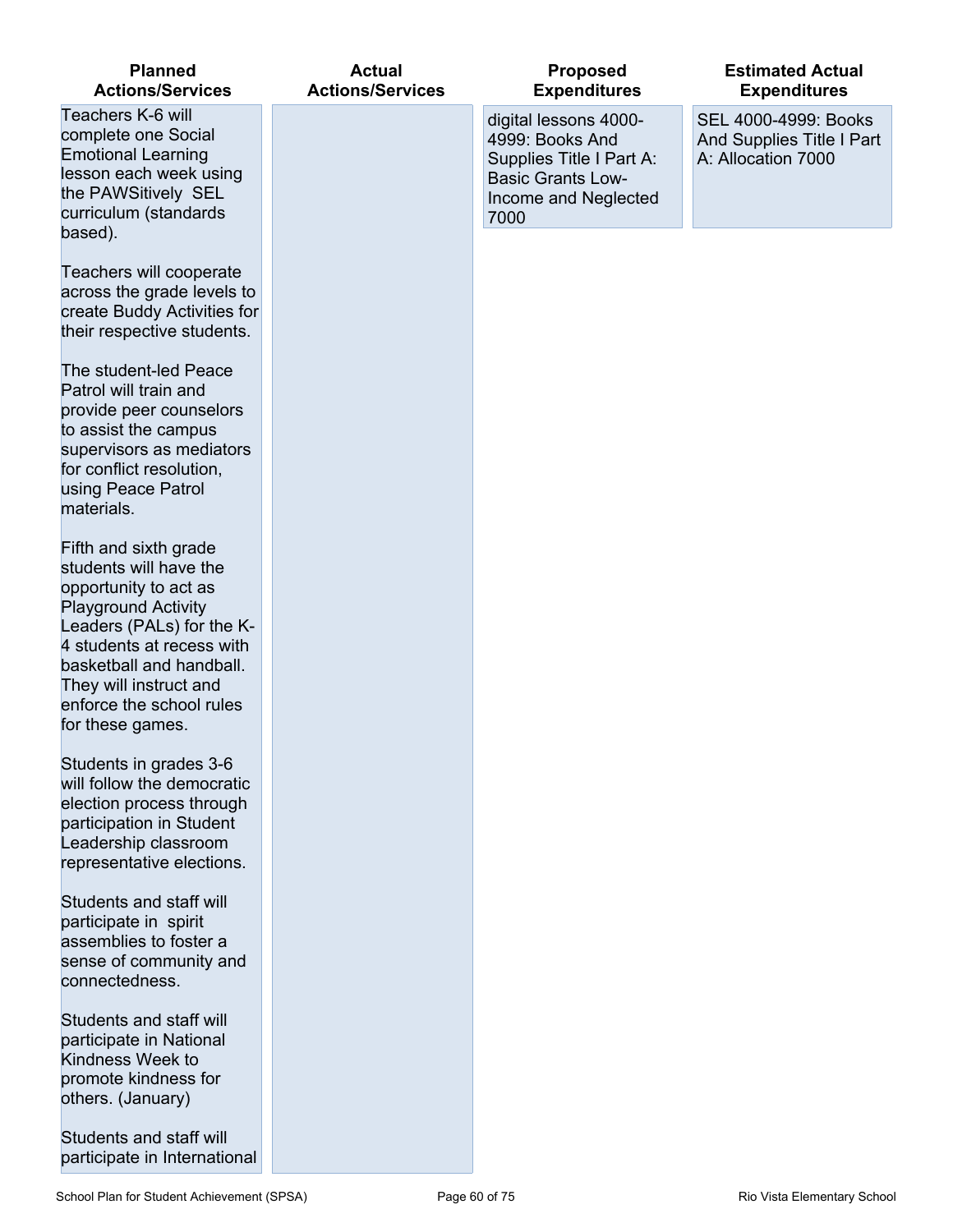| <b>Planned</b><br><b>Actions/Services</b>                                                                                                                                                                                                                                       | <b>Actual</b><br><b>Actions/Services</b> |  |
|---------------------------------------------------------------------------------------------------------------------------------------------------------------------------------------------------------------------------------------------------------------------------------|------------------------------------------|--|
| Day of Happiness to<br>promote a positive school<br>environment and<br>celebrate all that is good<br>in our lives. (March 20th)                                                                                                                                                 |                                          |  |
| Students and staff will<br>participate in Red Nose<br>Day to eliminate child<br>poverty by conducting a<br><b>Canned Food Drive for</b><br>our local Food Pantry and<br>also collect "milk money"<br>for a local shelter for<br>families in need. (May)                         |                                          |  |
| PBIS will be implemented<br>in a roll-out of Tier I with<br>the addition of classroom<br>implementation 2017-18<br>school year.<br>Implementation of Tier 2<br>is expected in 2018-19.<br>Full implementation is<br>expected in 2019-20.                                        |                                          |  |
| PBIS tickets given by<br>Campus Supervisors at<br>lunch for students/classes<br>behaving appropriately in<br>lines, at tables and on the<br>playground.                                                                                                                         |                                          |  |
| Students earning a ticket<br>for purposeful acts of<br>kindness and for following<br>PBIS expectations will<br>have the opportunity to<br>have their name drawn in<br>a weekly opportunity<br>(Wednesday Winners) for<br>a treat from the principal<br>(donations from Disney). |                                          |  |
| All staff and students will<br>demonstrate an<br>understanding of the PBIS<br>expectations at our site.<br>All staff will support the<br>expectations in their<br>classrooms and around<br>the campus.                                                                          |                                          |  |

#### **Estimated Actual Expenditures**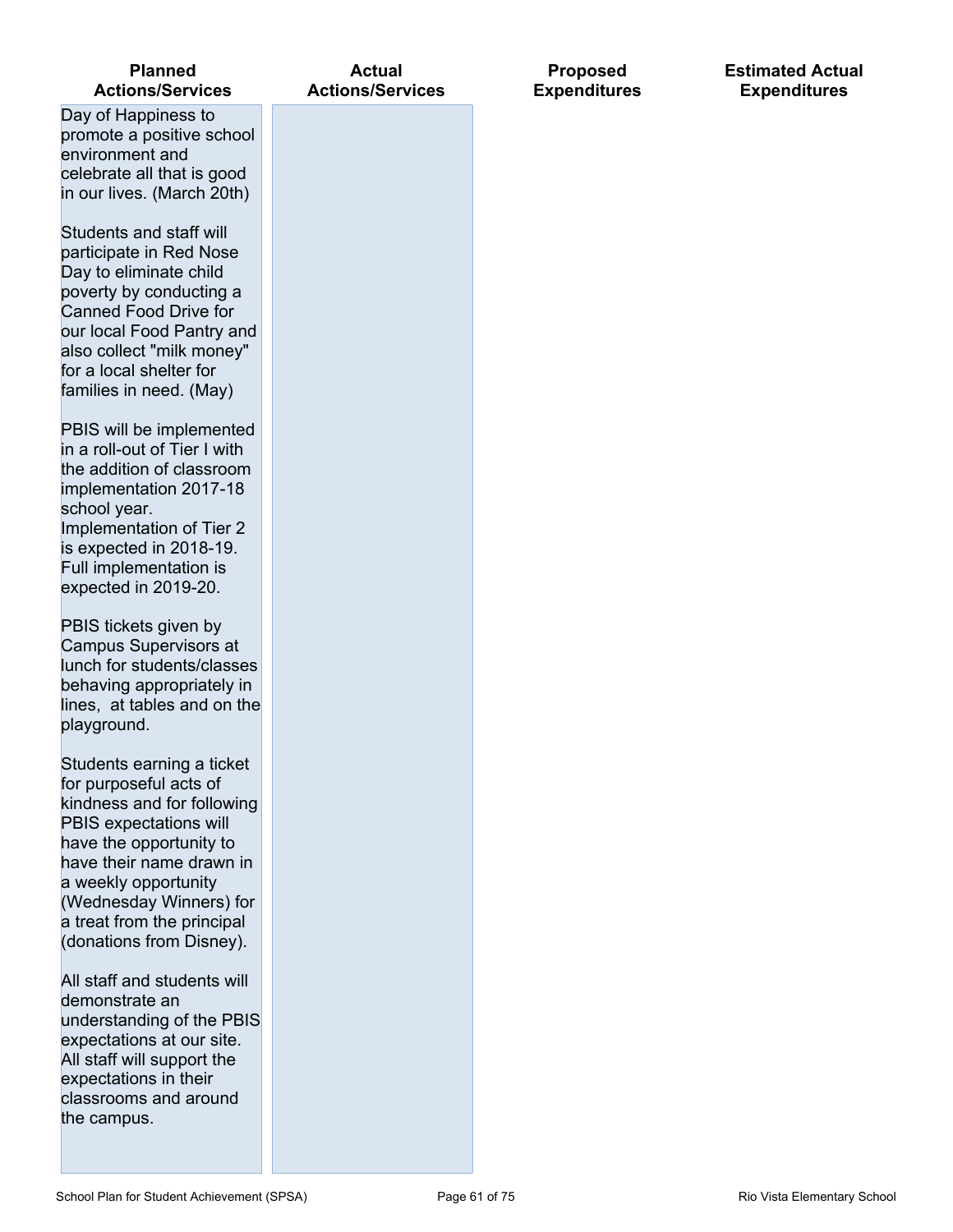| <b>Planned</b><br><b>Actions/Services</b>                                                                                                                                                        | <b>Actual</b><br><b>Actions/Services</b> | <b>Proposed</b><br><b>Expenditures</b>                                                                                              | <b>Estimated Actual</b><br><b>Expenditures</b>                                                                                                                    |
|--------------------------------------------------------------------------------------------------------------------------------------------------------------------------------------------------|------------------------------------------|-------------------------------------------------------------------------------------------------------------------------------------|-------------------------------------------------------------------------------------------------------------------------------------------------------------------|
| Students who are caught<br>in the act of<br>demonstrating the Traits<br>of Character will have<br>their names added to a<br>bulletin board outside the<br>principal's office for<br>recognition. |                                          |                                                                                                                                     |                                                                                                                                                                   |
| Continue to work with the<br>community Read with Me<br>program to have<br>volunteers work with our<br>needy readers                                                                              |                                          |                                                                                                                                     |                                                                                                                                                                   |
| Continue to work with our<br>neighborhood churches to<br>support our school needs<br>as far as supplies and<br>family fun activities                                                             |                                          |                                                                                                                                     |                                                                                                                                                                   |
| Continue to elicit<br>donations from<br>community businesses to<br>support our programs at<br>school (Stunts Unlimited,<br><b>Walt Disney Animation</b><br>provide incentives)                   |                                          |                                                                                                                                     |                                                                                                                                                                   |
| Continue to work with<br>local teacher prep<br>programs (COC, CSUN<br>and ULV) to support our<br>students in need of<br>increased intervention<br>support (RtI)                                  |                                          |                                                                                                                                     |                                                                                                                                                                   |
| Parent Engagement:<br>Parents will receive<br>newsletters and important<br>information weekly.<br>(Electronic and paper                                                                          |                                          | Art consultant 5800:<br>Professional/Consulting<br><b>Services And Operating</b><br><b>Expenditures LCFF -</b><br>Supplemental 2000 | Art consultant 5800:<br>Professional/Consulting<br><b>Services And Operating</b><br><b>Expenditures LCFF -</b><br>Supplemental 0                                  |
| copies)<br>Parents will receive letters<br>monthly regarding<br>unexcused absences and<br>tardiness and will<br>observe the follow-up                                                            |                                          | art supplies, materials<br>for Family Literacy 4000-<br>4999: Books And<br>Supplies LCFF -<br>Supplemental 1000                     | materials and supplies<br>for Family Literacy<br>meetings on Wednesday<br>afternoons 4000-4999:<br><b>Books And Supplies</b><br><b>LCFF - Supplemental</b><br>200 |
| requirements, based upon<br>the letter.                                                                                                                                                          |                                          | Campus supervisors for<br>child care, supervision                                                                                   | campus supervisors for<br>parent meeting child                                                                                                                    |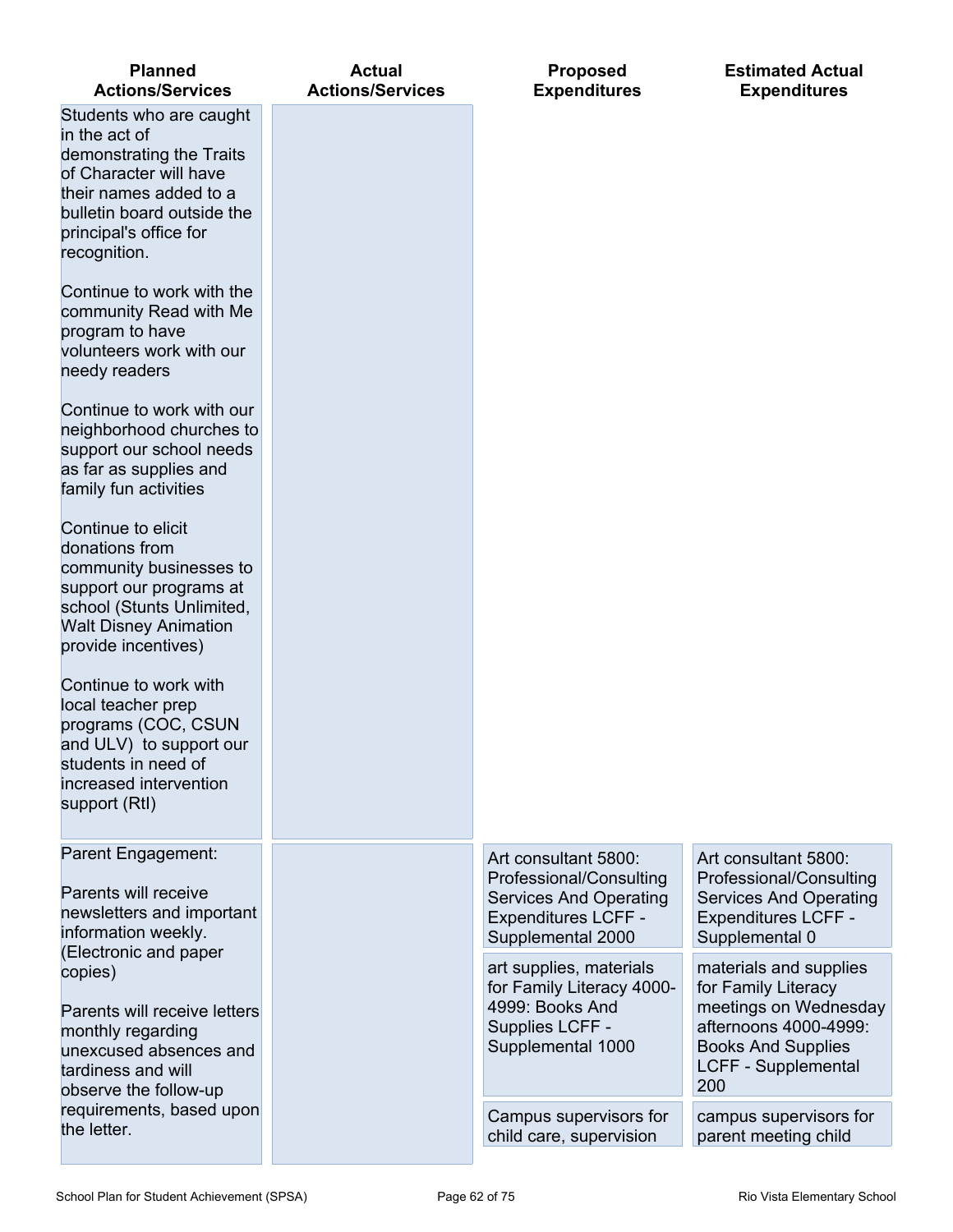| <b>Planned</b><br><b>Actions/Services</b>                                                                                                                                                                    | <b>Actual</b><br><b>Actions/Services</b> | <b>Proposed</b><br><b>Expenditures</b>                                                                                                                                                                                                  | <b>Estimated Actual</b><br><b>Expenditures</b>                                                                                                                                |
|--------------------------------------------------------------------------------------------------------------------------------------------------------------------------------------------------------------|------------------------------------------|-----------------------------------------------------------------------------------------------------------------------------------------------------------------------------------------------------------------------------------------|-------------------------------------------------------------------------------------------------------------------------------------------------------------------------------|
| Parents and the<br>administrator will meet to<br>discuss excessive tardies<br>and absences at SART,<br>DART and SARB<br>meetings.                                                                            |                                          | 2000-2999: Classified<br><b>Personnel Salaries Title</b><br>I Part A: Basic Grants<br>Low-Income and<br>Neglected 500                                                                                                                   | care, supervision 2000-<br>2999: Classified<br><b>Personnel Salaries Title</b><br>I Part A: Allocation 400                                                                    |
| Rio Vista Site Council will<br>survey families for input<br>and satisfaction with the<br>school and school<br>programs.<br>Administrator will provide<br>interpretation and/or<br>translation at meetings as |                                          | <b>Library Media Specialist</b><br>- Assist parents with<br>library books and<br>technology on<br>Wednesdays 2000-<br>2999: Classified<br><b>Personnel Salaries Title</b><br>I Part A: Basic Grants<br>Low-Income and<br>Neglected 2000 | Library media specialist -<br>family hour on<br>Wednesdays 2000-<br>2999: Classified<br><b>Personnel Salaries Title</b><br>I Part A: Allocation 2000                          |
| needed for parents. (Title<br>I, ELAC, conferences,<br>SART, Site Council,<br>GATE, family academies,<br>parent<br>workshops/classes)                                                                        |                                          | FACTOR program for<br>parent education 5800:<br>Professional/Consulting<br><b>Services And Operating</b><br><b>Expenditures Title I Part</b><br>A: Parent Involvement<br>6000                                                           | parent academy<br>sessions for Technology,<br>and Safety held in the<br>evening - presenter<br>hourly 1000-1999:<br><b>Certificated Personnel</b><br>Salaries Title I Part A: |
| Administrator and<br>leadership team with the<br>input of PTA will create a<br>calendar of events<br>including PTA events for<br>parents and staff.                                                          |                                          |                                                                                                                                                                                                                                         | <b>Allocation 400</b>                                                                                                                                                         |
| Administrator and<br>teachers will schedule<br>outreach events for all<br>stakeholders<br>(VIP/Grandparent Day,<br>Volunteer Tea, Career<br>Day, Eco Day)                                                    |                                          |                                                                                                                                                                                                                                         |                                                                                                                                                                               |
| <b>Teachers will utilize</b><br>websites, newsletters,<br>email, family academy<br>nights and conferences to<br>keep parents informed as<br>to student achievement,<br>progress and behavior.                |                                          |                                                                                                                                                                                                                                         |                                                                                                                                                                               |
| Provide translation for<br>home school<br>communication.                                                                                                                                                     |                                          |                                                                                                                                                                                                                                         |                                                                                                                                                                               |
| Schedule and conduct<br>parent meetings (Title I,<br>ELAC, GATE, School Site                                                                                                                                 |                                          |                                                                                                                                                                                                                                         |                                                                                                                                                                               |

Council, PTA, etc..)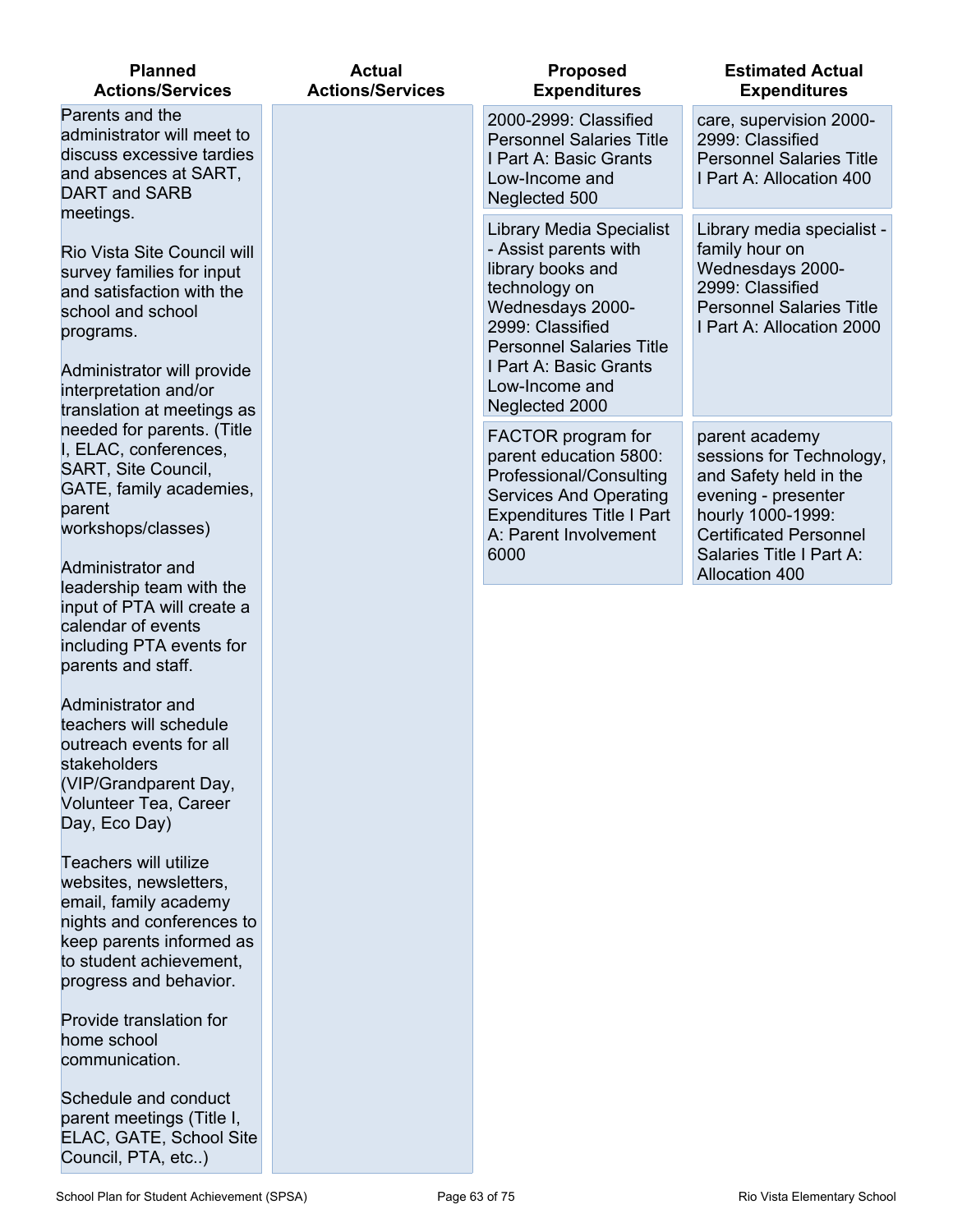| <b>Planned</b><br><b>Actions/Services</b>                                                                                                                                                                                                                   | <b>Actual</b><br><b>Actions/Services</b> | <b>Proposed</b><br><b>Expenditures</b>                                               | <b>Estimated Actual</b><br><b>Expenditures</b>                                       |
|-------------------------------------------------------------------------------------------------------------------------------------------------------------------------------------------------------------------------------------------------------------|------------------------------------------|--------------------------------------------------------------------------------------|--------------------------------------------------------------------------------------|
| Solicit input regarding the<br>Single Plan for Student<br>Achievement (SPSA) and<br>school programs at parent<br>meetings (Title I, ELAC,<br><b>GATE, School Site</b><br>Council, PTA, etc)<br>through revising current<br>SPSA and discussions of<br>data. |                                          |                                                                                      |                                                                                      |
| Provide childcare for<br>meetings (as necessary)                                                                                                                                                                                                            |                                          |                                                                                      |                                                                                      |
| Provide art classes for<br>students to attend while<br>parents are attending<br>family academy nights                                                                                                                                                       |                                          |                                                                                      |                                                                                      |
| Provide parent education<br>classes (Family Literacy,<br>Adult ESL, parent<br>involvement workshops,<br><b>FACTOR</b> parent<br>workshops/classes)                                                                                                          |                                          |                                                                                      |                                                                                      |
| School office has<br>computers available to<br>help parents complete<br>online registration, get<br>information and complete<br>forms                                                                                                                       |                                          |                                                                                      |                                                                                      |
| Provide instructional<br>resources for<br>parent/families (open<br>library times and family<br>library hour).                                                                                                                                               |                                          |                                                                                      |                                                                                      |
| FACTOR program for<br>parent involvement will be<br>implemented 2018-2019<br>in a format that supports<br>parents' interests and<br>needs                                                                                                                   |                                          |                                                                                      |                                                                                      |
| <b>Student Attendance:</b><br>Daily attendance will be<br>recorded in the Student                                                                                                                                                                           |                                          | Awards and incentives<br>4000-4999: Books And<br>Supplies LCFF -<br>Supplemental 500 | awards and incentives<br>4000-4999: Books And<br>Supplies LCFF -<br>Supplemental 100 |
| Information System (SIS)<br>program.                                                                                                                                                                                                                        |                                          |                                                                                      |                                                                                      |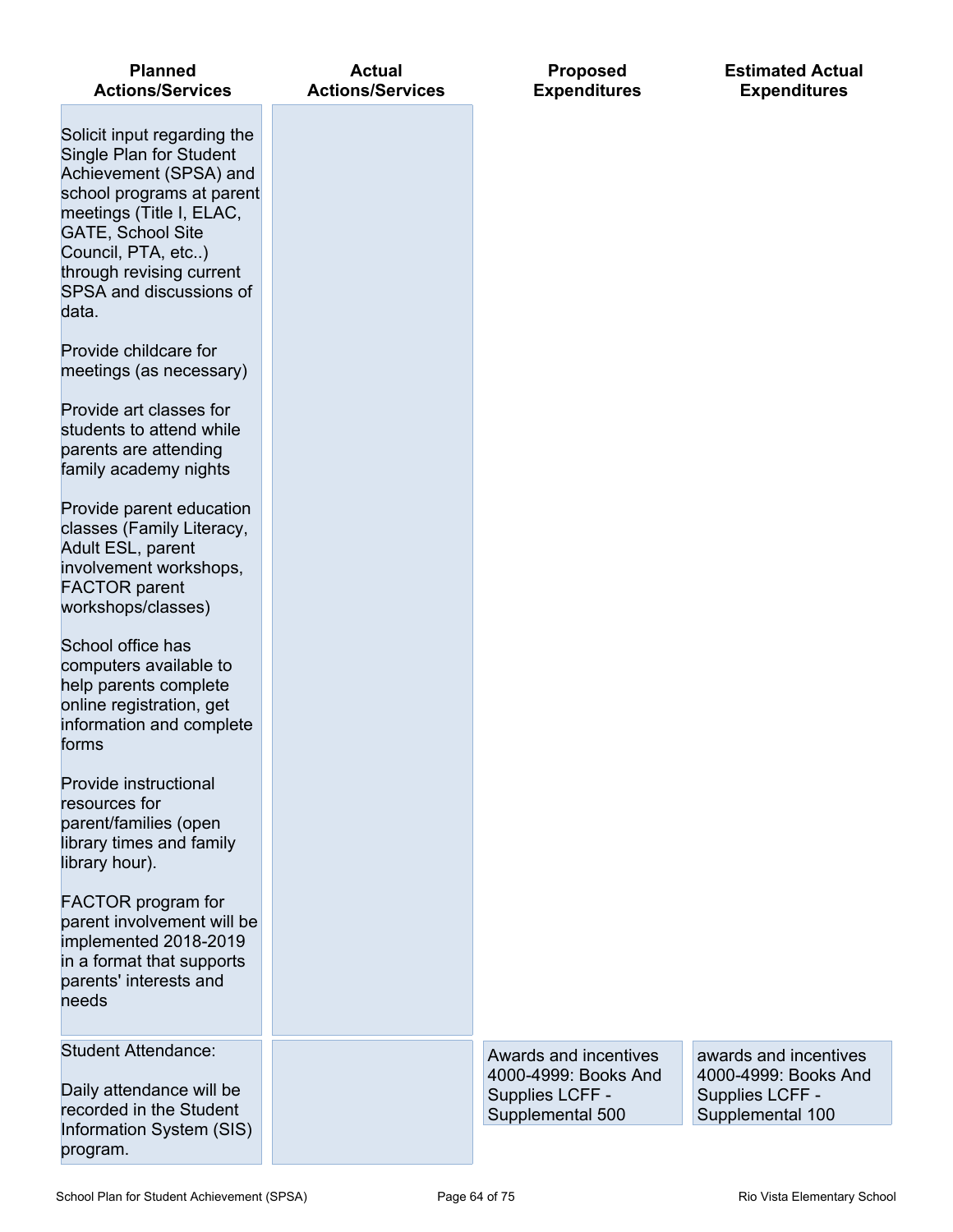| <b>Planned</b><br><b>Actions/Services</b>                                                                                                                                                                                   | <b>Actual</b><br><b>Actions/Services</b> | <b>Proposed</b><br><b>Expenditures</b>                                                                        | <b>Estimated Actual</b><br><b>Expenditures</b>                                                                        |
|-----------------------------------------------------------------------------------------------------------------------------------------------------------------------------------------------------------------------------|------------------------------------------|---------------------------------------------------------------------------------------------------------------|-----------------------------------------------------------------------------------------------------------------------|
| Decrease truancy.<br>Decrease chronic<br>absenteeism.                                                                                                                                                                       |                                          | Certificates at the end of<br>the year 4000-4999:<br><b>Books And Supplies</b><br>LCFF - Supplemental<br>1000 | Certificates - end of year<br>attendance 4000-4999:<br><b>Books And Supplies</b><br><b>LCFF - Supplemental</b><br>100 |
| Administrator will work<br>with the school office<br>manager to prepare<br>letters, send letters and<br>schedule appointments<br>for parent meeting for<br>students with excessive<br>tardies and/or unexcused<br>absences. |                                          |                                                                                                               |                                                                                                                       |
| Administrator will hold<br>monthly SART and DART<br>meetings with parents as<br>needed.                                                                                                                                     |                                          |                                                                                                               |                                                                                                                       |
| Administrator will attend<br><b>SARB</b> meetings with<br>parents of truant students<br>as needed.                                                                                                                          |                                          |                                                                                                               |                                                                                                                       |
| Administrator and staff<br>representative will<br>investigate an attendance<br>incentive program.                                                                                                                           |                                          |                                                                                                               |                                                                                                                       |
| <b>Administrator will</b><br>purchase materials to<br>increase student<br>attendance as needed.                                                                                                                             |                                          |                                                                                                               |                                                                                                                       |
| <b>Excellent attendance</b><br>recognition at promotion<br>ceremony for grade 6<br>students. (K-5 students<br>are recognized at a mega-<br>awards assembly at the<br>end of the year)                                       |                                          |                                                                                                               |                                                                                                                       |
| Provide Tuesday notice<br>reminders about<br>attendance.                                                                                                                                                                    |                                          |                                                                                                               |                                                                                                                       |
| Provide parent education<br>on the importance of<br>attendance at parent<br>meetings (Title I, ELAC,<br>Site Council, PTA, GATE,<br>etc)                                                                                    |                                          |                                                                                                               |                                                                                                                       |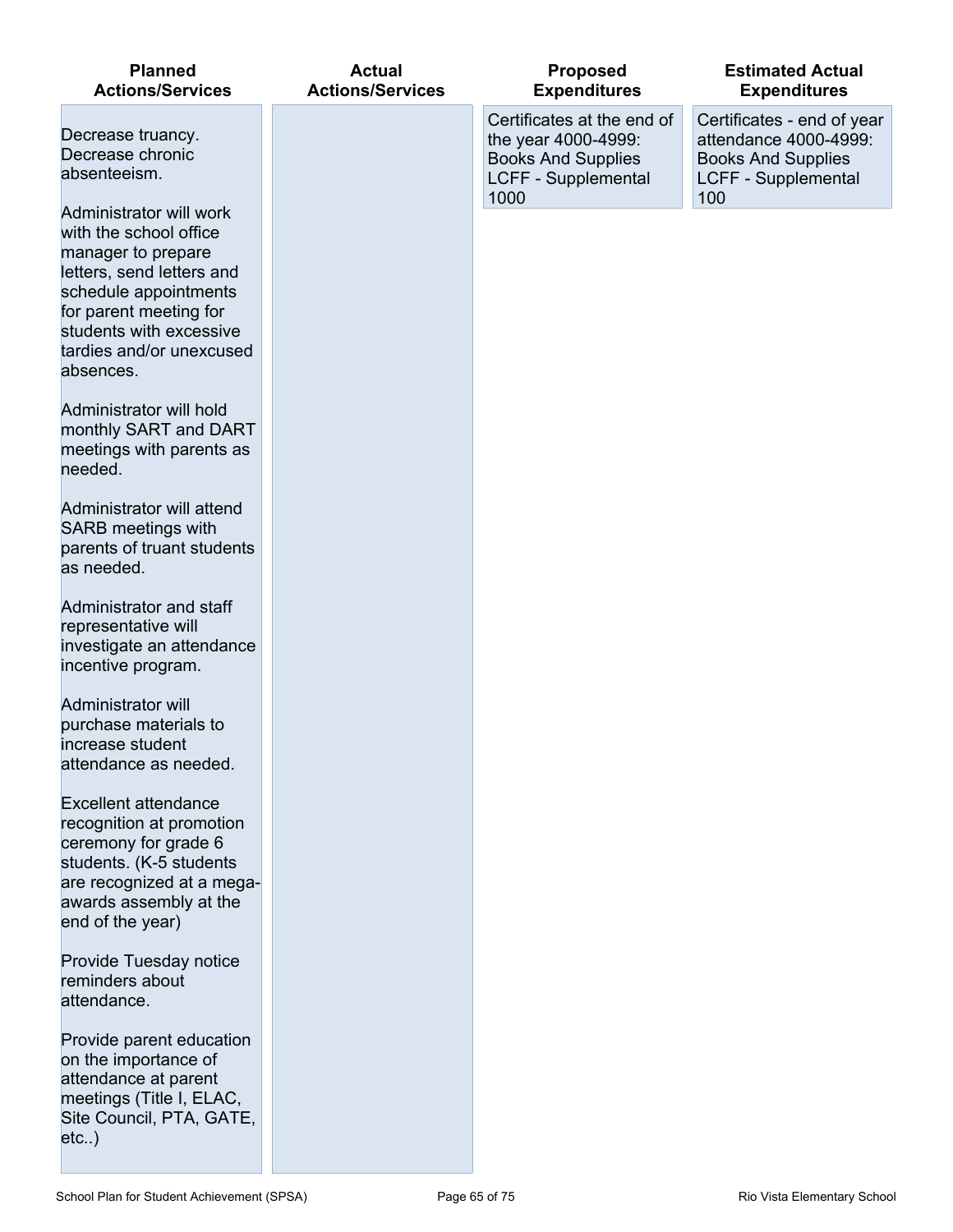## **Analysis**

Describe the overall implementation of the strategies/activities to achieve the articulated goal.

The administrator held monthly attendance meetings with parents of chronically absent and tardy students to determine if the school could provide some assistance and to increase parent awareness. Several families were repeat attendees at these meetings throughout the year. Students are recognized for attendance at school at the end of the year awards assembly for K-5 students and at the Laurels Night for 6th graders. Attendance information was presented at every parent meeting held throughout the year to increase awareness about the important of attendance. Site Council parent survey was offered on-line again at the request of parents to determine if we could increase their participation in completing the survey. All of the various meeting sere held at times that parents requested in hopes of increasing parent participation.

Describe the overall effectiveness of the strategies/activities to achieve the articulated goal as measured by the school. While the number of attendance meetings increased overall this year as more parents actually attended them, the truancy rate decreased from 8.8% to 8.1%

Explain any material differences between the Proposed Expenditures and Estimated Actual Expenditures.

Parenting classes were not offered in the format of a series of sessions for parent information this year, we did hold three parent academy sessions this year (Technology, Safety and Social Media as topics from parent requests) which were well attended. Since these academy sessions were provided by employees, the cost was not nearly the projected amount budgeted.

Describe any changes that will be made to this goal, the annual outcomes, metrics, or strategies/activities to achieve this goal as a result of this analysis. Identify where those changes can be found in the SPSA.

Reorganization of the actions/services will be reflected in the next iteration of the school plan aligning more to the the District's LCAP goals. A recommendation to recognize students at monthly spirit assemblies to increase awareness of students on a regular basis rather than just at the end of the year will be put in place for the upcoming year.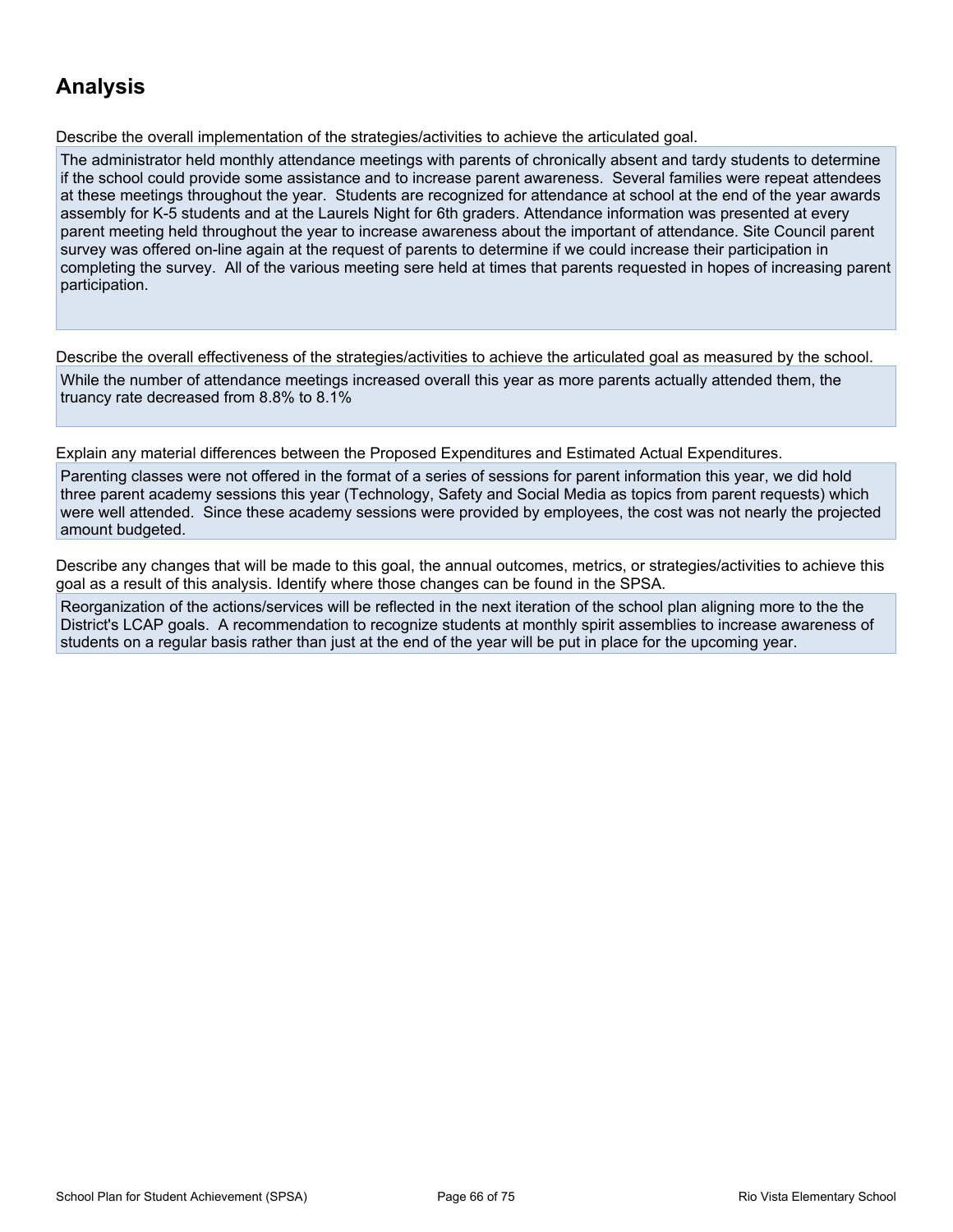## **Annual Review and Update**

## **SPSA Year Reviewed: 2018-19**

## **Goal 3**

School Climate: Increase students' sense of safety at school. Implement programs to encourage sense of safety for students, parents and staff. Maintain a suspension rate below 1% Provide counseling for students in need M-F.

## **Annual Measurable Outcomes**

| <b>Metric/Indicator</b>                                                                                                                   | <b>Expected Outcomes</b>                                                                                                                 | <b>Actual Outcomes</b>                                                                                                  |
|-------------------------------------------------------------------------------------------------------------------------------------------|------------------------------------------------------------------------------------------------------------------------------------------|-------------------------------------------------------------------------------------------------------------------------|
| District student safety survey in<br>spring                                                                                               | The number of students reporting that<br>they feel safe at school would<br>increase as reported on the District<br>survey                | Data show that an average of 95% of<br>students feel safe at school.                                                    |
| PBIS/SWIS data reports of student<br>data                                                                                                 | Number of incidents/students with<br>behavioral concerns as reported from<br>PBIS/SWIS data from 2017-2018 will<br>serve as the baseline | Baseline data established for student<br>behaviors                                                                      |
| Suspension data from Dashboard                                                                                                            | Suspensions below 1%                                                                                                                     | Suspensions at 0%                                                                                                       |
| Serve students of poverty and trauma<br>via counseling to allow them to build<br>a foundation on which to build their<br>academic success | Provide services for students five<br>days a week so that more students<br>are able to receive support to achieve<br>at school           | Students were able to access<br>counseling services regularly at<br>school to meet their emotional and<br>social needs. |

### **Strategies/Activities for Goal 3**

| <b>Planned</b><br><b>Actions/Services</b>                                                                                                                                                          | <b>Actual</b><br><b>Actions/Services</b> | <b>Proposed</b><br><b>Expenditures</b>                                                                                                                                                                                                                           | <b>Estimated Actual</b><br><b>Expenditures</b>                                                                                                                                                       |
|----------------------------------------------------------------------------------------------------------------------------------------------------------------------------------------------------|------------------------------------------|------------------------------------------------------------------------------------------------------------------------------------------------------------------------------------------------------------------------------------------------------------------|------------------------------------------------------------------------------------------------------------------------------------------------------------------------------------------------------|
| Schedule and conduct<br>parent meetings (Title I,<br><b>GATE, School Site</b><br>Council, ELAC, etc.)<br>Provide oral interpretation<br>as needed for parent<br>meetings.<br>Provide childcare for |                                          | School based<br>Counseling - 3 days<br>from Title I funds and<br>two days from District<br><b>LCAP</b> funding<br>(increas one day)<br>1000-1999: Certificated<br><b>Personnel Salaries Title</b><br>I Part A: Basic Grants<br>Low-Income and<br>Neglected 58000 | School based<br>counseling - 3 days from<br>site Title I funds and 2<br>days from District LCAP<br>funds 1000-1999:<br><b>Certificated Personnel</b><br>Salaries Title I Part A:<br>Allocation 48000 |
| meetings (as necessary)<br><b>Conduct Site Council</b><br>survey of parents in<br>spring.<br>Conduct student survey in                                                                             |                                          | <b>Books and Materials</b><br>4000-4999: Books And<br>Supplies Title I Part A:<br><b>Basic Grants Low-</b><br>Income and Neglected<br>500                                                                                                                        | Books and materials -<br>counselors 4000-4999:<br><b>Books And Supplies</b><br>Title I Part A: Allocation<br>400                                                                                     |
| fall and spring (PBIS and<br>District).                                                                                                                                                            |                                          |                                                                                                                                                                                                                                                                  |                                                                                                                                                                                                      |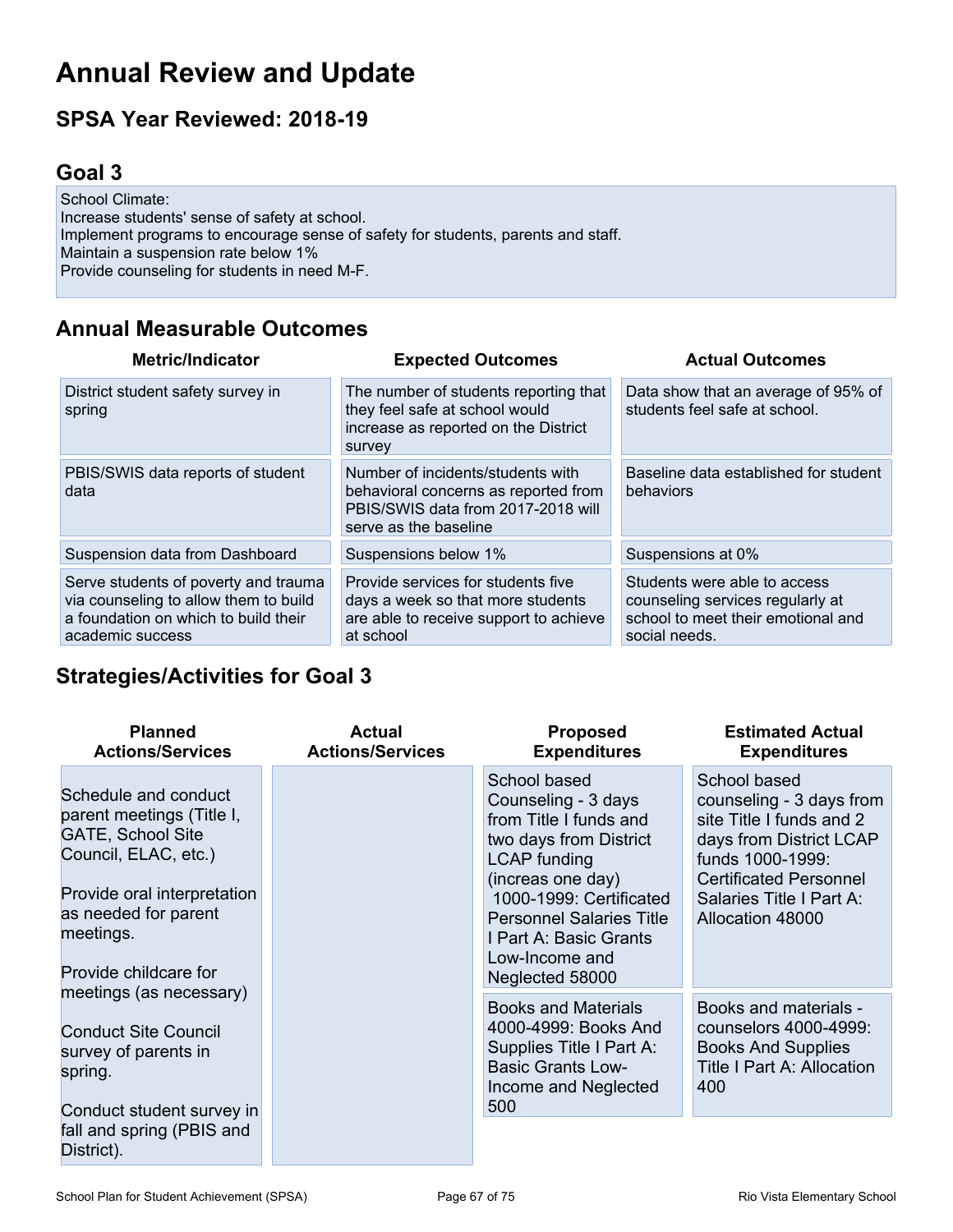| <b>Planned</b><br><b>Actions/Services</b>                                                                                                                                                                                    | <b>Actual</b><br><b>Actions/Services</b> | <b>Proposed</b><br><b>Expenditures</b>                                                                                                                               | <b>Estimated Actual</b><br><b>Expenditures</b>                                                                                                          |
|------------------------------------------------------------------------------------------------------------------------------------------------------------------------------------------------------------------------------|------------------------------------------|----------------------------------------------------------------------------------------------------------------------------------------------------------------------|---------------------------------------------------------------------------------------------------------------------------------------------------------|
| Conduct staff survey in<br>spring.<br>Continue to use our<br>school-wide character/<br>self-esteem program (We                                                                                                               |                                          | supervision at night<br>events and meetings<br>2000-2999: Classified<br><b>Personnel Salaries Title</b><br>I Part A: Basic Grants<br>Low-Income and<br>Neglected 500 | Campus supervisor<br>supervision at evening<br>parent meetings 2000-<br>2999: Classified<br><b>Personnel Salaries Title</b><br>I Part A: Allocation 400 |
| Are statements and<br>School Pledge) at Spirit<br>Assemblies.                                                                                                                                                                |                                          | <b>Awards and Incentives</b>                                                                                                                                         | Awards and incentives<br>for student achievement<br>$\mathbf 0$                                                                                         |
| <b>Provide Spirit Assemblies</b><br>monthly that promote<br>character building, PBIS<br>and anti-bullying<br>messages.                                                                                                       |                                          | Sharpies - gold 4000-<br>4999: Books And<br><b>Supplies Site Formula</b><br>Funds 150                                                                                | Sharpies - gold for<br>teacher achievement<br>4000-4999: Books And<br>Supplies LCFF -<br>Supplemental 20                                                |
| Provide counseling<br>services to support school<br>engagement and student<br>achievement. (Two days<br>funded by District LCAP<br>and two days funded by                                                                    |                                          | <b>Caring School</b><br>Community/ Character<br>Counts, SEL awards<br>4000-4999: Books And<br>Supplies Site Formula<br>Funds 500                                     | Caring Schools -<br><b>Character Counts and</b><br>SEL awards 4000-4999:<br><b>Books And Supplies</b><br><b>LCFF - Supplemental</b><br>100              |
| Title I) *** for the 2018-<br>2019 school year we are<br>interested in adding<br>another day of counseling<br>for our students provided<br>for with Title I funds so<br>that we have counseling<br>for our students 5 days a |                                          | Running incentives,<br>certificates 4000-4999:<br><b>Books And Supplies</b><br><b>LCFF - Supplemental</b><br>1000                                                    | Running certificates,<br>incentives 4000-4999:<br><b>Books And Supplies</b><br>LCFF - Supplemental 0                                                    |
| week.<br>Recognize student<br>achievement with<br>incentives (from local<br>businesses) at Spirit and<br>Awards Assemblies.                                                                                                  |                                          |                                                                                                                                                                      |                                                                                                                                                         |
| Recognize staff at staff<br>meetings and CIP<br>meetings. (Golden<br>Sharpies)                                                                                                                                               |                                          |                                                                                                                                                                      |                                                                                                                                                         |
| Plan and purchase<br>materials for Cross-grade<br>level Buddy activities.                                                                                                                                                    |                                          |                                                                                                                                                                      |                                                                                                                                                         |
| Encourage participation in<br>Rio Vista on the Run<br>(proposed running club at<br>lunch) to promote<br>wellness. Would like to<br>start in 2018 if we can find                                                              |                                          |                                                                                                                                                                      |                                                                                                                                                         |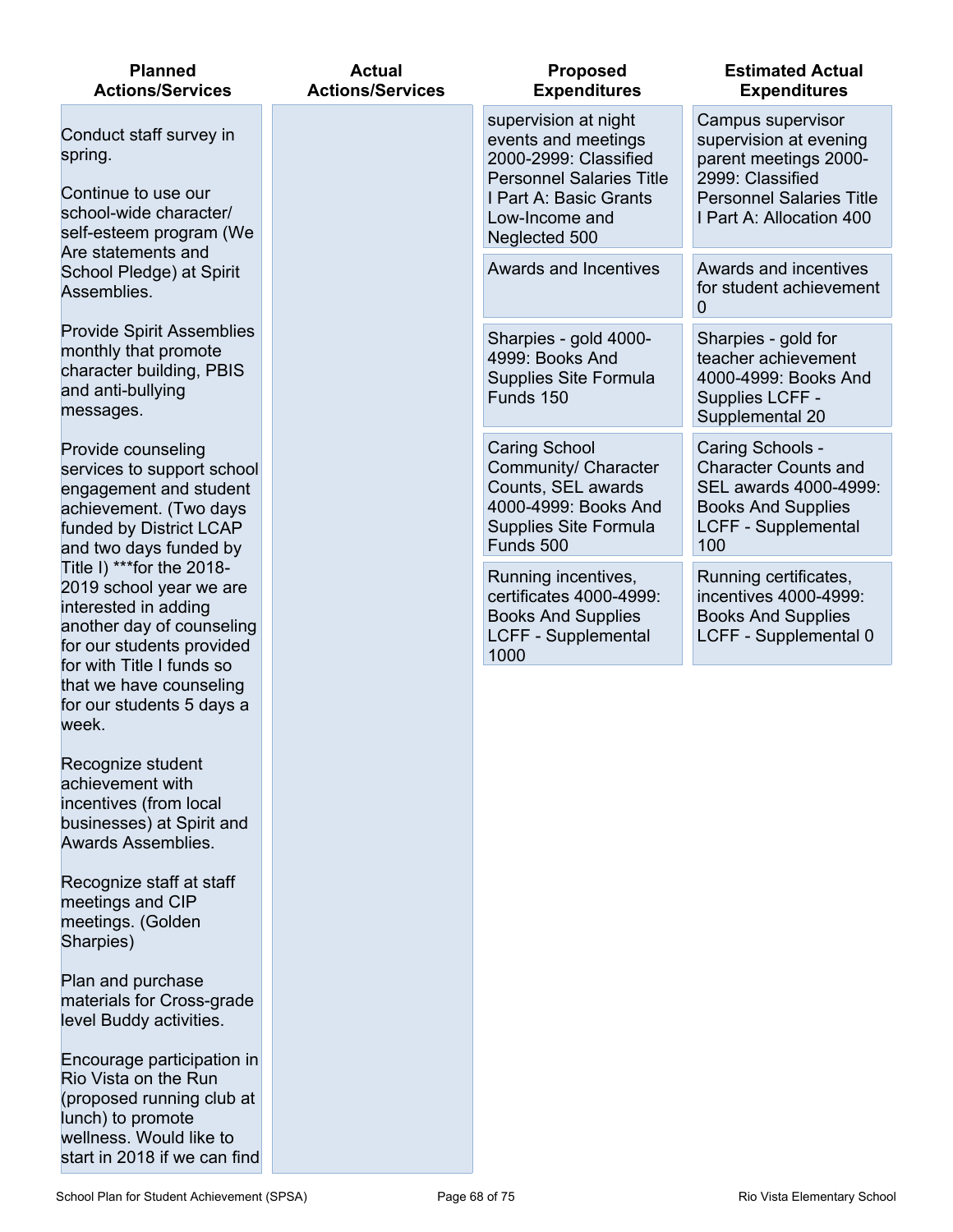

### **Analysis**

Describe the overall implementation of the strategies/activities to achieve the articulated goal.

PBIS behavioral supports were once again in place in school common areas at the Tier I level and expanded to the classrooms with teachers establishing grade level expectations. We do see a need for increasing time with campus supervisors and instructional assistants so that everyone is working together to help students improve behaviors. Tier II supports were explored, planned and implemented for students in need. A check in /check put system was implemented after spring break to make connections with students so that they build positive relationships with staff and other students. Safety drills continued monthly - fire, disaster and lockdown to keep safety at the forefront of everyone's minds. The overall majority of students report they feel safe at school. We will continue to increase the number of students reporting from 95% to 98%. Students were recognized at spirit assemblies for success at school.

Describe the overall effectiveness of the strategies/activities to achieve the articulated goal as measured by the school.

More counselor time enabled more students to receive support for their emotional and social needs. More time = more students reached. Staff overall participated in using PBIS strategies for student expectations in class and around the school.

Explain any material differences between the Proposed Expenditures and Estimated Actual Expenditures.

A running club was not established as we did not have any luck attracting parent ability to support the initiative. The planned parent series workshops did not come to be. In place instead we held three parent academies addressing parent suggested topics of interest - Technology, Safety and Social Media.

Describe any changes that will be made to this goal, the annual outcomes, metrics, or strategies/activities to achieve this goal as a result of this analysis. Identify where those changes can be found in the SPSA.

Realignment of strategies/activities from our goals 2 and 3 to better reflect the District's LCAP goals will be in place for the upcoming year. The District has also added a safety measure by placing the Raptor ID scanning system in each school office for visitors and volunteers to use each time they come to school. This year we dd not get any volunteers to start up and supervise our lunch time running club. This is something we hope to have in place for the next school year. The District also put in place requirements for parents who would like to serve as volunteers at school on a regular basis and attend field trips to be TB tested and have their fingerprints run through the LiveScan process so that they can be with students.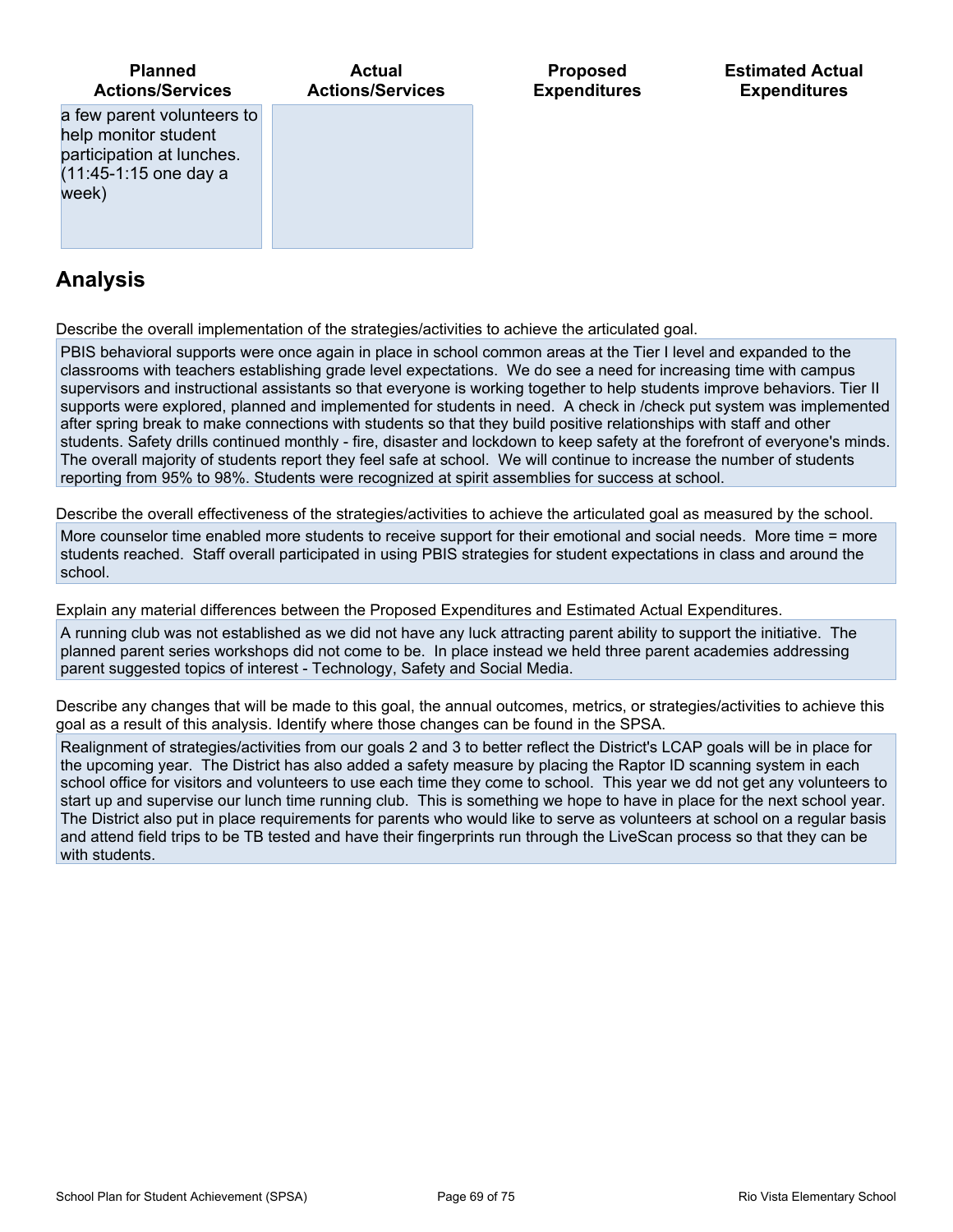## **Budget Summary and Consolidation**

The Budget Summary is required for schools funded through the ConApp. The Consolidation of Funds is required for a school receiving funds allocated through the ConApp and consolidating those funds as part of a schoolwide program.

## **Budget Summary**

| <b>Description</b>                                                      | Amount     |
|-------------------------------------------------------------------------|------------|
| Total Funds Provided to the School Through the Consolidated Application |            |
| Total Funds Budgeted for Strategies to Meet the Goals in the SPSA       | 221,271.00 |

## **Allocations by Funding Source**

| <b>Funding Source</b>              | Amount | <b>Balance</b> |
|------------------------------------|--------|----------------|
| <b>LCFF</b> - Supplemental         | 57169  | 0.00           |
| Title I Part A: Allocation         | 161767 | 0.00           |
| Title I Part A: Parent Involvement | 2335   | 0.00           |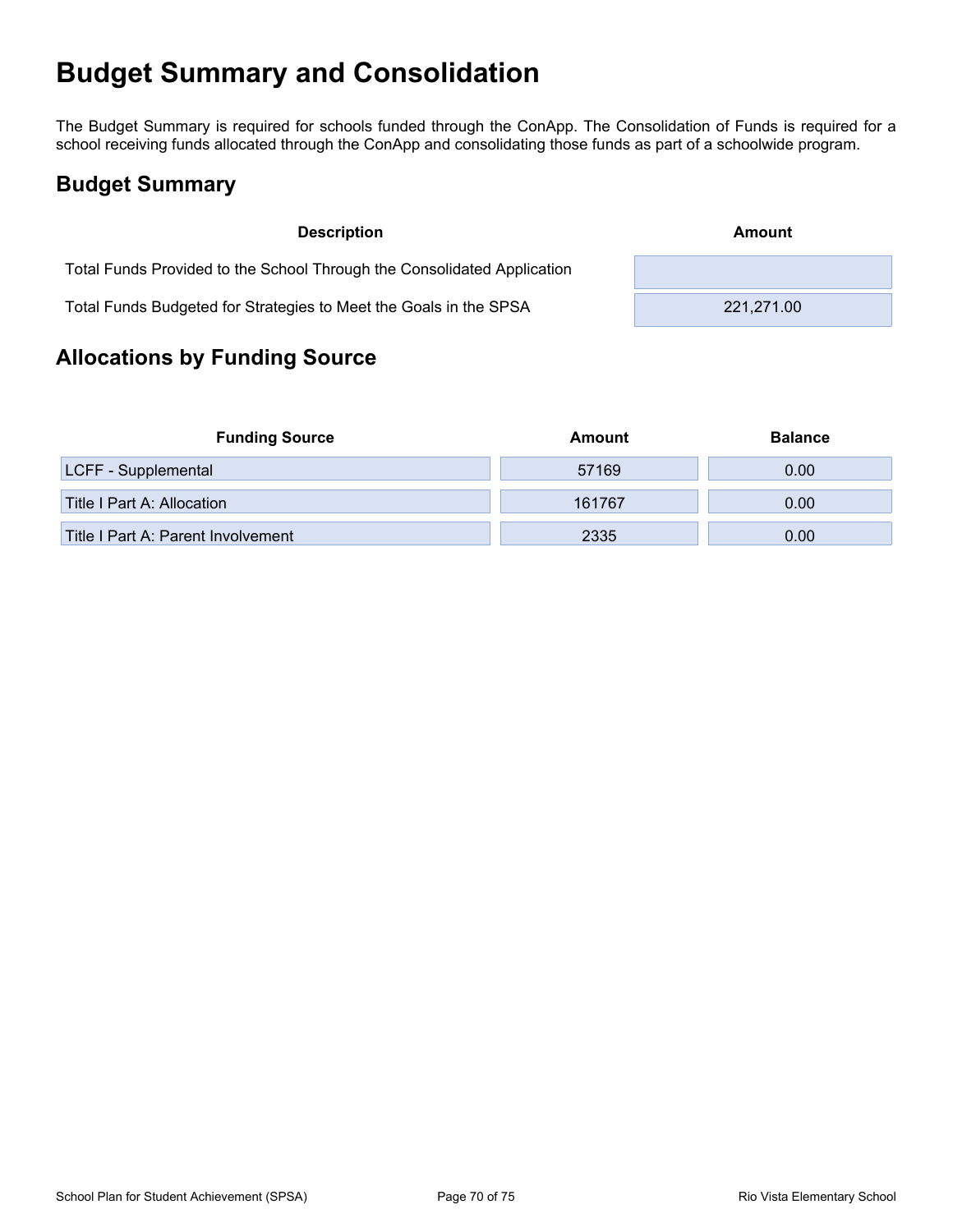## **Expenditures by Funding Source**

| <b>Funding Source</b> |  |
|-----------------------|--|
|-----------------------|--|

| LCFF - Supplemental |  |
|---------------------|--|
|---------------------|--|

| <b>Funding Source</b>              | Amount     |
|------------------------------------|------------|
| LCFF - Supplemental                | 57,169.00  |
| Title I Part A: Allocation         | 161.767.00 |
| Title I Part A: Parent Involvement | 2,335.00   |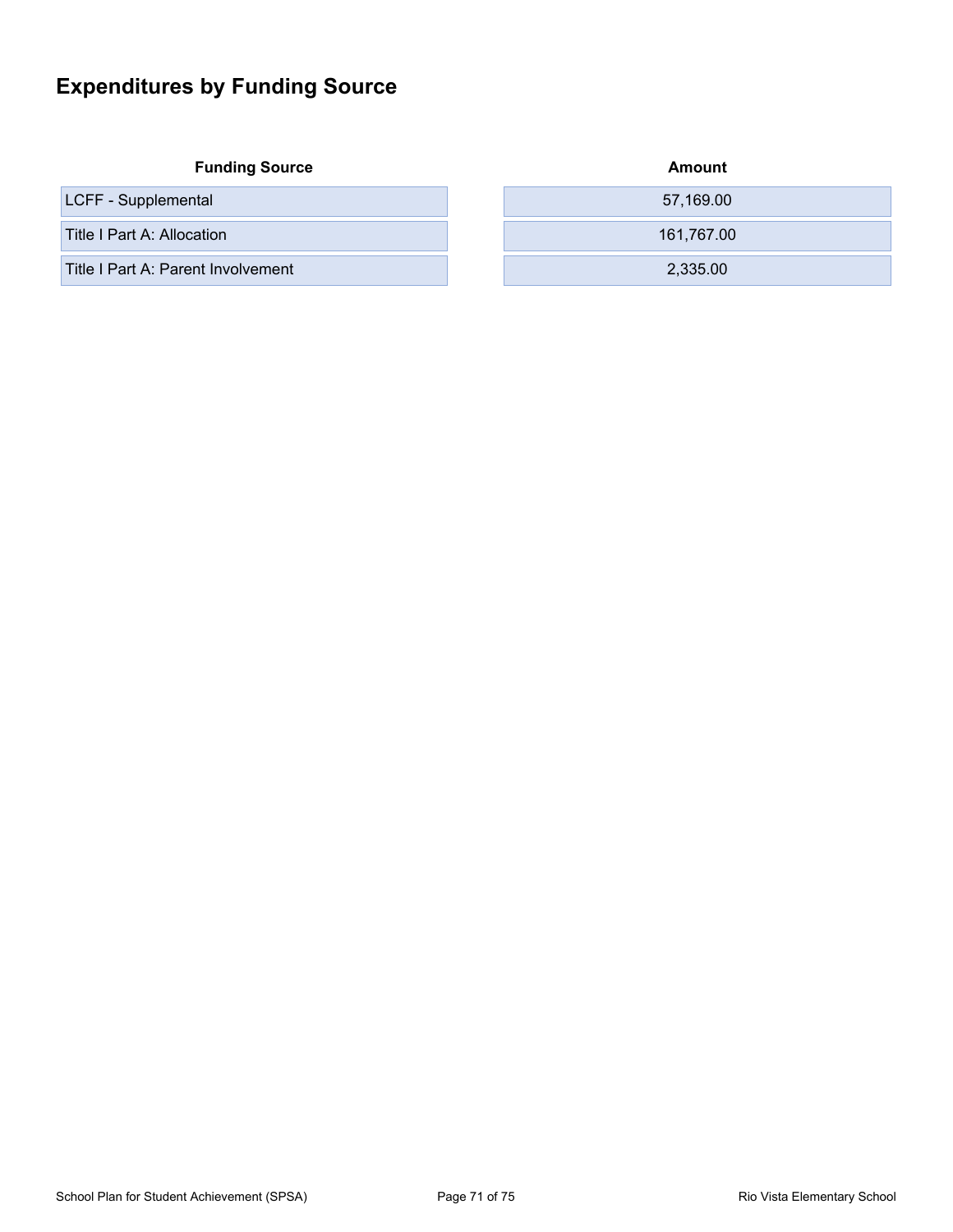## **Expenditures by Budget Reference**

#### **Budget Reference**

| 1000-1999: Certificated Personnel Salaries |  | 97.000.00 |
|--------------------------------------------|--|-----------|
|--------------------------------------------|--|-----------|

2000-2999: Classified Personnel Salaries

4000-4999: Books And Supplies

5800: Professional/Consulting Services And Operating **Expenditures** 

| Amount    |  |
|-----------|--|
| 97,000.00 |  |
| 62,500.00 |  |
| 41,771.00 |  |
| 20,000.00 |  |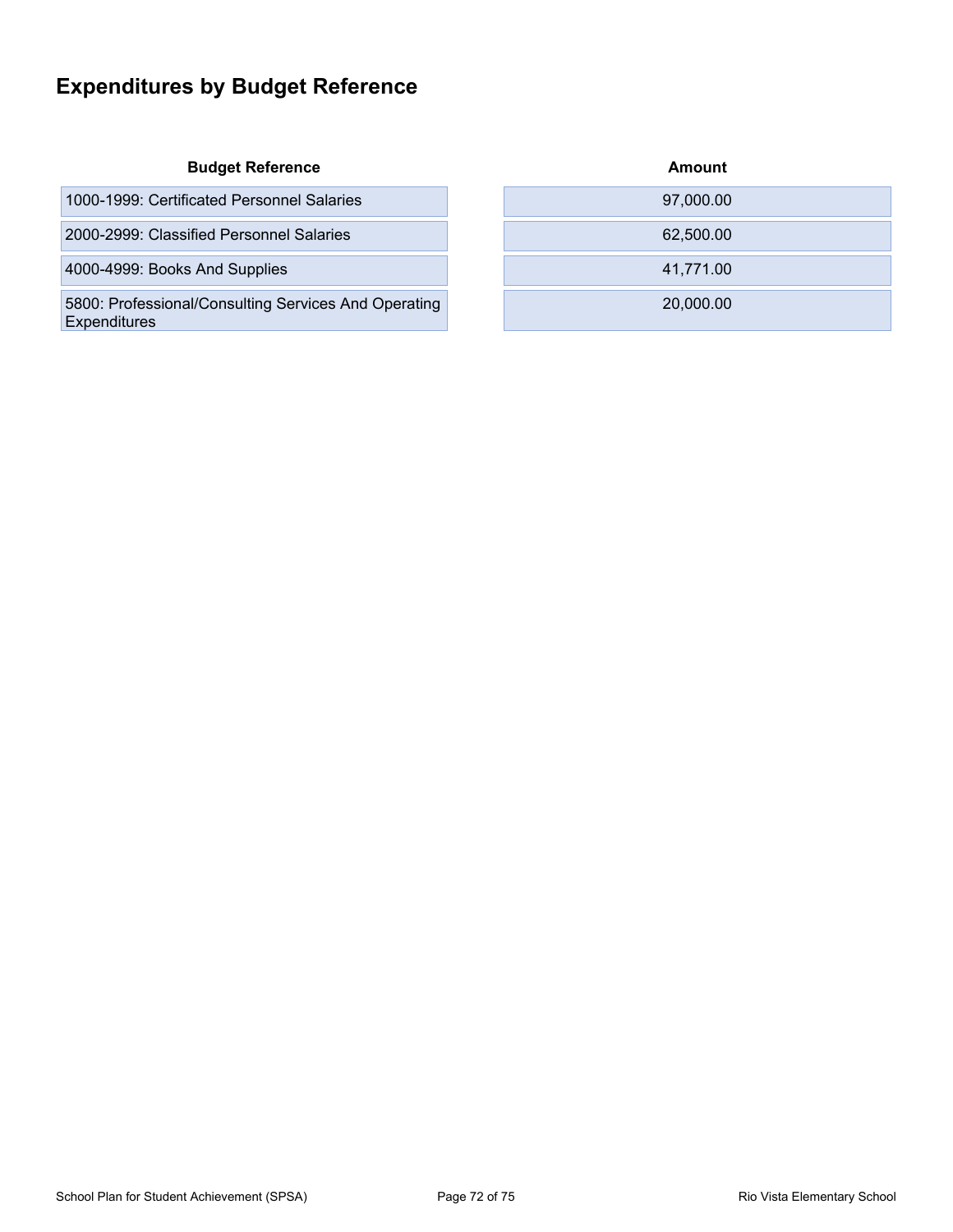### **Expenditures by Budget Reference and Funding Source**

| <b>Budget Reference</b>                                                     | <b>Funding Source</b>              | Amount    |
|-----------------------------------------------------------------------------|------------------------------------|-----------|
| 1000-1999: Certificated Personnel<br><b>Salaries</b>                        | LCFF - Supplemental                | 28,000.00 |
| 2000-2999: Classified Personnel<br><b>Salaries</b>                          | LCFF - Supplemental                | 3,000.00  |
| 4000-4999: Books And Supplies                                               | LCFF - Supplemental                | 23,669.00 |
| 5800: Professional/Consulting<br><b>Services And Operating Expenditures</b> | LCFF - Supplemental                | 2,500.00  |
| 1000-1999: Certificated Personnel<br><b>Salaries</b>                        | Title I Part A: Allocation         | 69,000.00 |
| 2000-2999: Classified Personnel<br><b>Salaries</b>                          | Title I Part A: Allocation         | 57,165.00 |
| 4000-4999: Books And Supplies                                               | Title I Part A: Allocation         | 18,102.00 |
| 5800: Professional/Consulting<br><b>Services And Operating Expenditures</b> | Title I Part A: Allocation         | 17,500.00 |
| 2000-2999: Classified Personnel<br>Salaries                                 | Title I Part A: Parent Involvement | 2,335.00  |
|                                                                             |                                    |           |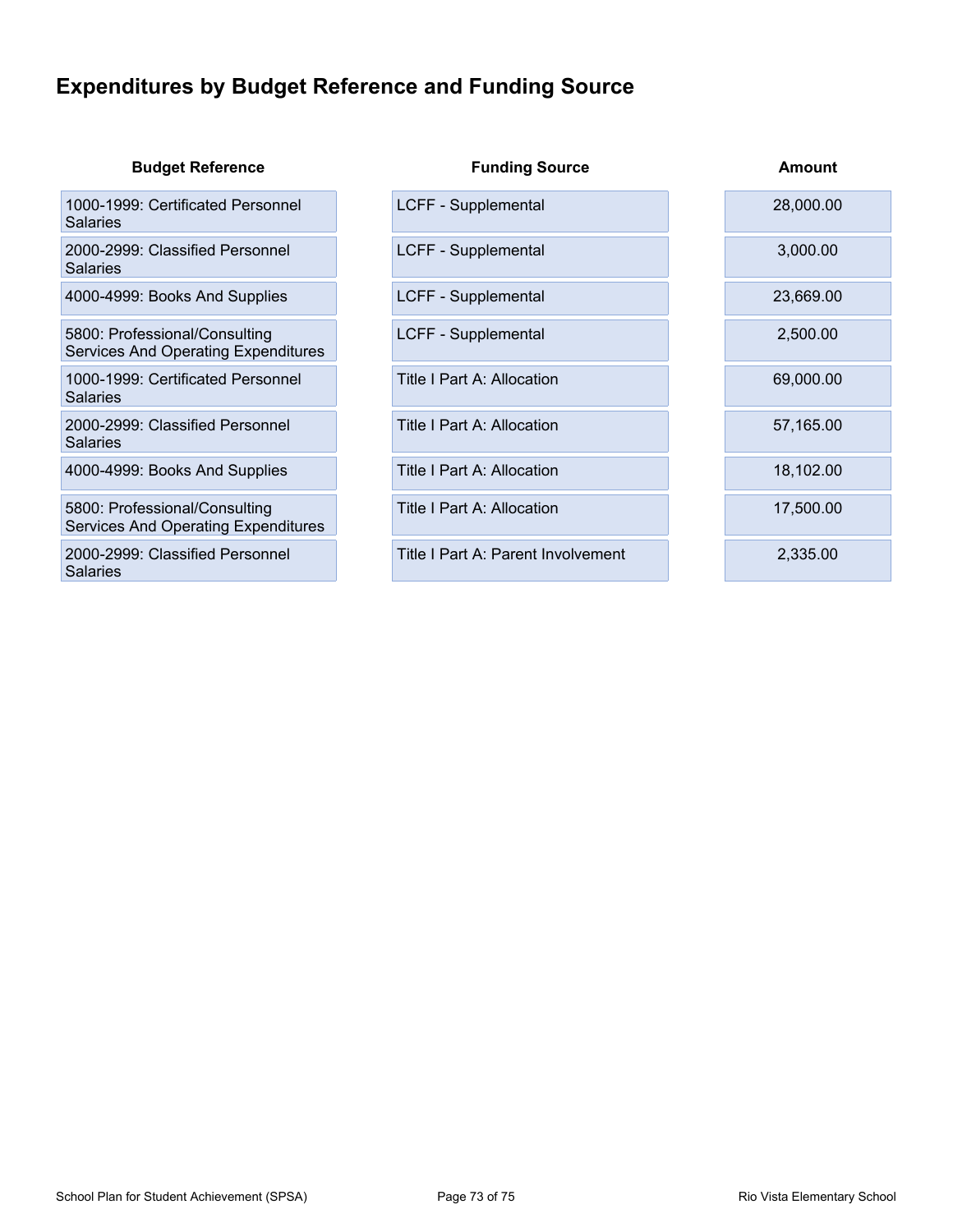# **School Site Council Membership**

California Education Code describes the required composition of the School Site Council (SSC). The SSC shall be composed of the principal and representatives of: teachers selected by teachers at the school; other school personnel selected by other school personnel at the school; parents of pupils attending the school selected by such parents; and, in secondary schools, pupils selected by pupils attending the school. The current make-up of the SSC is as follows:

- 1 School Principal
- 3 Classroom Teachers
- 1 Other School Staff
- 5 Parent or Community Members

# **Name of Members Role** Gina Nolte **XPrincipal** City of the Contract City of the Contract City of the Contract City of the Contract City of the Contract City of the Contract City of the Contract City of the Contract City of the Contract City of t **Ruth Smith XOTHER SCHOOL Staff** XOTHER School Staff XOTHER School Staff Theresa Eichman XClassroom Teacher Christy Lewis XClassroom Teacher Leslie Kelley XClassroom Teacher Brenda Gonzalez XParent or Community Member Rebecca Short XParent or Community Member Mori Saifi XParent or Community Member Laura Zaldana XParent or Community Member Mullanney Phelps XParent or Community Member

At elementary schools, the school site council must be constituted to ensure parity between (a) the principal, classroom teachers, and other school personnel, and (b) parents of students attending the school or other community members. Classroom teachers must comprise a majority of persons represented under section (a). At secondary schools there must be, in addition, equal numbers of parents or other community members selected by parents, and students. Members must be selected by their peer group.